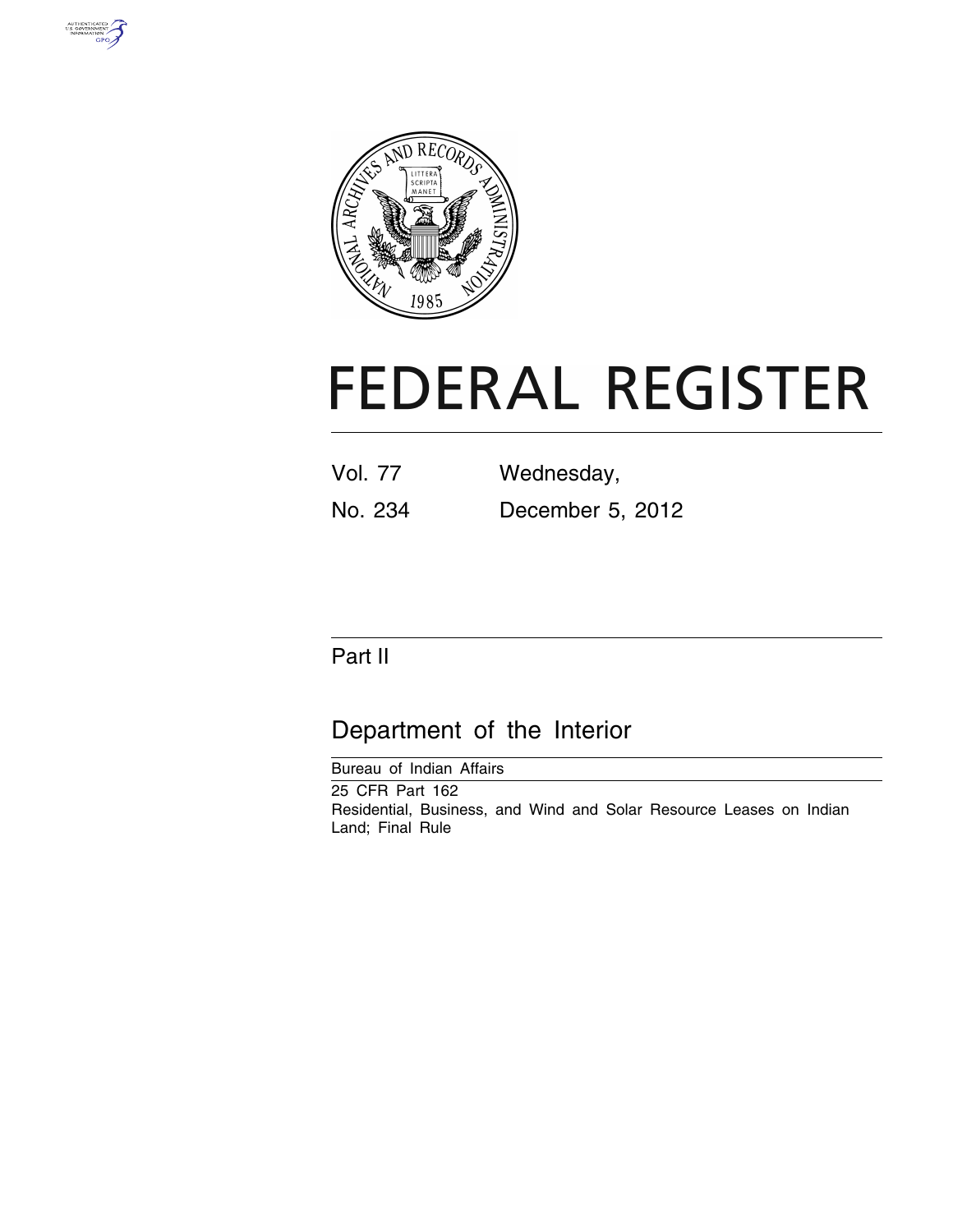# **DEPARTMENT OF THE INTERIOR**

**Bureau of Indian Affairs** 

#### **25 CFR Part 162**

**[Docket ID BIA–2011–0001]** 

# **RIN 1076–AE73**

# **Residential, Business, and Wind and Solar Resource Leases on Indian Land**

**AGENCY:** Bureau of Indian Affairs, Interior.

# **ACTION:** Final rule.

**SUMMARY:** The Bureau of Indian Affairs (BIA) is revising its regulations addressing non-agricultural surface leasing of Indian land. This rule adds new regulations to address residential leases, business leases, wind energy evaluation leases, and wind and solar development leases on Indian land, and removes the existing regulations for non-agricultural leases.

**DATES:** This rule is effective on January 4, 2013.

#### **FOR FURTHER INFORMATION CONTACT:**

Elizabeth Appel, Acting Director, Office of Regulatory Affairs & Collaborative Action, (202) 273–4680; *[elizabeth.appel](mailto:elizabeth.appel@bia.gov) [@bia.gov.](mailto:elizabeth.appel@bia.gov)* 

# **SUPPLEMENTARY INFORMATION:**

- I. Executive Summary
- II. Summary of Substantive Revisions
- III. Responses to Comments on the Proposed Rule
	- A. Overview
	- B. Format of Regulations
	- C. General Provisions
	- 162.002—How the Part Is Subdivided
	- 162.003—Definitions
	- 162.004 (PR 162.006)—Applicability to Indian Land and Life Estates
	- 162.005 (PR 162.008)—When a Lease Is Needed
	- 162.006 (PR 162.007)—Land Use
	- Agreements Subject to This Part
	- 162.007 (PR 162.004)—Permits
	- 162.008 (PR 162.005)—Applicability to Documents Submitted Before Effective Date
	- 162.009 (PR N/A)—Approval of
	- Subleasehold Mortgages (New Section) 162.010 (PR 162.009)—How To Obtain a
	- Lease 162.011 (PR 162.010)—Identifying and Contacting Indian Landowners
	- 162.013 (PR 162.012)—Consent
	- 162.014 (PR 162.013)—What Laws Apply to Leases
	- 162.015 (PR N/A) —Tribal Employment Preference Laws (New Section)
	- 162.016 (PR 162.014)—BIA Compliance With Tribal Laws
	- 162.017 (PR N/A)—What Taxes Apply (New Section)
	- 162.018 (PR 162.015)—Tribal
	- Administration of Part 162
	- 162.019 (PR 162.016)—Access to Leased Premises
- 162.020 (PR 162.017)—Unitized Leases
- 162.021 (PR 162.018)—BIA
- Responsibilities in Approving Leases 162.022 (PR 162.019)—BIA
- Responsibilities in Enforcing Leases
- 162.023 (PR 162.020)—Trespass
- 162.024 (PR 162.021)—Emergency Action
- 162.025 (PR 162.022)—Appeals
- 162.026 (PR 162.023)—Contact for
- Questions
- 162.027 (PR 162.024)—NEPA & Records 162.028 (PR N/A)—Obtaining Information on Leased Land (New Section)
- D. Residential Leases
- E. Business Leases
- F. WEELs
- G. WSR Leases
- H. Cross-Cutting Comments
- 1. Lease Term
- 2. Option To Renew
- 3. Mandatory Lease Provisions
- 4. Improvements
- 5. Due Diligence
- 6. Legal Description—Surveys
- 7. Compatible Uses
- 8. Rental/Payment Requirements—Tribal Land
- 9. Rental/Payment Requirements— Individually Owned Indian Land
- 10. Rental/Payment Requirements— Valuations
- 11. Rental/Payment Requirements—When Payment Is Due
- 12. Rental/Payment Requirements—Direct Pay
- 13. Rental/Payment Requirements— Payment Methods
- 14. Rental/Payment Requirements—Types of Compensation
- 15. Rental/Payment Reviews & Adjustments
- 16. Bonding & Insurance
- 17. Approvals—Documents Required
- 18. Approval Process & Timeline
- 19. How BIA Decides To Approve Lease Documents
- 20. Effective Date of Leases
- 21. Recording
- 22. Appeal Bonds
- 23. Amendments
- 24. Assignments
- 25. Subleases
- 26. Leasehold Mortgages
- 27. Appeals From Inaction
- 28. Compliance and Enforcement
- 29. Miscellaneous
- IV. Procedural Requirements
- A. Regulatory Planning and Review (E.O. 12866 and E.O. 13563)
- B. Regulatory Flexibility Act C. Small Business Regulatory Enforcement Fairness Act
- D. Unfunded Mandates Reform Act
- E. Takings (E.O. 12630)
- F. Federalism (E.O. 13132)
- G. Civil Justice Reform (E.O. 12988)
- H. Consultation With Indian Tribes (E.O. 13175)
- I. Paperwork Reduction Act
- J. National Environmental Policy Act K. Effects on the Energy Supply (E.O. 13211)

#### **I. Executive Summary**

Federal statutes require the Secretary to approve leases of Indian land. The

rule establishing the procedures for obtaining Secretarial approval of leases and administration and enforcement of surface leases is at 25 CFR part 162, Leases and Permits. Currently, part 162 contains a subpart addressing all nonagricultural leases. This rule replaces that general subpart with subparts specifically addressing the following categories of leasing on Indian land: residential, business, and wind resource evaluation and wind and solar resource development. Specifically, this rule:

• Revises Subpart A, General Provisions;

• Creates a new Subpart C,

Residential Leases; • Creates a new Subpart D, Business

Leases (because that subpart was intended to address residential and business leasing, which this rule addresses specifically in subparts C and

• Moves the current Subpart E, Special Requirements for Certain Indian

• Creates a new Subpart G, Records. The rule does not affect Subpart B, Agricultural Leases. Subpart B may be revised at a later time. In addition, to ensure that changes to the General Provisions do not affect agricultural lease regulations, the current General Provisions section is being moved to Subpart B, where they apply only to agricultural leases. Minor edits were made to the General Provision section to delete redundancies and clarify that they now apply only to agricultural

This rule contains new provisions on residential, business, and wind and

• Clarify the procedures for obtaining BIA approval of residential, business, and wind and solar resource lease

• Establish deadlines for BIA to issue decision on complete residential, business, and wind and solar resource

• Define what information and documents are necessary for a complete

for tribal land leasing decisions.

• Provide greater deference to tribes

**II. Summary of Substantive Revisions**  This rule makes the procedures for obtaining BIA approval of residential, business, and wind and solar resource lease documents (leases, amendments, assignments, subleases, and leasehold mortgages) as explicit and transparent as

solar resource leasing that:

Reservations, to Subpart F; and

D, respectively);

leases.

documents;

lease applications;

application; and

Leases; • Creates a new Subpart E, Wind

Energy Evaluation Leases (WEELs) and Wind and Solar Resource (WSR) Leases; • Deletes Subpart F, Non-agricultural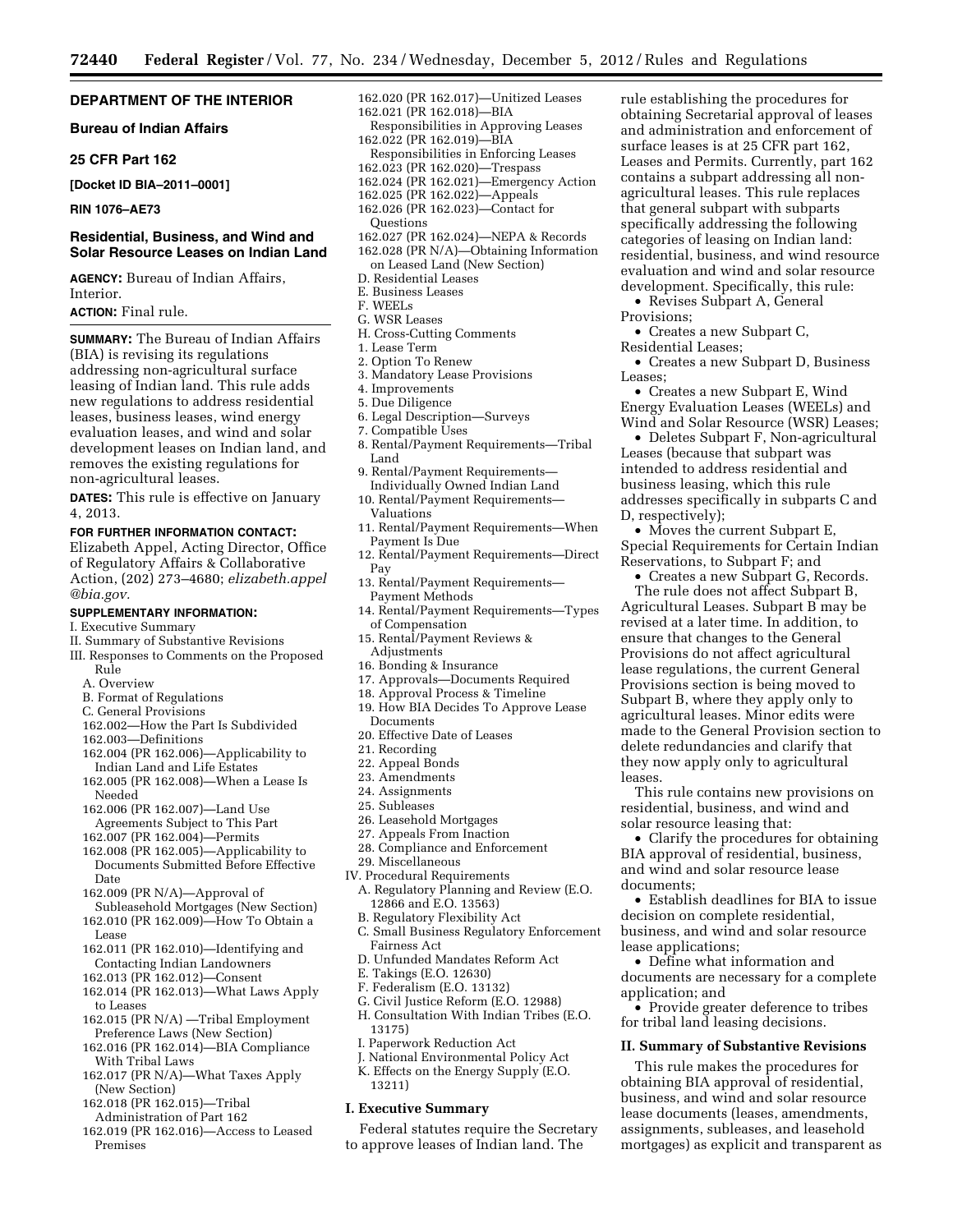possible. The current regulations provide for the approval of these instruments, but do not specify the approval procedures, leading to possible inconsistencies nationwide, to the detriment of Indian landowners, lessees and lenders.

This rule continues to require Indian landowner consent for leases, consistent with the Indian Long Term Leasing Act and the Indian Land Consolidation Act of 2000 (ILCA), as amended by the American Indian Probate Reform Act (AIPRA). Because ILCA does not apply to tribes in Alaska, the consent requirements for Alaska remain the same as in the previous regulations governing leasing. The regulations also establish the standard for rental rates, providing that leases on tribal land may be approved for the compensation negotiated by the tribe and leases for less than fair market rental may be approved on individually owned Indian land under certain circumstances.

Subpart C, Residential Leases, addresses leasing for single-family homes and housing for public purposes on Indian land. The regulations provide for a 30-day time frame within which BIA must issue a decision on a complete residential lease application. The final rule eliminates the requirement for bonds and insurance for residential leases. Subpart C also includes provisions for enforcement of lease violations.

Subpart D, Business Leases, addresses leasing for business purposes, including: (1) Leases for residential purposes that are not covered in Subpart C; (2) leases for business purposes not covered by Subpart E (wind energy evaluation and wind and solar resource development); (3) leases for religious, educational, recreational, cultural, and other public purposes; and (4) commercial or industrial leases for retail, office, manufacturing, storage, biomass, waste-to-energy, and/or other business purposes. The regulations provide for a 60-day time frame within which BIA must issue a decision on a complete business lease application.

Subpart E, WEELs and WSR Leases, establishes procedures for obtaining BIA review and approval of WEELs and WSR leases. For wind energy, this rule establishes a two-part process whereby developers may obtain BIA approval of a short-term lease for possession of Indian land for the purposes of installation and maintenance of wind evaluation equipment, such as meteorological towers. The WEEL may provide the developer with an option to lease the Indian land for wind energy development purposes. The environmental reviews conducted for

the short-term lease, which would evaluate only the impacts of the evaluation equipment, not the full development of the wind project, may be incorporated by reference, as appropriate, into environmental reviews conducted for a lease for full development of the wind project. This two-part process is not necessary for solar resource development because solar resource evaluation does not require possession of the land. The regulations provide for a 20-day time frame within which BIA must issue a decision on a complete WEEL and a 60 day time frame within which BIA must issue a decision on a complete WSR lease application.

Some of the more notable crosscutting substantive changes include the following.

#### *General Provisions*

• Clarifying when BIA approval of a lease is required

• Clarifying what taxes apply in the context of leasing Indian land

• Clarifying the applicability of the regulations

• Clarifying that leases may include a provision giving a preference to qualified tribal members, based on their political affiliation with the tribe

#### *BIA Approval Process*

• Eliminating the requirement for BIA approval of permits of Indian land

• Eliminating the requirement for BIA approval of subleases and assignments where certain conditions are met

• Imposing time limits on BIA to act on requests to approve leases, lease assignments, and leasehold mortgages

• Establishing that BIA has 30 days to act on a request to approve a lease amendment or sublease, or the document will be deemed approved

• Establishing that BIA must approve leases, amendments, assignments, leasehold mortgages, and subleases unless it finds a compelling reason not to do so, based on certain specified findings

#### *Compensation and Valuations*

• Providing that BIA will defer to the tribe's negotiated value for a lease of tribal land and will not require valuations of tribal land

• Automatically waiving valuation for leases of individually owned land if the individual landowners provide 100 percent consent

• Allowing for BIA waiver of compensation and valuation for residential leases of individually owned land under certain circumstances if the lessee is a co-owner that has been living on the tract for the past 7 years without objection

• Allowing for BIA waiver of valuation for leases where the lessee or tribe will provide infrastructure improvements to the leased premises and BIA determines it is in the best interest of the landowners

• Allowing short-term leases for wind resource evaluation purposes at the value negotiated by the Indian landowners (whether tribal or individual Indians)

• Providing that BIA will defer to the tribe's determination that allowing alternative forms of rental (other than monetary) compensation for tribal land is in its best interest

• Allowing alternative forms of rental (other than monetary) compensation for individually owned Indian land if the if BIA determines it is in the best interest of the Indian landowners

• Allowing market analysis, competitive bidding, and other appropriate types of valuation, in addition to appraisals

• For tribal land, requiring BIA to defer to the tribe's determination that rental reviews and adjustments are not necessary

• For individually owned land, allowing for automatic rental adjustments and restricting the need for reviews of the lease compensation (to determine if an adjustment is needed) to certain circumstances

# *Improvements*

• Requiring plans of development and schedules for construction of improvements to assist the BIA and Indian landowners in enforcement of diligent development of the leased premises

#### *Direct Pay*

• Allowing for direct pay (i.e., to the Indian landowners, rather than to BIA) for residential, business, and wind and solar resource leasing only where there are 10 or fewer landowners, and all landowners consent to direct pay

• Continuing direct pay unless and until 100 percent of the owners agree to discontinue direct pay, but suspending direct pay under certain circumstances

These changes are intended to increase the efficiency and transparency of the BIA approval process for the residential, business, wind energy evaluation, and wind and solar resource leasing of Indian land, support landowner decisions regarding the use of their land, support tribal selfdetermination, increase flexibility in compensation and valuations, and facilitate management of direct pay. These changes do not affect agricultural leasing.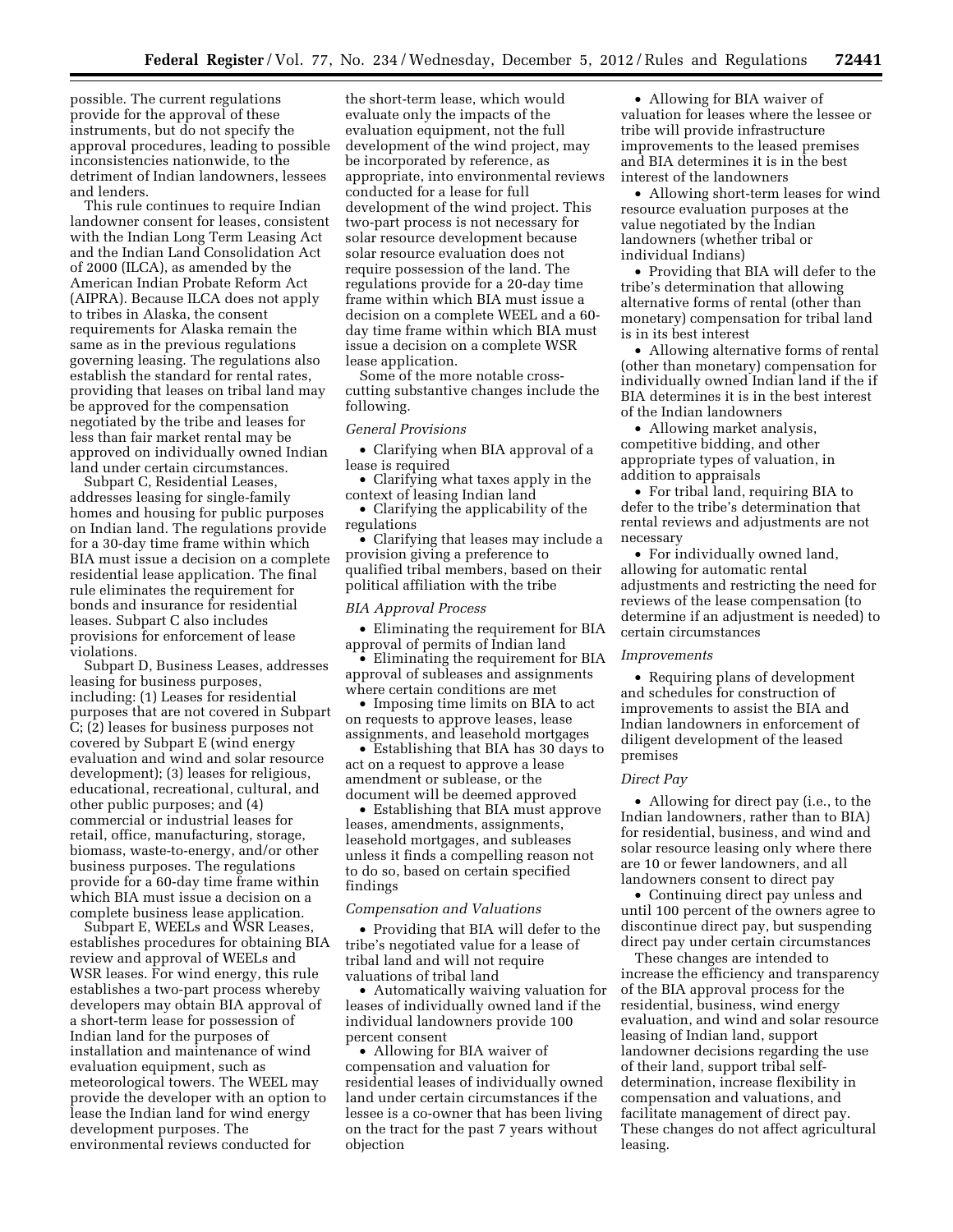# **III. Responses to Comments on the Proposed Rule**

Tribal consultation on the proposed leasing rule, published November 29, 2011 (76 FR 73784), occurred during January 2012. We held three consultation sessions on the proposed rule: January 10, 2012, in Seattle, Washington; January 12, 2012, in Palm Springs, California; and January 18, 2012, in Rapid City, South Dakota. The comment deadline was January 30, 2012. We received over 80 written submissions, and received written and oral comments from approximately 50 Indian tribes during this round of tribal consultation, as well as comments from tribal organizations, tribal housing authorities, and tribal corporations. We also received comments from community development financial institutions (CDFIs), tribal members, and members of the public.

The following is a summary of comments received during consultation and the public comment period on the proposed rule, and an explanation of how we addressed those comments in the final rule. We accepted a number of wording changes that are incorporated into the final rule, but may not be specifically mentioned here.

**Note:** The section numbers in this preamble refer to section numbers in the final rule. We have included a ''PR'' for ''proposed rule'' to indicate the corresponding proposed rule section where it differs from the final rule section number and may be helpful to the reader.

# *A. Overview*

Many tribes and tribal organizations stated that they generally supported the proposed rule, and that the proposed rule was a significant improvement over the previous draft (which was released for consultation) because it more accurately reflected the intent of BIA to streamline and expedite the leasing process, advance economic development, and spur renewable energy development. Tribes stated that they supported the steps BIA took in the proposed rule to recognize tribal sovereignty and tribes' achievements in terms of their ability to manage their own affairs on critical leasing issues. Tribes were particularly supportive of provisions for tribal waiver of appraisals, deadlines for BIA action, and BIA's deference to the Indian landowners' determination that the lease is in their best interest.

While tribes supported the proposed rule overall, they had suggestions for improvement, which are summarized below. A tribal organization stated, broadly, that the regulations should

better reflect an updated concept of trust responsibility that defers to tribes in financial matters. We have reviewed the regulation to ensure that the final rule requires BIA to defer to tribes in all possible cases, consistent with our trust responsibility.

One tribe suggested we review the regulation to reconsider each and every regulatory burden it imposes. Likewise, another tribe asked that we review the regulation to ensure tribes' sovereign rights are recognized. We followed these recommendations and have deleted regulatory burdens that are not necessary for BIA to meet its statutory and trust responsibilities and have included provisions supporting tribes' sovereign rights.

Several tribes stated that revision of the business leasing regulations was long overdue. Tribes had suggestions for limiting BIA's role in the leasing process to an administrative role by, for example, limiting BIA's independent review of tribal leasing decisions for financial prudence. Another tribe said that tribes should be able to rely on BIA to process lease documents but not make decisions affecting substantive lease contents or negotiations. We have limited BIA's involvement in substantive lease contents, and left lease provisions and issue resolutions to negotiation, to the extent possible and consistent with our trust responsibility.

A few tribes requested deferring finalization of the residential leasing subpart, to allow for further consultation and more time for all comments to be considered. We will discuss these tribes' comments in more detail, below.

Tribes had suggestions for communicating the final rule's changes, including the following:

• Create a Web page dedicated solely to the new leasing regulations including a repository of guidance and informational materials. We are developing a Web site accessible from *[www.bia.gov](http://www.bia.gov)* and will populate the Web site with guidance and informational materials as they are developed.

• Provide checklists and sample lease provisions to assist in the lease negotiation process. We will develop checklists and make them available on the Web site.

# *B. Format of Regulations*

A few tribes commented on the format of the regulations. The majority stated that they believe the common provisions of separate subparts should be kept separate because it is more userfriendly. A minority stated that this format results in regulations that are too

lengthy and redundant. We retained the separate subparts for user-friendliness.

Several tribes stated that the proposed rule made little distinction between individual Indian landowners and tribes or tribal agencies, and noted that BIA should defer to the tribe and tribal agency and exercise a lesser degree of oversight than for individual Indian landowners. To the extent consistent with the trust responsibility, we treated tribal and individual Indian landowners differently, providing more deference to tribal landowners in the lease approval process and in the lease enforcement process. We highlighted this difference in the final rule by breaking out questions regarding rental compensation and valuation according to whether the lease is of tribal land or individually owned Indian land.

#### *C. Subpart A—General Provisions*

We received the following comments on sections within subpart A.

#### 162.002—How the Part Is Subdivided

• Clarify the provision in 162.002 stating that Subpart F (Special Requirements for Certain Reservations) is subject to subparts A and G. In response, we added a sentence to 162.002 to clarify which provisions apply if there is a conflict between Subpart F (or any act of Congress under which a Subpart F lease is made) and Subparts A through G. Note that Subpart F is merely a redesignation of what was Subpart E.

• Explain the effect of deleting the former subpart addressing nonagricultural leases on tribal regulations modeled after that subpart. There will be no effect; the tribal regulations stand independent of Federal regulations.

#### 162.003—Definitions

• ''Amendment''—Define this term to include any changes to the terms of a lease approved by BIA under part 162 that are not contemplated by or provided for in the lease during its initial or renewal period. We did not add this definition because it is selfevident.

• ''Business day''—Include tribally recognized holidays out of respect for tribal sovereignty and to provide consistency for individuals and businesses dealing with tribes. We determined not to include tribally recognized holidays because the wide variation in tribally recognized holidays would make administration of the Federal regulations unworkable.

• ''Court of competent jurisdiction''— Add that nothing in the definition alters preexisting allocations of jurisdiction over any matter as among State, Federal,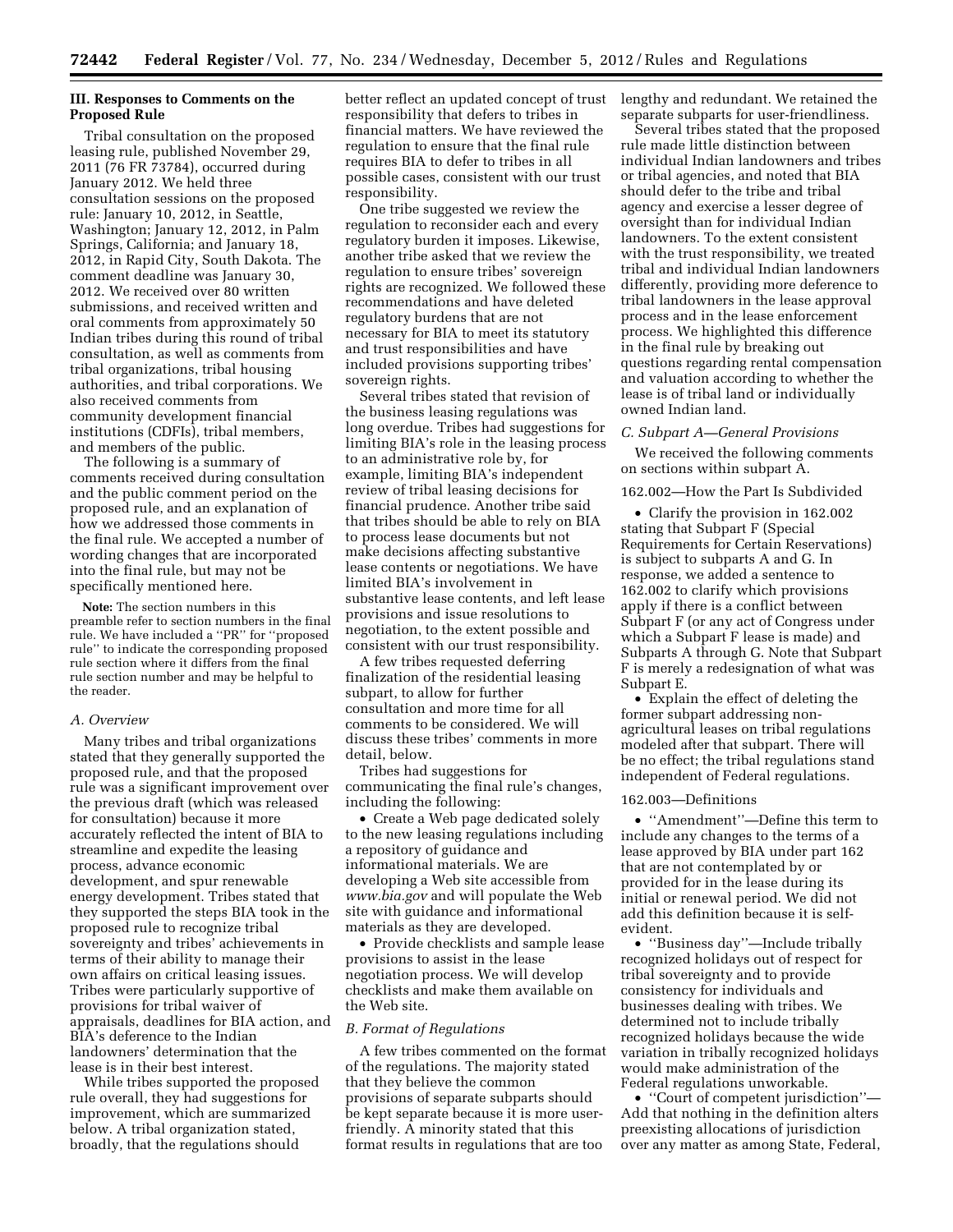and tribal courts. While we agree this is true, we determined that explicitly including this in the definition could imply that, where this statement is not made explicitly, preexisting allocations of jurisdiction are altered.

• ''Fee interest''—Clarify this definition to state when restrictions on alienation attach, if at all, to tribally acquired fee land. We determined that this request is outside the scope of this rulemaking.

• ''Government lands''—Clarify that this definition does not include tribal lands. We incorporated this change.

• ''Housing for public purposes''— Clarify that this term includes programs administered or substantially financed by any entity (not just not-for-profit entities) organized for the purpose of developing or improving low income housing using tax credits. We incorporated this change.

• ''Immediate family''—Leave this definition to tribes' discretion. We incorporated this change by providing that the definition will apply only in the absence of a tribal law definition.

• ''Indian landowner''—Include tribal corporations organized under 25 U.S.C. 477 (''section 17 corporations'') in this definition, to the extent they have the authorization to lease Indian land to third parties. We did not incorporate this change because section 17 corporations are exempt from the requirement to obtain BIA approval of leases under part 162. A few commenters also suggested defining ''individual Indian landowner'' and ''tribal landowner'' to emphasize their differences. We determined that these definitions were unnecessary.

• ''Inherent Federal function''—See discussion of 162.018, below.

• ''Lease''—Add that a lessee's right to possession will limit the landowner's right only to the extent provided in the lease to avoid any possible argument that common law definitions requiring exclusive right of possession be applied to part 162. We incorporated the suggested change.

• "Lease"—Expand the definitions of ''lease'' and ''lessee'' to include subleases and assignments from sublessees and assignees. We did not incorporate this change because it would expand the application of the regulations beyond what is intended.

• "Lease document"—Add a definition for this term (the proposed rule used this term without a definition) to expressly include a lease, amendment, assignment, sublease, and leasehold mortgage. We added this definition.

• ''LTRO''—Revise to clarify that a tribe contracting or compacting LTRO

functions may be included in this definition. We did not make this change because these tribes are already included in the definition, as part of ''BIA.''

• "Notice of violation"—Revise to account for situations in which a notice of violation is issued against the Indian landowner/lessor. We did not incorporate this change because BIA's obligation is to the Indian landowner, not to enforce the lease on behalf of the lessee.

• ''Orphaned minor''—Revise because the proposed rule's definition inaccurately suggests that every minor without a court-appointed guardian is orphaned. We revised the definition to match the common understanding of this term.

• ''Permit''—Revise to clarify that this term does not include tribal grazing permits. Because grazing permits are governed by another CFR part, 25 CFR part 166, this definition does not apply to them; therefore, we determined that no change to this definition is necessary.

• "Single family residence"—Restrict this term to one dwelling unit. We did not revise the definition, but the definition allows tribes to define the term differently. This definition is consistent with the scope of financing available under section 184 of the Housing and Community Development Act of 1992 (12 U.S.C. 1715z–13a). We also added this term to the definition of ''housing for public purposes'' to clarify that this housing may include a single family residence, rather than just developments. We incorporated a tribal housing authority's suggestion that we add ''or other tribal law'' to allow tribal law beyond just zoning law to define this term.

• "Sublease"—Revise to indicate that the interest held by the sublessee should be ''no greater than'' that of the lessee, since the sublessee may hold the same rights as the lessee. We incorporated this change.

• ''Tribal law''—Revise to add that the body of non-Federal law is ''defined by each tribe.'' We did not incorporate this change because it would be redundant, given that the definition clearly establishes that the tribe defines its own body of law.

• ''TDHE'' (tribally designated housing entity)—Expand to include tribally sponsored or tribally sanctioned not-for-profit entities. We incorporated this requested change. Expand to include a tribal council or other tribal departments fulfilling TDHE services. We did not incorporate this change because a tribal council or tribal department that fulfills the function of

a TDHE, but is not separate from the tribe, does not have to obtain a lease of tribal land (the tribe cannot lease to itself) while entities separate from the tribe must obtain a lease of tribal land.

162.004 (PR 162.006)—Applicability to Indian Land and Life Estates

• Clarify how BIA addresses leases of life estates where the land is fractionated. We revised this section to clarify the difference between a life estate that includes all of the interests in a tract, and a life estate of a fractional interest in a tract—including clarifying whose consent is required for the life tenant to lease in each case, and whether BIA approval of the lease is required in each case. Where the life estate covers only a fractional interest in a tract, the life tenant must obtain the consent of the co-owners and BIA approval.

• Restrict BIA services in collecting rents on behalf of a life tenant so that they do not exceed services provided to trust beneficiaries. In response, BIA is not responsible for collecting the rents on behalf of the life tenant, but may where the life tenant's whereabouts are unknown. In these situations, the Trust Fund Accounting System (TFAS) will distribute rent to an account for the life tenant.

• Do not assume that all life estates are held by non-Indians, because tribes use life estates as a form of estate planning for tribal members. The revised regulations clarify that BIA treats life estates the same whether they are held by Indians or non-Indians; BIA's trust responsibility is to the remaindermen.

• Delete provisions requiring lessees to pay life tenants directly, because that requirement exposes the life tenant's rental income to State court judgments; whereas if BIA collected rent on behalf of the life tenant, the rental income would be protected from these judgments by an individual Indian money (IIM) account. While we note this point, the rule allows life tenants to enter into leases without BIA approval, and BIA does not administer such leases on behalf of life tenants. The requirement that lessees pay life tenants directly is consistent with the rights and responsibilities afforded to life tenants in the rule. As stated above, this rule treats life estates the same whether they are held by Indians or non-Indians.

• Reflect Congress's intent to extend BIA's trust responsibility to protect Indian descendants who are life tenants, without removing property from trust. BIA will protect the trust asset, but does not agree that Congress expressed its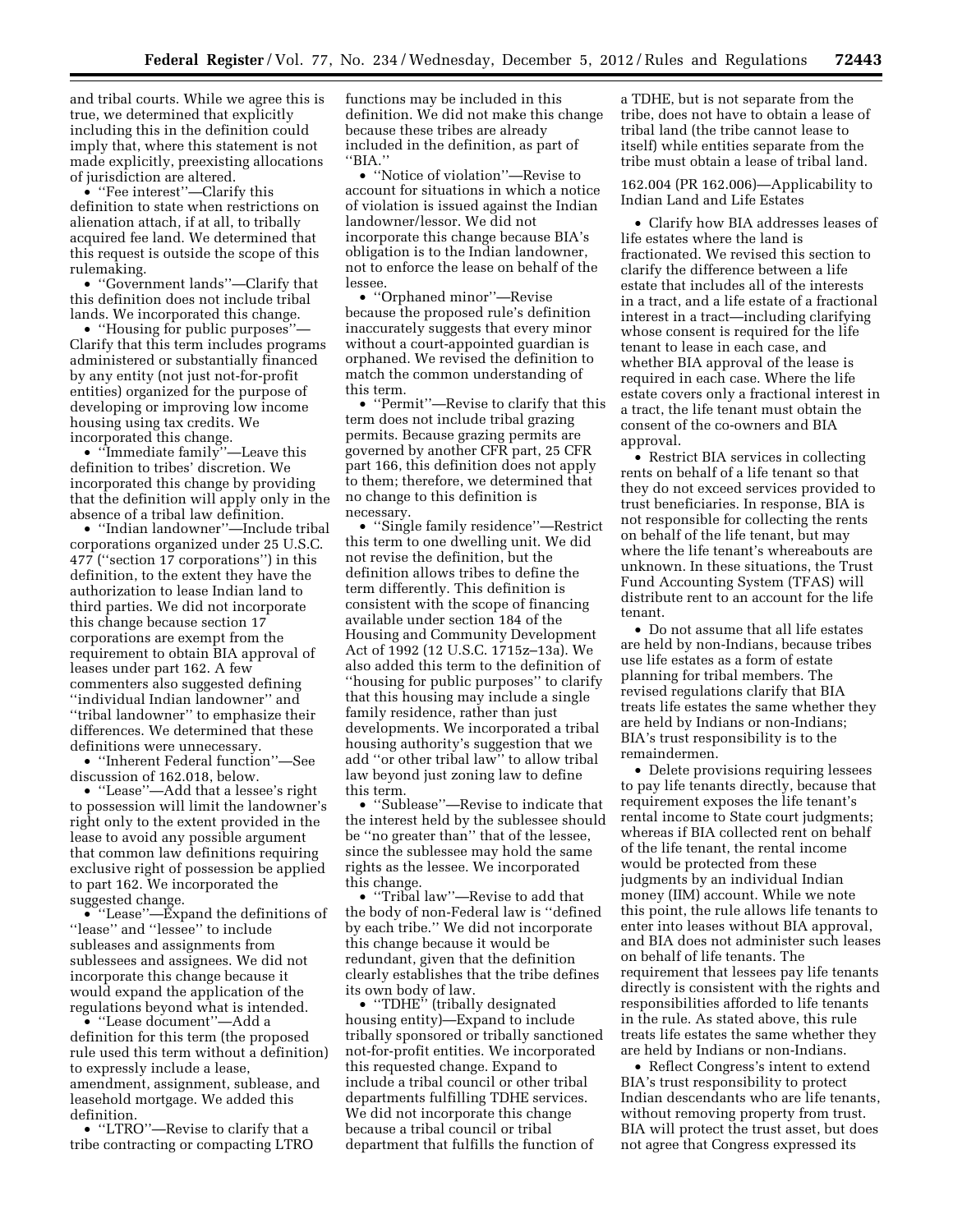intent to extend the fiduciary duty to life tenants.

• Protect remaindermen from a situation where a life tenant enters into a long-term lease for the duration of his or her life and receives up-front payments such that the life tenant enjoys the income to the detriment of the remaindermen. If a life tenant enters into a lease only for the duration of his or her life, he or she is entitled to enjoy the income, whether paid in a lump sum or over time, to the exclusion of the remaindermen. The rule protects remaindermen by making it clear that, upon the death of the life tenant, any lease of a life estate terminates. The remaindermen could evict the life tenant's lessee or negotiate a new lease with new payment terms. If either the lessee or the remainderman believed they had grounds to do so, they could attempt to recoup losses from the life tenant's estate.

162.005 (PR 162.008)—When Lease Is Needed

• Add that an entity using a tribal land assignments or similar instruments and permit holders do not need a lease to possess Indian land. We incorporated this change.

• Exempt owners of a fractional interest from the requirement to obtain a lease from the owners of the other fractional interests in the same tract. We did not incorporate this change. Section 162.005(a)(2) allows the co-owner to use the tract if the other fractional coowners agree; otherwise, the co-owner must obtain a lease from the other fractional owners to ensure that they consent (if leased, rent may not be necessary, as this situation is one in which fair market rental may be waived). We disagree with the commenters' claim that each owner has full rights to use the property in any manner, because one co-owner does not have the right to exclude the others without their consent. For this reason, we reject the commenters' claim that requiring a lease is diminishing the property rights of each co-owner by requiring him or her to pay rent for use of his or her own property.

• Clarify how 162.005(a)(2), which states that co-owners may agree to allow one co-owner to use the tract without a lease, will work and when a lease, rather than an informal agreement, is required. While a lease documenting the agreement is preferable, the rule provides for maximum flexibility by allowing for informal agreements. A lease is required if all the co-owners cannot agree to an informal agreement. Section 162.005(a)(2) is consistent with existing regulations, allowing for

owners' use when 100 percent of the landowners agree. If not all 100 percent agree, then a lease is required. The informal agreement may continue throughout the lives of the landowners, or for whatever period they agreed to, until they no longer agree.

• Incorporate the current language of 162.102(d) (regarding section 17 corporations) into the new subpart A. This provision is incorporated at 162.005(b)(3).

162.006 (PR 162.007)—Land Use Agreements Subject to This Part

• Clarify whether the regulations apply to those tribes with tribe-specific statutory authority for leasing. We added provisions to 162.006 to clarify that tribes leasing Indian land under a special act of Congress that authorizes leasing without BIA approval are not subject to part 162.

• Clarify that tribes with special Federal statutory authority to lease under tribal regulations approved by the Secretary may adopt any of the part 162 regulations subject to Secretarial approval of the amendment to tribal regulations. We agree this is the case.

• Make Federal approval requirements, but not recording and enforcement provisions, inapplicable to leases issued by section 17 corporations. We clarified in 162.006 that leases of tribal land issued by section 17 corporations under their charters are not subject to the regulations (including enforcement provisions) for leases of 25 years or less, but the leases must be recorded.

• State that a land use agreement that encumbers tribal land and is authorized by 25 U.S.C. 81 is governed by 25 CFR part 84, rather than, as the proposed rule stated, that a land use agreement that encumbers tribal land is governed by 25 U.S.C 81. We incorporated this change.

• Correct the erroneous suggestion in the table in 162.006 that all land use agreements that can be called by a certain name are governed by the corresponding CFR parts, because the statutory authority determines what the land use agreement is, and what the corresponding CFR part is. We considered adding the statutory authorities to this table but determined that it would be too voluminous and ultimately unhelpful. Instead, we clarified the statutory authorities for part 162 leases and provide that other statutory authority governs the agreements in the table.

• Add that tribal laws and customs must be deferred to in determining whether a use is ''temporary'' under a ''tribal land assignment.'' We addressed this comment by deleting the word ''temporary,'' because a tribal land assignment may be for any appropriate period of time under tribal law.

• Clarify whether declarations of tribal land set-asides must be submitted to BIA for a determination that they are not leases, as permits must. Tribal land assignments and similar instruments allowing use of tribal land cannot be subject to part 162, and therefore do not need to be submitted to BIA for BIA's file or a determination that they are not leases.

• Clarify that tribal ''dedications to a public use'' and other means of setting aside tribal land for particular purposes do not require an approved lease under this part. Instruments such as these would fall under ''tribal land assignments and similar instruments authorizing uses of tribal land,'' which are not subject to part 162.

• Clarify the applicability of the regulations to section 17 corporations. We have added provisions to 162.006 to clarify that part 162 does not apply to leases of tribal land by a section 17 corporation under its charter to a third party for a period not to exceed 25 years, and to 162.005 to clarify that a section 17 corporation managing or having the power to manage tribal land directly under its Federal charter or under a tribal authorization (not under a lease from the Indian tribe) does not need a lease under part 162 to do so. Several tribes stated that they disagree with the exemption for section 17 corporations leasing to third parties, because tribes would have to obtain BIA approval to lease to a third party. This exemption is established in 25 U.S.C. 477 and applies to BIA approval of any lease document that would otherwise fall under part 162.

# 162.007 (PR 162.004)—Permits

Tribes nearly unanimously supported the proposed rule's removal of the requirement to obtain BIA approval of permits. The tribes stated that eliminating BIA permit approval increases tribal self-determination and streamlines the process. Some tribes also stated that requirements for the landowners to follow relevant environmental and cultural resource laws, and for BIA to confirm the document is a permit, protect Indian land without burdening landowners with an onerous approval process. In addition, we received the following comments:

• Reconcile 162.007's explanation as to what qualifies as a ''permit'' with the grazing regulations. Because grazing permits are issued under a separate statutory authority and are governed by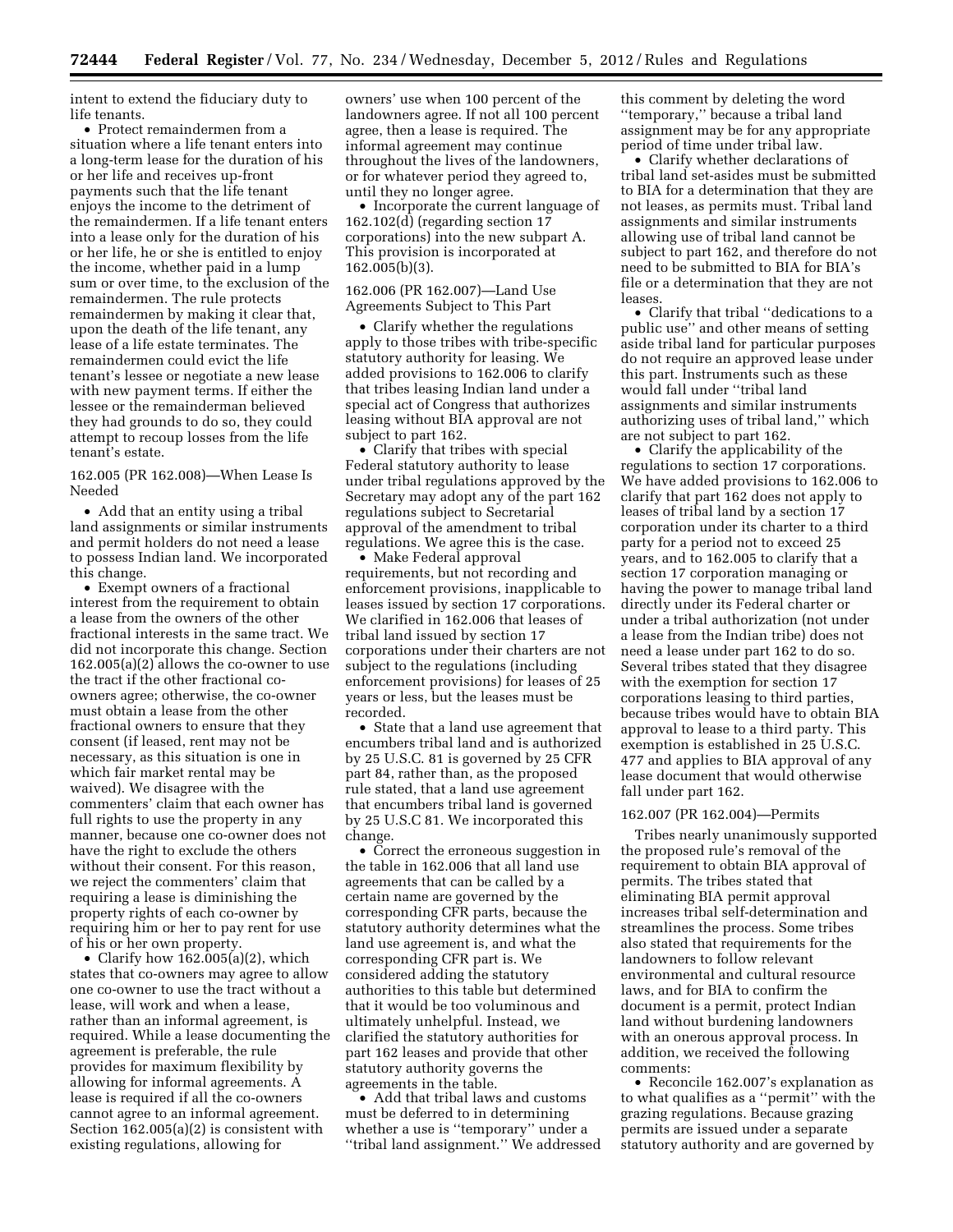separate regulations at 25 CFR part 166, the description in part 162 does not affect grazing permits.

• Clarify that the requirement that permits comply with applicable environmental laws does not mean the National Environmental Policy Act (NEPA) applies. Because there is no Federal approval of permits, neither NEPA nor Section 106 of the National Historic Preservation Act applies to permits.

• Add a timeline or process by which BIA ''confirms'' whether a document is a permit or a lease. We incorporated this change by adding a 10-day timeline by which BIA may notify the Indian landowners that a lease is required because the permit grants an interest in Indian land.

• Clarify in the introductory paragraph to the table that the characteristics are merely ''examples of common characteristics,'' to ensure that permits that lack one or more characteristics are not necessarily excluded from being considered a permit. We incorporated this change.

• Delete the permit characteristic ''does not grant an interest in Indian land'' because permits typically grant non-possessory use rights, which are, in effect, an ''interest.'' BIA disagrees that a non-possessory use privilege is a ''legal interest'' in the Indian land. For this reason, we did not make the requested change.

• Narrow the permit characteristic, ''unlimited access by others,'' because it is too broad. Tribal members retain rights of access on permitted lands, including hunting privileges, cultural and spiritual use access, and easements. We revised this to clarify that a permittee has a ''non-possessory right of access.''

• Clarify that BIA will no longer police compliance with permits or collect and distribute permit payments, and allow landowners to opt-in or optout of BIA approval for permits. BIA understands this is a significant change for some areas that heavily rely on permits. Once this final rule is effective, the landowner will be responsible for collecting permit payments, rather than BIA. BIA will not collect permit income from permittees, and BIA will not distribute permit income to Indian landowners. If there is a dispute regarding the permit or whether the permittees have made timely payments, the Indian landowners' remedy is with a court of competent jurisdiction. We added a provision to clarify that BIA will not administer or enforce permits.

• Limit tribes' ability to establish compensation and conditions to prevent permitting from being a separate

revenue opportunity for tribes beyond leases and rights-of-way. BIA did not incorporate this change because tribal landowners have the right to receive compensation for granting access through a permit, and tribal landowners may establish whatever compensation they like.

• Clarify whether 162.007 allows BIA to grant permits on tribal land, without tribal approval. The final 162.007 does not allow BIA to grant permits on tribal land, only on U.S. Government land covered by part 162.

162.008 (PR 162.005)—Applicability to Documents Submitted Before Effective Date

• Clarify that those leases that were submitted to BIA before the effective date of the rule, but not approved by BIA before the effective date of the rule, are governed by the rules in effect at the time of the submission. We reworded 162.008 to clarify that this is the case.

• Clarify what version of the regulations will apply to leases approved before the effective date of the rule. We reworded 162.008 to clarify that new regulations will apply to leases approved before the effective date of the rule, except that where the provisions of the lease conflict with the provisions of the regulation, the provisions of the lease will govern. Likewise, options to renew in leases approved by BIA before the effective date of the final rule will continue to be governed by the lease terms. Renewals after the effective date of the final rule of leases that were approved by BIA before the effective date of the final rule will not have to contain the final rule's mandatory lease provisions.

• Add a qualifying clause in the beginning of 162.008 stating that it applies ''except as provided in 162.006'' (''To what land use agreements does this part apply?'') for clarity. We incorporated this change.

• Delete the provision in 162.008 stating that BIA has the right to amend the regulations at any time, because it may create uncertainty. BIA accepted the request to delete this provision since BIA retains the right to amend through the Administrative Procedure Act public notice and comment process, regardless of whether this right is stated in the regulations.

• Address the rule's applicability to leases issued by section 17 corporations that are exempt from Federal approval. As stated below, we clarified in 162.006 that part 162 does not apply to these leases where the term is 25 years or less.

• Address the rule's applicability to leases that a tribe or tribal corporation is obligated to issue upon exercise of a legally binding option to lease on the effective date of the new rules. The fact that a party is obligated to issue a lease will not change the applicability of the regulations.

162.009 (PR N/A)—Approval of Subleasehold Mortgages (New Section)

• We added a new section to clarify whether subleasehold mortgages require BIA approval, in response to comments on subleases and leasehold mortgages.

162.010 (PR 162.009)—How To Obtain a Lease

• Narrow 162.010 so that only a tribe may submit a lease to BIA for approval. We did not add this restriction because a lease of Indian land must be signed by the Indian landowners (or the BIA on behalf of landowners in limited circumstances) and the lessee. BIA will accept the lease document from either the prospective lessee or the Indian landowner.

162.011 (PR 162.010)—Identifying and Contacting Indian Landowners

• Require prospective lessees to contact tribes directly, rather than going through BIA first in 162.011. We addressed this comment by narrowing application of this section to individual Indian landowners.

• Add language to this section requiring the prospective lessee to provide a written explanation of the need for obtaining Indian landowner information. We added this requirement.

#### 162.013 (PR 162.012)—Consent

One tribe submitted extensive comments regarding its situation, wherein tribal members constructed homes without a lease so long as the member had a fractional interest in the tract. Any person who owns a fractional interest in a tract must obtain consent from all of the other owners (co-owners) of fractional interests in that tract in order to possess that tract without a lease, or must obtain consent from the co-owners representing the appropriate percentage of ownership in the tract to lease the tract. See 162.005(a) (PR 162.008(a)). Where a lease is required, and consent to lease cannot be obtained within 90 days, BIA may issue a lease under paragraph 162.013(c)(6) (PR 162.012(c)(6)). One Alaska tribe with a unique situation stated that BIA should add a provision to part 162 addressing consent requirements specifically for that tribe. Because the Indian Land Consolidation Act (ILCA) and its consent provisions do not apply to Alaska, we were unable to incorporate this requested change.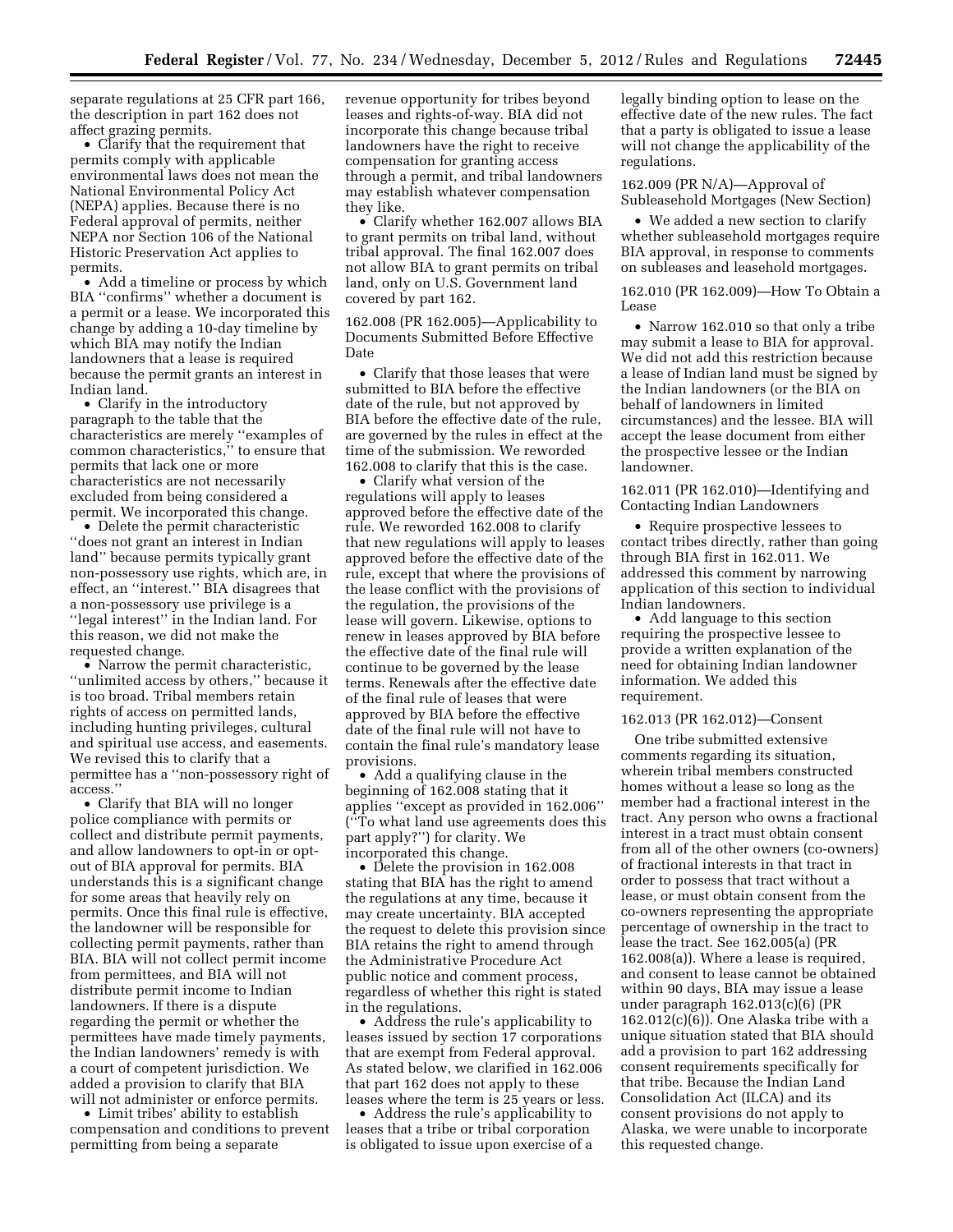In addition, we received the following comments:

• Clarify that a section 17 corporation may consent to a lease. Because part 162 does not apply to section 17 corporations granting others the right to possess Indian land, we did not incorporate this change.

• A few tribes noted that where the consent of the landowners of 100 percent of the interests is required, it is difficult to obtain a lease. Under ILCA, if there are one to five landowners in a tract, then the owners of 90 percent of the interests in that tract must consent. In some cases, depending on the percentage of interests owned by each, this may mean that all of the landowners must consent. BIA recognizes the practical problems that are caused in those cases where all landowners must consent, but is constrained by statutory parameters.

• Clarify what tribal consent is needed for tribal lands and for fractionated lands where individual landowners owning the required percentage of interests under the ILCA have consented. If the tract is one in which 100 percent of the interests are owned by the tribe, the tribe must be a party to the lease of tribal land, and will need to authorize (i.e., consent to) the lease. If the tract is fractionated, and less than 100 percent of the interests are owned by the tribe and the lease is authorized by the Native American Housing and Self-Determination Act (NAHASDA), tribal consent is still required. If the lease for a fractionated tract is entered into under another statutory authority, then tribal consent is not needed; Congress provided for this situation in stating that where a tribe did not consent to a lease of fractionated land, it is not considered a party to the lease. See 25 U.S.C. 2218(d)(2).

• Revise the consent provisions to apply to tribes, in addition to individual Indian landowners. Because the term ''Indian landowners'' includes both tribal landowners and individual Indian landowners, we did not revise these provisions. Another tribe asked that we add ''individual'' before ''Indian landowner'' everywhere the rule discusses consent. We did not incorporate this change because a tribal landowner must also consent to a lease of its land.

• Limit the parties' ability to allow for "deemed consent" in a lease to individual landowners. The regulations limit deemed consent lease provisions to individual Indian landowners only. One tribe requested adding tribes to allow for tribes to be deemed to have consented. We did not incorporate this

change out of respect for tribal sovereignty and because other comments requested that it be limited to individual Indian landowners.

• Replace the term ''consent'' with ''grant'' because the landowners actually "grant" the lease. While it is true that landowners grant the lease, we adopted the language of ILCA in referring to ''consent'' to avoid potential confusion where there are several owners of fractional interests and one ''grants'' the lease but the others do not.

• Delete paragraph (c)(6), which empowers BIA to consent to a lease if the landowners have been unable to reach an agreement for 3 months, because it favors the prospective lessee rather than the landowner where a nonconsenting landowner has legitimate reasons for not consenting. We did not delete this paragraph because it implements statutory authority (25 U.S.C. 380) and BIA will determine whether the lease is in the best interest of the landowners before exercising this authority.

# 162.014 (PR 162.013)—What Laws Apply to Leases

• Clarify when tribal laws apply to leases under part 162, and when BIA may waive part 162 due to conflicting or inconsistent tribal law. We revised this section by incorporating the tribes' suggested language to allow tribal laws to supersede or modify part 162 provisions, as long as certain conditions are fulfilled (e.g., the tribe notifies BIA of the modifying or superseding effect).

• Revise the proposed rule's language about when State law would be applied because a Federal court could read the proposed rule's provisions as providing authority for a court to apply State law. We revised the section to clarify that State law may apply where a Federal court made it applicable in the absence of Federal or tribal law. Another concern was that tribes should have the flexibility to apply State law in certain circumstances. The final rule's language clarifies that a tribe may apply State law.

• Clarify that the phrase ''parties to a specific lease may subject it to State or local law in the absence \* \* \*'' does not give individuals the authority to establish that the State or locality has jurisdiction. We added language to clarify that the individuals will be subjecting only their lease to this jurisdiction.

• Add provisions that require BIA to recognize and acknowledge tribal laws regulating activities on land under a lease, including land use, environmental protection, and historic preservation, as in the 2004 draft

regulations. The additional language in 162.016 regarding the applicability of tribal law covers this.

162.015 (PR N/A)—Tribal Employment Preference Laws (New Section)

• Add language recognizing the applicability of tribal preference laws to lessees. To clarify this applicability, we added a new section 162.015. Tribespecific employment preferences as provided in these regulations are political preferences, not based on race or national origin. They run to members of a particular federally-recognized tribe or tribes whose trust or restricted lands are at issue and with whom the United States holds a political relationship. These preferences are rationally connected to the fulfillment of the federal government's trust relationship with the tribe that holds equitable or restricted title to the land at issue. These preferences also further the United States' political relationship with Indian tribes. Tribes have a sovereign interest in achieving and maintaining economic self-sufficiency, and the federal government has an established policy of encouraging tribal self-governance and tribal economic self-sufficiency. A tribespecific preference in accord with tribal law ensures that the economic development of a tribe's land inures to the tribe and its members. Tribal sovereign authority, which carries with it the right to exclude non-members, allows the tribe to regulate economic relationships on its reservation between itself and non-members. See, generally, *Equal Employment Opportunity Commission* v. *Peabody Western Coal Company,* No. 2:01-cv-01050 JWS (D. Ariz., Oct. 18, 2012) (upholding tribal preferences in leases of coal held in trust for the Navajo Nation and Hopi Tribe, but also citing with approval the use of such preferences in business leases). These regulations implement the established policy of encouraging tribal self-governance and tribal economic self-sufficiency by explicitly allowing for tribal employment preferences.

162.016 (PR 162.014)—BIA Compliance With Tribal Laws

• Restrict when BIA will defer to tribal law by changing ''making decisions regarding leases'' to ''making the decision to approve or disapprove the proposed lease.'' We did not incorporate this change because BIA will defer to tribal law in decisions regarding leases beyond just the approval decision.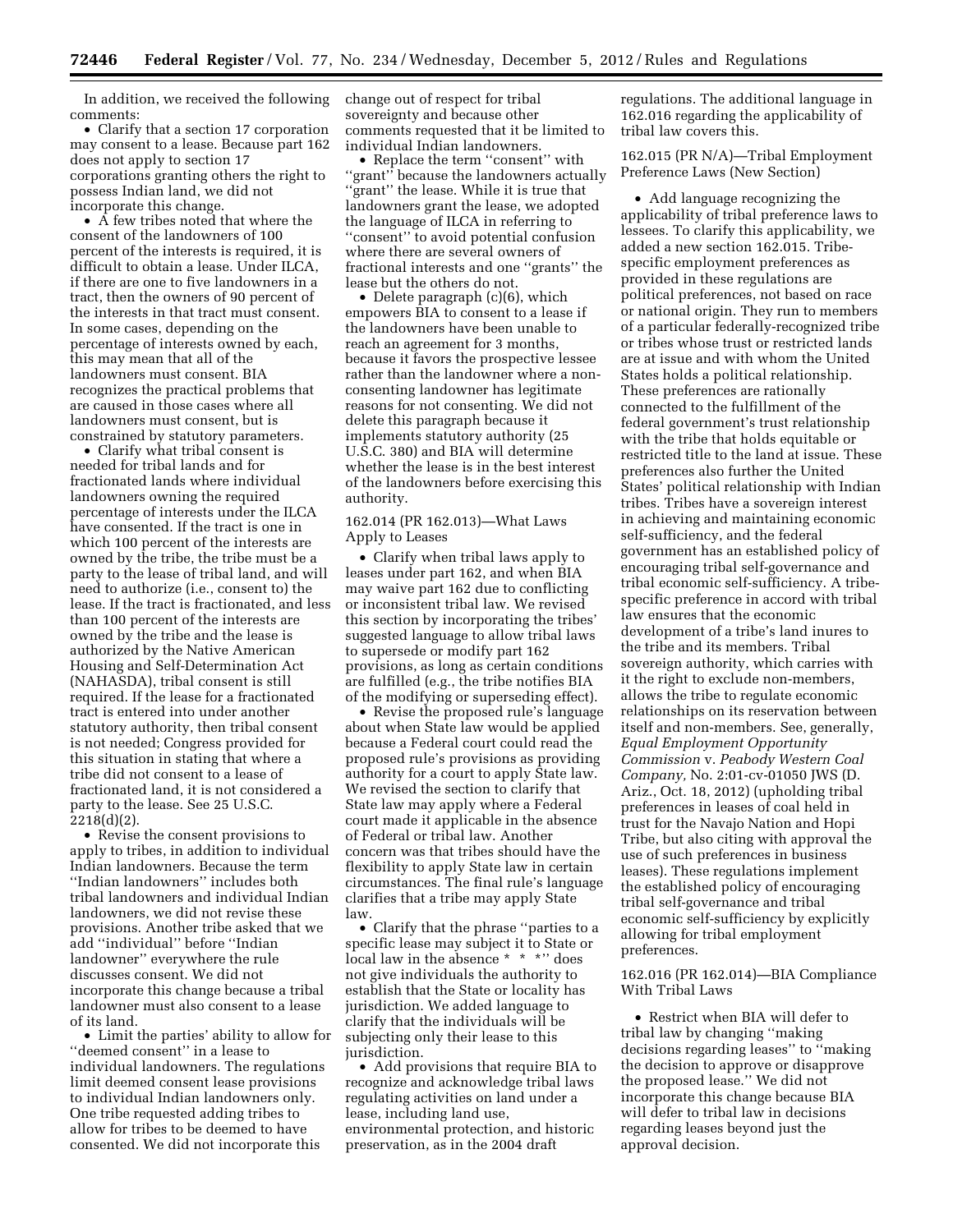# 162.017 (PR N/A)—What Taxes Apply (New Section)

All tribal commenters supported proposed provisions clarifying that improvements on trust or restricted land are not taxable by non-tribal entities; however, many tribes requested clarification regarding other taxation arising in the context of leasing Indian land. For this reason, we separated this topic into its own section and moved it from the residential, business, and WSR leasing subparts to subpart A. This section now addresses not only taxation of improvements on leased Indian land, but also taxation of the leasehold or possessory interest, and taxation of activities (e.g., excise or severance taxes) occurring or services performed on leased Indian land.

Tribes have inherent plenary and exclusive power over their citizens and territory, which has been subject to limitations imposed by Federal law, including but not limited to Supreme Court decisions, but otherwise may not be transferred except by the tribe affirmatively granting such power. *See, Cohen's Handbook of Federal Indian Law,* 2012 Edition, § 4.01[1][b]. The U.S. Constitution, as well as treaties entered into between the United States and Indian tribes, executive orders, statutes, and other Federal laws recognize tribes' inherent authority and power of selfgovernment. *See, Worcester* v. *Georgia,*  31 U.S. 515 (1832); *U.S.* v. *Winans,* 198 U.S. 371, 381 (1905)(''[T]he treaty was not a grant of rights to the Indians, but a grant of rights from them—a reservation of those not granted.''); *Cohen's Handbook of Federal Indian Law,* 2012 Edition, § 4.01[1][c] (''Illustrative statutes \* \* \* include [but are not limited to] the Indian Civil Rights Act of 1968, the Indian Financing Act of 1974, the Indian Self-Determination and Education Assistance Act of 1975  $^{\star}$   $^{\star}$   $^{\star}$  [and] the Tribe Self-Governance Act \* \* \* In addition, congressional recognition of tribal authority is [also] reflected in statutes requiring that various administrative acts of… the Department of the Interior be carried out only with the consent of the Indian tribe, its head of government, or its council.''); *Id.*  (''Every recent president has affirmed the governmental status of Indian nations and their special relationship to the United States'').

With a backdrop of ''traditional notions of Indian self-government,'' Federal courts apply a balancing test to determine whether State taxation of non-Indians engaging in activity or owning property on the reservation is preempted. *White Mountain Apache* 

*Tribe* v. *Bracker,* 448 U.S. 136, 143 (1980). The *Bracker* balancing test requires a particularized examination of the relevant State, Federal, and tribal interests. In the case of leasing on Indian lands, the Federal and tribal interests are very strong.

The Federal statutes and regulations governing leasing on Indian lands (as well as related statutes and regulations concerning business activities, including leases, by Indian traders) occupy and preempt the field of Indian leasing. The Federal statutory scheme for Indian leasing is comprehensive, and accordingly precludes State taxation. In addition, the Federal regulatory scheme is pervasive and leaves no room for State law. Federal regulations cover all aspects of leasing:

• Whether a party needs a lease to authorize possession of Indian land;

• How to obtain a lease;

- How a prospective lessee identifies and contacts Indian landowners to negotiate a lease;
- Consent requirements for a lease and who is authorized to consent;
- What laws apply to leases; • Employment preference for tribal members;
- Access to the leased premises by roads or other infrastructure;
- Combining tracts with different Indian landowners in a single lease;
	- Trespass;
- Emergency action by us if Indian land is threatened;
	- Appeals;

• Documentation required in approving, administering, and enforcing leases;

- Lease duration;
- Mandatory lease provisions;

• Construction, ownership, and removal of permanent improvements, and plans of development;

• Legal descriptions of the leased land;

• Amount, time, form, and recipient of rental payments (including nonmonetary rent), and rental reviews or adjustments;

• Valuations;

• Performance bond and insurance requirements;

• Secretarial approval process, including timelines, and criteria for approval of leases;

• Recordation;

• Consent requirements, Secretarial approval process, criteria for approval, and effective date for lease amendments, lease assignments, subleases, leasehold mortgages, and subleasehold mortgages;

• Investigation of compliance with a lease;

• Negotiated remedies;

• Late payment charges or special fees for delinquent payments;

• Allocation of insurance and other payment rights;

• Secretarial cancellation of a lease for violations; and

• Abandonment of the leased premises.

The purposes of residential, business, and WSR leasing on Indian land are to promote Indian housing and to allow Indian landowners to use their land profitably for economic development, ultimately contributing to tribal wellbeing and self-government. The legislative history of section 415 demonstrates that Congress intended to maximize income to Indian landowners and encourage all types of economic development on Indian lands. *See* Sen. Rpt. No. 84–375 at 2 (May 24, 1955). Assessment of State and local taxes would obstruct Federal policies supporting tribal economic development, self-determination, and strong tribal governments. State and local taxation also threatens substantial tribal interests in effective tribal government, economic self-sufficiency, and territorial autonomy. The leasing of trust or restricted land is an instrumental tool in fulfilling ''the traditional notions of sovereignty and [] the federal policy of encouraging tribal independence.'' *Bracker,* 448 U.S. at 145 (citing *McClanahan* v. *Arizona State Tax Comm'n,* 411 U.S. 164, 174–75 (1973)). The leasing of trust or restricted lands facilitates the implementation of the policy objectives of tribal governments through vital residential, economic, and governmental services. Tribal sovereignty and self-government are substantially promoted by leasing under these regulations, which require significant deference, to the maximum extent possible, to tribal determinations that a lease provision or requirement is in its best interest. *See* Joseph P. Kalt and Joseph William Singer, The Native Nations Institute for Leadership, Management, and Policy & The Harvard Project on American Indian Economic Development, Joint Occasional Papers on Native Affairs, *Myths and Realities of Tribal Sovereignty: The Law and Economics of Indian Self-Rule,* No. 2004–03 (2004) (''economically and culturally, sovereignty is a key lever that provides American Indian communities with institutions and practices that can protect and promote their citizens interests and well-being [and] [w]ithout that lever, the social, cultural, and economic viability of American Indian communities and, perhaps, even identities is untenable over the long run'').

Another important aspect of tribal sovereignty and self-governance is taxation. Permanent improvements and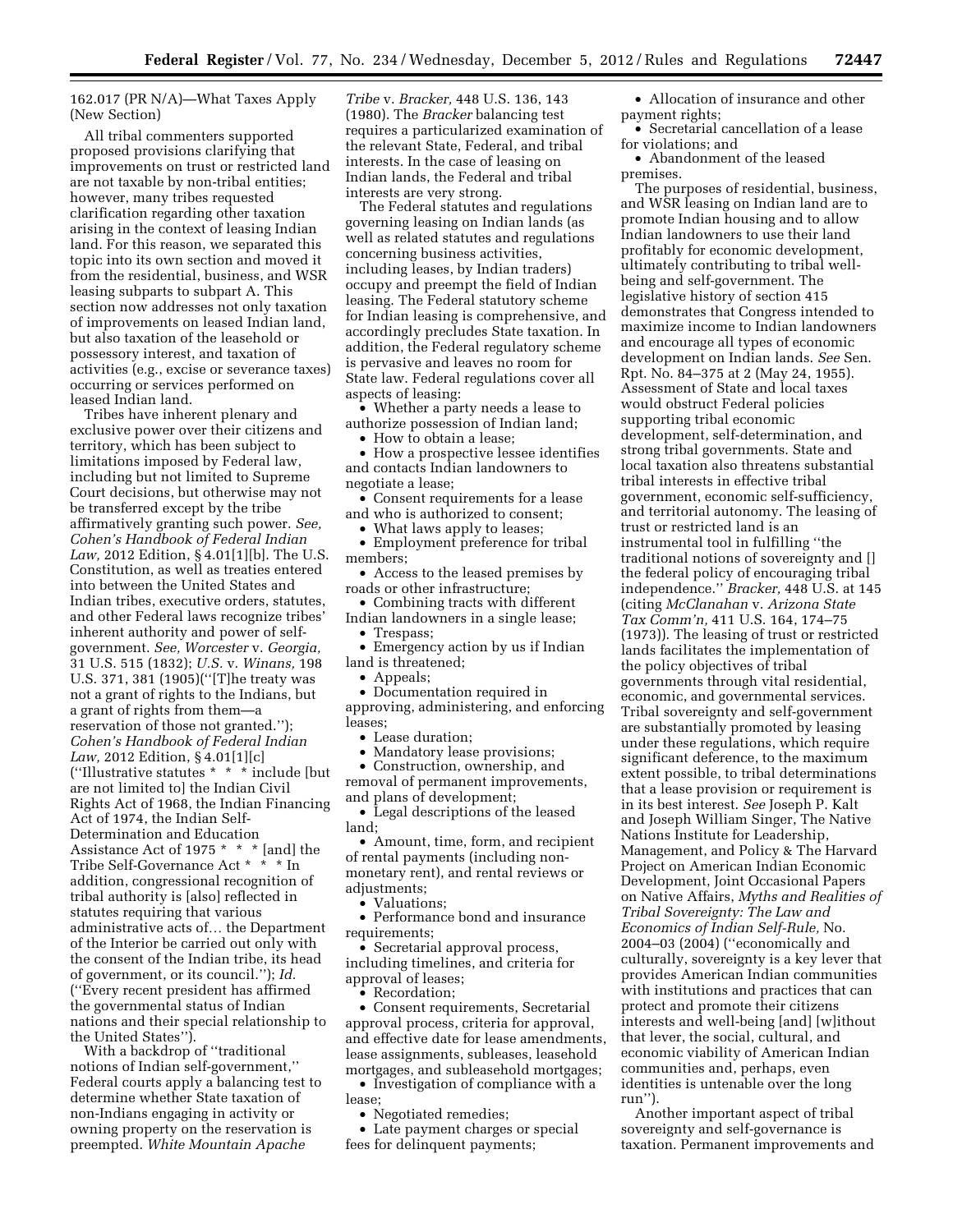activities on the leased premises and the leasehold interest itself may be subject to taxation by the Indian tribe with jurisdiction over the leased property. The Supreme Court has recognized that ''[t]he power to tax is an essential attribute of Indian sovereignty because it is a necessary instrument of selfgovernment and territorial management.'' *Merrion* v. *Jicarilla Apache Tribe,* 455 U.S. 130, 137 (1982). State and local taxation of lessee-owned improvements, activities conducted by the lessee, and the leasehold interest also has the potential to increase project costs for the lessee and decrease the funds available to the lessee to make rental payments to the Indian landowner. Increased project costs can impede a tribe's ability to attract non-Indian investment to Indian lands where such investment and participation are critical to the vitality of tribal economies. An increase in project costs is especially damaging to economic development on Indian lands given the difficulty Indian tribes and individuals face in securing access to capital. A 2001 study by the U.S. Department of the Treasury found that Indians' lack of access to capital and financial services is a key barrier to economic advancement. U.S. Dept. of the Treasury, Community Development and Financial Institutions Fund, The Report of the Native American Lending Study at 2 (Nov. 2001). Along the same line, 66 percent of survey respondents stated that private equity is difficult or impossible to obtain for Indian business owners. *Id.* 

In many cases, tribes contractually agree to reimburse the non-Indian lessee for the expense of the tax, resulting in the economic burden of the tax ultimately being borne directly by the tribe. Accordingly, the very possibility of an additional State or local tax has a chilling effect on potential lessees as well as the tribe that as a result might refrain from exercising its own sovereign right to impose a tribal tax to support its infrastructure needs. Such dual taxation can make some projects less economically attractive, further discouraging development in Indian country. Economic development on Indian lands is critical to improving the dire economic conditions faced by American Indians and Alaska Natives. The U.S. Census Report entitled *We the People: American Indians and Alaska Natives in the United States,* issued February 2006, documented that a higher ratio of American Indians and Alaska Natives live in poverty compared to the total population, that participation in the labor force by

American Indians and Alaska Natives was lower than the total population, and that those who worked full-time earned less than the general population.

*162.017(a).* Subject only to applicable Federal law, permanent improvements on trust or restricted land are not taxable by States or localities, regardless of who owns the improvements. Permanent improvements are, by their very definition, affixed to the land. Accordingly, a property tax on the improvements burdens the land, particularly if a State or local government were to attempt to place a lien on the improvement. Numerous provisions in the regulations address all aspects of improvements, requiring the Secretary to ensure himself that adequate consideration has been given to the enumerated factors under section 415(a). These include the height, safety, and quality of improvements; provisions requiring the lease to address ownership, construction, and removal of improvements; provisions imposing due diligence requirements on the construction of improvements, and provisions requiring plans of development for business and WSR leases. *See, e.g.,*162.314 through 162.316, 162.414 through 162.416, 162.514 through 162.516, and 162.543 through 162.545. In addition, the regulations require the BIA to comply with tribal law, including tribal laws regulating improvements, when making decisions concerning leases of trust or restricted land. *See* 162.016. State and local taxation of improvements undermine Federal and tribal regulation of improvements.

*162.017(b).* Subject only to applicable Federal law, activities conducted under a lease of trust or restricted land that occur on the leased premises are not taxable by States or localities, regardless of who conducts the activities. An example of this principle is in the trading business where the courts have held that taxation of such activities is preempted by the Indian Trader Statutes, *see* 25 U.S.C. 261, and the allinclusive regulations under them, *see* 25 CFR 140.1–.26. Federal statutes and regulations are ''sufficient to show that Congress has taken the business of Indian trading on reservations so fully in hand that no room remains for State laws imposing additional burdens upon traders.'' *Warren Trading Post Co.* v. *Arizona State Tax Comm'n,* 38 U.S. 685, 690 (1995) (precluding imposition of State sales taxes); *Central Machinery Co.*  v. *Arizona State Tax Comm'n,* 448 U.S. 160 (1980) (preemption applies even if vendor is not licensed as long as goods or services are traded to a tribe or its members in a transaction occurring

predominately on the reservation). As a general matter, myriad activities on leased lands related to economic development, infrastructure building, and governmental operations provide important revenue and services to the tribal economy and the generation of economic activity on leased land is an essential component of tribal selfsufficiency. State and local taxation undermines that important objective of federal regulation of the leasing of Indian lands. This subsection, like 162.017(a), is intended to achieve the dual purposes of supporting tribal economic development and promoting tribal self-government. The additional burden of State and local taxation on lease activities would significantly affect the marketability of Indian land for economic development, as noted above in the introductory paragraphs. In addition, tribes, as sovereigns, have inherent authority to regulate zoning and land use on Indian trust and restricted land, and the regulations require BIA to comply with tribal laws relating to land use. *See* 162.016. Such regulation is undermined by State and local taxation.

*162.017(c).* Subject only to applicable Federal law, the leasehold or possessory interest itself is not taxable by States or local governments. The ability of a tribe or individual Indian to convey an interest in trust or restricted land arises under Federal law, not State law; Federal legislation has left the State with no duties or responsibilities for such interests, even recordation (25 U.S.C. 5); and the leasehold interest is exhaustively regulated by this rule, as noted above. For example, a leasehold interest may not be conveyed, mortgaged, assigned, or subleased without Secretarial approval, with limited exceptions. Compelling Federal interests in self-determination, economic self-sufficiency, and selfgovernment, as well as strong tribal interests in sovereignty and economic self-sufficiency, are undermined by State and local taxation of the leasehold interest.

Nothing in these regulations is intended to preclude tribes, States, and local governments from entering into cooperative agreements to address these taxation issues, and in fact, the Department strongly encourages such agreements.

In addition, we received the following comments:

• Move the language regarding the justification for the taxation provisions to the regulatory text. We did not make this change because the justification is explanatory and therefore more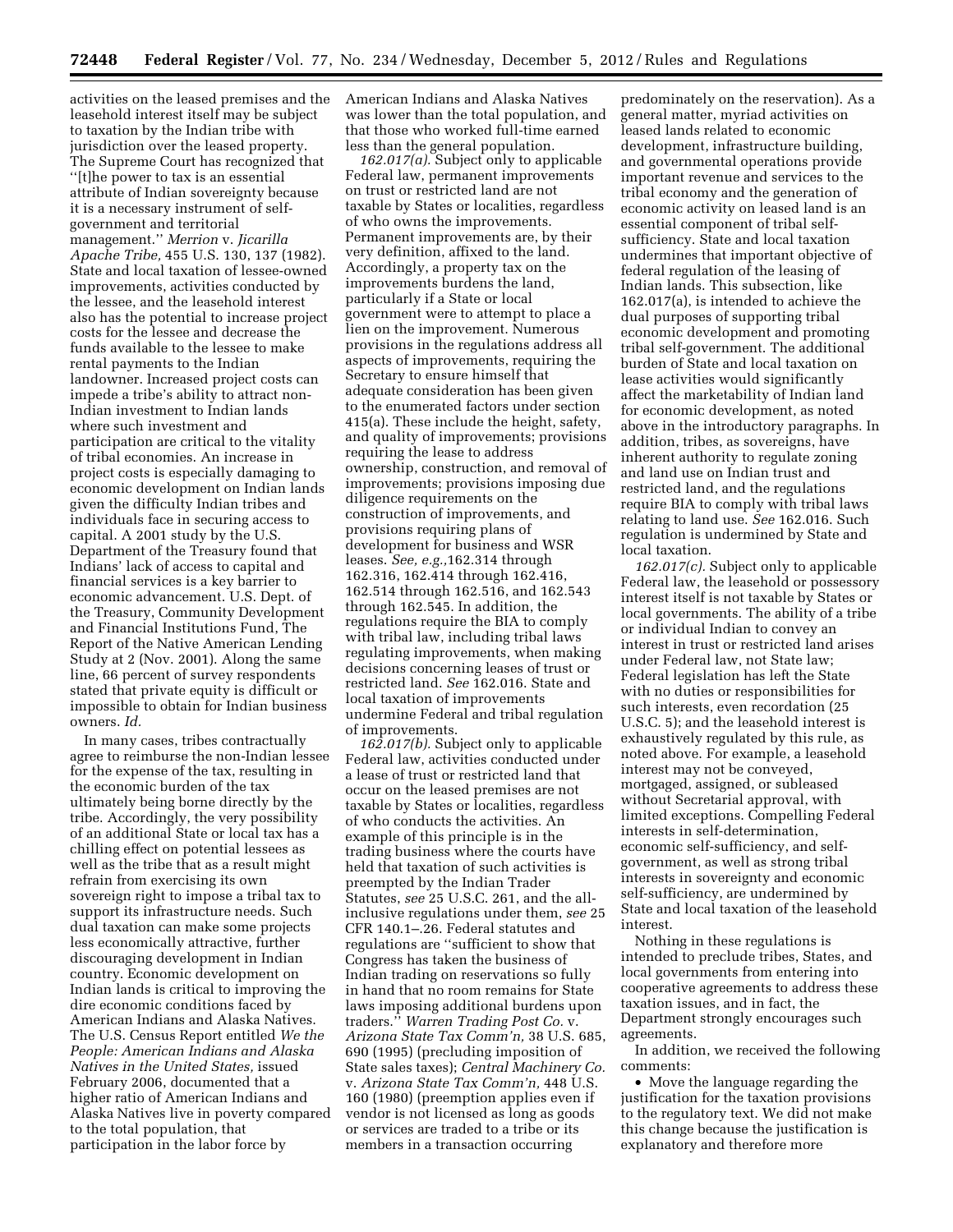appropriate in the preamble than in the regulatory text.

• Correct the ambiguity caused by the location of the phrase ''without regard to ownership'' in the proposed rule, because it could be construed as describing the State tax such that the section would bar only those State taxes imposed without regard to ownership of the improvements. Because that interpretation was not the intent of this provision, we have clarified the provision by moving the phrase ''without regard to ownership'' to indicate that no improvements on leased Indian land are subject to State taxation, regardless of who owns the improvements.

• Delete the language following the provision stating that improvements are subject to 25 CFR 1.4. We deleted the cross-reference to 25 CFR 1.4 and instead added the crux of section 1.4 directly into 162.014.

162.018 (PR 162.015)—Tribal Administration of Part 162

• Clarify the phrase ''inherent Federal function.'' We accepted this comment by deleting the phrase and instead providing a list of functions that cannot be contracted or compacted by tribes in the leasing context.

162.019 (PR 162.016)—Access to Leased Premises

• Exempt roads and other infrastructure lease provisions from requiring part 169 approval where the access is incidental to the development and use of the leased lands. Rights-ofway across Indian land require Secretarial approval, by statute. If access to the leased premises is a new right-ofway across Indian land, then the access will require Secretarial approval through a right-of-way permit. If the leased premises include access roads, then no separate right-of-way permit is needed. We added the sentence ''[r]oads or other infrastructure within the leased premises do not require compliance with 25 CFR part 169, unless otherwise stated in the lease'' to clarify this.

• Provide for review of infrastructure for roads, etc., within the leased premises under part 162 because it can be done more efficiently than under part 169. Section 162.019 allows for the lease to cover roads and other infrastructure that are on the leased premises.

• Account for ''implied access.'' Section 162.019 states that a lease may expressly address access. It is the obligation of the parties to a lease (not BIA) to ensure access to leased premises. We anticipate addressing other rights-of-way issues in future revisions to part 169.

162.020 (PR 162.017)—Unitized Leases

• Delete provisions basing rent of a unitized lease on acreage because different tracts may have different value. We did not make any change to the regulation in response to this comment because the regulation states ''unless the lease provides otherwise,'' which allows the lease to establish a different rental scheme. The appraised value of an individual tract may be identified when consent is obtained or upon request.

162.021 (PR 162.018)—BIA Responsibilities in Approving Leases

• Add ''and applicable tribal law'' to recognize the need to comply with tribal law. We accepted this change.

162.022 (PR 162.019)—BIA Responsibilities in Enforcing Leases

• Add that an Indian landowner may exercise remedies available under a lease or applicable law. To address this comment, we added a provision clarifying that nothing in the section prevents an Indian landowner from exercising remedies available under applicable law.

• Add a cross-reference to 162.024 (PR 162.021) (regarding emergency action) in paragraph (d). We added this cross-reference.

• Add a new paragraph stating that BIA will carry out the duties assigned to it in the lease provisions. Because BIA's mission and duties are established by statute, we were unable to add this provision.

• Add a statement that tribes and TDHEs have independent authority to administer and enforce subleases, to prevent sublessees from arguing that only BIA can take enforcement action. We did not add a statement to this section, because BIA does not enforce subleases and therefore will always defer to the TDHE's enforcement of a sublease. We have clarified in each of the subparts (see 162.365, 162.366, 162.465, 162.466, 162.590, and 162.591) that BIA will defer to ongoing lease enforcement actions by the tribes where the lease provides for the tribe to address violations.

• Limit BIA's role in enforcing residential leases where its enforcement overlaps with enforcement by tribes and TDHEs, in the context of residential leasing. As stated above, TDHEs may enforce subleases without BIA interference, and each of the subparts clarifies that BIA will defer to ongoing enforcement actions to avoid overlap.

• Add a new paragraph stating that BIA will take prompt action to evict trespassers after lease expiration and upon consultation with the Indian

landowner, to include an explicit duty to act and prevent situations like those that have led to litigation. Section 162.023 of the final rule addresses this situation. In that section, we did not assume a duty to evict because the circumstances may require different approaches (e.g., where there is a holdover in negotiation with the landowner); however, we did add an explicit mention of eviction as an action BIA may take.

• Expand the rule to provide that BIA will enforce the lease against the Indian landowner if the landowner does not comply with the terms and conditions of the lease. Because BIA is the trustee for the Indian landowner, rather than the lessee, we did not incorporate this change.

# 162.023 (PR 162.020)—Trespass

• Change the sentence stating that the Indian landowners may pursue any remedies under ''tribal law'' to "applicable law" to ensure that the landowners are not restricted to tribal law remedies. We incorporated this change.

• Provide that BIA will act when the Indian landowners make a written request. This provision is already included in each specific subpart at 162.364, 162.464, and 162.589; therefore, we did not add it to 162.023.

162.024 (PR 162.021)—Emergency Action

• Notify individual Indian landowners, but contact the Indian tribe with jurisdiction before taking emergency action. We incorporated this change.

• Require BIA to make reasonable efforts to give actual notice to all Indian landowners before taking emergency action, not just constructive notice. The final rule requires BIA to provide written notification to the tribe before taking emergency action, but not individual Indian landowners because of the practical difficulties in contacting all Indian landowners quickly enough to take emergency action.

• Require notification ''in writing'' to individual Indian landowners after taking emergency action. Because the requirement for ''constructive notice'' already means that the notice must be in writing, we did not incorporate this wording; however, we added that BIA may choose to give actual notice in lieu of constructive notice.

# 162.025 (PR 162.022)—Appeals

Several tribes supported the proposed rule's limitation of ''interested party'' in 162.025 to those whose direct economic interest is adversely affected. A few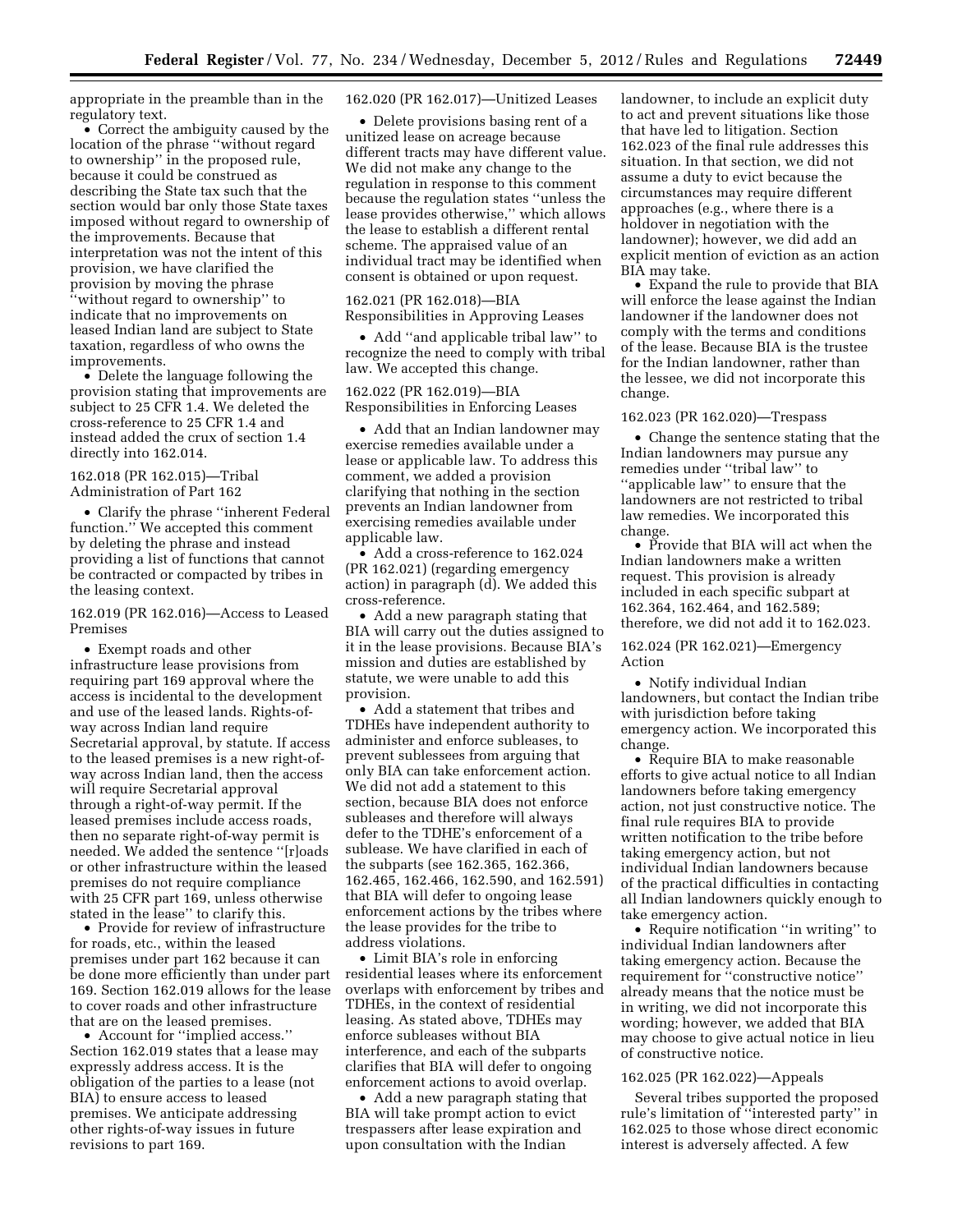tribes prefer a more expansive definition allowing for non-economic interests. We retained the proposed rule's limitation to direct economic interests. In response to comments regarding deemed approval and appeals, we note that deemed approvals occur by operation of law, and because there is no BIA action, the parties may not appeal under part 2. We also clarified that BIA decisions to disapprove a lease are appealable only by the Indian landowner, and decisions to disapprove any other lease document are appealable only by the Indian landowners and lessee.

# 162.026 (PR 162.023)—Contact for Questions

• Add that the prospective lessee should contact the tribe for a lease of tribal land, to encourage early communication. If BIA is fulfilling the leasing function, BIA will direct the prospective lessee to the tribe, for tribal land. We added that the prospective lessee should contact the tribe that is contracting or compacting the leasing function for answers to questions about the leasing process.

# 162.027 (PR 162.024)—NEPA & Records

• Expressly include the Department of Housing and Urban Development (HUD) in paragraph (b), which states that BIA will adopt environmental assessments and environmental impact statements of other Federal agencies, etc. We incorporated this change by including documents prepared under NAHASDA (25 U.S.C. 4115).

• Allow BIA to accept NEPA documentation from tribes, in addition to other Federal agencies. We added this requested language.

• Allow the use of pre-existing NEPA documentation, when appropriate. BIA encourages the use of pre-existing NEPA documentation, when appropriate, but we did not explicitly add this to 162.027(b) since the statement allowing the use of NEPA documentation from other entities addresses this.

• State that environmental review for an amendment will be required only if the amendment adds lands to the leased premises. We did not incorporate this change because an amendment may trigger the need for environmental review even if it does not add land (e.g., change in use).

• Restrict the WEEL phase of environmental review to study only the actual site locations used to install facilities and equipment, which is a fraction of the land studied at the WSR lease phase. BIA agrees this may be the case, depending on the circumstances, but encourages the parties to discuss each lease's scope with the BIA, as early as possible, to ensure the environmental review process is as focused as possible.

• Streamline the environmental review process to allow for expedited review under NEPA, the National Historic Preservation Act (NHPA), the Endangered Species Act, and other Federal laws. While we are bound by statutory requirements, BIA will use categorical exclusions where applicable, and has proposed a categorical exclusion for leasing and funding for single family homesites on Indian land, including associated improvements and easements, that encompass five acres or less of contiguous land. See 77 FR 26314 (May 3, 2012).

• Instead of stating in this section that all approved leases must include disclosure provisions, move the disclosure provisions to the sections in each subpart listing mandated lease terms. We incorporated this change.

• Add language requiring BIA to return documents once a lease is approved. Under the Federal Records Act, once a Federal agency is provided documents, the agency must archive and retain them in accordance with the Federal records schedule, although certain originals may be returned (e.g., BIA will return the deed of trust for recording in the county land titles and records office). For this reason, we could not accept this requested change.

• Define documents submitted to BIA in a way that they would fall under a Freedom of Information Act (FOIA) exemption from disclosure, to ensure that they are kept confidential. We did not incorporate this change. Even if we define the category of documents as ''confidential'' in part 162, it will not guarantee their exemption from disclosure because the final rule cannot override the FOIA statute; rather, we encourage each party submitting documents to clearly indicate whether they fall under a FOIA exemption.

• Provide a mechanism for BIA review that would not place the documents into BIA custody. Because BIA needs a record of the documents on which it makes its decision, generally, BIA will need custody of the documents.

• Add a cross-reference to FOIA rules (43 CFR part 2) to clarify that tribes and tribal entities will be given advance notice and opportunity to challenge any disclosure of their documents. We incorporated this suggested change in paragraph (c).

• Require a reasonable nexus between a BIA request for disclosure and an opportunity to consult if the lessee or tribe objects, to alleviate any negative impacts on project financing, constructability, and operational issues

from the language that documents marked confidential propriety are protected from disclosure ''to the extent allowed by law.'' The FOIA rules require BIA to consult with the tribes before disclosure. Much of the information may be subject to the fourth FOIA exemption covering trade secrets or commercial or financial information. *See, Utah* v. *U.S. Department of the Interior,* 256 F.3d 967 (10th Cir. 2001).

• Make it mandatory for BIA to exempt confidential information to the extent allowed by law. The regulation states that BIA will exempt confidential information to the extent allowed by law.

# 162.028 (PR N/A)—Obtaining Information on Leased Land (New Section)

• Clarify how tribes may obtain information about leases on their land so that they do not have to file FOIA requests for basic information regarding leases on trust land. We added a new 162.028 to clarify how a tribe may obtain information about leases on its land.

#### *D. Residential Leases*

A number of tribes, tribal organizations, and tribal housing authorities requested further revision to the residential leasing regulations to ensure they are compatible with the low-income housing programs carried out by tribes and TDHEs and avoid a ''substantial disruption of longstanding Indian housing programs.'' One tribe requested that we withdraw the residential leasing subpart because of the requirement for valuations and fair market rental payments to nonconsenting owners, periodic rental reviews, and bonding and insurance requirements. Some other tribes requested we defer promulgation pending further consultation and a comprehensive examination of the existing statutory and regulatory framework governing Native American housing and consideration of real world constraints. Withdrawal or deferral of promulgation of this subpart would leave in place on-size-fits-all nonagricultural leasing regulations that have been in place since 1961. We find that to be unacceptable and not at all supportive of Indian housing programs. While we are not withdrawing or deferring promulgation of this subpart, we incorporated many of the requested revisions and made additional revisions to address these concerns, including:

• Adding that a lease for housing for public purposes is a basis for granting a waiver of fair market value on individually owned Indian land (the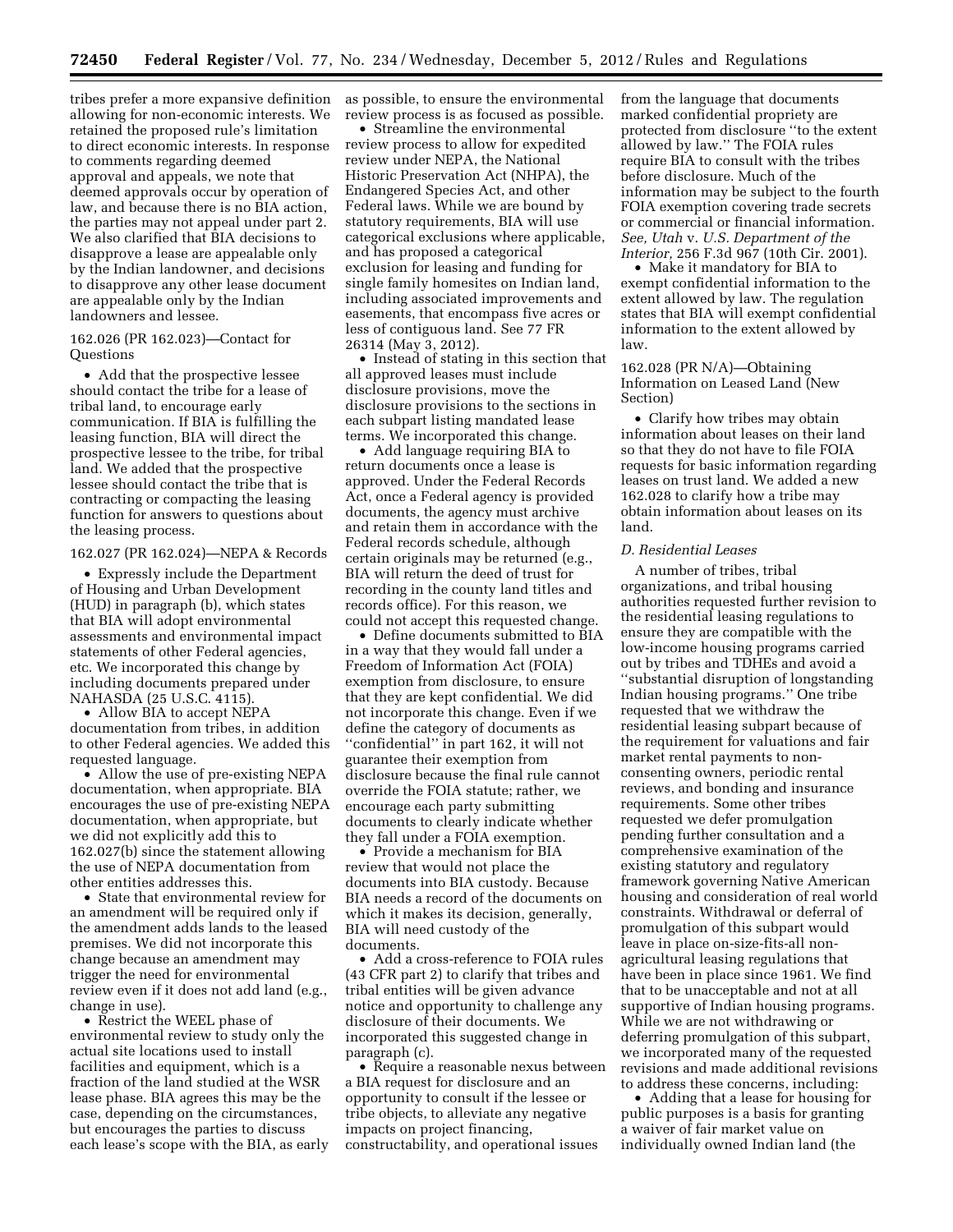tribe may waive fair market value on tribal land—see 162.320(a));

• Deleting the requirement for periodic rental reviews for leases for housing for public purposes on individually owned Indian land (the tribe may waive periodic rental reviews on tribal land—see 162.328(a));

• Allowing for waiver of valuations and fair market rental for nonconsenting landowners under certain circumstances—see 162.321(c); and

• Deleting the requirement for bonding and insurance for all residential leases—see 162.334 and 162.335.

One tribe stated that these regulations will do more harm than good by being administratively and financially burdensome, impractical, and heavy handed. We have made the revisions noted above to remove the specified administrative and financial burdens. Because we incorporated as many changes as legally possible to address these concerns, we decided to move forward with finalizing these regulations.

A tribe requested that we delete the requirement to obtain a valuation and pay fair market rental to owners who did not consent to the lease because the requirement to obtain 100 percent consent to waive a valuation is not feasible in many circumstances. We are unable to delete this requirement because all Indian landowners are entitled to just compensation for use of their land (and a valuation is required to determine what just compensation is), not just consenting landowners. However, we added provisions in 162.321(c) for a waiver of valuations and fair market rental under certain circumstances to account for the practical issues. Specifically, we added that we may waive the requirement for valuation and fair market rental for residential leases if:

• The lessee is a co-owner who, has been residing on the tract for at least 7 years as of the final rule's effective date, and no other co-owner raises an objection to his or her continued possession of the tract within 180 days after the final rule's effective date; or

• The tribe or lessee will construct infrastructure improvements on, or serving, the leased premises, and we determine it is in the best interest of all the landowners.

The tribe that was the biggest opponent of the residential leasing subpart also requested that BIA approve and record consent lists from before 2003; date them the year the home was constructed; and provide the lessees with a 50-year lease with renewal. Ultimately, this tribe's concern was the

practical obstacle posed by requiring all landowners to consent to waiving the requirement for a valuation. Because it is sometimes impossible to obtain consent of all the landowners, the proposed rule would have required that the lessee/homeowner obtain a valuation and pay fair market rental to all the nonconsenting landowners, which the tribe argued was beyond what the lessee/homeowner could afford.

To address this situation, we are allowing in the final rule for waiver of valuations and fair market rental in the circumstance described above, where the lessee is a co-owner who has been living on the tract without objection from the other co-owners. In these cases, the co-owner will need to obtain the consent of the owners of the appropriate percentage of interests in the tract under ILCA, as amended by AIPRA. The lease may provide for less than fair market value if certain conditions are met, and the lessee need not obtain a valuation or pay non-consenting landowners fair market value.

In addition, we received the following comments specific to residential leasing:

• Add an expedited review and approval of leases for housing for public purposes and exempting subleases, assignments, and amendments of leases for housing for public purposes from BIA review. We made several revisions to expedite review of leases for housing for public purposes, but we did not include a separate approval timeline because the timeline established by this regulation is intended to be expedited for all residential leases, including leases for housing for public purposes.

• Make leases for housing for public purposes, as well as assignments, ''deemed approved.'' Although we agree that allowing for ''deemed approved'' leases and assignments in these instances would expedite the process, we cannot incorporate this change because we are statutorily required to review and approve leases of Indian land.

• Defer to the Indian landowners' determination that the lease is in their best interest when the lease is for housing for public purposes. The proposed rule stated that BIA would defer where the lease is negotiated; we deleted this limitation and now provide that BIA will defer in all instances. (Note that we moved this provision to a new 162.341 addressing the standard BIA will use to determine whether to approve a lease).

• Clarify the applicability of the leasing regulations to tribal housing entities. We added a new 162.303 to address this. A number of housing authorities noted that if a public

housing program is part of a tribal government (rather than a separate TDHE), each lease with an individual lessee must be approved by BIA. We note that this is the case, but we are statutorily required to review and approve leases of Indian land. One tribal housing authority asked what happens to tribal leases with a TDHE if the tribe abolishes the TDHE. The tribal documentation creating the TDHE would govern what happens with the leases and whether they merge with the tribal ownership and terminate by law.

• Revise 162.301(a)(2) to allow for office complexes supporting housing for public purposes. This would allow the current practice of TDHEs developing offices to house their operations within the housing project and subleasing office space to community development financial institutions (CDFIs). We incorporated this change.

• In 162.302, include the Department of Treasury as a partner in developing a model lease template to ensure inclusion of CDFIs and tax credit financing tools. This section refers to a form that was developed in coordination with HUD. We plan to engage the Department of Treasury, Federal Reserve, and tribes (in addition to the agencies listed in this section) in revising this form. Another tribe suggested the development of numerous model forms to improve processing times, including one for low-income housing tax credit-financed projects in which the general partner is a tribe or TDHE. BIA will consider this comment in implementation of the final rule.

• Clarify why, in 162.338, which requires submission of a lessee business's organizational documents, a business would obtain a residential lease. The purpose of the lease, rather than the lessee's identification, dictates whether residential or business leasing procedures apply; for example, a business that is obtaining a lease of Indian land to develop housing for public purposes would need to follow residential leasing procedures.

• Delete 162.340(e) (PR 162.339), which requires NAHASDA leases to be approved by both BIA and the tribe because it could be construed to require BIA to approve agreements between TDHEs and tenants. We did not delete this provision because it properly reflects statutory requirements, while other provisions of the rule exempt subleases for housing for public purposes between TDHEs and tenants from BIA approval. Another commenter asked whether this provision requires a tribe to approve leases even on individually-owned Indian land. Where the authority for the lease is NAHASDA,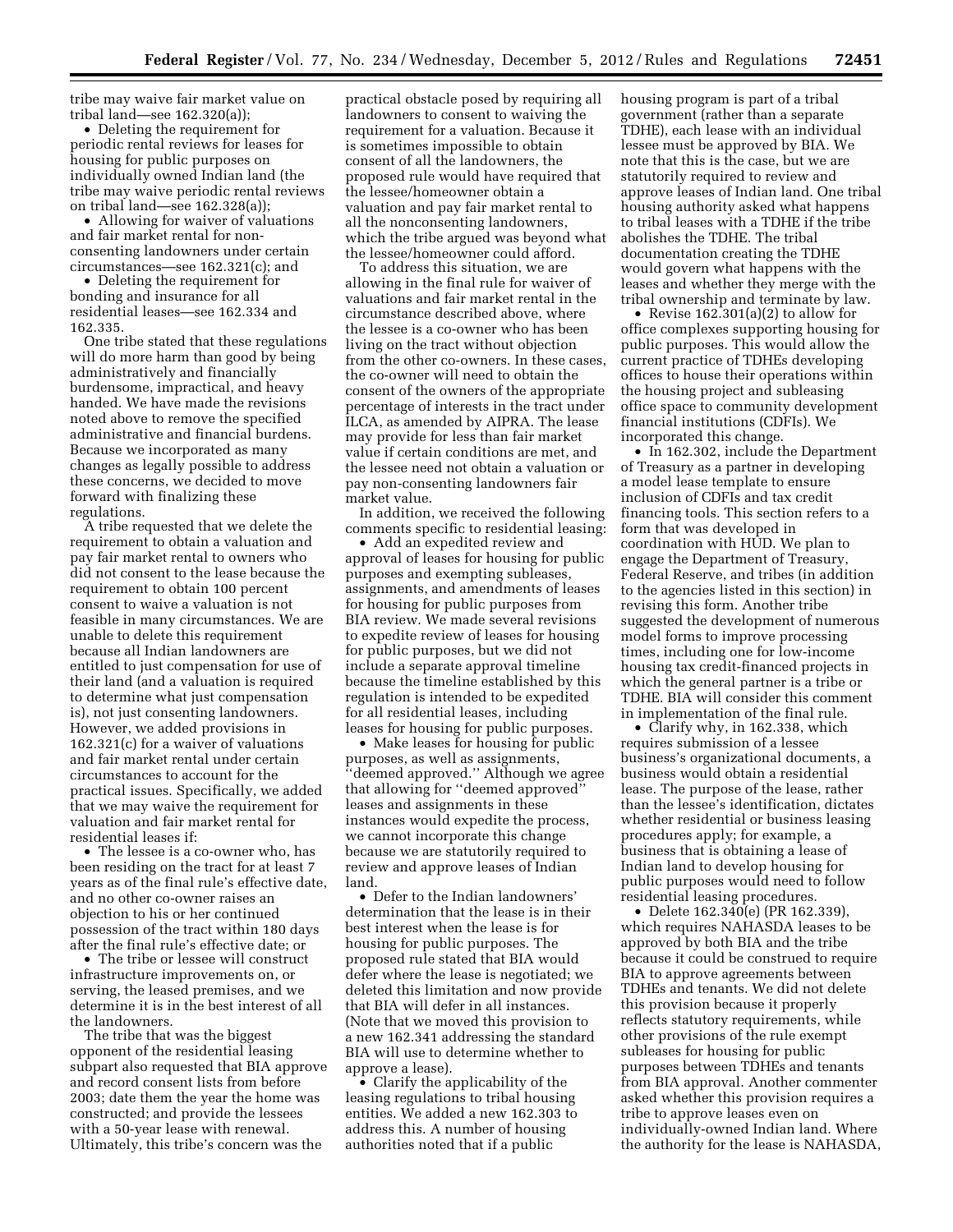NAHASDA requires that the tribe approve the lease.

• Include provisions requiring BIA to recognize tribal laws regulating activities on land under a residential lease, including laws governing land use, environmental protection, and historic or cultural preservation. This provision is included in the general provisions at 162.016.

• Adopt a standard for residential leasing to acknowledge the role of the United States in helping tribes improve housing conditions and socioeconomic status. We added an explicit standard for the approval of residential and other leases.

• Better account for the landlordtenant relationships in the housing for public purposes context. Where public housing is provided through a TDHE that has leased land from the tribe, BIA will not be involved in enforcement of the individual subleases (because BIA does not enforce subleases). Where public housing is provided directly by a tribe (or TDHE, where the TDHE holds the land through some mechanism that is not a lease), BIA may be involved in enforcing individual leases, but the final rule provides that BIA will consult with the tribe before taking action and will defer to ongoing proceedings. These provisions should ensure that BIA does not interfere with tribal enforcement.

• Revise residential leasing provisions to require BIA to assist TDHEs in enforcing subleases. We did not incorporate this change because TDHEs will be responsible for enforcing their own subleases. BIA does not enforce subleases.

• Revise provisions treating individuals who stay after cancellation of a lease as ''trespassers'' because it is contrary to tribal law that provides for a hearing before eviction. To address this comment, in 162.371 (PR 162.368), we added that BIA will consult with the Indian landowners in determining whether to treat the unauthorized possession as a trespass.

• Require BIA to defer to the tribe's determination that a violation has occurred because tribes often know of violations before BIA, and a tribe's determination that a violation has occurred should be dispositive. We did not incorporate this change because BIA retains independent authority to determine whether there has been a violation. If a tribe learns of a violation, it may notify BIA that a violation has occurred (see 162.364).

• Require BIA to defer to applicable tribal law regarding landlord-tenant relations and due process in 162.366 (PR 162.363). BIA will first look to whether the lease allows tribal

proceedings to address violations under 162.365(e) (PR 162.362), and whether these proceedings are occurring or have occurred. If there are no such proceedings, or if it is not appropriate for BIA to defer to the proceedings, then BIA will take action to address the violation. We clarified this process in 162.366 (PR 162.363).

• Include in 162.370 (PR 162.367) (governing effective date of a lease cancellation) language indicating that a tribe or TDHE may terminate a lease. Section 162.365 (PR 162.362), governing negotiated remedies, provides that the parties may include this option.

• Amend residential provisions to allow for incorporation of specific enforcement terms for tribes, TDHEs and others without BIA approval. The section allowing the lease to provide for negotiated remedies allows this; therefore, we did not revise the regulation as a result of this comment.

• Clarify whether BIA plans to evict individuals who are living on land but are in trespass. This commenter also asked who will undertake eviction of trespassers where the tribe contracts the realty program. If the tribe is contracting the realty functions, the tribe will be responsible for enforcement actions. Otherwise, we will implement and enforce our regulations, including eviction in appropriate cases.

# *E. Business Leases*

Most tribes stated their support for the business leasing revisions. One commenter stated that clarifying and making uniform the business leasing regulations injects more predictability, reduces costs, and increases transparency for investors. One tribe stated that the regulations will frustrate Congress's desire to promote orderly and expeditious development through their long-term leasing authority. The regulations allow for long-term leasing where statutorily authorized, and we have reviewed the regulations and revised them where needed to ensure that they will not frustrate orderly and expeditious development. In addition, we received the following comments.

• Clarify, in 162.401, the scope of what is included in the business leasing subpart. We added language clarifying that any lease that is subject to part 162 but does not fit under another subpart is considered a ''business lease.''

• Clarify proposed 162.412(a)(6) (''any change to the terms of the lease will be considered an amendment''). We deleted this provision as unnecessary.

• Amend business leasing requirements for telecommunications facilities on tribal lands to better serve tribal people. The intent of these

regulations is to streamline and clarify business leasing procedures for all intended uses to better serve tribes and individual Indian landowners.

• Clarify what effect the business leasing regulations will have on overlapping regulatory regimes for power generation, infrastructure, and transmission. We have limited our involvement in these matters under part 162 to what is required by statute and our trust responsibility. This commenter also had questions about the applicability of the regulations to leases under the Tribal Energy Resource Agreements (TERAs). These leases are not subject to part 162 (see 162.006), providing that land use agreements entered into under a special act of Congress are not subject to part 162.)

• Treat reviews of business leases of retail and office space within existing facilities on tribal land differently by exempting them from BIA approval. We have included a provision at 162.451(b) allowing for subleases without our approval. Leases of space within existing facilities on tribal land that is not already leased (i.e., not subleases) require BIA approval because they are a lease of the underlying land.

#### *F. WEELs*

Several tribes requested that we preserve the tribal permit option in the context of wind energy evaluation. We addressed this comment in 162.502 to clarify that a WEEL is not required in certain circumstances, including when the Indian landowners have granted a permit under 162.007 (PR 162.004) or a tribe authorizes wind energy evaluation activities on its own land under 25 U.S.C. 81. It is conceivable that there may be instances where possession to evaluate wind energy resources does not rise to the level of requiring a lease; parties should look to the guidance in 162.007 (PR 162.004) in light of planned activities and infrastructure. Several tribes stated their support for the twophase WEEL/WSR lease process, and one stated that the WEEL approach is flexible and workable in the present environment, allowing a short-term lease while parties are engaging in due diligence and resource analysis. In addition, we received the following comments:

• Expand WEELS to include any type of evaluation for alternative energy uses (e.g., solar or biomass). We did not include other alternative energy uses in the WEEL because, generally, one does not need possession of the land to evaluate solar or biomass resources. This commenter also requested clarification on whether WSR leases include other alternative energies, such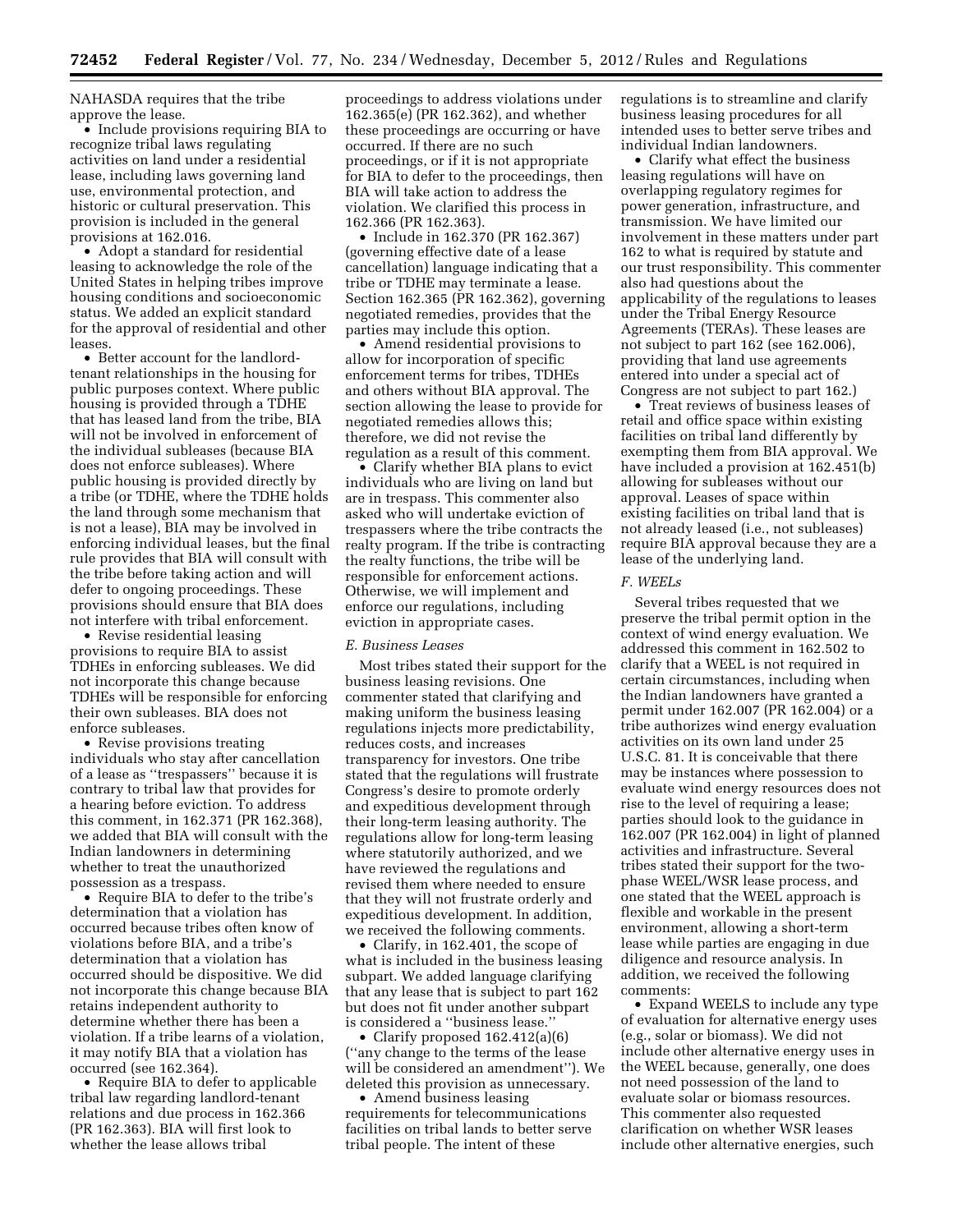as biomass. We added a cross-reference in 162.538 to clarify that leases for biomass are addressed in business leasing.

• Explain how the leasing process for a WEEL is fundamentally different from that of a WSR lease and why parties would have the incentive to pursue a WEEL. The process for a WEEL is different from a WSR lease in the following ways: (1) To obtain approval of a WEEL, as opposed to a WSR lease, the parties need not obtain a valuation or justify compensation at less than fair market rental; (2) BIA has a shorter timeframe for its review of a WEEL; and (3) obtaining a WEEL allows for a limited NEPA review, so BIA conducts a NEPA review only of the wind energy evaluation activities. This NEPA review can then be incorporated by reference, as appropriate, into a broader WSR review, whereas if no WEEL is obtained, the full NEPA review would be necessary at the time BIA reviews the WSR lease.

• Clarify whether there is an acreage limit to a WEEL. There is no acreage limit.

• Strengthen 162.520 (PR 162.519) to force the lessee to submit any wind energy data gathered if the WEEL is terminated. We did not make any change to the proposed rule in response. As written, the rule allows the parties to negotiate this point in order to afford maximum flexibility; but it provides that if they don't, then the information becomes the property of the Indian landowner.

• Clarify how BIA will enforce the provision in 162.520 (PR 162.519), establishing that wind energy data becomes the property of the Indian landowners in the absence of lease provisions stating otherwise. BIA may enforce this provision by refusing to release the bond.

• Delete provisions regulating the option to enter into a WSR lease because the time needed for the option period should be subject to negotiation and the option agreement is separate from a ''lease'' that BIA is statutorily required to approve. These commenters also stated that the provision limiting the WSR lease to only that land covered by the WEEL is unreasonable because the parties do not have enough information as to what land is needed at the time the option is entered into and would result in overly expansive WEELs. We addressed these comments by deleting conditions for approval of an option in 162.522 (PR 162.521).

• Limit the scope of environmental and archeological reports required by 162.528(f) to only the actual testing and monitoring locations and access routes

for WEELs. We agree with this comment, but determined that no change to the regulation is necessary.

• Limit the total time allotted to BIA for review of a WEEL to 30 days. The final rule limits the time allotted to BIA to 20 days.

#### *G. WSR Leases*

A few tribes stated that BIA appears to bootstrap authority over business matters commonly governed by other agreements. In response to this comment, we made several revisions to limit BIA's role to only what is necessary for leasing approval. We deleted the requirement for BIA approval of option agreements, expressly provide for alternatives to WEELs (such as section 81 agreements), and loosened BIA review of technical capability where the lessee is owned and operated by the tribe.

One tribe asked whether a tribe could use business leasing procedures rather than WSR leasing procedures for a wind or solar energy project. Other tribes stated that WSR should not be treated separately from business leasing. We note the need for maximum flexibility, but we have tailored the WSR subpart to the unique issues raised by wind and solar energy projects; therefore, this subpart will generally provide the more appropriate procedures. While many of the business leasing and WSR provisions are the same, our intent in making WSR leasing a separate subpart is to encourage future WSR development of Indian land through making the procedures as transparent as possible.

One commenter questioned the efficacy of having the Office of Indian Energy and Economic Development (IEED) involved in valuation of a WSR lease and asked whether a landowner could instead obtain a valuation from a private entity with expertise in the economics of wind energy development. We addressed this comment by adding that a landowner may obtain its own economic analysis, as long as IEED approves it. Because tribes may negotiate their own compensation for tribal land, this will generally apply only to individually owned Indian land.

One commenter requested that BIA issue a policy statement exempting agreements with carbon offset sales from part 162. Whether an agreement is subject to part 162 depends upon whether the specific terms of the agreement meet the requirements for a lease in this part. This commenter also requested that BIA take a clear position on whether State rules apply to tribes seeking to sell carbon credits generated

on Indian lands. We are not taking a position on these issues at this time.

One public commenter expressed concern that wind farms will result in bird kills. The NEPA analysis will consider this issue on a case-by-case basis.

In addition, we received the following comments:

• Add language allowing a tribe to enter into a simplified agreement with allottees, where a tribe is considering a wind or solar energy project that covers both tribal and individually owned Indian land. Tribes and individual Indian landowners are encouraged to enter into these agreements; however, the tribe will still be required to lease the land from the individual Indian landowners.

• Lengthen the 90-day delay in any phase of development before requiring a revised resource development plan. We revised this provision to require only submission of a revised plan to BIA, rather than requiring re-approval by BIA. We retained the 90-day period to ensure that BIA is kept apprised of any major delays.

• Waive the requirement for documents demonstrating technical capability for tribal corporations. We incorporated this change by limiting the requirement to instances where the lessee is not an entity owned and operated by the tribe. We also note that documents from an entity's parent corporation may fulfill this requirement.

• Clarify how these leases will interact with 169.27, which provides a process for obtaining approvals of rights-of-way for electric poles and lines greater than 66 kilovolts. This commenter requested language to allow part 162 to encompass transmission facilities directly associated with the WSR infrastructure. As written, 162.543 (PR 162.540) contemplates that the lease will include associated infrastructure necessary for the generation and delivery of electricity. We added a cross-reference to 162.019 (PR 162.016) to clarify that no rights-of-way approval is needed for infrastructure addressed in the lease and on the leased premises.

• Define the ''resource development plan.'' Since this term is used so infrequently, we included the definition with the term at 162.563(i). This commenter also requested that we add a process for obtaining BIA approval if changes to the plan are made after approval of the lease. One tribe stated that requiring BIA to approve plan changes would be burdensome. In response to these comments, we revised 162.543(b) (PR 162.540) to require only submission of the revised plan for BIA's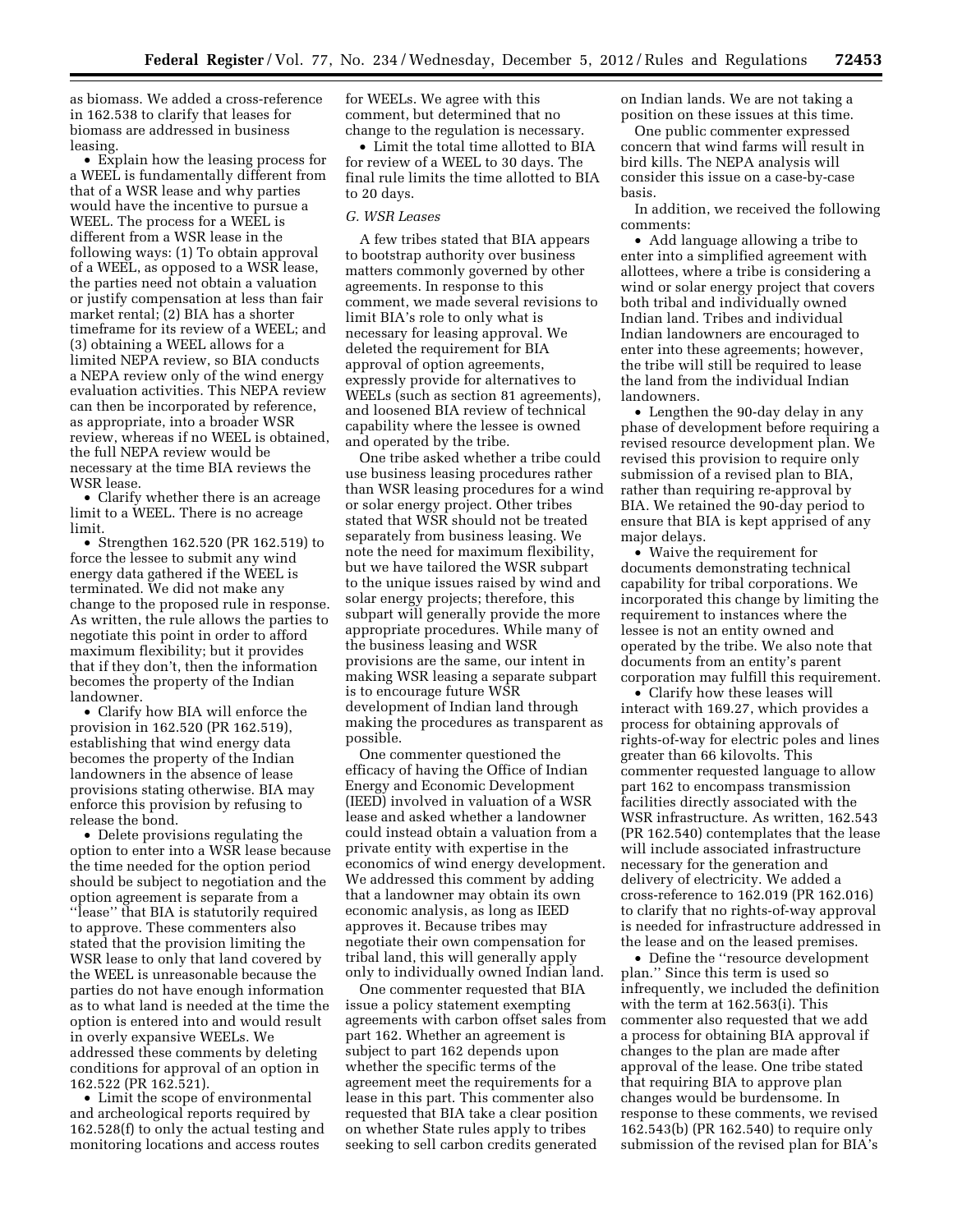file, rather than requiring BIA approval of the plan changes.

# *H. Cross-Cutting Comments*

# 1. Lease Term

• Specifically allow a month-tomonth term for residential leases authorized by NAHASDA. In response to these comments, we clarified the term of NAHASDA leases (leases approved under 25 U.S.C. 4211) versus the term of leases approved under 25 U.S.C. 415(a). Note also that many of these month-to-month arrangements are actually occupancy agreements not requiring BIA approval because they are essentially tribal land assignments.

• Remove the restriction to one renewal for tribes with authority to lease lands up to 99 years because this onesize-fits-all approach does not work for many lease situations. We revised this provision to allow for flexibility in the number of renewals where authorized by statute.

• Remove the two-year term restriction where the owners of trust and restricted interests are deceased and their heirs and devisees have not yet been determined. We deleted this provision as unnecessary.

• Allow parties the flexibility to negotiate holdover provisions for residential leases. We added this flexibility by adding that the prohibition on holdovers applies only if the residential lease does not provide otherwise.

• Clarify whether a lease amendment that extends the term of the lease is limited to a 25-year term and whether this amendment could include an option term. An amendment can amend the lease and include an option term, as long as the term meets statutory constraints.

• Restrict long lease terms because they may result in more permanent uses by non-Indian lessees that threaten preservation of tribal culture and society. There are statutory limitations to lease terms, but to the maximum extent possible, BIA will defer to the Indian landowners' decision that a lease is in their best interest.

# 2. Option To Renew

• Add to the requirement for providing BIA with a confirmation of a renewal the phrase ''unless the lease provides for automatic renewal.'' We accepted this language.

• Clarify the proposed rule's provision requiring a lease with an option to renew to state that ''any change in the terms of the lease will be considered an amendment,'' including whether this means that BIA must

approve of payments due upon exercise of a renewal option. We deleted this provision as unnecessary.

#### 3. Mandatory Lease Provisions

• Delete the provision requiring the lease to cite the authority under which BIA is approving the lease under because BIA, rather than the parties to the lease, should know the citation. We deleted this provision because we agree that it is BIA's responsibility to know its authority.

• Delete the mandatory lease provision stating that nothing would prevent termination of the Federal trust responsibility because there is no statutory requirement that this provision be included in leases and it reflects an offensive and outdated approach to tribal relations. In response, we deleted this provision.

• Clarify that wind energy projects shall not be deemed a ''nuisance'' for the purposes of BIA's review. While this statement is true, we did not add it to the mandatory lease provisions. These regulations anticipate and encourage the development of wind energy projects; BIA does not deem wind energy projects to be a nuisance.

• Restrict the mandatory provision stating that BIA has the right to enter the leased premises upon reasonable notice to allow BIA to enter only when it is consistent with notice requirements under applicable tribal law and lease requirements. We incorporated this language.

• Delete the mandatory provision stating that the lease is not a lease of fee interests because it places responsibility on the lessee to pay fee owners. Although this is the case, we deleted this provision from the mandatory provisions as unnecessary to include in the lease.

• Regarding the mandatory provisions requiring lessee to indemnify and hold harmless the Indian landowners and the United States:

Æ Make it discretionary whether to include them in a lease because their inclusion could be contrary to law in certain contexts. We did not make inclusion of these provisions discretionary, but we moved these provisions to a new paragraph to clarify that they are not required where prohibited by law.

 $\circ$  Make it discretionary whether to include the provision related to hazardous materials where there is no evidence that hazardous materials are present on the land. We retained this as a mandatory lease provision to account for any instances in which hazardous materials are discovered after the lease is signed or the lessee or other party

introduces hazardous materials onto the leased premises during the term of the lease.

 $\circ$  Delete the provision requiring lessees to indemnify the United States and Indian landowners for loss, liability, and damages because many lessees are not willing to assume liability for a tribe's simple negligence, and the indemnity provision requires the lessee to assume liability except in cases of gross negligence by the tribe. We narrowed the indemnification provision, in response.

 $\circ$  Exempt leases for housing for public purposes from having to include these provisions because a tribal member seeking affordable housing may hesitate to enter into a lease with this requirement. We did not add an exemption because this provision is necessary to protect trust assets, the Indian landowners, and the United States.

 $\circ$  Loosen these provisions because they are too restrictive and should be subject to negotiation. We retained the indemnification provisions, as revised, to protect the trust assets, the Indian landowners, and the United States.

• Delete the provision stating that BIA may treat any lease provision that violates Federal law as a violation of the lease, and instead provide that the parties may elect to terminate the lease or agree that Federal law will replace the superseded provisions. We did not incorporate this suggested change. We cannot approve a lease that violates Federal law and, during the cure period, the parties may agree to address the provision; and if, after the fact, we discover that a lease provision violates Federal law, we need the ability to correct the problem. Using the lease violation regulations (e.g., 162.366 and 162.367) affords the parties notice and an opportunity to either cure or dispute the violation. As part of this process, the parties are free to agree that Federal law will replace the offending lease provision.

#### 4. Improvements

• Delete the requirement for the lease to generally describe the location of the improvements to be constructed. We require this information because it is necessary for NEPA and NHPA review and we are statutorily required to review, among other things, the relationship of the use of neighboring lands, the height, quality, and safety of any structures or other facilities to be constructed on these lands. See 25 U.S.C. 415(a).

• Allow lessees the right to make improvements on their houses without having to get the consent of other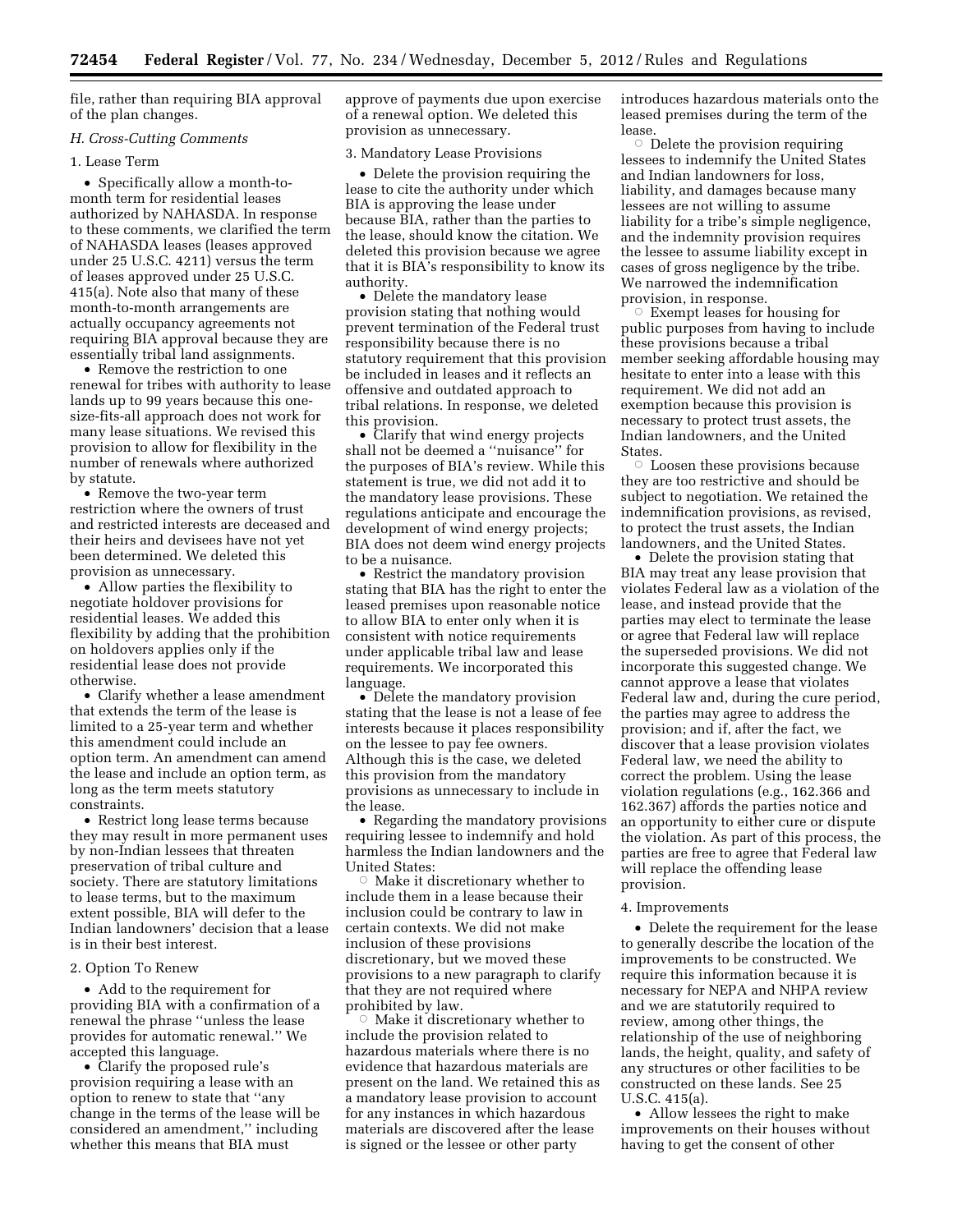owners. Nothing in the final rule states that lessees must obtain the consent of other landowners to make improvements to their houses; however, the lease may require consent for the construction of permanent improvements. The regulations require only that the lessee provide reasonable notice to the landowners of the construction of any permanent improvements not generally described in the lease.

• Clarify that the lessee does not have to obtain consent for replacement air conditioners, etc. We agree and clarified that the regulations are addressing ''permanent improvements.'' A few tribes suggested including a new term, ''major improvements,'' with a dollar limit, but we instead are referring to permanent improvements, which are affixed to the real property.

• Clarify whether a lease with phased development would require amendments to the lease for development phases after the initial phase. The lease may provide for development of a plan to avoid having to amend the lease to update the plan. The plan only needs to be as detailed as necessary for us to do a NEPA and NHPA review.

• Add that the lease may provide that improvements may remain on the leased premises ''in compliance with minimum building and health and safety requirements of the tribe with jurisdiction.'' The lease may specify this, but we did not prescribe it in the regulation.

• Delete provisions regarding removal of improvements because they may dissuade outside developers. We did not delete the regulatory provisions because they apply as a default, only in the absence of lease provisions. The parties may negotiate other requirements regarding removal of improvements in the lease.

#### 5. Due Diligence

• Revise due diligence provisions to confirm that the ''schedule for construction of improvements'' in the business leasing subpart requires only tentative commencement and completion dates, rather than a detailed schedule. We incorporated this change at 162.414 by adding ''general'' before ''schedule for construction.''

• Allow more flexibility in the construction schedule, including allowing a way for the construction schedule to be modified at later phases, as the parties may not be able to identify all improvements to be constructed over the course of a phased development and a construction schedule may lock them into an uneconomic schedule. We

incorporated this suggestion at 162.417, by clarifying that the schedule may be a separate document from the business lease, and that the parties must agree to a process for modifying the schedule. For WSR leases, the resource development plan sets out the schedule for improvements. We revised 162.543 (PR 162.540) to provide that parties may make changes to the resource development plan, and they merely have to provide BIA with a copy if the changes affect certain items (rather than having to wait for BIA approval of the changes). Through these revisions, we added flexibility by allowing for a separate construction schedule and allow a process for obtaining the landowners' consent to changes in the schedule.

• Delete requirements for construction schedules, as BIA's interest in the timing of improvements should be minimal. We did not delete the requirements for providing a construction schedule (although we clarified that only a general schedule is necessary) because BIA's interest in the timing of the construction is to ensure that anticipated development occurs.

• Revise 162.417 to make it discretionary for the parties to include due diligence provisions in the lease. We did not incorporate this change because these provisions protect the Indian landowners by ensuring development consistent with landowners' intent when they signed the lease.

• Delete the requirement for BIA approval of a waiver of due diligence obligations because the time involved in obtaining a waiver could chill investment and requiring BIA approval of a waiver is paternalistic. We did not delete this provision because any waiver of the requirements will occur at the time of lease approval, so the waiver process will not cause a delay and BIA will defer to the landowners' determination that the lease (including the waiver) is in their best interest, to the maximum extent possible.

• Loosen the timelines in 162.546 (PR 162.543) for wind energy projects because it can take up to 9 months in northern climates to replace a substation. We addressed this comment by allowing the lease to define the time periods during which facilities or equipment must be repaired, placed into service, or removed.

#### 6. Legal Description—Surveys

• Allow the use of survey grade global positioning system (GPS) for land descriptions. We revised the regulations to allow this because the Land Title and

Records Office (LTRO) is now capable of accepting these descriptions.

• Delete the requirement for an official or certified survey, to be reviewed under the DOI Standards for Indian Trust Land Boundary Evidence, because it will be too costly to implement, result in fewer leases, and is redundant where BIA already has survey data available. In response to these comments, we added flexibility to the survey requirements, providing that where reference to an official or certified survey is not possible, the lease must include a legal description, a survey-grade GPS description, or other description prepared by a registered land surveyor that is sufficient to identify the leased premises.

#### 7. Compatible Uses

• Retain the flexibility allowed by the proposed rule's wording because it leaves room for the lease to define compatible uses. We accepted this suggestion.

• Revise to allow for compatible uses by the landowner or someone authorized by the landowner, regardless of whether the lease specifies that the compatible use is allowed. We did not incorporate this change because the lease should specify if the Indian landowners will allow compatible uses. Another commenter suggested requiring the lease to identify what uses the landowner is reserving. While the lease may specify the uses, the final rule is not requiring it.

8. Rental/Payment Requirements— Tribal Land

Nearly all the tribal commenters supported the proposed rule's provisions allowing a tribe to negotiate its own rental amount and determine whether it wants a valuation, stating that they make the rules more workable, especially for housing for public purposes. One tribe did not support these provisions, stating that the tribe should not have to request a valuation in writing and BIA should require valuations to meet its trust responsibilities. Because most tribes were in support, we retained this provision. A tribal commenter stated its support of the language allowing for less than fair market rental during predevelopment stages of a business lease. Several tribes expressed their support of the proposed rule's flexibility for valuations of tribal land and allowing for alternative valuations in lieu of appraisals. Another tribe stated their support of the provisions requiring waivers to be in writing, to clarify the landowners' intent. In addition, we received the following comments: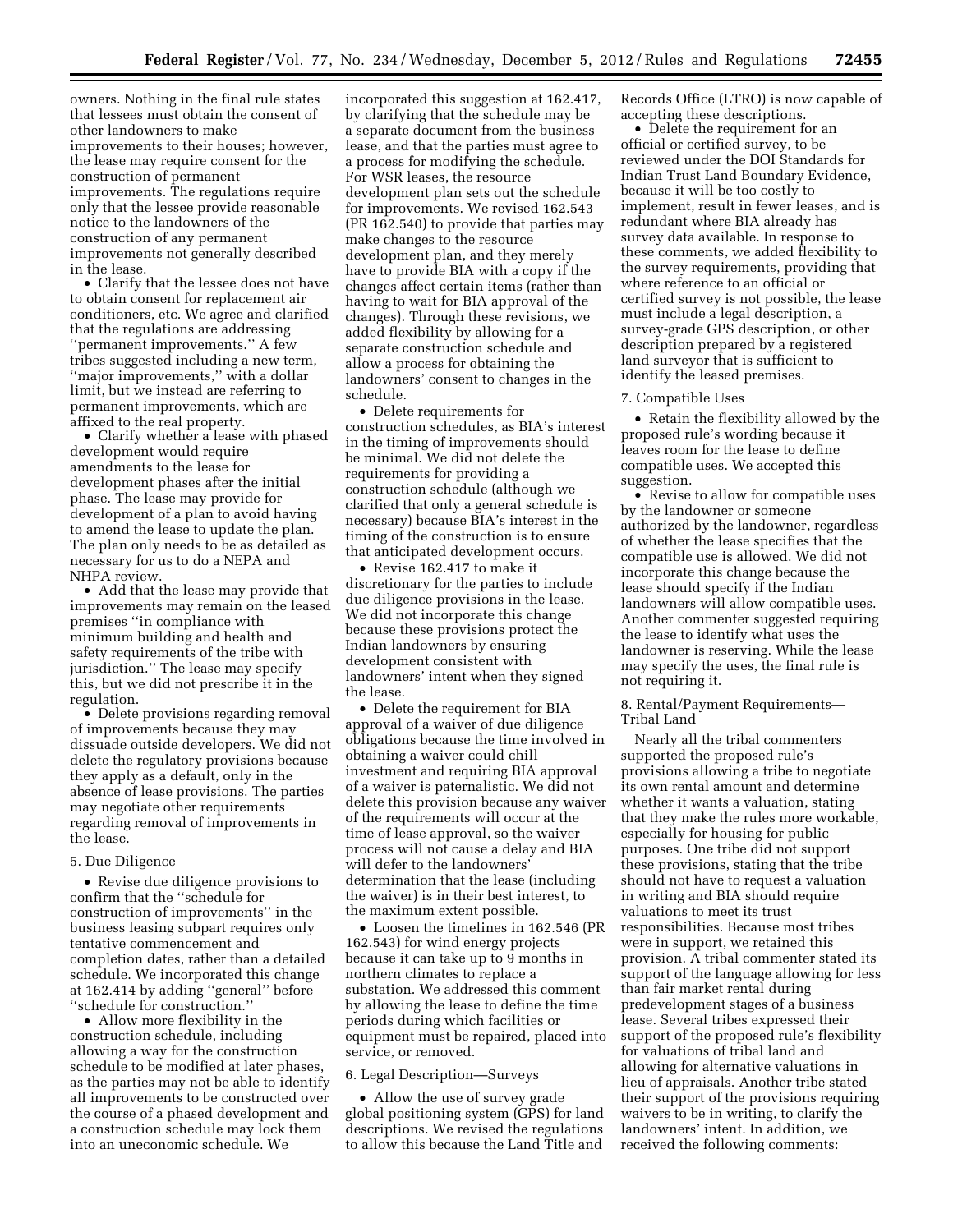• Allow a tribe to submit a certification, rather than a tribal authorization, stating that it determined that receiving less than fair market rental is in its best interest, for business and WSR leases (in addition to residential leases). We have addressed this comment by providing that the tribe may submit either a certification (meaning a statement signed by the appropriate tribal official or officials) or a tribal authorization.

• Remove the requirement for a tribal certification or authorization stating that the tribe has determined the amount to be in its best interest because it is an additional layer of bureaucracy. We added a provision to each of the subparts to clarify that one tribal authorization may meet several purposes (see 162.338, 162.438, and 162.563). The tribe need not submit multiple tribal authorizations; in fact, we encourage the tribe to provide this information and any other tribal authorization statements in the same authorization that it passes to authorize the lease (e.g., a single tribal authorization may authorize the lease and do any or all of the following: Allow for less than fair market rental, waive valuation, allow for alternative forms of compensation, waive rental reviews, and waive rental adjustments).

• Remove the requirement for the tribe to provide a certification or authorization to set the rental amount where the lease is for housing for public purposes. Many tribes noted that tribes use NAHASDA programs to provide housing for public purposes and that HUD already has provisions regarding rent. We incorporated this change at 162.320(a).

• Clarify that a tribe may use market analyses or other methods of determining fair market value. We incorporated this change.

• Encourage tribes to pursue a ''zero charge'' policy for permits and leases to service providers to place communications facilities infrastructure in tribal communities. BIA did not make any change to the regulation in response to this comment because tribes determine whether such a policy is appropriate for them. This commenter also requested a mechanism for adopting a market-based appraisal's determination of fair market rental where the Indian landowners and lessees cannot agree on compensation. We did not incorporate this change because a lease requires the agreement of the Indian landowners and the lessees to all terms of the lease, including compensation. This commenter stated its concern that allowing tribes to establish their own

rental rates could cause an impasse between the lessee and the tribe. BIA notes that tribal landowners have the right to establish compensation.

9. Rental/Payment Requirements— Individually Owned Indian Land

• Add ''the land is to be used for housing for public purposes'' as a basis for BIA to waive fair market value for individually owned Indian land. We incorporated this change.

• Remove the requirement for nonconsenting individual Indian landowners to receive fair market rental. We have determined that all nonconsenting landowners are entitled to fair market value, as our trust responsibility is to all landowners, not just those who have consented. This requires a valuation to determine the amount of the fair market rental. However, as described above, we added that, for residential leases, BIA may waive valuation and fair market rental if the lessee is a co-owner who has been living on the tract for at least 7 years and no other co-owner raises an objection to his or her continued possession of the tract by a certain date. In addition, for all leases, we added that BIA may waive valuation and fair market rental if the lessee or tribe will provide infrastructure improvements and it is in the best interest of the landowners.

• Exempt housing for public purposes from the requirement for a valuation. We did not categorically exempt leases for housing for public purposes on individually owned Indian land from valuations. BIA will waive the requirement for a valuation of individually owned land if all individual Indian landowners agree. We retained the requirement for 100 percent of the landowners to waive the valuation for individually owned Indian land to ensure that each owner who did not consent to leasing for less than fair market rental (''non-consenting owner'') obtains fair market rental, unless that non-consenting owner waived the right to a valuation. However, as described above, we added that, for all residential leases, BIA may waive valuation and fair market rental if the lessee is a coowner who has been living on the tract for at least 7 years and no other coowner raises an objection to his or her continued possession of the tract by a certain date.

• Balance the risk of exploitation by unscrupulous developers against increased flexibility when allowing less than fair market rental for business leases of individually owned Indian land. We did not make any change to the regulations in response to this

comment because the best interest determination of whether to waive fair market rental allows BIA to balance this risk on a case-by-case basis. The risk of exploitation is higher for business leases; therefore, we explicitly require the balancing test in 162.421, while for residential leases we automatically waive fair market rental if all landowners request the waiver.

# 10. Rental/Payment Requirements— Valuations

Several tribes noted that requiring all landowners to waive the right to a valuation is unworkable in some instances, and may result in having to conduct a valuation in order to ensure that non-consenting landowners are paid fair market rental even when other landowners have agreed to less than fair market rental. Tribes stated that BIA is in effect forcing consent of all landowners for the lease. One tribe alleged that if this consent is required, homesite leasing on allotted land will stop. This tribe stated that the consent requirements will change the tribal members' way of life and will cause a hardship, especially where co-owners' whereabouts are unknown. The tribe has over 400 leases that don't have proper consent, but which followed the procedures at the time, and tribal members constructed homes on those tracts. We added flexibility by allowing BIA to waive the requirement for valuation for non-consenting landowners in certain circumstances, described above.

• Apply the ILCA percentages to consent for waiving fair market rental and valuations. BIA has determined that these percentages in ILCA apply to consents for a lease, but has determined to require the payment of fair market rental to non-consenting landowners because we have a trust responsibility to all landowners, not just the consenting ones. Each individual can waive his or her own right to receive fair market rental; however, even if a majority waives their right to fair market rental, they may not waive the right of the other, non-consenting owners to fair market rental.

• Allow the option to use competitive bidding as a form of valuation. We added this option.

• Delete the provision stating what type of valuation may be used in 162.322, because appraisal costs and delays negatively affect the ability to provide homesites. We retained this provision, but note that it is drafted to allow as much flexibility as possible in allowing valuations other than appraisals.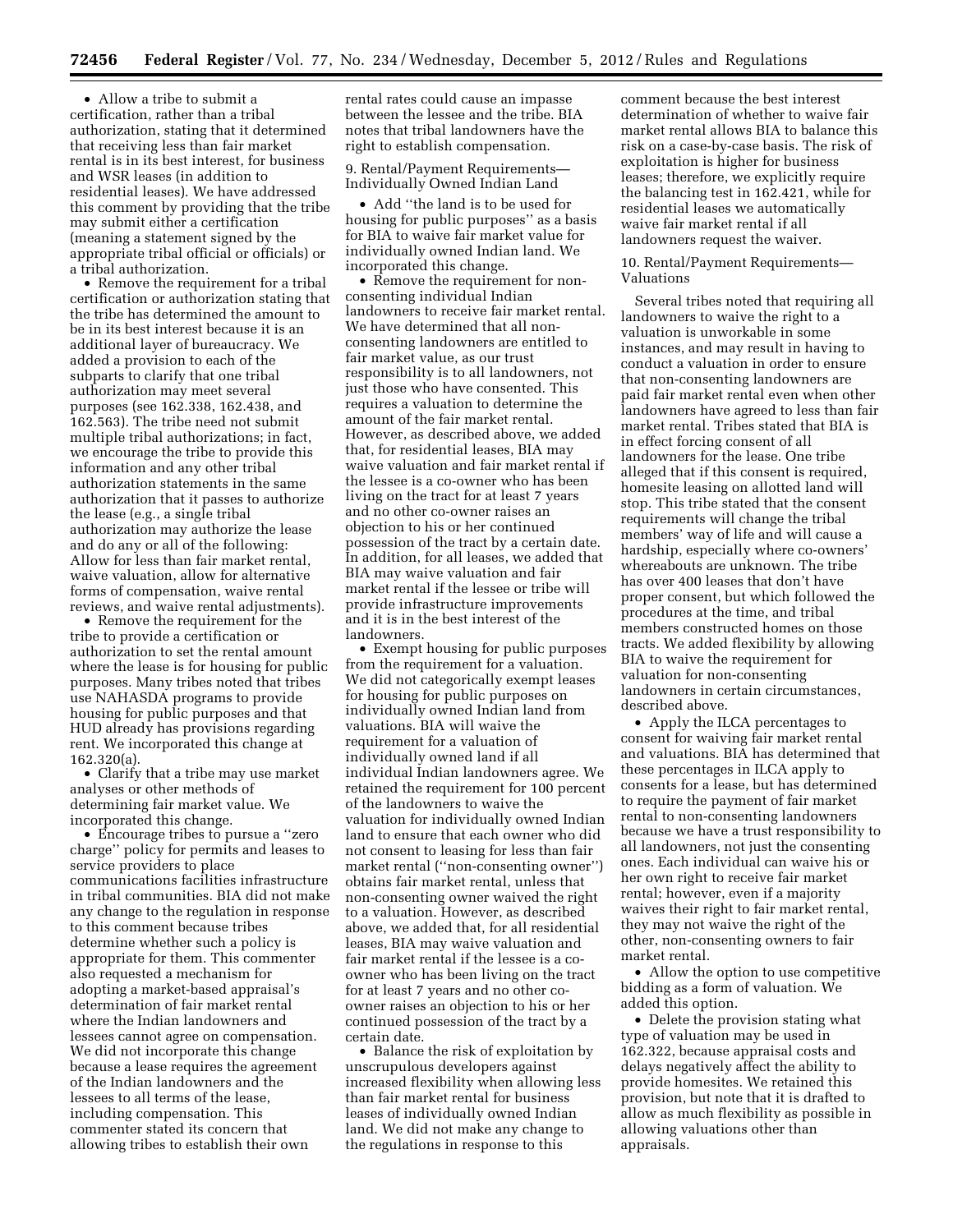• Ensure the appraiser meets education, licensure, and experience requirements. We agree with this requirement but did not make any change to the regulation since appraiser competence will be necessary to comply with the Uniform Standards of Professional Appraisal Practice (USPAP).

• Add provisions stating when an appraisal expires and how much time can lapse from its completion. We did not address this issue in the regulations because the Office of the Special Trustee for American Indians (OST), rather than BIA, is responsible for conducting and reviewing appraisals. We also received a number of other questions regarding payment for appraisals, preparation of income tax forms, timing of appraisals, and returning the appraisal function to BIA from OST that were beyond the scope of this rulemaking.

11. Rental/Payment Requirements— When Payment Is Due

• Revise 162.323 to apply only when rent is required periodically throughout the life of the lease, so that lessees may make a one-time (''lump'') rental payment when a home is constructed and incorporate the amount of the rental payment into their mortgage. We did not revise this section in response to these comments because the regulations, as written, allow for this situation. Section 162.323 provides that a lease can provide for the timing of rental payments (which may include one lump sum) and that the lease can provide that payments be made more than a year in advance.

• Delete the provision that prohibits payments from being made more than one year in advance because lessees should be allowed to make advance payments. We did not delete the section because it implements 25 U.S.C. 415b, and the phrase ''unless the lease provides otherwise'' means the parties may include in the lease an allowance for payments more than one year in advance.

12. Rental/Payment Requirements— Direct Pay

• Delete provisions allowing for "direct pay" because the number of landowners should not have an impact on whether BIA is complying with its trust responsibility. Allowing for direct payment of rent to the landowners is not a derogation of the trust responsibility. We have limited direct pay to 10 or fewer landowners to ensure that direct pay is administratively workable.

• Delete direct pay provisions because they impose a burden on the lessee to know about the individual

status of each landowner at all times throughout the lease. We did not make any changes in response to this comment because the regulations provide that direct pay is optional, and available under limited circumstances. The addresses to which the payments should be sent will be provided in the lease and, because direct pay is limited to 10 or fewer landowners, the burden on the lessee to know the status of each is limited.

• Delete the limit on the number of landowners and allow all landowners the option for direct pay. We did not incorporate this change because the Assistant Secretary made a policy decision to limit when direct pay is available to those situations when there are 10 or fewer landowners who all consent to direct pay for administrative efficiency.

• Exempt crop share leases from direct pay consent requirements. The direct pay requirements included in this final rule do not affect agricultural leases and therefore do not affect crop share leases.

• Clarify the timeframe for locating a landowner whose whereabouts are unknown so the lessee can send his or her direct pay to BIA instead. The lessee will know when a landowner's whereabouts are unknown because the direct payment will be returned as undeliverable. This commenter also asked when a lessee making direct payments will know that a landowner has been declared non compos mentis. A court of competent jurisdiction must make a determination of non compos mentis. Once BIA receives notice of a landowner's non compos mentis status, the BIA will notify the lessee that all future payments under the lease must be sent to BIA.

13. Rental/Payment Requirements— Payment Methods

• Allow cash rental payments for residential leases, and make any necessary adjustments to the lockbox system to accept cash, because the refusal to accept cash imposes a hardship. This request is outside the scope of this rulemaking, but BIA has passed the request on to the Office of the Special Trustee for American Indians (OST).

• Allow personal checks for business and WSR lease payments because BIA's refusal to accept personal checks for business and WSR leasing imposes a hardship. We accepted this comment by allowing for payment by personal check for all types of leasing because many lessees rely on personal checks as a form of payment.

14. Rental/Payment Requirements— Types of Compensation

• Clarify ''in-kind consideration'' to reduce the subjectivity in determining its value. We have allowed for alternative forms of consideration, such as ''in-kind consideration'' in order to afford the maximum flexibility to Indian landowners in negotiating leases. BIA will not determine the value of in-kind consideration. We have revised 162.326 to provide that we will defer to a tribe's determination that alternative forms of consideration are in its best interest, and we will determine whether the alternative forms of consideration are in individual Indian landowners' best interest on a case-by-case basis.

• Do not force lessees to provide inkind consideration. The regulations provide the parties the freedom to negotiate for monetary or in-kind consideration.

• Consider, in 162.555 (PR 162.552), the value of the energy generated back to the community as in-kind consideration. In-kind consideration is not considered in the valuation because the valuation is a monetary figure. The final rule allows for alternative forms of compensation, and BIA will consider whether energy generated back to the community is an alternative form of compensation that is in the landowners' best interest for individually owned Indian land.

15. Rental/Payment Reviews and Adjustments

• Remove the requirement for rental reviews, in 162.328, where a tribe negotiates and certifies a rental amount. We addressed this comment by excluding residential, business, and WSR leases of tribal land from the periodic rental review and adjustment requirements, where the tribe states in its authorization or certification that it has determined that rental reviews and adjustments are not in its best interest. In addition, there are a number of circumstances in which rental reviews are not required for residential leases of individually owned Indian land, including where the lease provides for automatic adjustments and where the lease is for less than fair market rental.

• Exempt residential leases from rental review and adjustment requirements because it is burdensome when applied to tribes and TDHEs and NAHASDA already provides limits on the rent, its review and adjustment. In response, we added that no periodic review of the adequacy of rent or periodic adjustment is required if the lease is for housing for public purposes (or, as stated above, if the tribe's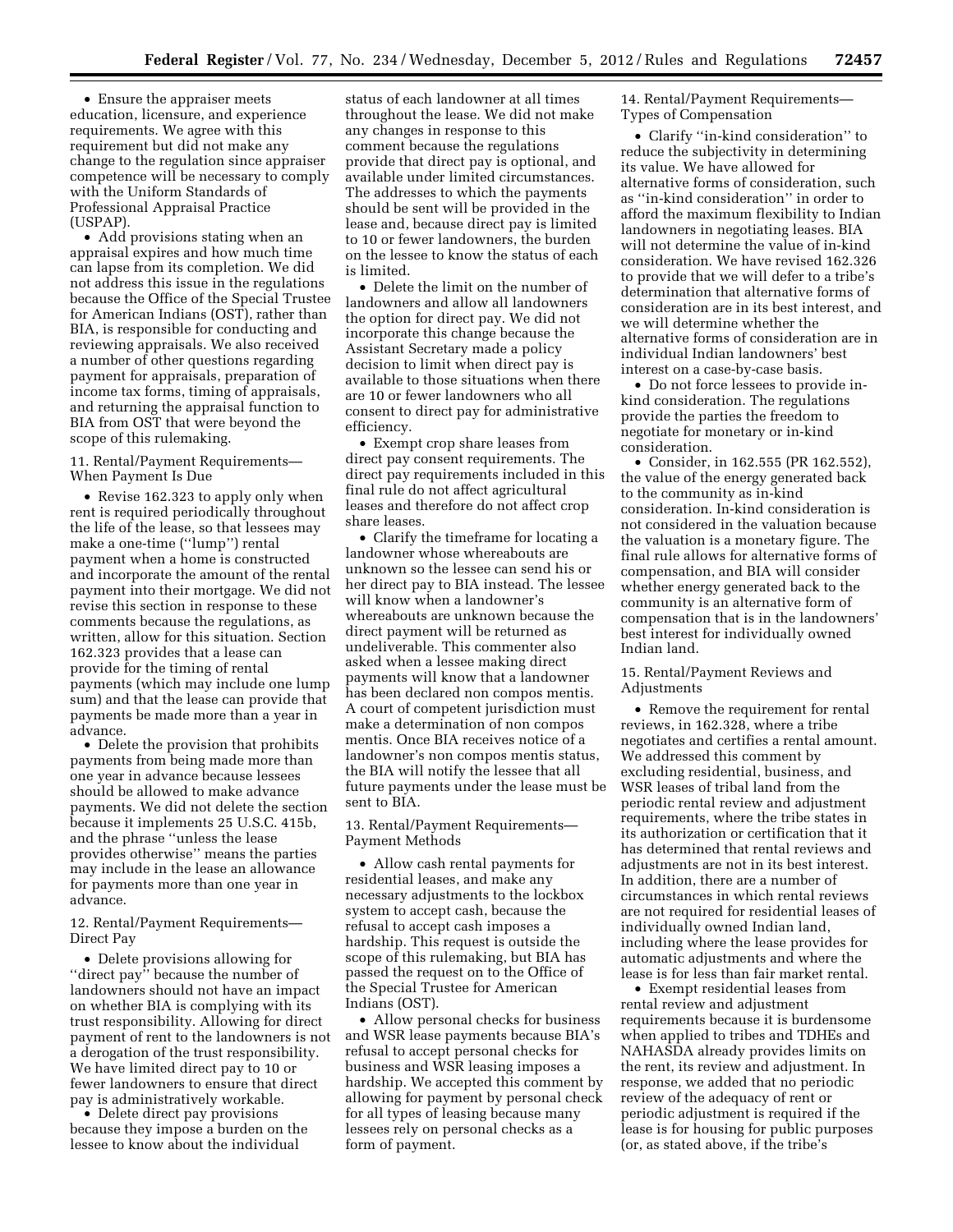authorization or certification states that it is in the tribe's best interest not to have these requirements for tribal land).

• Change the phrase ''at least every fifth year'' to ''no less frequently than every fifth year.'' We did not incorporate this change because these phrases are equally clear.

• Add a requirement for a landowner to consent to a waiver of rental adjustments in the lease, because when the lease is for housing for public purposes, the amount of rent affects the amount investors are willing to invest. We did not add this requirement because the landowner may refuse to waive rental adjustments as part of their lease negotiations.

• Revise the factors in 162.428(b)(3) and parallel WSR provisions (factors for determining that waiving the Federal review of the adequacy of compensation is in the landowners' best interest) to add a factor that reflects the needs of large investments that may only be recouped over a period of many years. We added a factor to account for these situations where ''the lease provides for graduated rent or non-monetary or various types of compensation.''

• Delete or limit 162.424(b)(4), which allows the lease to provide for payment to parties other than the Indian landowners. We retained this provision to allow the parties maximum flexibility in negotiating lease terms, but note that the parties may include limits on who receives payments in the lease. Other tribes requested that we revise this provision to add the phrase ''unless otherwise provided by these regulations.'' We did not incorporate this change because the regulations do not restrict to whom rental payments may be made.

#### 16. Bonding & Insurance

Commenters overwhelmingly opposed requiring insurance and bonding for residential leases because they create barriers to homeownership due to credit requirements, availability of liquid assets, and income thresholds. In response to these comments, we deleted the requirements in these regulations for insurance and bonding for residential leases. We received one other comment for residential leasing that requested we revise 162.369 (PR 162.366) (stating that landowners get proceeds from an insurance policy in the absence of lease provisions) to protect the lessee's interests. We did not revise the rule in response to this comment because the parties may agree to a different approach, while the rule provides a default rule in the absence of an agreed-to approach in the lease. In addition, we addressed the following

comments regarding insurance and bonding for business and WSR leases:

• Clarify that a tribe may waive the insurance requirement upon certifying that a waiver is in its best interest. We added that BIA will defer to the tribe's determination that a waiver is in its best interest.

• Add alternative forms (other than performance bonds) of securing payment for lessee obligations, in order to avoid placing Indian lands at a disadvantage, to allow tribes to retain their sovereign immunity (some bonding companies require tribes to provide broad waivers of sovereign immunity for a bond), and to provide maximum flexibility. We incorporated this change by allowing for alternative forms of security.

• Revise business leasing provisions to state that any bond may be made payable to the tribe and that BIA may adjust the bond only based on consultation with the tribe. We incorporated these revisions at 162.434(b) by allowing a lease to include these requirements.

• Revise the process for waiving the bonding requirement, because BIA's decision to waive is based on its determination as to the best interest of the landowners, which introduces uncertainty and delay. To address this comment, the final rule provides that BIA will defer to the tribe, for tribal land, that the waiver is in its best interest, to the maximum extent possible.

• Allow cash as a form of security. We did not incorporate this change because the lockbox cannot accept cash, but clarified that it is not an acceptable form of security in the regulations. This commenter also stated that any interest earned on a security posted as a bond shall be payable to the lessee. We did not incorporate this change because the parties may negotiate this point.

• Revise 162.559(c) because allowing BIA to adjust security or bonding requirements at any time creates too much unpredictability. We revised this provision and the parallel provision in the business leasing subpart at 162.434(c) to state that the lease must specify conditions under which BIA may adjust security or bonding requirements, including consultation with the tribe for tribal land before making adjustments.

#### 17. Approvals—Documents Required

The final rule defines with as much certainty as possible exactly what documents BIA will require. We reviewed each category and provided as much specificity as possible while

attempting to be flexible enough to account for all types of leases.

• Revise the requirement for a statement from the appropriate tribal authority that the proposed use is in compliance with tribal law because some tribes do not currently examine proposed leases to determine whether the lease complies with land use regulations and, further, do not consider such examination to be within the scope of their responsibility. To accommodate situations where the tribe may not require such a statement, we added the qualifier ''if required by the tribe.''

• Delete the requirement for environmental and archeological reports because this requirement causes lessees to expend resources before even knowing if a lease will be approved. One tribal corporation also stated that the documents required may cause a potential lessee to spend several months conducting due diligence and negotiating a lease, with no certainty of BIA approval. We did not delete this requirement because environmental and archeological assessments are required by statute. To help provide some guidance in the BIA approval process, we added an ''acknowledgment process'' whereby the parties may submit to BIA a proposed lease while still preparing NEPA documentation or obtaining a valuation. BIA will respond within 10 days identifying any provisions that may justify BIA's disapproval of a lease. Although this provision does not preclude BIA from identifying other issues at a later time in exceptional circumstances or disapproving the lease, it does provide some measure of certainty that the lease would be acceptable if NEPA, valuation, and any other issues BIA identifies are adequately addressed).

- Requiring a restoration and reclamation plan:
	- $\circ$  Revise this requirement because this plan may not be appropriate, depending on the land use. We added that a restoration and reclamation plan is required only ''if appropriate.''
	- $\circ$  Require only a preliminary plan. We did not incorporate this change because the plan will form the basis for setting the reclamation bond amount, if appropriate.
- A tribe stated that the requirements for a restoration and reclamation plan, bonding, and a survey may be overwhelming to a new entrepreneur and may cause delays, making it difficult to establish sustainable small Indian-owned businesses on tribal land. BIA requires plans and bonding, where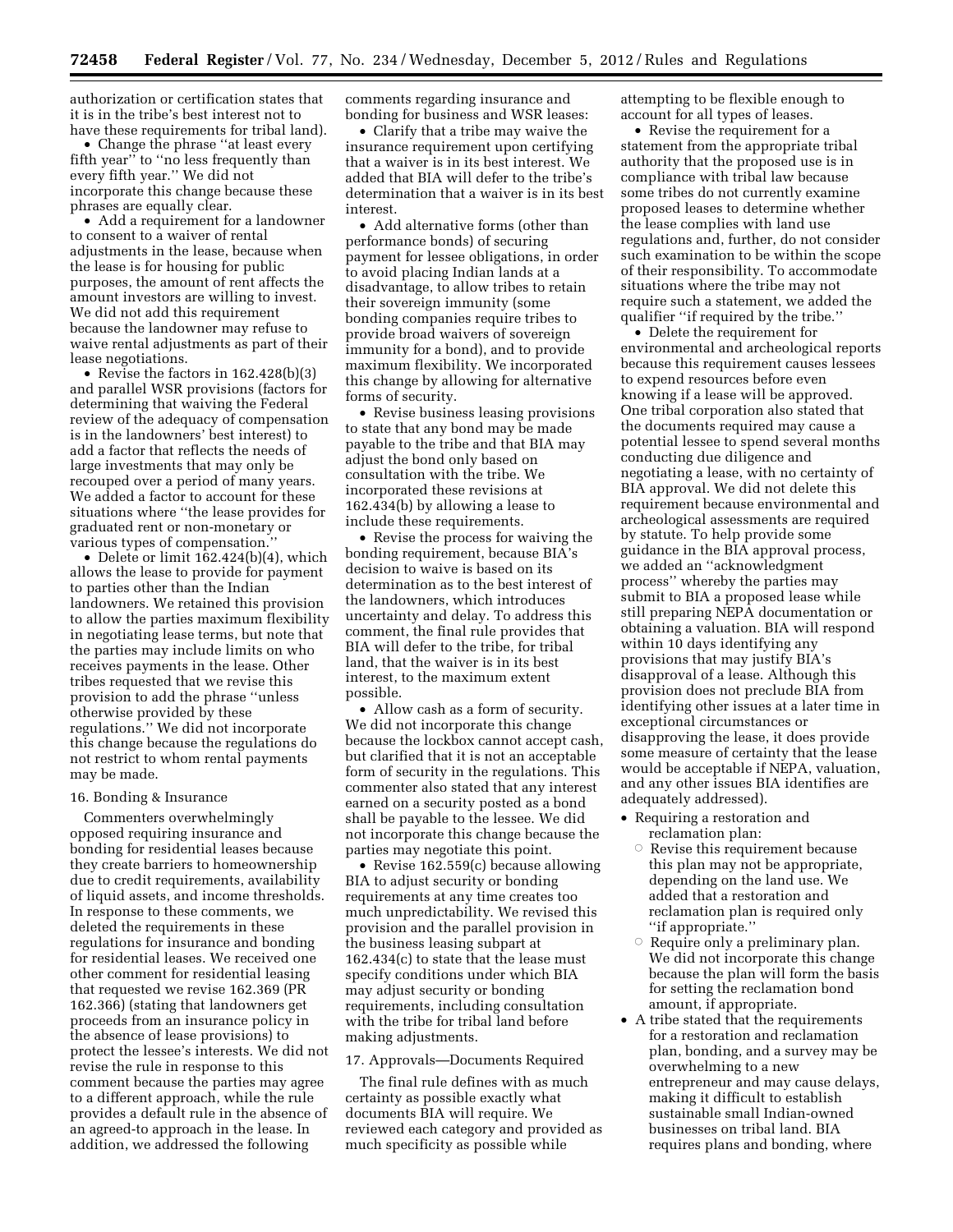appropriate, to protect the Indian land and the interests of the Indian landowner. We have replaced the requirement for a survey with a requirement for a legal description of the land.

- Delete the requirement for providing documentation of the lessee's history with similar projects because many commercial lessees are single-project companies formed specifically for that project, with no previous development history, and, in the WSR context, many renewable energy companies are new and do not have such a history. We addressed this comment by replacing ''history in'' with ''ability  $\overline{\mathsf{to}}$ .
- Explain BIA's authority to question a lessee's technical capability, especially given that the landowner investigates these factors in choosing a lessee. BIA will examine the technical capability only to determine if there is a compelling reason not to approve the lease, and will defer, to the maximum extent possible, to the Indian landowners' determination that the lease is in its best interest.
- Explain whether an aliquot part description based on a BLM survey will be acceptable without providing an additional survey. An aliquot part description will be acceptable; however, we have added flexibility to allow for other methods of obtaining a legal description.
- Delete the requirement for a preliminary plan of development because such a plan may be premature when a tribe or TDHE is working with lending institutions to arrange financing for housing for public purposes. We removed this requirement in those cases in which the tribe certifies the lease is for housing for public purposes.
- Delete the provision allowing BIA to request ''any additional documentation \* \* \* reasonably necessary for approval'' or require BIA to provide a compelling reason for the additional documentation. We deleted this provision in an effort to better define what a complete lease proposal package includes.

• Allow tribes to waive the mandatory provisions where inappropriate. Tribes can seek a waiver of one or more of these provisions under 25 CFR 1.2.

• Revise the mandatory provisions to require compliance with all tribal business licensing, land use, permitting, and zoning laws. Compliance with these tribal laws is already required by section 162.014 (PR 162.013).

• Allow the lessee and tribe the option to develop a cultural mitigation plan in case archeological resources are encountered. Tribes have the option of developing this plan under the NHPA. We did not revise the regulations to include this as it is outside the scope of this rulemaking.

# 18. Approval Process & Timelines

Most commenters stated their strong support for including timelines for BIA decisions on lease documents. In addition, we received the following comments:

• Require BIA to provide notice to the landowner of the date it received the complete lease proposal package. We incorporated this change and now require BIA to notify the parties of the date of receipt, so all are aware of when the timeline for approval begins. The timeline will still begin upon BIA's receipt of the complete lease proposal package.

• Clarify that the timelines do not begin to run until BIA has received all supporting documents, and address the fact that it could take BIA years to determine that it has received all the documents. This comment is correct that the timelines do not begin to run until BIA has received all supporting documents. To provide certainty as to the timeline, BIA will provide the parties with the date on which the timeline begins to run. Also, the final rule establishes a limited list of documents that must be submitted in support of a lease. The final rule also includes new sections (see 162.339, e.g.) to allow for BIA review of a lease pending completion of any required NEPA and valuation documentation. The intent of this new provision is to provide some guidance as to whether there are any red flags that would prevent BIA approval of the lease.

• Clarify how BIA will meet its timelines for approval when it may take much longer to obtain landowner consent. The timeline for BIA approval begins when BIA receives the lease and all supporting documents, including the required consents.

• Require BIA to show good cause for extending its review of a residential lease beyond 30 days because residential leases are generally not voluminous or complex; alternatively, delete the second review period or decrease both the initial and second review period. We addressed these comments by deleting the extra 30 days for residential lease review. We also deleted the extra 30-day review time for

subleases and amendments to residential leases.

• Shorten the 60-day timeline to approve a residential lease plus the 30 day timeline for review of leasehold mortgages because it is too long, considering that the lessee may only submit a leasehold mortgage for approval after the lease has been approved. As stated earlier, we decreased the total time period for review of a residential lease to 30 days. In response to this comment, we also decreased the time period for leasehold mortgage approval for residential leases to 20 days.

• Shorten the timelines for review of business leases (BIA has an initial 60 day period in which to issue a decision, plus 30 days if it exercises its option for additional time) because this time may cost the landowner almost 3 months of revenue while waiting for a BIA decision and may not be commercially feasible. Because these timelines are intended to be the outer bounds of the time it will take for BIA review of business leases and are intended to cover all business leases, from the simplest to the most complex, we did not make any changes to the timeline in response to these comments.

• Define the additional period for review as beginning either from the day BIA sends the notification that it needs more time, or from the end of the initial 60-day period, whichever is earlier. Because BIA is required to send its notification during the initial 60-day period, the date BIA sends its notification will always be earlier than the end of the initial 60-day period. For this reason, we did not incorporate this change.

• Delete provisions allowing BIA to unilaterally decide it has an additional 30 days to issue a decision. We deleted this option for residential leasing and WEELs, but have retained it for business and WSR leases because we believe this option is necessary to account for particularly complex leases.

# 19. How BIA Decides To Approve Lease Documents

Several tribes supported provisions exempting lease actions from further BIA approval where the lease so provides. A few tribes opposed the ''deemed approved'' result because it may result in uncertainty about whether a provision of the lease is consistent with Federal law. These tribes believe BIA must take affirmative action. Because most tribes support the ''deemed approved'' provisions, we are retaining them for amendments and subleases. In addition, we received the following comments: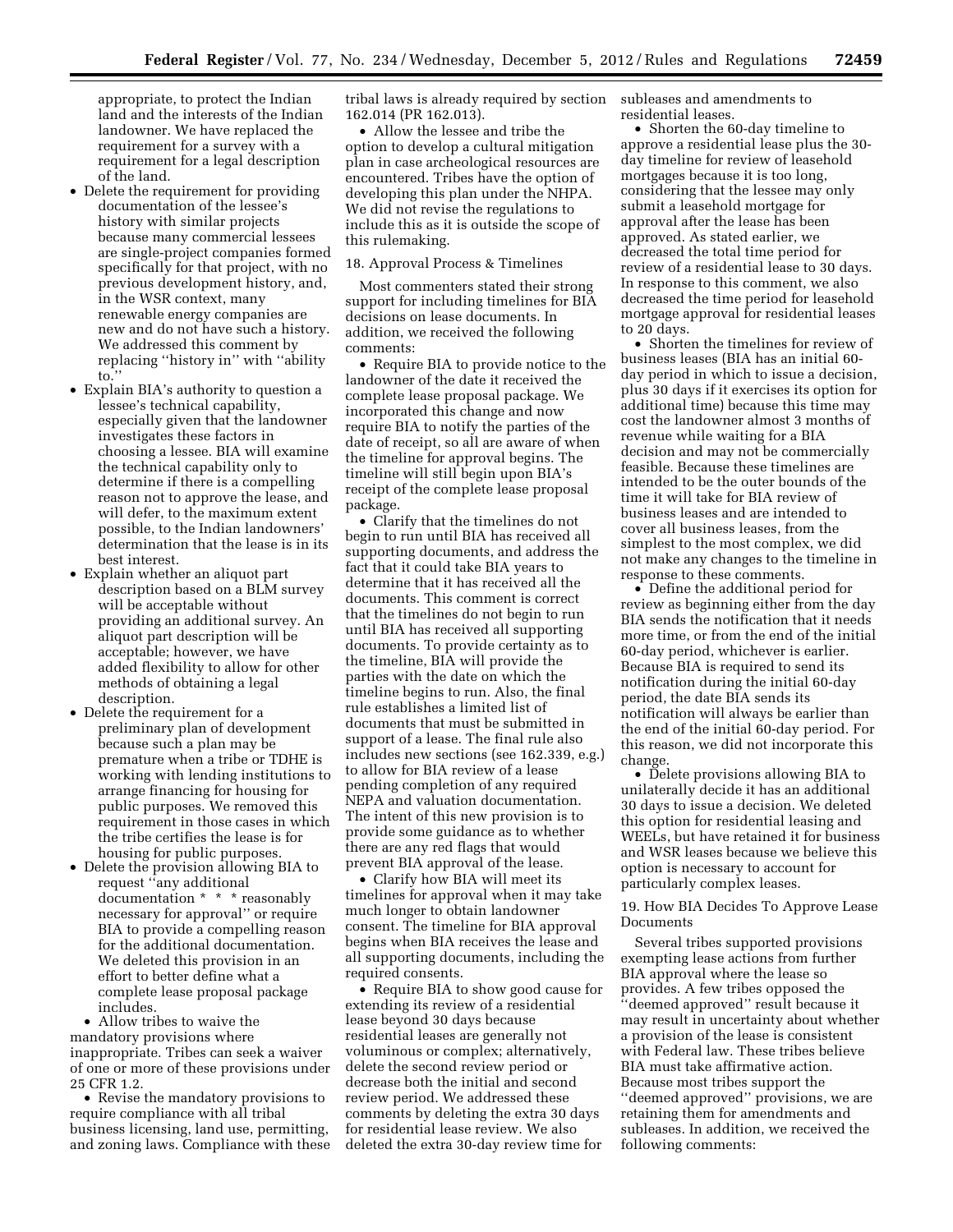• Extend ''deemed approved'' provisions to leases, assignments, and leasehold mortgages. We did not accept this request for leases because we are statutorily required to review and approve leases of Indian land. We did not accept this request for assignments because we believe we are also statutorily bound to review them as they are, in effect, new leases. Many of these commenters did not agree that lenders would rely only on affirmative BIA approval of leasehold mortgages. We did not incorporate ''deemed approved'' for leasehold mortgages because, based on our consultation with representatives of HUD, affirmative BIA approval is required by mortgagees and lenders even if the regulations were to provide for a deemed approved process.

• Include a written BIA approval with a ''deemed approved'' amendment or sublease. We did not make a change to the regulation in response to this comment but note that the parties may request written confirmation from BIA that a document has been deemed approved and/or that its provisions are consistent with Federal law.

• Clarify whether the qualification that a document is ''deemed approved'' only ''to the extent consistent with Federal law'' devours the whole deemed approved process, such that there may be pieces of what has been ''deemed approved'' that are not actually approved. Our goal is to have affirmative approvals by BIA, so that the ''deemed approval'' acts only as a guarantee that a decision will occur by a certain time. To reduce potential uncertainty that could result from a deemed approved action, we added a provision stating that any amendment or sublease provision that is inconsistent with Federal law will be severed and the remainder of the amendment or sublease will be enforceable.

• Clarify whether, after an amendment or sublease is deemed approved, BIA will review it to determine whether any provisions conflict with Federal law. We did not revise the regulation in response to this comment, but note that the deemed approval provisions are intended as backstops, and we anticipate that BIA will be actively reviewing amendments and subleases before the deadline to ensure consistency with Federal law.

• Delete the requirement for BIA to determine that a lease is in the best interest of the Indian landowners because leases should automatically be in the best interest of Indian landowners. In response to these comments, we clarified the approval process for leases. We were unable to provide that leases are always in the

best interest of the Indian landowners because BIA is required to determine whether this is true.

• Always defer to the tribe's discretion that something is in its best interest, not just ''to the maximum extent possible.'' We retained this qualifier because it is necessary in light of our statutory obligation to review leases.

• Automatically consider leases for housing for public purposes to be in the best interest of the Indian landowner. We expect that BIA will determine that leases for housing for public purposes are in the best interest of the landowner. But in order to implement its statutory mandate to review leases, BIA must examine whether there is some reason the lease is not in the landowners' best interest, even while deferring to the landowners' determination to the maximum extent possible.

• Consider in the ''best interest'' determination factors beyond just fair market rental, including traditional and cultural values, the need for adequate housing in Indian country, and the ability of tribal member lessees to pay fair market rental for residential leases. We agree that the best interest determination includes factors beyond monetary compensation and that it will vary according to circumstances.

• Add a provision requiring BIA to approve leases unless there is a compelling reason not to do so. In response to this comment, we added a new section at 162.341 (and parallel sections for business, WEEL, and WSR leases) specifically addressing the standard by which BIA will determine whether to approve a lease. The rule requires BIA to approve leases unless there is a compelling reason not to do so and to provide a basis for its determination.

• Add examples of what a ''compelling reason'' to disapprove may be. We could not identify an example, but believe the provision is necessary if a unique situation arises that is not contemplated by these regulations but would clearly warrant disapproval. Two other tribal commenters objected to the ''compelling reason'' standard as paternalistic and effectively standardless. The rule uses the ''compelling reason'' standard as the highest administrative standard of review; the rule also requires that BIA articulate its basis for disapproval, so if it relies on a ''compelling reason,'' it must state what that reason is in writing. This determination may be appealed.

• Delete the factors of what BIA will consider in determining whether there is a compelling reason to disapprove a lease document to protect the best

interest of the Indian landowners. We did not delete these factors because others had requested clarification of the ''compelling reason'' standard.

• Provide that short-term leases will be routinely approved but that BIA will find a compelling reason to withhold approval for long-term leases only when the lease could imperil the tribal land base or tribal community. Because there may be other compelling reasons to withhold approval, we did not incorporate this change. The timelines and standards for approval are intended to provide the certainty associated with routine approvals, while still allowing BIA the ability to fulfill its responsibilities in reviewing leases.

• Clarify that provisions governing the BIA approval process for amendments, assignments, subleases, and leasehold mortgages apply only to leases approved under part 162, and that documents that can be agreed to without BIA approval are exempt from these approval procedures. We did not make any change to the rule in response to this comment because the general provisions establish the applicability of part 162 to certain lease documents, including amendments, assignments, subleases, and leasehold mortgages. As written, the regulation does not allow BIA to require approval of amendments, assignments, subleases, and leasehold mortgages related to documents that are not otherwise governed by part 162.

• Require BIA to inquire into whether a lease applicant has complied with all pertinent tribal laws before approving a business lease. A tribe may choose to require the lessee to obtain a statement from the tribal authority that the proposed use is in conformance with tribal law. Where the tribe requires this, BIA will require the statement from the tribe to be included in the package submitted to BIA. See 162.438.

• Restrict BIA approval to a ''confirmation that the lease is within the tribe's authority under applicable tribal law,'' without considering compliance with Federal law, in those situations where BIA approval of a specified tribe's lease is not required under 25 U.S.C. 415(b), but tribal law requires BIA approval of the lease. We did not accept this change. The criteria, if any, for approval of these leases will be those in the applicable tribal law.

#### 20. Effective Date of Leases

• Clarify provisions regarding the effective date of lease documents, by adding that documents not requiring BIA approval are effective upon execution by the parties unless the document provides for a different effective date. We incorporated this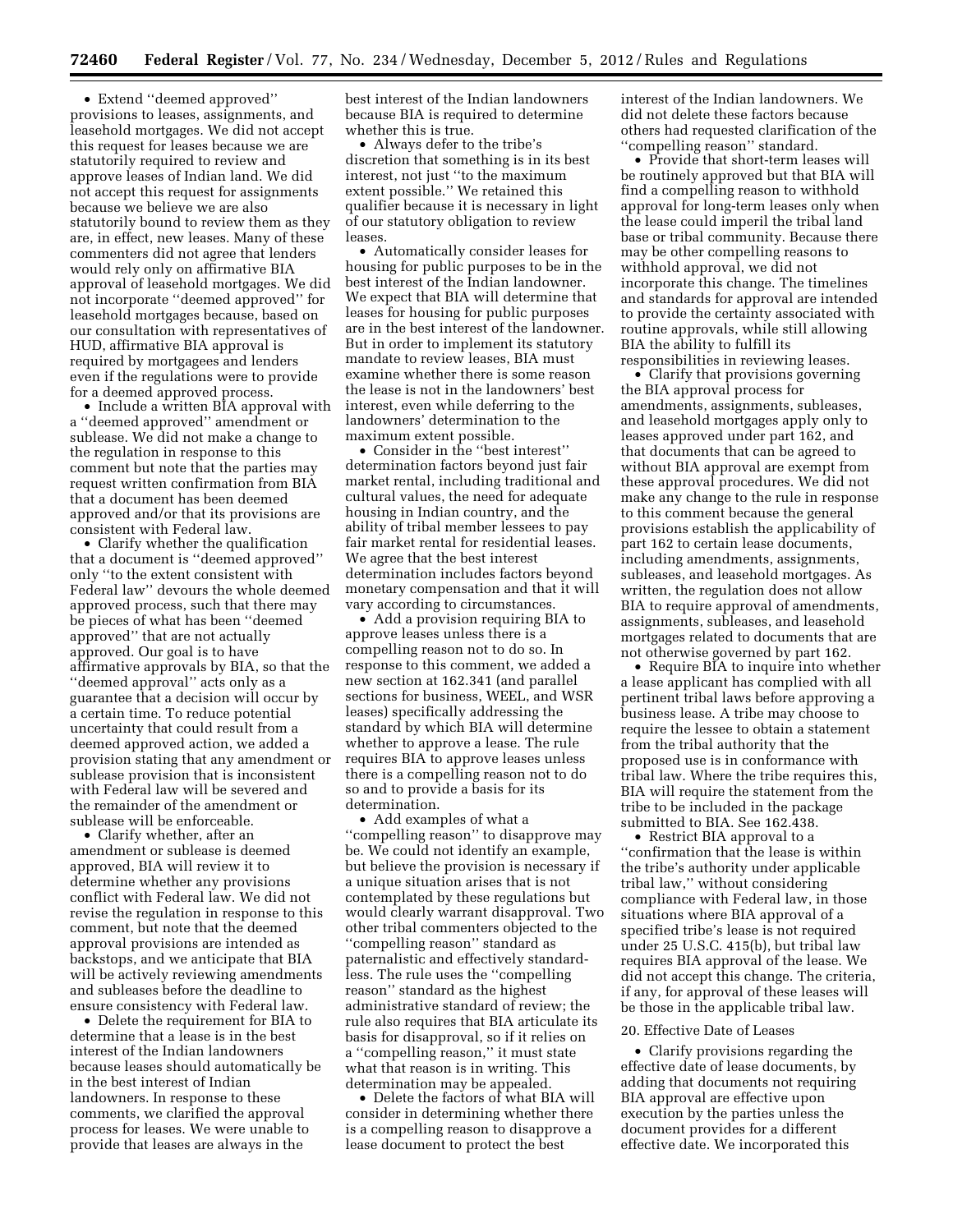change (see 162.342, 162.442, 162.532, and 162.567).

# 21. Recording

• TDHEs and CDFIs stated that the requirement to record residential subleases should be removed as onerous. In response, we deleted the requirement to record residential subleases.

• Clarify that ''lease documents'' rather than just ''leases'' must be recorded in 162.343, 162.434, 162.533, and 162.568. We clarified that all lease documents must be recorded except for residential subleases.

• Several tribes asked whether the LTRO will record a document that has been ''deemed approved'' or a lease document that does not require BIA approval (e.g., an assignment to a leasehold mortgage acquiring through foreclosure). BIA realty staff will work with the LTRO to ensure that these documents are recorded. One tribe stated that the absence of an affirmative BIA approval will prevent maintaining accurate records at county offices because the county recorder may not record something without BIA approval. We are working on implementation issues to ensure that it is clear on the face of a document that it has been approved (either through affirmative approval or deemed approval).

• Allow recording of an original memorandum of lease rather than the full lease. This is a broader issue regarding title records, which is governed by another regulation, 25 CFR 150.11.

• Address alternative recording with tribal and State recording offices because the tribe has had difficulty recording with the LTRO where the lease is on restricted fee lands. The LTRO records leases on restricted fee lands.

• Clarify whether there is a lease tracking system in place with lease amounts and details on each lease that is readily available to realty offices. BIA realty staff uses the Title Asset Accounting and Management System (TAAMS) as the lease tracking system.

#### 22. Appeal Bonds

• Delete the proposed rule's requirement that the lessee post an appeal bond for residential leasing as unnecessary. We deleted this requirement.

• Revise appeal bond requirements for business leases to state that an appeal bond will not be required for an appeal of a decision on a leasehold mortgage or if the tribe is a party to the appeal and the tribe requests a waiver. We incorporated these changes and also simplified the definition of ''appeal bond'' and provisions regarding appeal bonds to refer to 25 CFR part 2.

#### 23. Amendments

• Define "amendment" to clarify that it does not include an alteration of lease provisions that was expressly contemplated in the original lease. We did not incorporate this change because any amendment of the provisions of the original lease will be an amendment, whereas compliance with provisions of the original lease would not.

• Delete the provision stating that a lease may not be amended if the lease prohibits amendments because it is unlikely a lease would state this. We deleted this provision.

• Add that landowners may not be deemed to have consented, and their representatives may not consent on their behalf, to any amendments that would modify the dispute resolution provisions. We incorporated this change.

• Clarify that a lease may be amended to secure financing of the project that is the subject of the lease. We did not incorporate this change because a lease may be amended for any reason.

• Add that BIA will approve amendments where the lease is for housing for public purposes and is in the tribe's best interest. To address this comment, we added that we will defer, to the maximum extent possible, to the Indian landowner's determination that the amendment is in their best interest.

• Exempt amendments that are not material from the requirement for consent. We did not incorporate this change because, unless the lease provides for deemed consent or consent by representatives, the landowners must consent to all amendments.

#### 24. Assignments

• Authorize assignments without further BIA approval or landowner consent if the lease is for housing for public purposes and the assignee is a TDHE or other tribal entity. We incorporated this change at 162.349 (PR 162.347).

• Delete the provision at 162.352(c) (PR 162.350) requiring the assignee to pay fair market rental to the landowner where the assignee is not a member of the landowner's immediate family, because it would limit assignments in the housing for public purposes context. The final rule provides that assignments of leases for housing for public purposes do not require BIA approval, so this restriction will not affect assignments of leases for housing for public purposes.

• Delete provisions allowing assignments to subsidiaries without consent or BIA approval because they circumvent due diligence to ensure the assignee is suitable and capable of performing; alternatively, limit these provisions to only those of lessee's subsidiaries that are solvent and in good standing in the State where the corporation is registered. We did not make any changes to this section because the regulations provide that assignments do not need consent or approval in these circumstances only if the lease so provides; the parties have the opportunity to negotiate this.

• Clarify that a lessee may assign the lease as collateral for any financing or refinancing of the project. We did not incorporate this change because a lease may be assigned for any reason.

• Add a process by which a financing party can obtain acknowledgment from the tribe that the assignment provisions are valid. Because this is a matter between the tribe, lessee, and mortgagee, we did not incorporate this change.

• Allow a lease to provide for assignments without BIA approval or landowner consent to any number of distinct legal entities identified in the lease. We rejected this change to keep BIA review of the original lease manageable, but increased the number of distinct legal entities that may be identified from two to three.

• Treat assignments of residential, business and WSR leases the same. We reorganized the provisions related to assignments of residential leases to address this comment.

#### 25. Subleases

Nearly all tribes opposed the conditions for residential subleasing without consent or BIA approval, which required an approved rent schedule, plan of development, and sublease form. They objected to these provisions because, for leases for housing for public purposes, HUD already regulates these items. We deleted these conditions so that a lessee may sublease without obtaining BIA approval or landowner consent, as long as the lease so provides.

Several commenters expressed their concern with regard to tribes that operate their housing programs as departments, rather than as separate entities such as TDHEs. These tribes directly lease to individuals and, under the regulations, must obtain a BIA approval for each individual lease. While this is true of the proposed and final rule, it is also true of the current regulations. Because BIA is statutorily obligated to review and approve each lease, we could not identify a legally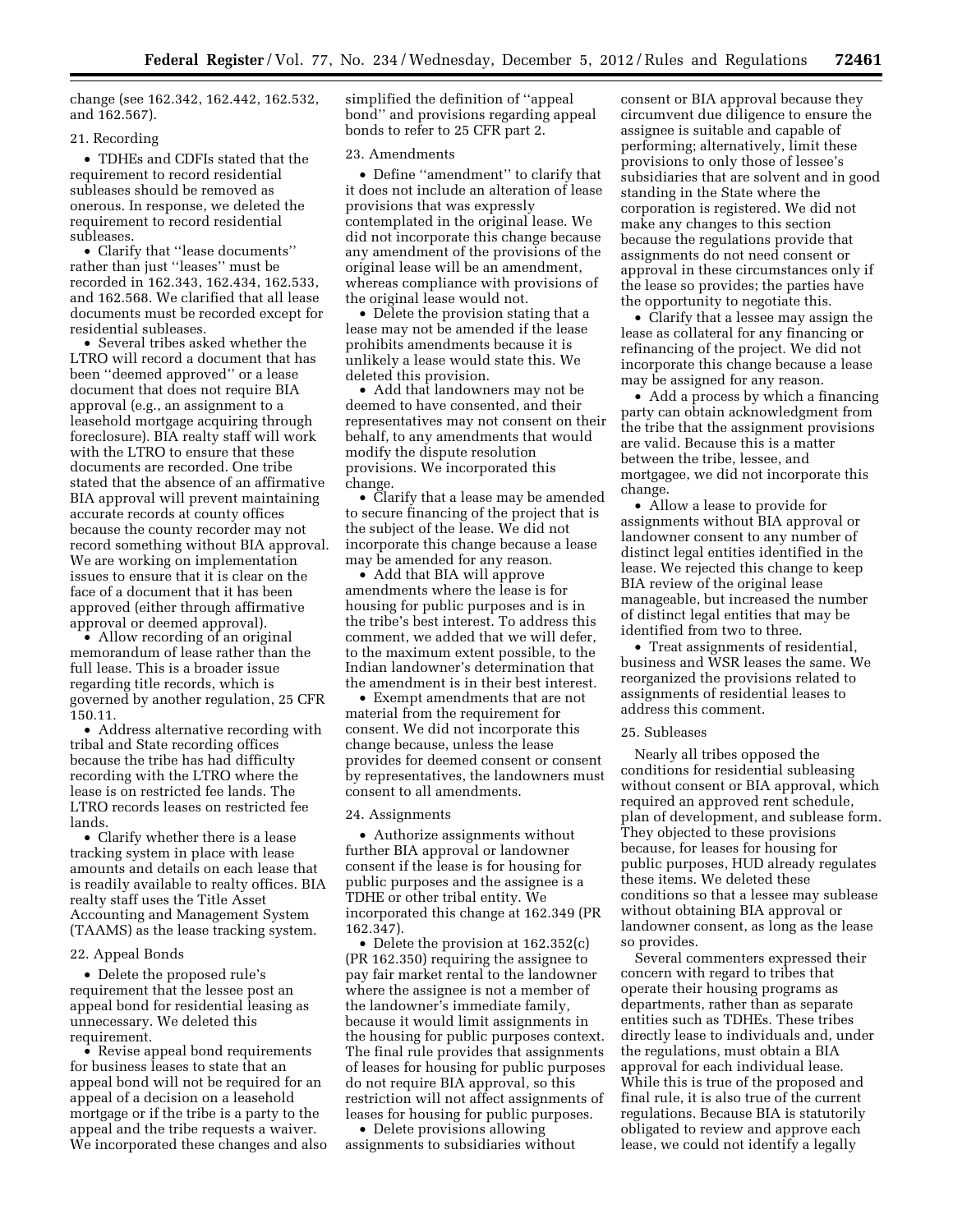permissible means of exempting these leases.

In addition, we received the following comments:

• Exempt commercial leases of retail and office space within existing facilities from BIA review. The final rule provides that the lease may allow for subleasing without BIA review. A tribe noted that mall developers who sublease for retail or office space need flexibility to meet the needs of individual retailers, and asked that these types of review be exempted. While we did not categorically exempt these, they may be exempt from BIA approval if the lease so provides.

• Exempt subleases between parents and children from the requirement for BIA approval and landowner consent. Because the final rule states that all residential subleases are exempt from approval and consent where the lease provides, we determined this change was unnecessary.

• Establish a default rule that subleases do not need BIA approval unless the lease specifically requires. The regulations are intended to be as flexible as possible, consistent with our trust responsibility, by allowing for subleasing without further approval if the lease so provides.

• Delete the provision allowing lessees to sublease without BIA approval if the lease so provides, as inconsistent with the Department's trust responsibility. BIA did not incorporate this suggestion because of tribal comments stating that flexibility in subleasing is necessary to meet housing and economic development needs.

• Limit or prohibit subleasing because it can result in the lessee's obtaining rental income far in excess of what the landowner receives. The comment related to leasing for oil and gas, which is not subject to this rulemaking, whereas in the residential context this is generally not an issue.

• Involve the tribe in any assignment or sublease decision if it owns any portion of the affected land. We added a provision to require notification to all Indian landowners of these actions, unless the lease provides otherwise.

• Add that BIA will defer, to the maximum extent possible, to the Indian landowners' determination that the sublease is in their best interest. We added this provision.

• Delete the proposed rule's provision requiring the sublessee to be bound by the terms of the lease because it is overly restrictive and would prohibit partial subleases. We deleted this provision and instead included a provision requiring the lessee to remain liable under the lease.

# 26. Leasehold Mortgages

• Clarify what is meant by the lease providing a ''general authorization'' for leasehold mortgages, to exempt the leasehold mortgage from consent requirements. We clarified the final rule to state that no landowners' consent is required if the lease so provides.

• Delete the requirement for obtaining consent from all landowners for a leasehold mortgage because there may be privacy issues related to the lessee's financial situation. We clarified that the lease may allow for leasehold mortgages without landowner consent.

• Exempt leasehold mortgages from BIA approval where the lease is for housing for public purposes because of situations where a TDHE records a mortgage and may file an additional mortgage if the costs exceed the original projected amount. We did not include an exemption because BIA approval of leasehold mortgages is required in all instances to ensure that only the leasehold is encumbered.

• Add that where the leasehold mortgage is for a lease for housing for public purposes, BIA will defer, to the maximum extent possible, to the judgment of the tribe and will complete its review in 30 days. Because we defer to the judgment of the tribe with regard to all leasehold mortgages, and we have reduced the timeline for BIA approval of leasehold mortgages to 20 days (see approvals and timelines section, above), we did not incorporate this suggested language.

• Clarify the role of BIA staff, and whether they have the knowledge to determine if a leasehold mortgage is in the lessee's best interest or are assuming the role of an underwriter. The scope of BIA's review of the leasehold mortgage is limited to determining whether the landowners have consented, the requirements of the subpart have been met, and there is a compelling reason to disapprove the leasehold mortgage. We deleted several factors and replaced them with a factor regarding whether mortgage proceeds would be used for purposes unrelated to the lease to clarify this limited scope of BIA's review. We also revised the provision stating that BIA ''will'' consider certain factors in determining whether there is a compelling reason to disapprove to instead state that BIA ''may'' consider those factors. This revision provides BIA with flexibility to rely on another Federal agency's approval or guarantee of the leasehold mortgage. Likewise, when a leasehold mortgage is associated with housing for public purposes, BIA's review of the compelling reasons will be less intensive.

# 27. Appeal From Inaction

• Include a different remedy for BIA's failure to act on a lease proposal package because the appeals process under 25 CFR part 2 is so slow that it is not an effective remedy for delays in BIA's decisions on lease documents. In response, we added a new process to enforce timelines on BIA whereby the matter is first elevated from the Superintendent to the Regional Director, and from the Regional Director to the Director of BIA. This will instill more accountability for issuing timely decisions and will provide a more effective remedy for parties seeking a decision. These procedures are intended to supplant 25 CFR 2.8 entirely, so a party is not required to submit a section 2.8 demand letter giving the official a certain time period to act before allowing an appeal. We acknowledge that the formal adjudication process before the Interior Board of Indian Appeals may not be the most appropriate or expeditious process when a BIA official fails to meet regulatory deadlines. Our hope is that inserting a supervisory official, the BIA Director, into the process will obviate the need for any further relief; and we may consult with tribes on the Board's role with respect to instances of BIA inaction in the future.

• Revise the appeal process to allow for an informal conference process similar to 25 CFR 900.153, rather than the part 2 process. We did not incorporate this process for appeals from inaction because an informal conference would likely further delay issuance of a decision. We did incorporate an abbreviated form of this process for appeals of disapprovals of WEELs because these are intended to be short-term leases on a particularly expedited approval schedule.

#### 28. Compliance and Enforcement

• Clarify cancellation versus termination. We added definitions for each of these terms to clarify that only BIA may cancel a lease, but an Indian landowner may terminate a lease.

• Clarify how BIA will ''defer'' to tribal court judgments, because if BIA can take unilateral action regardless of tribal court proceedings addressing the same issue, then it will undermine parties' efforts to provide for appropriate forums to resolve disputes. If the parties are addressing a lease compliance issue in tribal court or other court of competent jurisdiction, through a tribal governing body or an alternative dispute resolution method, BIA generally will wait for those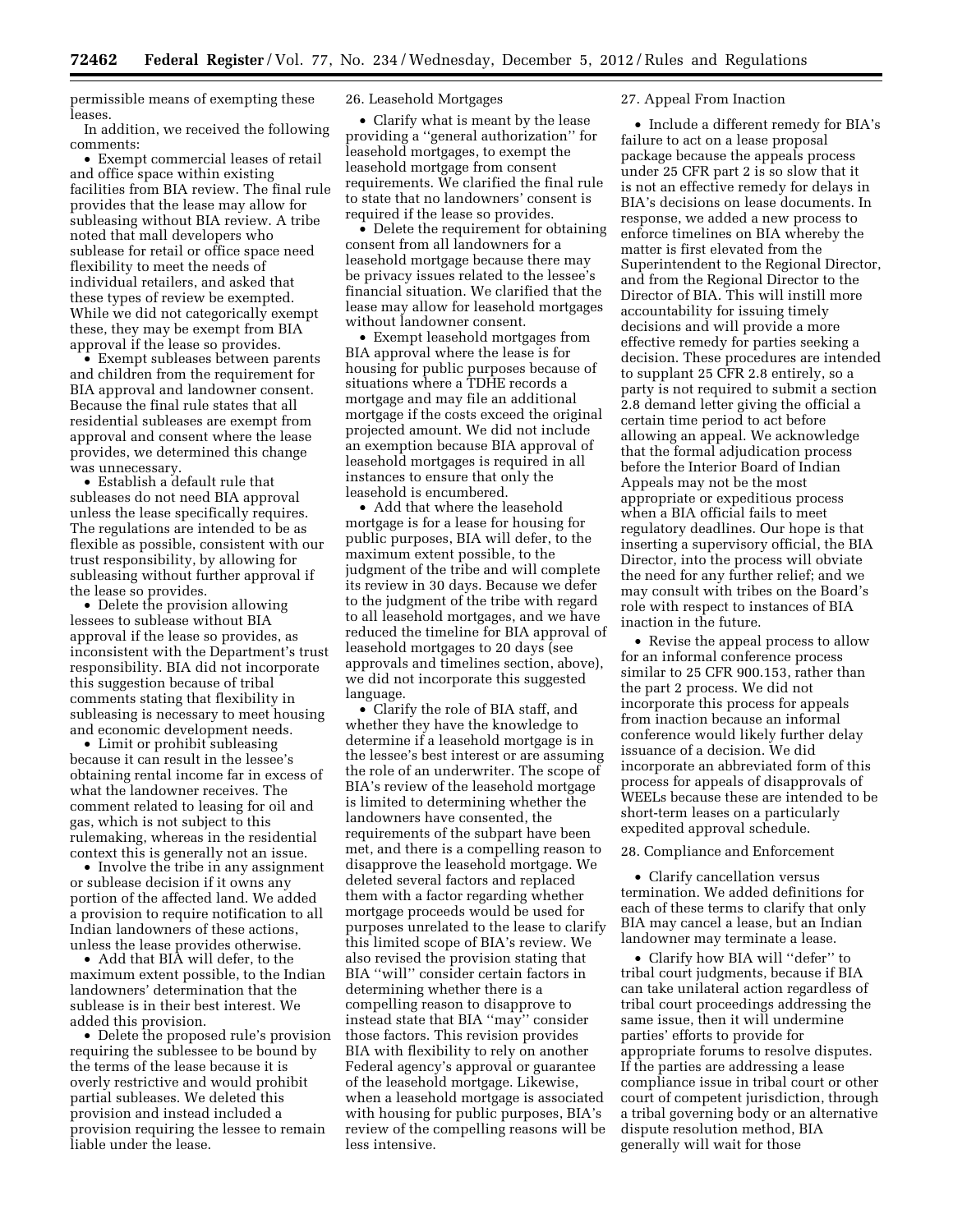proceedings to close and defer to the outcome.

• Restore the current rule's provision that BIA will assist Indian landowners in the enforcement of negotiated remedies. We added a provision in 162.365(d), 162.465(d), and 162.590(d) to provide that landowners may request BIA assistance in enforcing negotiated remedies.

• Delete the requirement for BIA to contact each individual Indian landowner to ensure removal of improvements because it is unrealistic. We did not change the rule in response to this comment because the rule provides that BIA will contact individual Indian landowners, where feasible, and other commenters had requested that BIA attempt to contact individual Indian landowners to ensure removal.

• Clarify the statement that BIA may order the lessee to ''stop work.'' We revised this provision to clarify that BIA may order the lessee to ''cease operations under the lease.''

• Restrict BIA's ability to enforce leases so that BIA action is triggered only by a ''material'' violation. We did not restrict BIA's authority to material violations, but note that BIA will consult with Indian landowners regarding violations.

• Require written notice of nonpayment from Indian landowners in 162.366(c)(1)(ii) (PR 162.363). We did not incorporate this change because ''actual notice'' provides more flexibility to the Indian landowners, allowing them to notify BIA either in writing, in person, or by phone.

• Allow the tribe, rather than BIA, to establish fees. The fees referred to in 162.368 (PR 162.365) and parallel provisions are those due to the United States under the Debt Collection Act. This section does not affect whether tribes may impose their own fees. Another tribe stated that if a lessee doesn't have the resources to pay rent on time, they won't have the resources to pay the fees. These fees are required under the Debt Collection Act. The parties to a lease may agree not to charge late payment charges or other fees under the lease.

• Include mandatory language to force BIA to make a trespass finding or take other enforcement action. We did not incorporate this change in order to retain enforcement discretion.

• Require BIA, in 162.464 (PR 162.461), to coordinate with other Federal, tribal, or State law enforcement officials as needed to evict, in order to prevent litigation on this matter. We did not make a change to the regulation in response to this comment, but note that

BIA may coordinate with other law enforcement officials, as necessary.

• Add timeframes for BIA to provide a notice of violation. We did not incorporate these changes because BIA has enforcement discretion in determining when to issue a notice of violation. This commenter requested that the timeframe for the lessee to cure a violation be extended from 10 days to 30 or 60 days. We did not incorporate this change because the regulations allow the lessee to request a longer time period to cure.

• Require the lessee to notify the tribe, in addition to BIA, that it has cured a violation. We incorporated this change.

• Add specific timeframes (rather than ''promptly'') for BIA to investigate a potential violation. Because BIA's ability to investigate potential violations varies with the availability of resources, we did not add a specific timeframe.

• Allow financing parties the right to cure on behalf of the lessee. The regulations allow financing parties this right, as they continue to be responsible for the obligations in the lease.

• Clarify that enforcement of program occupancy documents is left to the tribes. BIA does not enforce program occupancy documents.

• Provide that tribal courts should be the ultimate arbiter of land disputes. We did not make a change to the rule in response to this comment, but note that the parties may include in the lease that the tribal court is the ultimate arbiter of any lease disputes between the parties.

• Allow a one-time lump sum rental payment, to render much of the compliance and enforcement process unnecessary. The regulations do allow for a one-time lump sum rental payment, but the compliance and enforcement process is still necessary for violations other than failure to pay rent.

#### 29. Miscellaneous

• Carefully consider the implication of the Helping Expedite and Advance Responsible Tribal Home Ownership Act of 2012 (HEARTH Act) on implementation of these regulations, to avoid two conflicting systems. These regulations would allow for two independent, consistent processes, if a tribe develops its own leasing regulations under the HEARTH Act. One tribe suggested that instead of promulgating leasing regulations, BIA should incorporate the essence of the HEARTH Act. BIA is statutorily required to approve leases; the HEARTH Act removes that requirement under certain conditions (e.g., the tribe develops its own leasing regulations).

To the extent we can do so within the current statutory framework, we have attempted to remove BIA as a barrier to fostering business opportunities and economic development through leasing on Indian land.

• Add a new section to allow BIA to amend or correct a lease due to a mistake, such as an incorrect legal land description, a mistake allowing a party to avoid legal obligations under an approved mortgage, or other mistake as necessary to protect the interests of the Indian landowners. We did not add this section because the parties must agree to any amendments of the lease; BIA has no authority to interfere with the contractual agreement of the parties even where it determines that a "mistake" has occurred.

• Develop a model lease to expedite the review and approval process. A model lease has been developed for residential leases of tribal land. BIA has not developed a model lease for business or WSR because the leases vary widely; however, we will develop checklists for guidance.

• Allow for the right to receive lease income from exchange assignments, which had been encouraged by BIA. The parties may address exchange assignments in the lease.

• We received several comments regarding rights-of-way, utility easements, encouraging broadband network investment, agricultural leasing, BIA resources, assisting tribes in preparing their own tax regulations, LTROs, TAAMS, Government Performance and Results Act (GPRA) reporting, carbon sequestration and capand-trade programs, administration of individual Indian money (IIM) accounts, procedures for contacting landowners whose whereabouts are unknown, and background checks; we are not addressing these comments here because they are outside the scope of this rulemaking.

#### **IV. Procedural Requirements**

# *A. Regulatory Planning and Review (E.O. 12866 and 13563)*

Executive Order (E.O.) 12866 provides that the Office of Information and Regulatory Affairs (OIRA) at the Office of Management and Budget (OMB) will review all significant rules. OIRA has determined that this rule is significant because it raises novel legal or policy issues.

E.O. 13563 reaffirms the principles of E.O. 12866 while calling for improvements in the nation's regulatory system to promote predictability, to reduce uncertainty, and to use the best, most innovative, and least burdensome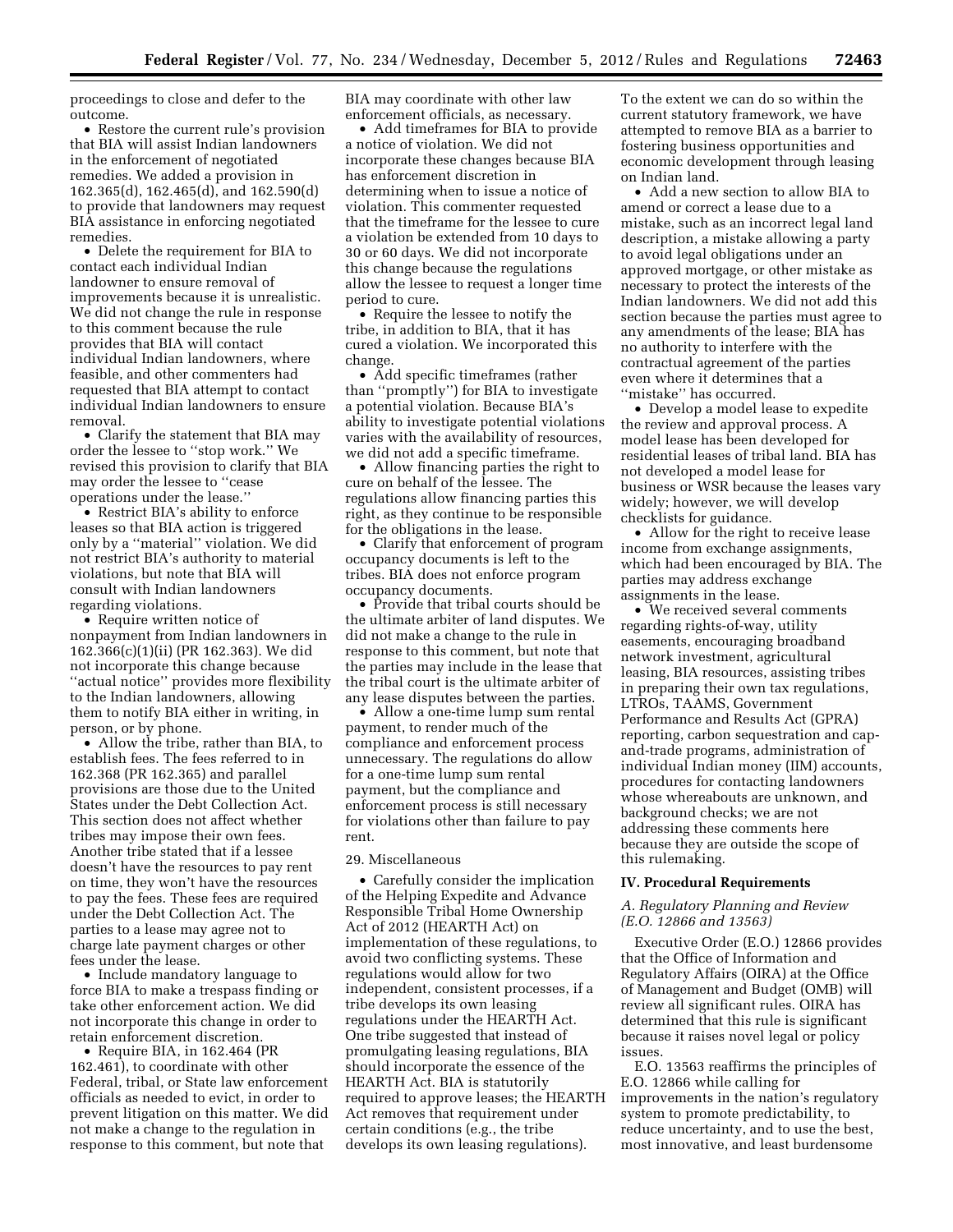tools for achieving regulatory ends. The E.O. directs agencies to consider regulatory approaches that reduce burdens and maintain flexibility and freedom of choice for the public where these approaches are relevant, feasible, and consistent with regulatory objectives. E.O. 13563 emphasizes further that regulations must be based on the best available science and that the rulemaking process must allow for public participation and an open exchange of ideas. We have developed this rule in a manner consistent with these requirements. This rule is also part of the Department's commitment under the Executive Order to reduce the number and burden of regulations.

#### *B. Regulatory Flexibility Act*

The Department of the Interior certifies that this rule will not have a significant economic effect on a substantial number of small entities under the Regulatory Flexibility Act (5 U.S.C. 601 *et seq.*). Small entities are not likely to enter into residential leases on Indian land because tribal housing authorities and tribal members usually enter into these leases. It is possible that small entities may enter into business leases or wind or solar resources leases but this rule does not impose any requirements in obtaining or complying with a lease that would have a significant economic effect on those entities.

# *C. Small Business Regulatory Enforcement Fairness Act*

This rule is not a major rule under 5 U.S.C. 804(2), the Small Business Regulatory Enforcement Fairness Act. It will not result in the expenditure by State, local, or tribal governments, in the aggregate, or by the private sector of \$100 million or more in any one year. The rule's requirements will not result in a major increase in costs or prices for consumers, individual industries, Federal, State, or local government agencies, or geographic regions. The rule continues to require lessees to pay at least fair market rental, with certain exceptions, and adds that lessees may agree to some other amount negotiated by the Indian tribe. Nor will this rule have significant adverse effects on competition, employment, investment, productivity, innovation, or the ability of the U.S.-based enterprises to compete with foreign-based enterprises because the rule is limited to Indian land and is intended to promote economic development.

# *D. Unfunded Mandates Reform Act*

This rule does not impose an unfunded mandate on State, local, or tribal governments or the private sector of more than \$100 million per year. The rule does not have a significant or unique effect on State, local, or tribal governments or the private sector. A statement containing the information required by the Unfunded Mandates Reform Act (2 U.S.C. 1531 *et seq.*) is not required.

#### *E. Takings (E.O. 12630)*

Under the criteria in Executive Order 12630, this rule does not affect individual property rights protected by the Fifth Amendment nor does it involves a compensable ''taking.'' A takings implication assessment is not required.

# *F. Federalism (E.O. 13132)*

Under the criteria in Executive Order 13132, this rule has no substantial direct effect on the States, on the relationship between the national government and the States, or on the distribution of power and responsibilities among the various levels of government. This rule governs leasing on Indian land, which is land held by the Federal Government in trust or restricted status for individual Indians or Indian tribes. This land is subject to tribal law and Federal law, only, except in limited circumstances and areas where Congress or a Federal court has made State law applicable. This rule therefore does not affect the relationship between the Federal Government and States or among the various levels of government.

#### *G. Civil Justice Reform (E.O. 12988)*

This rule complies with the requirements of Executive Order 12988. Specifically, this rule has been reviewed to eliminate errors and ambiguity and written to minimize litigation; and is written in clear language and contains clear legal standards.

# *H. Consultation With Indian Tribes (E.O. 13175)*

In accordance with the President's memorandum of April 29, 1994, ''Government-to-Government Relations with Native American Tribal Governments,'' Executive Order 13175 (59 FR 22951, November 6, 2000), and 512 DM 2, we have evaluated the potential effects on federally recognized Indian tribes and Indian trust assets. During development of the proposed rule, the Department discussed the rule with tribal representatives at several consultation sessions. We distributed a preliminary draft of the rule to tribes in February 2011 and held three consultation sessions: Thursday, March 17, 2011 at the Reservation Economic Summit (RES) 2011 in Las Vegas; March

31, 2011 in Minnesota; and April 6, 2011, in Albuquerque, New Mexico. We requested that tribes submit written comments by April 18, 2011. We received written and oral comments from over 70 Indian tribes during tribal consultation. We reviewed each comment in depth and revised the rule accordingly. The proposed rule incorporated those revisions. We also compiled a summary of tribal comments received and our responses to those comments and are making that document available to tribes at *[http://](http://www.bia.gov/WhoWeAre/AS-IA/Consultation/index.htm)  [www.bia.gov/WhoWeAre/AS-IA/](http://www.bia.gov/WhoWeAre/AS-IA/Consultation/index.htm) [Consultation/index.htm.](http://www.bia.gov/WhoWeAre/AS-IA/Consultation/index.htm)* We notified tribes of the publication of the proposed rule on November 28, 2011, provided them with a Web site link to responses to tribal comments and other materials, and announced additional consultation sessions. Following publication of the proposed rule, we held additional tribal consultation sessions on January 10, 2012, in Seattle, Washington; January 12, 2012, in Palm Springs, California; and January 18, 2012, in Rapid City, South Dakota. We received written and oral comments from approximately 50 tribes, and several tribal organizations and tribal members and took them into consideration in formulating this final rule, as described above.

#### *I. Paperwork Reduction Act*

The Paperwork Reduction Act (PRA), 44 U.S.C. 3501 *et seq.,* prohibits a Federal agency from conducting or sponsoring a collection of information that requires OMB approval, unless this approval has been obtained and the collection request displays a currently valid OMB control number. No person is required to respond to an information collection request that has not complied with the PRA.

In the **Federal Register** of November 29, 2011, the Department published the proposed rule and invited comments on the proposed collection of information. The Department submitted the information collection request to the Office of Management and Budget (OMB) for review and approval. OMB did not approve this collection of information, but instead, filed comment. In filing comment on this collection of information, OMB requested that, before publication of the final rule, the Department provide all comments on the recordkeeping and reporting requirements in the proposed rule, the Department's response to these comments, and a summary of any changes to the information collections. We did not receive any public comments regarding the information collection burden estimates in response to publication of the proposed rule in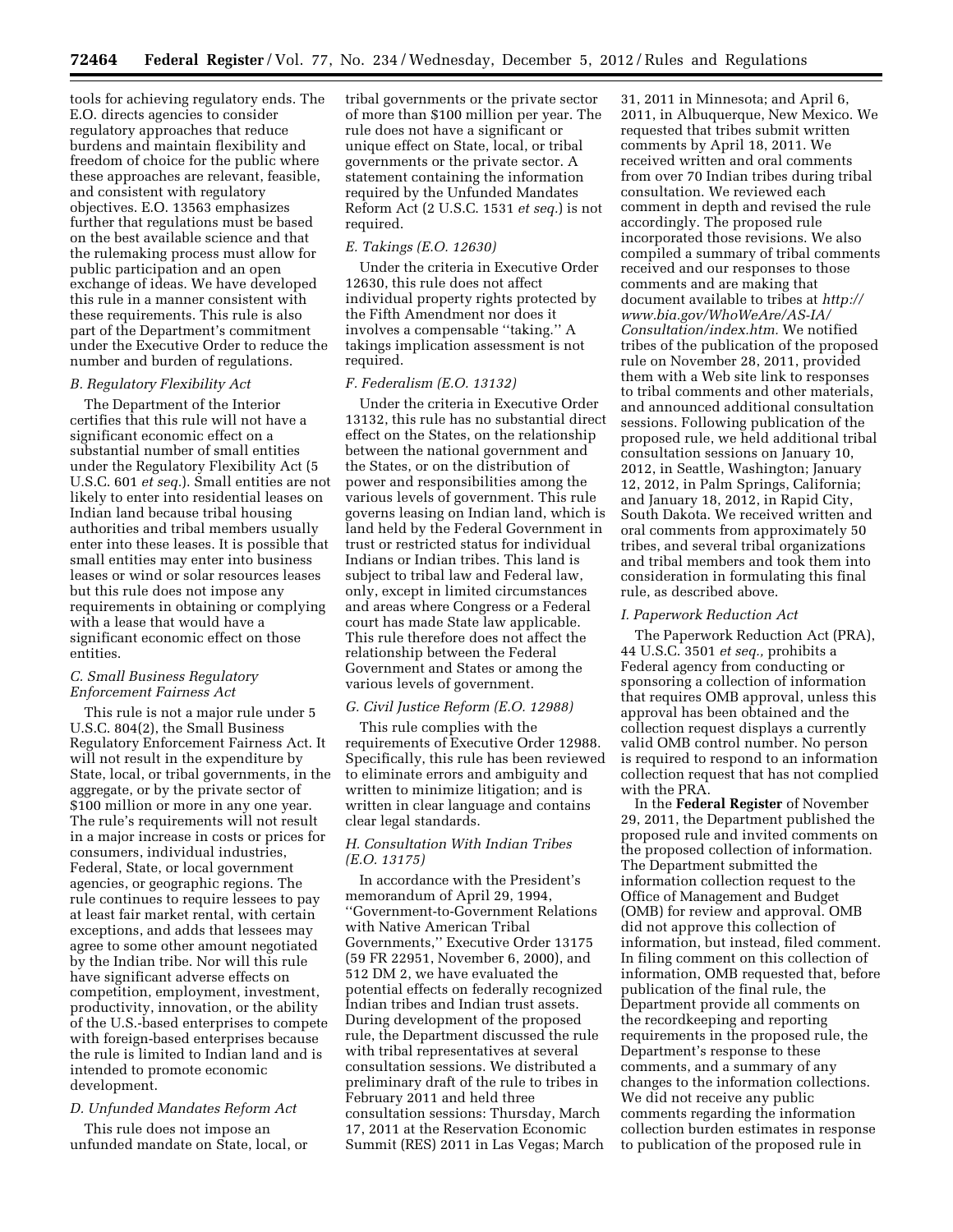the **Federal Register**; however, some of the comments on the rule related to comments on information collections, including comments on NEPA documentation and supporting documents. These are discussed in Section III.C. under the heading for section 162.027, above, and Section III.H.17, above. Because the changes made as a result to these comments do not change the overall estimates of how long it takes to collect and provide

information, these did not affect the burden estimates.

OMB has approved the revision to the information collections approved under OMB Control No. 1076–0155 to reflect the information collections in this final rule. This approval will expire on XX/ XX/XXXX. Questions or comments concerning this information collection should be directed to the person listed in the **FOR FURTHER INFORMATION CONTACT** section of this preamble.

OMB Control No. 1076–0155 currently authorizes the collections of information in 25 CFR part 162, totaling an estimated 106,065 annual burden hours. The final rule increases the annual burden hours by an estimated 2,910 hours. Because the sections where the information collections occur changes, we are including a table showing the section changes and whether a change to the information collection requirement associated with those sections has changed.

| Current CFR cite                              | New CFR cite                                                                                                                         | Information collection requirement                                                           | Explanation of change                                                   |
|-----------------------------------------------|--------------------------------------------------------------------------------------------------------------------------------------|----------------------------------------------------------------------------------------------|-------------------------------------------------------------------------|
| 162.109, 162.204, 162.205                     | 162.109, 162.204,<br>162.205, 162.338(e),<br>162.438(e), 162.528(d),<br>162.570(e).                                                  | Provide notice of tribal leasing laws, reg-<br>ulations, exemptions.                         | No change. Previously required, but now<br>listed in specific subparts. |
|                                               | 162.320, 162.420, 162,549                                                                                                            | Request for fair market rental/valuation<br>on tribal land.                                  | New.                                                                    |
|                                               | 162.321, 162.421, 162.550                                                                                                            | Request for waiver of fair market rental/<br>valuation for individually owned land.          | New.                                                                    |
|                                               | 162.324, 162.424, 162.553<br>162.371, 162.471, 162.596                                                                               | Agreement to suspend direct pay<br>Notification of good faith negotiations<br>with holdover. | New.<br>New.                                                            |
| 162.207, 162.242-244,<br>162.604(a), 162.610. | 162.009, 162.207,<br>162.242-244, 162.347,<br>351, 355, 359, 162.447,<br>451, 455, 459, 162.529,<br>534, 565, 572, 576, 580,<br>584. | Submit lease, assignment, amendment,<br>leasehold mortgage for approval.                     | No change. Previously required, but now<br>listed in separate subparts. |
| 162.213, 162.604(a)                           | 162.024 162.213, 162.338,<br>162.438, 162.528,<br>162.563.                                                                           | Provide supporting documentation                                                             | No change. Previously required, but now<br>listed in separate subparts. |
|                                               | 162.007                                                                                                                              | Submit permits to BIA for file                                                               | Permits must now be submitted to BIA<br>for file.                       |
| 162.217, 162.246                              | 162.217, 162.246,<br>162.343, 162.443,<br>162.568.                                                                                   | Submit lease for recording                                                                   | No change. Previously required, but now<br>listed in separate subparts. |
| 162.234, 162.604(c)                           | 162.234, 162.434,<br>162.525, 162.559.                                                                                               |                                                                                              | No change. Previously required, but now<br>listed in separate subparts. |
| 162.237, 162.604(d)                           | 162.237, 162.437,<br>162.527, 162.562.                                                                                               | Provide information for acceptable insur-<br>ance.                                           | No change. Previously required, but now<br>listed in separate subparts. |
|                                               | 162.241                                                                                                                              |                                                                                              | No change.                                                              |
| 162.247, 162.613                              | 162.247, 162.325, 329,<br>162.425, 429, 162.523,<br>551.                                                                             |                                                                                              | No change. Previously required, but now<br>listed in separate subparts. |
| 162.248, 162.616                              | 162.248, 162.368,<br>162.468, 162.593.                                                                                               | Pay penalties for late payment                                                               | No change. Previously required, but now<br>listed in separate subparts. |
| 162.212, 162.606                              | 162.009, 162.212                                                                                                                     | Bidding on advertised lease                                                                  | No change. Previously required, but now<br>listed in separate subparts. |
| 162.603                                       | $162.005(b)(2)$                                                                                                                      |                                                                                              | No change. Previously required, but now<br>listed in separate subparts. |
| 162.251, 162.618                              | 162.251, 162.366,<br>162.466, 162.591.                                                                                               | Provide notice of curing violation                                                           | No change. Previously required, but now<br>listed in separate subparts. |
| 162.256, 162.623                              | 162.256, 162.371,<br>162.471, 162.596.                                                                                               | Respond to notice of trespass                                                                | No change. Previously required, but now<br>listed in separate subparts. |
|                                               | 162.025, 162.113                                                                                                                     |                                                                                              | No change. Previously required, but now<br>listed in separate subparts. |

The table showing the burden of the information collection is included below for your information.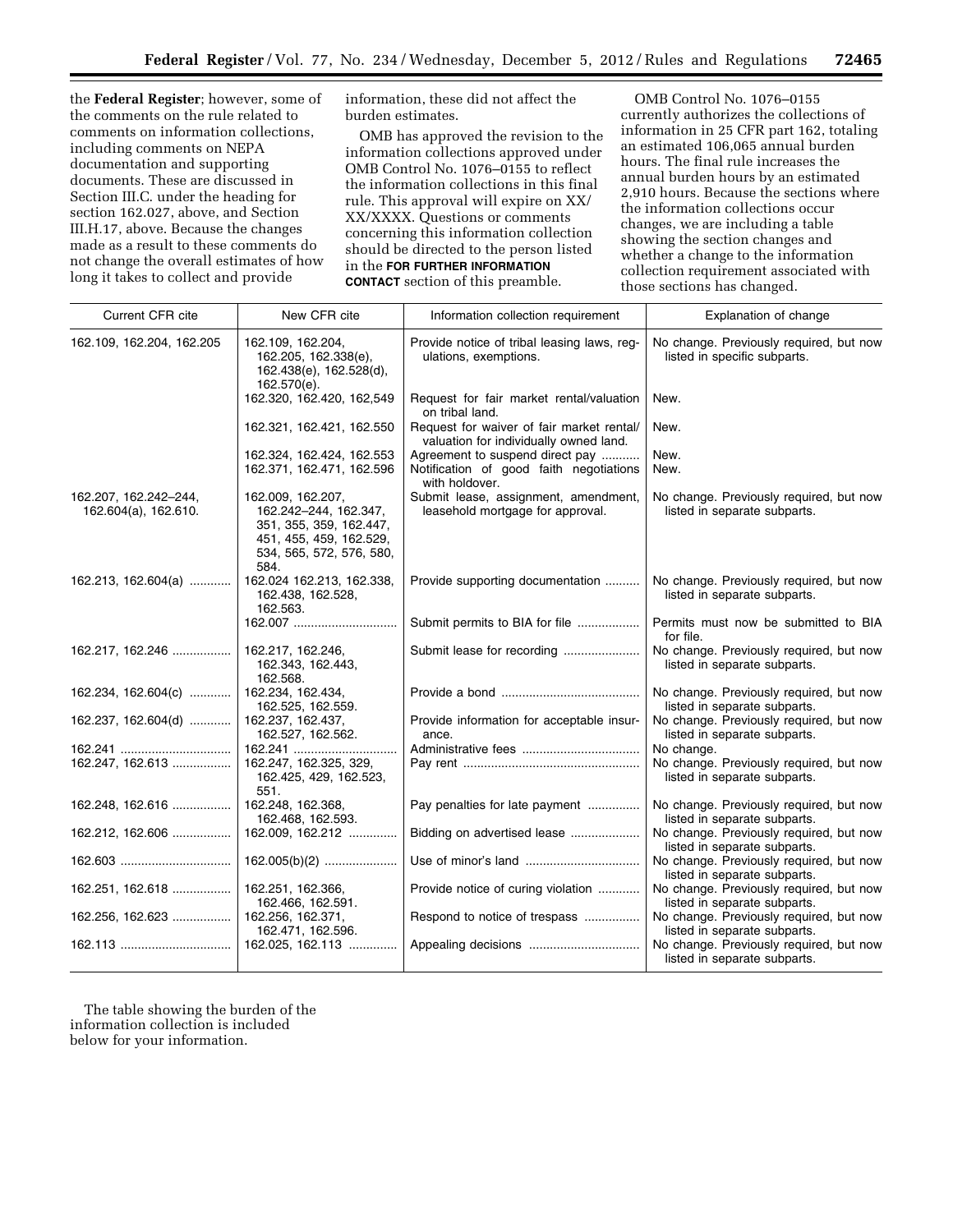| CFR cite                                                                                                                        | Description                                                                              | Respondent<br>type                                | Number<br>respondents          | Annual<br>responses            | Burden hours<br>per response | Total annual<br>burden hours   |
|---------------------------------------------------------------------------------------------------------------------------------|------------------------------------------------------------------------------------------|---------------------------------------------------|--------------------------------|--------------------------------|------------------------------|--------------------------------|
| 162.109, 162.204,<br>162.205, 162.338(e)<br>162.438(e), 162.528(d),<br>162.570(e).                                              | Provide notice of tribal<br>leasing laws, regula-<br>tions, exemptions.                  | Tribal                                            | 500                            | 500                            | 0.5                          | 250                            |
| 162.320, 162.420,<br>162,549.                                                                                                   | Request for fair market<br>rental/valuation on tribal<br>land.                           | Tribal                                            | 50                             | 50                             | 0.5                          | 25                             |
| 162.321, 162.421,<br>162.550.                                                                                                   | Request for waiver of fair<br>market rental/valuation<br>for individually-owned<br>land. | Individuals                                       | 5,000                          | 5,000                          | 0.5                          | 2,500                          |
| 162.324, 162.424 162.553                                                                                                        | Agreement to suspend di-                                                                 | Individuals                                       | 20                             | 20                             | 0.5                          | 10                             |
| 162.371, 162.471,<br>162.596.                                                                                                   | rect pay.<br>Notification of good faith<br>negotiations with hold-<br>over.              | Tribal                                            | 100                            | 100                            | 0.5                          | 50                             |
| 162.009, 162.207, 242-<br>244, 162, 347, 351,<br>355, 359, 162.447, 451,<br>455, 459, 162.529, 534,<br>565, 572, 576, 580, 584. | Submit lease, assignment,<br>amendment, leasehold<br>mortgage for approval.              | Individuals<br>Individuals                        | 500<br>10,000                  | 500<br>10,000                  | 0.5<br>1                     | 250<br>10,000                  |
| 162.024, 162.213,<br>162.338, 162.438,                                                                                          | Provide supporting docu-<br>mentation.                                                   | Businesses<br>Tribal<br>Individuals               | 2,500<br>2,000<br>5,000        | 2,500<br>2,000<br>5,000        | 1<br>1<br>0.25               | 2,500<br>2,000<br>1,250        |
| 162.528, 162.563.<br>162.007                                                                                                    | Submit permits to BIA for                                                                | Businesses<br>Tribal<br>Individuals               | 2,000<br>250<br>100            | 2,000<br>250<br>100            | 0.25<br>0.25<br>0.25         | 500<br>62.5<br>25              |
|                                                                                                                                 | file.                                                                                    | Businesses<br>Tribal                              | 100<br>100                     | 100<br>100                     | 0.25<br>0.25                 | 25<br>25                       |
| 162.217, 162.246,<br>162.343, 162.443,<br>162.568.                                                                              | Submit lease for recording                                                               | Individuals                                       | 10,000                         | 10,000                         | 0.5                          | 5,000                          |
|                                                                                                                                 |                                                                                          | Businesses<br>Tribal                              | 2,500<br>2,000                 | 2,500<br>2,000                 | 0.5<br>0.5                   | 1,250<br>1,000                 |
| 162.234, 162.434,<br>162.525, 162.559.                                                                                          | Provide a bond                                                                           | Individuals<br>Businesses                         | 10,000<br>2,500                | 10,000<br>2,500                | 0.5<br>0.5                   | 5,000<br>1,250                 |
| 162.237, 162.437,<br>162.527, 162.562.                                                                                          | Provide information for ac-<br>ceptable insurance.                                       | Tribal<br>Individuals<br>Businesses               | 2,000<br>10,000<br>2,500       | 2,000<br>10,000<br>2,500       | 0.5<br>0.25<br>0.25          | 1,000<br>2,500<br>625          |
| 162.241                                                                                                                         | Administrative fees                                                                      | Tribal<br>Individuals<br>Businesses               | 2,000<br>10,000<br>2,500       | 2,000<br>10,000<br>2,500       | 0.25<br>$\overline{c}$<br>2  | 500<br>20,000<br>5,000         |
| 162.247, 162.325, 329,<br>162.425, 429, 162.523,<br>551.                                                                        | Pay rent                                                                                 | Tribal<br>Individuals                             | 2,000<br>10,000                | 2,000<br>10,000                | 2<br>0.25                    | 4,000<br>2,500                 |
|                                                                                                                                 |                                                                                          | Businesses<br>Tribal                              | 2,500<br>2,000                 | 2,500<br>2,000                 | 0.25<br>0.25                 | 625<br>500                     |
| 162.248, 162.368,<br>162.468, 162.593.                                                                                          | Pay penalties for late pay-<br>ment.                                                     | Individuals                                       | 3,000                          | 3,000                          | 0.25                         | 750                            |
| 162.009, 162.212                                                                                                                | Bidding on advertised<br>lease.                                                          | Businesses<br>Tribal<br>Individuals               | 600<br>25<br>10,000            | 600<br>25<br>10,000            | 0.25<br>0.25<br>1            | 150<br>6<br>10,000             |
| 162.005(b)(2)<br>162.251, 162.366,<br>162.466, 162.591.                                                                         | Use of a minor's land<br>Provide notice of curing<br>violation.                          | Businesses<br>Tribal<br>All<br>Individuals        | 2,500<br>2,000<br>7,250<br>100 | 2,500<br>2,000<br>7,250<br>100 | 1<br>1<br>3<br>0.5           | 2,500<br>2,000<br>21,750<br>50 |
| 162.256, 162.371,<br>162.471, 162.596.                                                                                          | Respond to notice of tres-<br>pass.                                                      | Businesses<br>Individuals                         | 45<br>100                      | 45<br>100                      | 0.5<br>0.5                   | 23<br>50                       |
| 162.025, 162.113                                                                                                                | Appealing decisions                                                                      | Businesses<br>Individuals<br>Businesses<br>Tribal | 45<br>400<br>225<br>100        | 45<br>400<br>225<br>100        | 0.5<br>2<br>2<br>2           | 23<br>800<br>450<br>200        |

÷.

 $\equiv$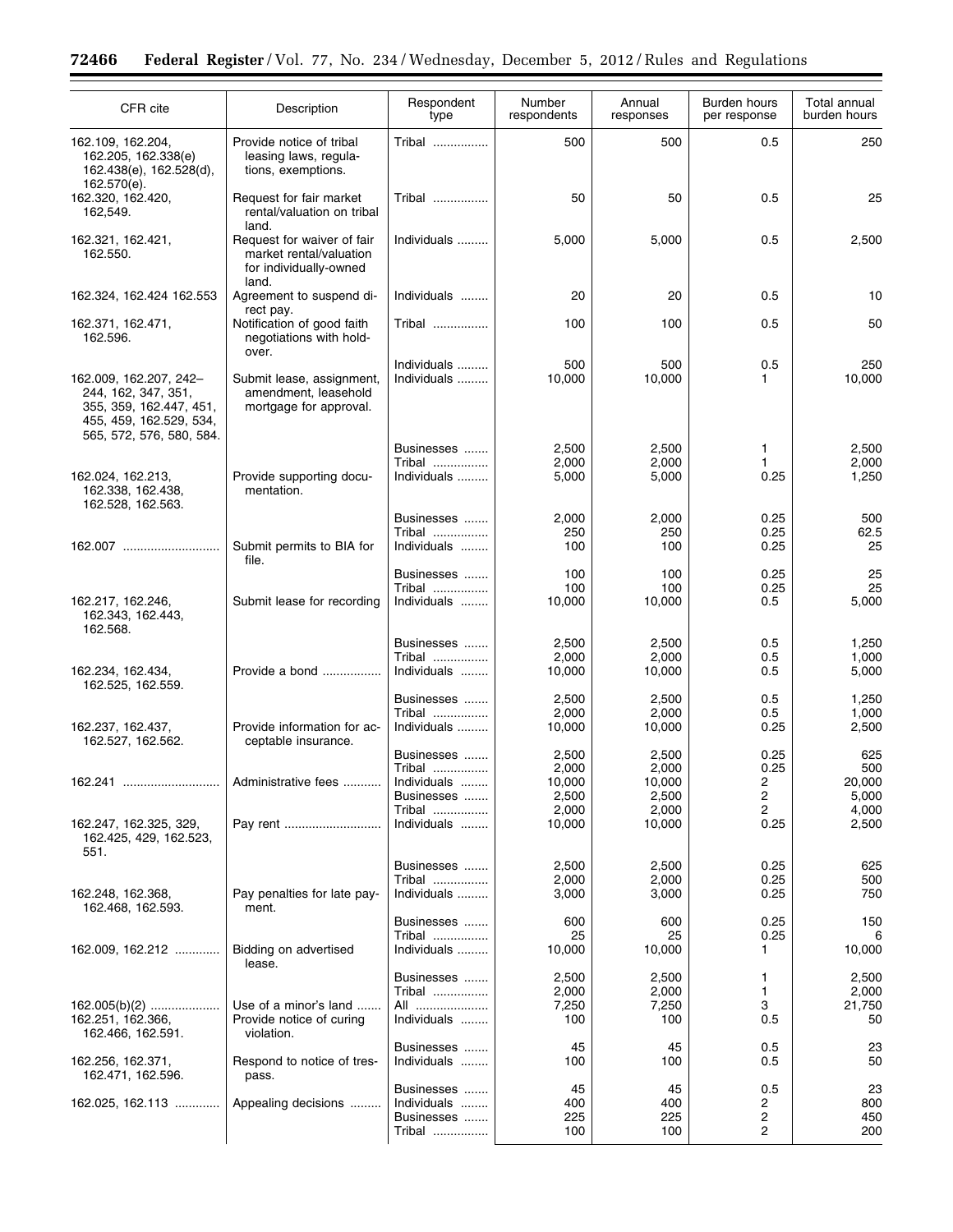| CFR cite | Description | Respondent<br>type | Number<br>respondents | Annual<br>responses | Burden hours<br>per response | Total annual<br>burden hours |
|----------|-------------|--------------------|-----------------------|---------------------|------------------------------|------------------------------|
|          | Total<br>   |                    | 127,110               | 127.110             |                              | 108,975                      |

#### *J. National Environmental Policy Act*

This rule does not constitute a major Federal action significantly affecting the quality of the human environment because these are "regulations \* \* \* whose environmental effects are too broad, speculative, or conjectural to lend themselves to meaningful analysis and will later be subject to the NEPA process, either collectively or case-bycase.'' 43 CFR 46.210(j). No extraordinary circumstances exist that would require greater NEPA review.

# *K. Effects on the Energy Supply (E.O. 13211)*

This rule is not a significant energy action under the definition in Executive Order 13211. A Statement of Energy Effects is not required.

#### **List of Subjects in 25 CFR Part 162**

Indians—lands.

For the reasons stated in the preamble, the Department of the Interior, Bureau of Indian Affairs, amends part 162 in Title 25 of the Code of Federal Regulations as follows:

# **PART 162—LEASES AND PERMITS**

■ 1. Revise the authority citation for part 162 to read as follows:

**Authority:** 5 U.S.C. 301, R.S. 463 and 465; 25 U.S.C. 2 and 9. Interpret or apply sec. 3, 26 Stat. 795, sec. 1, 28 Stat. 305, secs. 1, 2, 31 Stat. 229, 246, secs. 7, 12, 34 Stat. 545, 34 Stat. 1015, 1034, 35 Stat. 70, 95, 97, sec. 4, 36 Stat. 856, sec. 1, 39 Stat. 128, 41 Stat. 415, as amended, 751, 1232, sec. 17, 43 Stat. 636, 641, 44 Stat. 658, as amended, 894, 1365, as amended, 47 Stat. 1417, sec. 17, 48 Stat. 984, 988, 49 Stat. 115, 1135, sec. 55, 49 Stat. 781, sec. 3, 49 Stat. 1967, 54 Stat. 745, 1057, 60 Stat. 308, secs. 1, 2, 60 Stat. 962, sec. 5, 64 Stat. 46, secs. 1, 2, 4, 5, 6, 64 Stat. 470, 69 Stat. 539, 540, 72 Stat. 968, 107 Stat. 2011, 108 Stat. 4572, March 20, 1996, 110 Stat. 4016; 25 U.S.C. 380, 393, 393a, 394, 395, 397, 402, 402a, 403, 403a, 403b, 403c, 409a, 413, 415, 415a, 415b, 415c, 415d, 416, 477, 635, 2201 *et seq.,* 3701, 3702, 3703, 3712, 3713, 3714, 3715, 3731, 3733, 4211; 44 U.S.C. 3101 *et seq.* 

#### **§ 162.100 [Removed]**

■ 2. Remove § 162.100.

#### **§§ 162.101 through 162.113 [Transferred to Subpart B]**

■ 3. Transfer §§ 162.101 through

162.113 from subpart A to subpart B. ■ 4. Revise subpart A to read as follows:

#### **Subpart A—General Provisions**

# **Purpose, Definitions, and Scope**

Sec.<br>162.001

- 162.001 What is the purpose of this part?<br>162.002 How is this part subdivided?
- 162.002 How is this part subdivided?<br>162.003 What key terms do I need to What key terms do I need to know?
- 162.004 To what land does this part apply?

#### **When To Get a Lease**

- 162.005 When do I need a lease to authorize possession of Indian land?
- 162.006 To what types of land use agreements does this part apply?
- 162.007 To what permits does this part apply?
- 162.008 Does this part apply to lease documents I submitted for approval before January 4, 2013?
- 162.009 Do I need BIA approval of a subleasehold mortgage?

#### **How To Get a Lease**

- 162.010 How do I obtain a lease?
- 162.011 How does a prospective lessee identify and contact individual Indian landowners to negotiate a lease?
- 162.012 What are the consent requirements for a lease?
- 162.013 Who is authorized to consent to a lease?

#### **Lease Administration**

- 162.014 What laws apply to leases approved under this part?
- 162.015 May a lease contain a preference consistent with tribal law for employment of tribal members?
- 162.016 Will BIA comply with tribal laws in making lease decisions?
- 162.017 What taxes apply to leases approved under this part?
- 162.018 May tribes administer this part on BIA's behalf?
- 162.019 May a lease address access to the leased premises by roads or other infrastructure?
- 162.020 May a lease combine tracts with different Indian landowners?
- 162.021 What are BIA's responsibilities in approving leases?
- 162.022 What are BIA's responsibilities in administering and enforcing leases?
- 162.023 What if an individual or entity takes possession of or uses Indian land without an approved lease or other proper authorization?
- 162.024 May BIA take emergency action if Indian land is threatened?
- 162.025 May decisions under this part be appealed?
- 162.026 Who can answer questions about leasing?
- 162.027 What documentation may BIA require in approving, administering, and enforcing leases?
- 162.028 How may an Indian tribe obtain information about leases on its land?
- 162.029 How does BIA provide notice to the parties to a lease?

# **Subpart A—General Provisions**

# **Purpose, Definitions, and Scope**

# **§ 162.001 What is the purpose of this part?**

(a) The purpose of this part is to promote leasing on Indian land for housing, economic development, and other purposes.

(b) This part specifies:

(1) Conditions and authorities under which we will approve leases of Indian land and may issue permits on Government land;

- (2) How to obtain leases;
- (3) Terms and conditions required in leases;
- (4) How we administer and enforce leases; and
- (5) Special requirements for leases made under special acts of Congress that apply only to certain Indian reservations.
- (c) If any section, paragraph, or provision of this part is stayed or held invalid, the remaining sections, paragraphs, or provisions of this part remain in full force and effect.

# **§ 162.002 How is this part subdivided?**

(a) This part includes multiple subparts relating to:

- (1) General Provisions (Subpart A);
- (2) Agricultural Leases (Subpart B);
- (3) Residential Leases (Subpart C);
- (4) Business Leases (Subpart D);

(5) Wind Energy Evaluation, Wind Resource, and Solar Resource Leases (Subpart E);

(6) Special Requirements for Certain Reservations (Subpart F); and

(7) Records (Subpart G).

(b) Leases covered by subpart B are not subject to the provisions in subpart A. Leases covered by subpart B are subject to the provisions in subpart G, except that if a provision in subpart B conflicts with a provision of subpart G, then the provision in subpart B will govern.

(c) Subpart F applies only to leases made under special acts of Congress covering particular Indian reservations. Leases covered by subpart F are also subject to the provisions in subparts A through G, except to the extent that subparts A through G are inconsistent with the provisions in subpart F or any act of Congress under which the lease is made, in which case the provisions in subpart F or any act of Congress under which the lease is made will govern.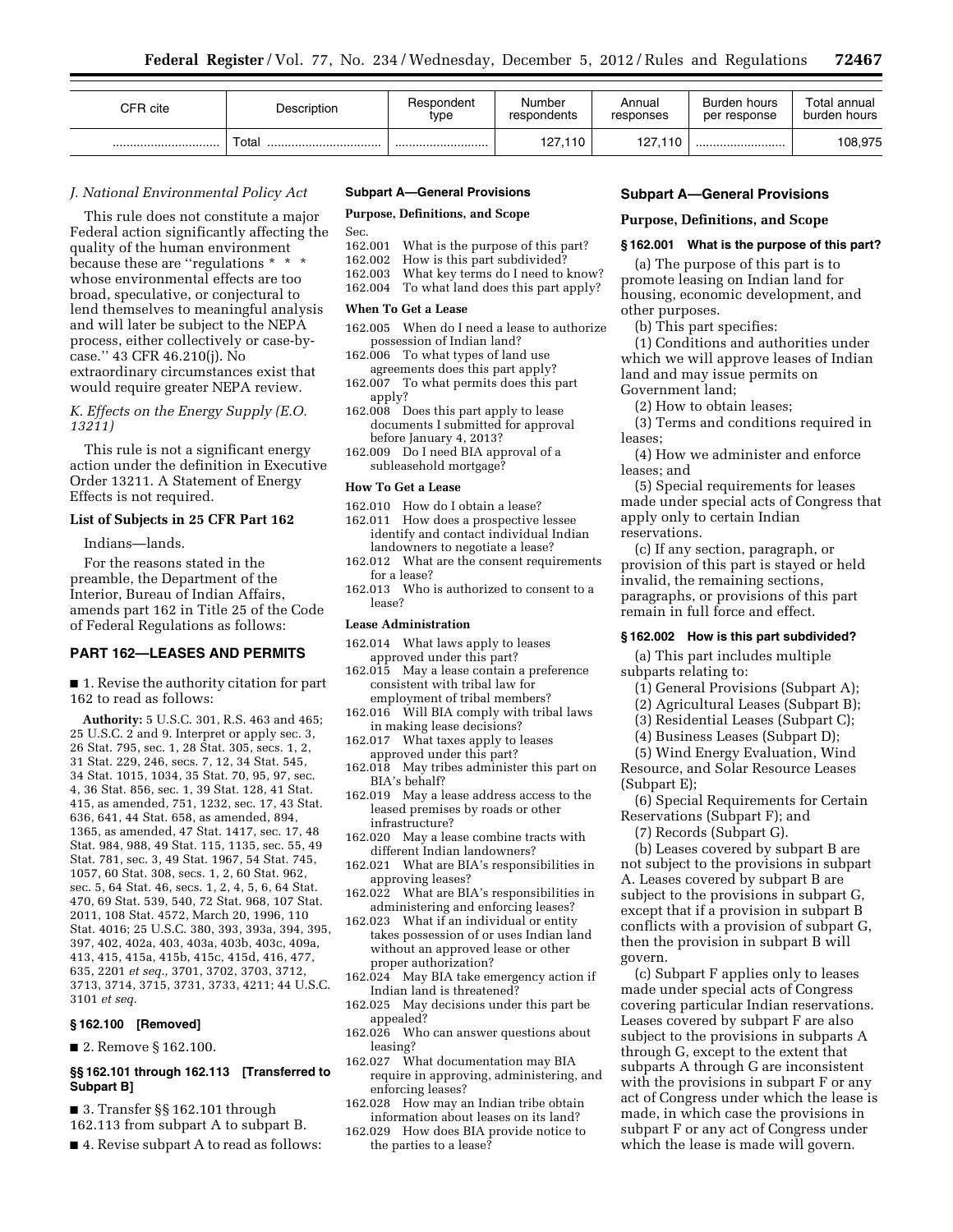# **§ 162.003 What key terms do I need to know?**

*Adult* means a person who is 18 years of age or older.

*Appeal bond* means a bond posted upon filing of an appeal.

*Approval* means written authorization by the Secretary or a delegated official or, where applicable, the ''deemed approved'' authorization of an amendment or sublease.

*Assignment* means an agreement between a lessee and an assignee, whereby the assignee acquires all or some of the lessee's rights, and assumes all or some of the lessee's obligations, under a lease.

*BIA* means the Secretary of the Interior or the Bureau of Indian Affairs within the Department of the Interior and any tribe acting on behalf of the Secretary or Bureau of Indian Affairs under § 162.018.

*Business day* means Monday through Friday, excluding federally recognized holidays and other days that the applicable office of the Federal Government is closed to the public.

*Cancellation* means BIA action to end a lease.

*Consent or consenting* means written authorization by an Indian landowner to a specified action.

*Constructive notice* means notice:

(1) Posted at the tribal government office, tribal community building, and/ or the United States Post Office; and (2) Published in the local

newspaper(s) nearest to the affected land and/or announced on a local radio station(s).

*Court of competent jurisdiction* means a Federal, tribal, or State court with jurisdiction.

*Day* means a calendar day, unless otherwise specified.

*Emancipated minor* means a person less than 18 years of age who is married or who is determined by a court of competent jurisdiction to be legally able to care for himself or herself.

*Equipment installation plan* means a plan that describes the type and location of any improvements to be installed by the lessee to evaluate the wind resources and a schedule showing the tentative commencement and completion dates for installation of those improvements.

*Fair market rental* means the amount of rental income that a leased tract of Indian land would most probably command in an open and competitive market, or as determined by competitive bidding.

*Fee interest* means an interest in land that is owned in unrestricted fee status, and is thus freely alienable by the fee owner.

*Fractionated tract* means a tract of Indian land owned in common by Indian landowners and/or fee owners holding undivided interests therein.

*Government land* means any tract, or interest therein, in which the surface estate is owned and administered by the United States, not including Indian land.

*Holdover* means circumstances in which a lessee remains in possession of the leased premises after the lease term expires.

*Housing for public purposes* means multi-family developments, singlefamily residential developments, and single-family residences:

(1) Administered by a tribe or tribally designated housing entity (TDHE); or

(2) Substantially financed using a tribal, Federal, or State housing assistance program or TDHE.

*Immediate family* means, in the absence of a definition under applicable tribal law, a spouse, brother, sister, aunt, uncle, niece, nephew, first cousin, lineal ancestor, lineal descendant, or member of the household.

*Indian* means:

(1) Any person who is a member of any Indian tribe, is eligible to become a member of any Indian tribe, or is an owner as of October 27, 2004, of a trust or restricted interest in land;

(2) Any person meeting the definition of Indian under the Indian Reorganization Act (25 U.S.C. 479) and the regulations promulgated thereunder; and

(3) With respect to the inheritance and ownership of trust or restricted land in the State of California under 25 U.S.C. 2206, any person described in paragraph (1) or (2) of this definition or any person who owns a trust or restricted interest in a parcel of such land in that State.

*Indian land* means any tract in which any interest in the surface estate is owned by a tribe or individual Indian in trust or restricted status and includes both individually owned Indian land and tribal land.

*Indian landowner* means a tribe or individual Indian who owns an interest in Indian land.

*Individually owned Indian land*  means any tract, or interest therein, in which the surface estate is owned by an individual Indian in trust or restricted status.

*Indian tribe* means an Indian tribe under section 102 of the Federally Recognized Indian Tribe List Act of 1994 (25 U.S.C. 479a).

*Interest,* when used with respect to Indian land, means an ownership right to the surface estate of Indian land.

*Lease* means a written contract between Indian landowners and a lessee, whereby the lessee is granted a right to possess Indian land, for a specified purpose and duration. The lessee's right to possess will limit the Indian landowners' right to possess the leased premises only to the extent provided in the lease.

*Lease document* means a lease, amendment, assignment, sublease, or leasehold mortgage.

*Leasehold mortgage* means a mortgage, deed of trust, or other instrument that pledges a lessee's leasehold interest as security for a debt or other obligation owed by the lessee to a lender or other mortgagee.

*Lessee* means person or entity who has acquired a legal right to possess Indian land by a lease under this part.

*Life estate* means an interest in property held only for the duration of a designated person(s)' life. A life estate may be created by a conveyance document or by operation of law.

*LTRO* means the Land Titles and Records Office of the BIA.

*Mail* means to send something by U.S. Postal Service or commercial delivery service.

*Minor* means an individual who is less than 18 years of age.

*Mortgagee* means the holder of a leasehold mortgage.

*NEPA* means the National Environmental Policy Act of 1969, 42 U.S.C. 4321 *et seq.* 

*Nominal rental or nominal compensation* means a rental amount that is so insignificant that it bears no relationship to the value of the property that is being leased.

*Non compos mentis* means that the person to whom the term is applied has been legally determined by a court of competent jurisdiction to be of unsound mind or incapable of managing his or her own affairs.

*Notice of violation* means a letter notifying the lessee of a violation of the lease and providing the lessee with a specified period of time to show cause why the lease should not be cancelled for the violation. A 10-day show cause letter is one type of notice of violation.

*Orphaned minor* means a minor whose parents are deceased.

*Performance bond* means security for the performance of certain lease obligations, as furnished by the lessee, or a guaranty of such performance as furnished by a third-party surety.

*Permanent improvements* means buildings, other structures, and associated infrastructure attached to the leased premises.

*Permit* means a written, nonassignable agreement between Indian landowners or BIA and the permittee, whereby the permittee is granted a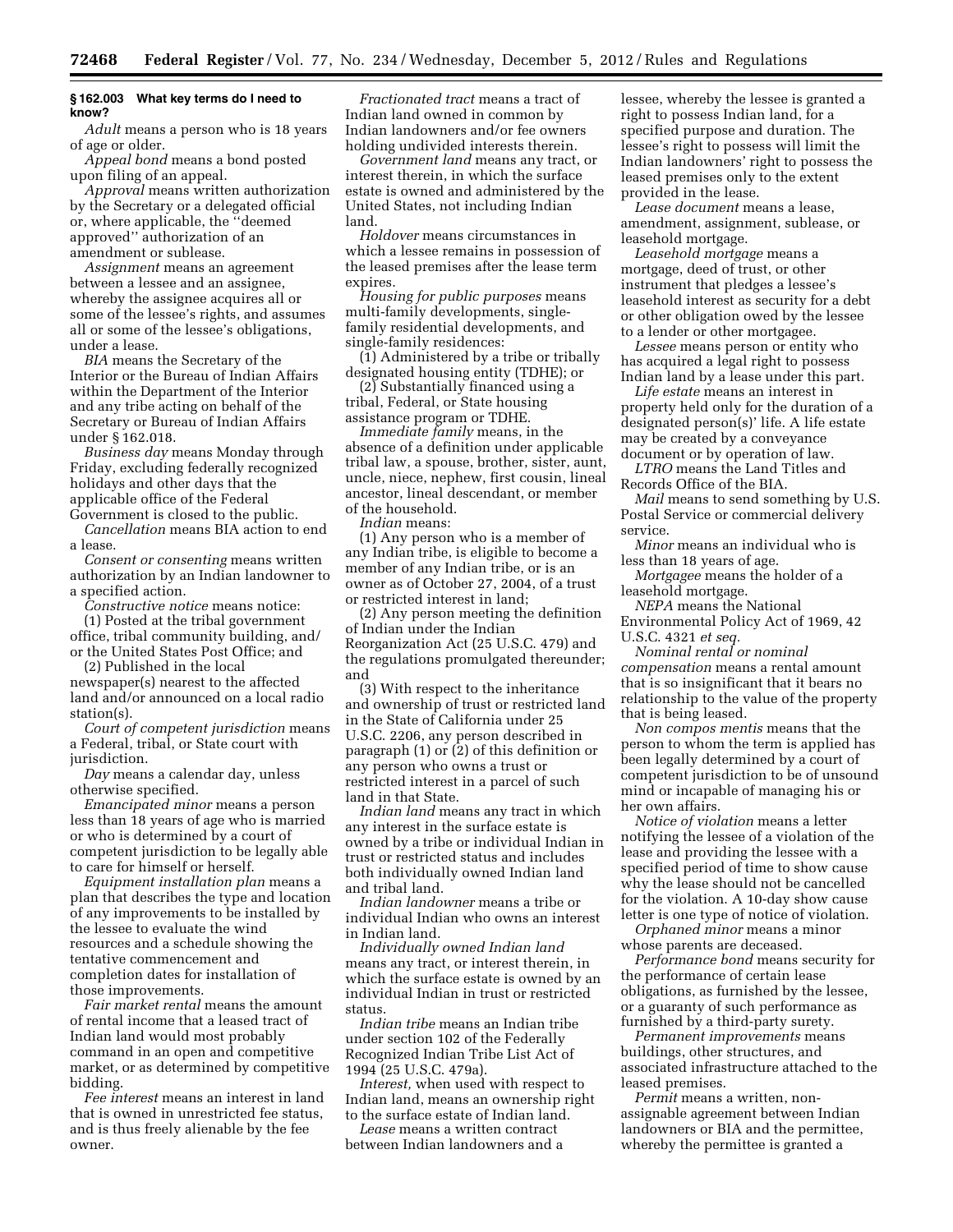temporary, revocable privilege to use Indian land or Government land, for a specified purpose.

*Permittee* means a person or entity who has acquired a privilege to use Indian land or Government land by a permit.

*Power of attorney* means an authority by which one person enables another to act for him or her as attorney-in-fact.

*Remainder interest* means an interest in Indian land that is created at the same time as a life estate, for the use and enjoyment of its owner after the life estate terminates.

*Restoration and reclamation plan*  means a plan that defines the reclamation, revegetation, restoration, and soil stabilization requirements for the project area, and requires the expeditious reclamation of construction areas and revegetation of disturbed areas to reduce invasive plant infestation and erosion.

*Secretary* means the Secretary of the Interior.

*Single-family residence* means a building with one to four dwelling units on a tract of land under a single residential lease, or as defined by applicable tribal law or other tribal authorization.

*Single-family residential development*  means two or more single-family residences owned, managed, or developed by a single entity.

*Sublease* means a written agreement by which the lessee grants to an individual or entity a right to possession no greater than that held by the lessee under the lease.

*Surety* means one who guarantees the performance of another.

*TDHE* means a tribally designated housing entity under 25 U.S.C. 4103(22), a tribally-sponsored or tribally sanctioned not-for-profit entity, or any limited partnership or other entity organized for the purpose of developing or improving low-income housing utilizing tax credits.

*Termination* means action by Indian landowners to end a lease.

*Trespass* means any unauthorized occupancy, use of, or action on any Indian land or Government land.

*Tribal authorization* means a duly adopted tribal resolution, tribal ordinance, or other appropriate tribal document authorizing the specified action.

*Tribal land* means any tract, or interest therein, in which the surface estate is owned by one or more tribes in trust or restricted status, and includes such lands reserved for BIA administrative purposes. The term also includes the surface estate of lands held by the United States in trust for an

Indian corporation chartered under section 17 of the Act of June 18, 1934 (48 Stat. 988; 25 U.S.C. 477).

*Tribal land assignment* means a contract or agreement that conveys to tribal members or wholly owned tribal corporations any rights for the use of tribal lands, assigned by an Indian tribe in accordance with tribal laws or customs.

*Tribal law* means the body of non-Federal law that governs lands and activities under the jurisdiction of a tribe, including ordinances or other enactments by the tribe, and tribal court rulings.

*Trust or restricted land* means any tract, or interest therein, held in trust or restricted status.

*Trust or restricted status* means: (1) That the United States holds title to the tract or interest in trust for the benefit of one or more tribes or individual Indians; or

(2) That one or more tribes or individual Indians holds title to the tract or interest, but can alienate or encumber it only with the approval of the United States because of limitations in the conveyance instrument under Federal law or limitations in Federal law.

*Undivided interest* means a fractional share in the surface estate of Indian land, where the surface estate is owned in common with other Indian landowners or fee owners.

*USPAP* means the Uniform Standards of Professional Appraisal Practice promulgated by the Appraisal Standards Board of the Appraisal Foundation to establish requirements and procedures for professional real property appraisal practice.

*Us/we/our* means the BIA. *Violation* means a failure to take an action, including payment of compensation, when required by the lease, or to otherwise not comply with a term of the lease. This definition applies for purposes of our enforcement of a lease under this part no matter how ''violation'' or ''default'' is defined in the lease.

#### **§ 162.004 To what land does this part apply?**

(a) This part applies to Indian land and Government land, including any tract in which an individual Indian or Indian tribe owns an interest in trust or restricted status.

(1) We will not take any action on a lease of fee interests or collect rent on behalf of fee interest owners. We will not condition our approval of a lease of the trust and restricted interests on your having obtained a lease from the owners of any fee interests. The lessee will be

responsible for accounting to the owners of any fee interests that may exist in the property being leased.

(2) We will not include the fee interests in a tract in calculating the applicable percentage of interests required for consent to a lease document.

(b) This paragraph (b) applies if there is a life estate on the land to be leased.

(1) When all of the trust or restricted interests in a tract are subject to a single life estate, the life tenant may lease the land without the consent of the owners of the remainder interests or our approval, for the duration of the life estate.

(i) The lease will terminate upon the death of the life tenant.

(ii) The life tenant must record the lease in the LTRO.

(iii) The lessee must pay rent directly to the life tenant under the terms of the lease unless the whereabouts of the life tenant are unknown, in which case we may collect rents on behalf of the life tenant.

(iv) We may monitor the use of the land on behalf of the owners of the remainder interests, as appropriate, but will not be responsible for enforcing the lease on behalf of the life tenant.

(v) We will not lease the remainder interests or join in a lease by the life tenant on behalf of the owners of the remainder interests except as needed to preserve the value of the land.

(vi) We will be responsible for enforcing the terms of the lease on behalf of the owners of the remainder interests.

(2) When less than all of the trust or restricted interests in a tract are subject to a single life estate, the life tenant may lease his or her interest without the consent of the owners of the remainder interests, but must obtain the consent of the co-owners and our approval.

(i) We will not lease on the life tenant's behalf.

(ii) The lease must provide that the lessee pays the life tenant directly, unless the life tenant's whereabouts are unknown in which case we may collect rents on behalf of the life tenant.

(iii) The lease must be recorded in the LTRO, even where our approval is not required.

(iv) We will be responsible for enforcing the terms of the lease on behalf of the owners of the remainder interests.

(3) Where the remaindermen and the life tenant have not entered into a lease or other written agreement approved by the Secretary providing for the distribution of rent monies under the lease, the life tenant will receive payment in accordance with the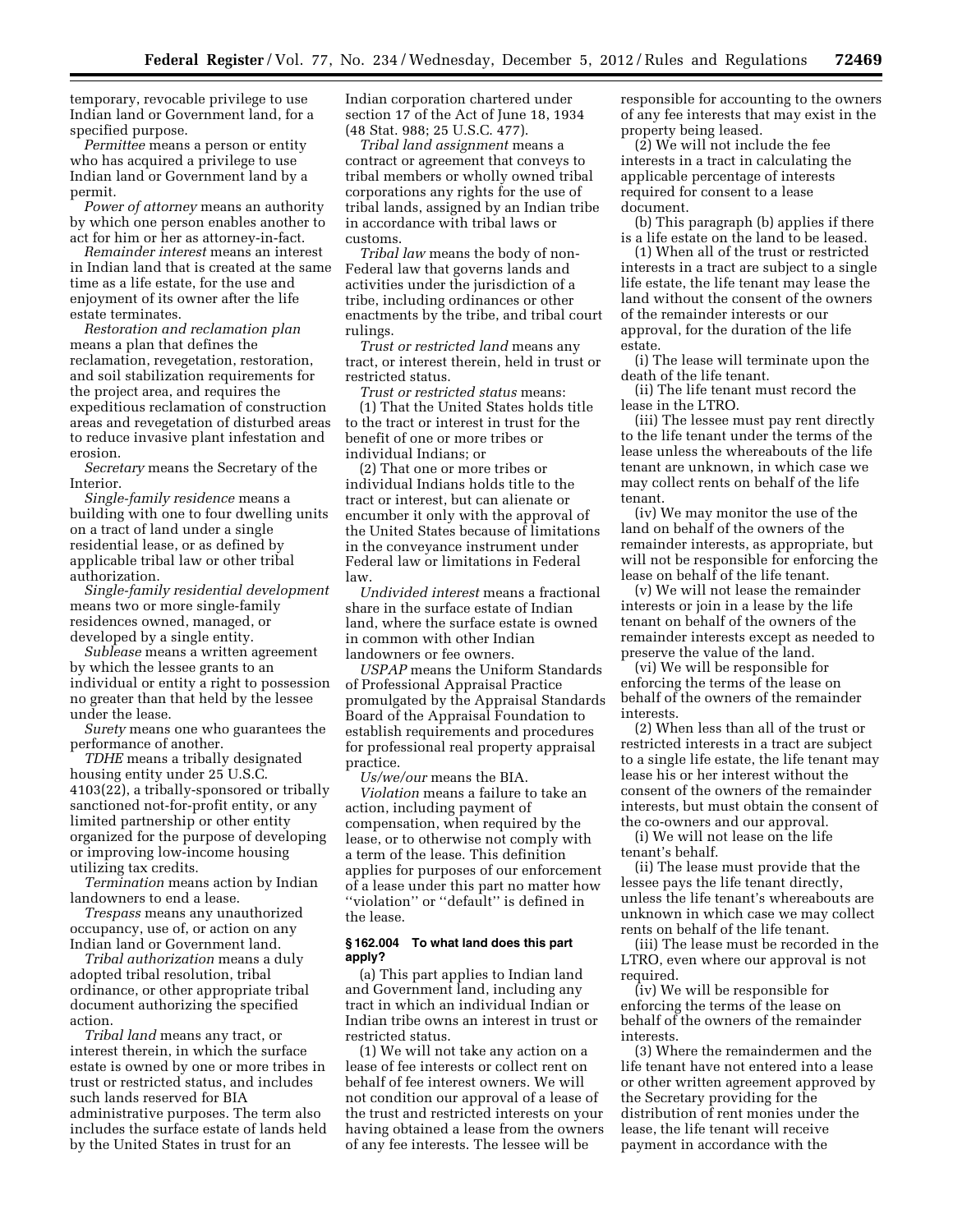| distribution and calculation scheme set<br>When to Get a Lease<br>forth in Part 179 of this chapter.<br>(4) The life tenant may not cause or<br>allow permanent injury to the land.<br>(5) The life tenant must provide a<br>copy of the executed lease to all owners<br>of the remainder interests. | §162.005 When do I need a lease to<br>authorize possession of Indian land?<br>(a) You need a lease under this part<br>to possess Indian land if you meet one<br>of the criteria in the following table, | unless you are authorized to possess or<br>use the Indian land by a land use<br>agreement not subject to this part under<br>$§ 162.006(b)$ or by a permit.                                                                                                                        |  |
|------------------------------------------------------------------------------------------------------------------------------------------------------------------------------------------------------------------------------------------------------------------------------------------------------|---------------------------------------------------------------------------------------------------------------------------------------------------------------------------------------------------------|-----------------------------------------------------------------------------------------------------------------------------------------------------------------------------------------------------------------------------------------------------------------------------------|--|
| If you are $\ldots$                                                                                                                                                                                                                                                                                  |                                                                                                                                                                                                         | then you must obtain a lease under this part                                                                                                                                                                                                                                      |  |
| (1) A person or legal entity (including an independent legal entity<br>owned and operated by a tribe) who is not an owner of the Indian<br>land.<br>(2) An Indian landowner of a fractional interest in the land                                                                                     |                                                                                                                                                                                                         | from the owners of the land before taking possession of the land or<br>any portion thereof.<br>from the owners of other trust and restricted interests in the land, un-<br>less all of the owners have given you permission to take or continue<br>in possession without a lease. |  |

(b) You do not need a lease to possess Indian land if:

(1) You are an Indian landowner who owns 100 percent of the trust or restricted interests in a tract; or

(2) You meet any of the criteria in the following table.

| You do not need a lease if you are                                                                                                                                                                                | but the following conditions apply $\ldots$                                                                                                                                             |
|-------------------------------------------------------------------------------------------------------------------------------------------------------------------------------------------------------------------|-----------------------------------------------------------------------------------------------------------------------------------------------------------------------------------------|
| (i) A parent or quardian of a minor child who owns 100 percent of the<br>trust or restricted interests in the land.                                                                                               | We may require you to provide evidence of a direct benefit to the<br>minor child and when the child is no longer a minor, you must obtain<br>a lease to authorize continued possession. |
| (ii) A 25 U.S.C. 477 corporate entity that manages or has the power to<br>manage the tribal land directly under its Federal charter or under a<br>tribal authorization (not under a lease from the Indian tribe). | You must record documents in accordance with §162.343, §162.443,<br>and §162.568.                                                                                                       |

#### **§ 162.006 To what types of land use agreements does this part apply?**

(a) This part applies to leases of Indian land entered into under 25 U.S.C. 380, 25 U.S.C. 415(a), and 25 U.S.C. 4211, and other tribe-specific statutes authorizing surface leases of Indian land with our approval.

(b) This part does not apply to: (1) Land use agreements entered into under other statutory authority, such as the following:

| This part does not apply to                                                                  | which are covered by                       |
|----------------------------------------------------------------------------------------------|--------------------------------------------|
| (i) Contracts or agreements that encumber tribal land under 25 U.S.C. 25 CFR part 84.<br>81. |                                            |
|                                                                                              | 25 CFR part 140.                           |
|                                                                                              | 25 CFR part 163.                           |
|                                                                                              | 25 CFR part 166.                           |
|                                                                                              | 25 CFR part 169.                           |
| (vi) Mineral leases, prospecting permits, or mineral development agree-<br>ments.            | 25 CFR parts 211, 212, 213, 225, 226, 227. |
| (vii) Tribal land assignments and similar instruments authorizing uses<br>of tribal land.    | tribal laws.                               |

(2) Leases of water rights associated with Indian land, except to the extent the use of water rights is incorporated in a lease of the land itself.

(3) The following leases, which do not require our approval, except that you must record these leases in accordance with §§ 162.343, 162.443, and 162.568:

(i) A lease of tribal land by a 25 U.S.C. 477 corporate entity under its charter to a third party for a period not to exceed 25 years; and

(ii) A lease of Indian land under a special act of Congress authorizing leasing without our approval.

# **§ 162.007 To what permits does this part apply?**

(a) Permits for the use of Indian land do not require our approval; however, you must fulfill the following requirements:

(1) Ensure that permitted activities comply with all applicable

environmental and cultural resource laws; and

(2) Submit all permits to the appropriate BIA office to allow us to maintain a copy of the permit in our records. If we determine within 10 days of submission that the document does not meet the definition of ''permit'' and grants a legal interest in Indian land, we will notify you that a lease is required.

(b) The following table provides examples of some common characteristics of permits versus leases.

| Permit | Lease                                                       |
|--------|-------------------------------------------------------------|
|        | Longer term.<br>Broader use with associated infrastructure. |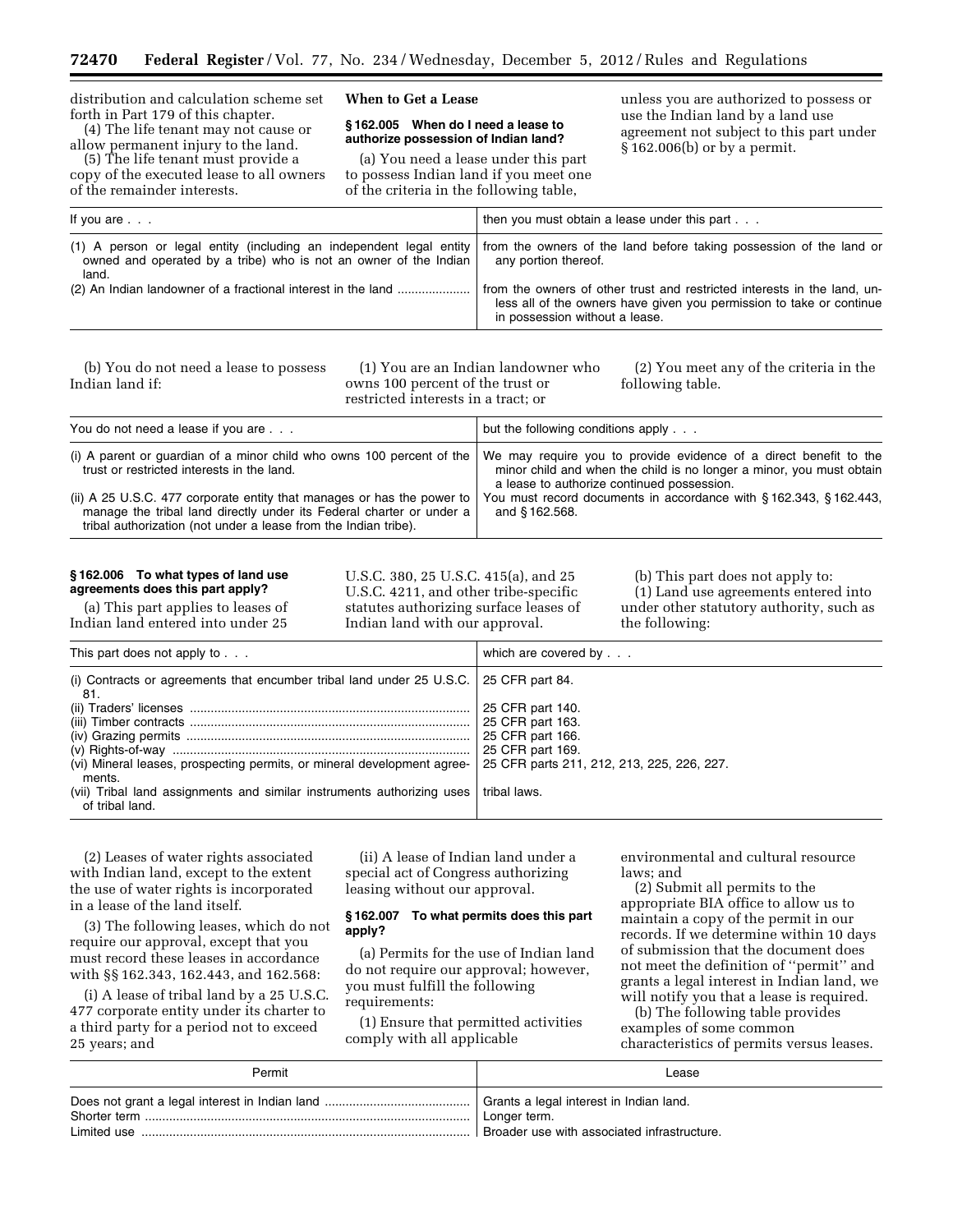| Permit | Lease                                                                             |
|--------|-----------------------------------------------------------------------------------|
|        | Lessee has right of possession, ability to limit or prohibit access by<br>others. |
|        | Indian landowner may terminate under limited circumstances.                       |

(c) We will not administer or enforce permits on Indian land.

(d) We may grant permits for the use of Government land. The leasing regulations in this part will apply to such permits, as appropriate.

## **§ 162.008 Does this part apply to lease documents I submitted for approval before January 4, 2013?**

This part applies to all lease documents, except as provided in § 162.006. If you submitted your lease document to us for approval before January 4, 2013, the qualifications in paragraphs (a) and (b) of this section also apply.

(a) If we approved your lease document before January 4, 2013, this part applies to that lease document; however, if the provisions of the lease document conflict with this part, the provisions of the lease govern.

(b) If you submitted a lease document but we did not approve it before January 4, 2013, then:

(1) We will review the lease document under the regulations in effect at the time of your submission; and

(2) Once we approve the lease document, this part applies to that lease document; however, if the provisions of the lease document conflict with this part, the provisions of the lease document govern.

#### **§ 162.009 Do I need BIA approval of a subleasehold mortgage?**

Unless the lease provides otherwise, sublease, or by request of the parties,

you do not need our approval of a subleasehold mortgage. If the lease or sublease requires, or parties request, our approval, we will use the procedures governing our review of leasehold mortgages.

#### **How to Get a Lease**

# **§ 162.010 How do I obtain a lease?**

(a) This section establishes the basic steps to obtain a lease.

(1) Prospective lessees must:

(i) Directly negotiate with Indian landowners for a lease; and

(ii) For fractionated tracts, notify all Indian landowners and obtain the consent of the Indian landowners of the applicable percentage of interests, under § 162.012; and

(2) Prospective lessees and Indian landowners must:

(i) Prepare the required information and analyses, including information to facilitate our analysis under applicable environmental and cultural resource requirements; and

(ii) Ensure the lease complies with the requirements in subpart C for residential leases, subpart D for business leases, or subpart E for wind energy evaluation, wind resource, or solar resource leases; and

(3) Prospective lessees or Indian landowners must submit the lease, and required information and analyses, to the BIA office with jurisdiction over the lands covered by the lease, for our review and approval.

(b) Generally, residential, business, wind energy evaluation, wind resource, and solar resource leases will not be advertised for competitive bid.

#### **§ 162.011 How does a prospective lessee identify and contact individual Indian landowners to negotiate a lease?**

(a) Prospective lessees may submit a written request to us to obtain the following information. The request must specify that it is for the purpose of negotiating a lease:

(1) Names and addresses of the individual Indian landowners or their representatives;

(2) Information on the location of the parcel; and

(3) The percentage of undivided interest owned by each individual Indian landowner.

(b) We may assist prospective lessees in contacting the individual Indian landowners or their representatives for the purpose of negotiating a lease, upon request.

(c) We will assist individual Indian landowners in lease negotiations, upon their request.

## **§ 162.012 What are the consent requirements for a lease?**

(a) For fractionated tracts:

(1) Except in Alaska, the owners of the following percentage of undivided trust or restricted interests in a fractionated tract of Indian land must consent to a lease of that tract:

| If the number of owners of the undivided trust or restricted interest in | Then the required percentage of the undivided trust or restricted inter- |
|--------------------------------------------------------------------------|--------------------------------------------------------------------------|
| the tract is                                                             | est is $\ldots$                                                          |
|                                                                          | $\vert$ 90 percent;<br>$\vert$ 80 percent;<br>$\vert$ 60 percent;        |

(2) Leases in Alaska require consent of all of the Indian landowners in the tract.

(3) If the prospective lessee is also an Indian landowner, his or her consent will be included in the percentages in paragraphs (a)(1) and (2) of this section.

(4) Where owners of the applicable percentages in paragraph (a)(1) of this section consent to a lease document:

(i) That lease document binds all nonconsenting owners to the same extent as if those owners also consented to the lease document; and

(ii) That lease document will not bind a non-consenting Indian tribe, except with respect to the tribally owned fractional interest, and the nonconsenting Indian tribe will not be treated as a party to the lease. Nothing in this paragraph affects the sovereignty or sovereign immunity of the Indian tribe.

(5) We will determine the number of owners of, and undivided interests in, a fractionated tract of Indian land, for the purposes of calculating the percentages

in paragraph (a)(1) of this section based on our records on the date on which the lease is submitted to us for approval.

(b) Tribal land subject to a tribal land assignment may only be leased with the consent of the tribe.

# **§ 162.013 Who is authorized to consent to a lease?**

(a) Indian tribes, adult Indian landowners, and emancipated minors, may consent to a lease of their land,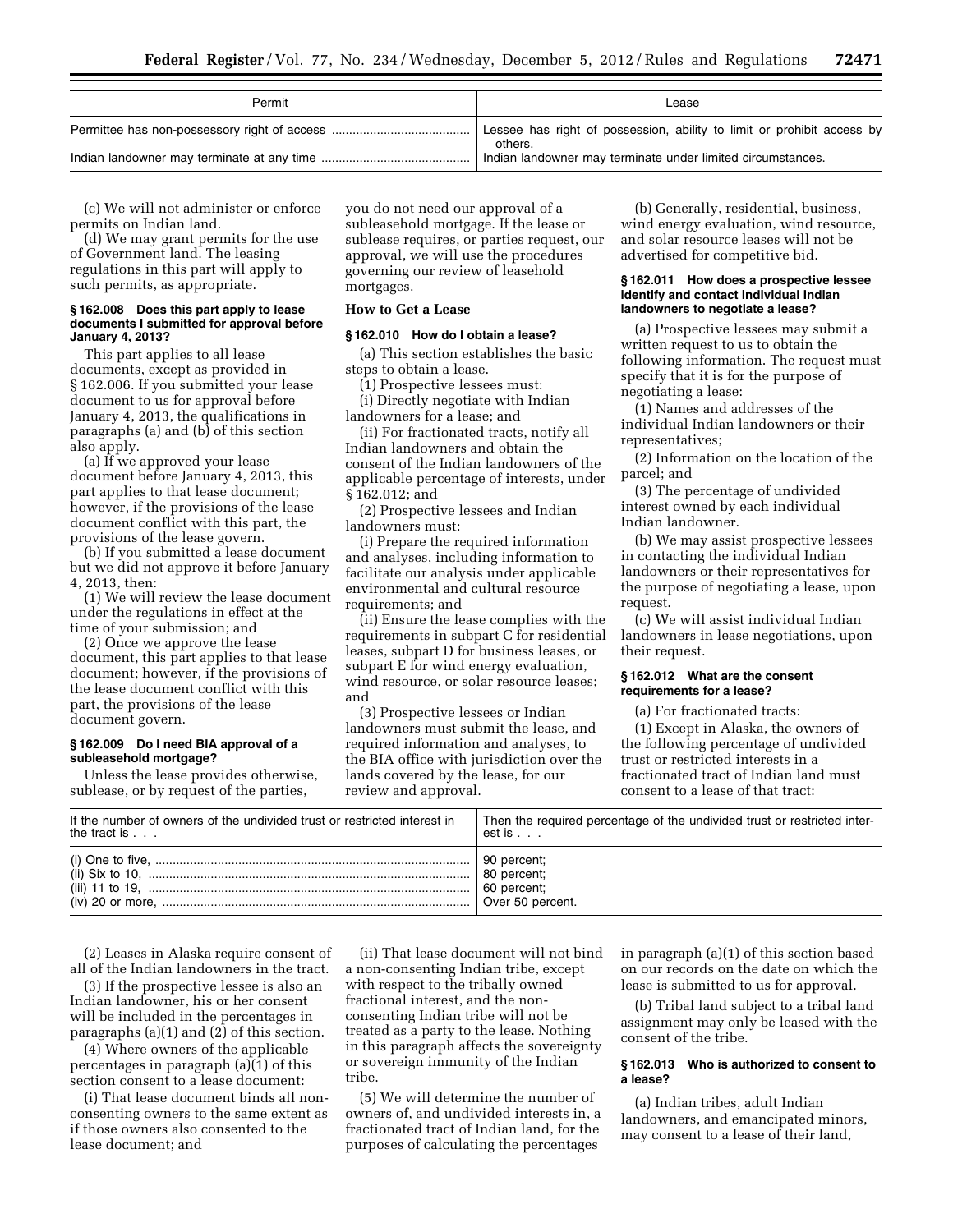including undivided interests in fractionated tracts.

(b) The following individuals or entities may consent on behalf of an individual Indian landowner:

(1) An adult with legal custody acting on behalf of his or her minor children;

(2) A guardian, conservator, or other fiduciary appointed by a court of competent jurisdiction to act on behalf of an individual Indian landowner;

(3) Any person who is authorized to practice before the Department of the Interior under 43 CFR 1.3(b) and has been retained by the Indian landowner for this purpose;

(4) BIA, under the circumstances in paragraph (c) of this section; or

(5) An adult or legal entity who has been given a written power of attorney that:

(i) Meets all of the formal requirements of any applicable law under § 162.014;

(ii) Identifies the attorney-in-fact; and

(iii) Describes the scope of the powers granted, to include leasing land, and any limits on those powers.

(c) BIA may give written consent to a lease, and that consent must be counted in the percentage ownership described in § 162.012, on behalf of:

(1) The individual owner if the owner is deceased and the heirs to, or devisees of, the interest of the deceased owner have not been determined;

(2) An individual whose whereabouts are unknown to us, after we make a reasonable attempt to locate the individual;

(3) An individual who is found to be non compos mentis or determined to be an adult in need of assistance who does not have a guardian duly appointed by a court of competent jurisdiction, or an individual under legal disability as defined in part 115 of this chapter;

(4) An orphaned minor who does not have a guardian duly appointed by a court of competent jurisdiction;

(5) An individual who has given us a written power of attorney to lease their land; and

(6) The individual Indian landowners of a fractionated tract where:

(i) We have given the Indian landowners written notice of our intent to consent to a lease on their behalf;

(ii) The Indian landowners are unable to agree upon a lease during a 3 month negotiation period following the notice; and

(iii) The land is not being used by an Indian landowner under § 162.005(b)(1).

# **Lease Administration**

#### **§ 162.014 What laws will apply to leases approved under this part?**

(a) In addition to the regulations in this part, leases approved under this part:

(1) Are subject to applicable Federal laws and any specific Federal statutory requirements that are not incorporated in this part;

(2) Are subject to tribal law, subject to paragraph (b) of this section; and

(3) Are not subject to State law or the law of a political subdivision thereof except that:

(i) State law or the law of a political subdivision thereof may apply in the specific areas and circumstances in Indian country where the Indian tribe with jurisdiction has made it expressly applicable;

(ii) State law may apply in the specific areas and circumstances in Indian country where Congress has made it expressly applicable; and

(iii) State law may apply where a Federal court has expressly applied State law to a specific area or circumstance in Indian country in the absence of Federal or tribal law.

(b) Tribal laws generally apply to land under the jurisdiction of the tribe enacting the laws, except to the extent that those tribal laws are inconsistent with these regulations or other applicable Federal law. However, these regulations may be superseded or modified by tribal laws, as long as:

(1) The tribe has notified us of the superseding or modifying effect of the tribal laws;

(2) The superseding or modifying of the regulation would not violate a Federal statute or judicial decision, or conflict with our general trust responsibility under Federal law; and

(3) The superseding or modifying of the regulation applies only to tribal land.

(c) Unless prohibited by Federal law, the parties to a lease may subject that lease to State or local law in the absence of Federal or tribal law, if:

(1) The lease includes a provision to this effect; and

(2) The Indian landowners expressly agree to the application of State or local law.

(d) An agreement under paragraph (c) of this section does not waive a tribe's sovereign immunity unless the tribe expressly states its intention to waive sovereign immunity in the lease of tribal land.

# **§ 162.015 May a lease contain a preference consistent with tribal law for employment of tribal members?**

A lease of Indian land may include a provision, consistent with tribal law, requiring the lessee to give a preference to qualified tribal members, based on their political affiliation with the tribe.

# **§ 162.016 Will BIA comply with tribal laws in making lease decisions?**

Unless contrary to Federal law, BIA will comply with tribal laws in making decisions regarding leases, including tribal laws regulating activities on leased land under tribal jurisdiction, including, but not limited to, tribal laws relating to land use, environmental protection, and historic or cultural preservation.

# **§ 162.017 What taxes apply to leases approved under this part?**

(a) Subject only to applicable Federal law, permanent improvements on the leased land, without regard to ownership of those improvements, are not subject to any fee, tax, assessment, levy, or other charge imposed by any State or political subdivision of a State. Improvements may be subject to taxation by the Indian tribe with jurisdiction.

(b) Subject only to applicable Federal law, activities under a lease conducted on the leased premises are not subject to any fee, tax, assessment, levy, or other charge (e.g., business use, privilege, public utility, excise, gross revenue taxes) imposed by any State or political subdivision of a State. Activities may be subject to taxation by the Indian tribe with jurisdiction.

(c) Subject only to applicable Federal law, the leasehold or possessory interest is not subject to any fee, tax, assessment, levy, or other charge imposed by any State or political subdivision of a State. Leasehold or possessory interests may be subject to taxation by the Indian tribe with jurisdiction.

# **§ 162.018 May tribes administer this part on BIA's behalf?**

A tribe or tribal organization may contract or compact under the Indian Self-Determination and Education Assistance Act (25 U.S.C. 450f *et seq.*) to administer any portion of this part that is not an approval or disapproval of a lease document, waiver of a requirement for lease approval (including but not limited to waivers of fair market rental and valuation, bonding, and insurance), cancellation of a lease, or an appeal.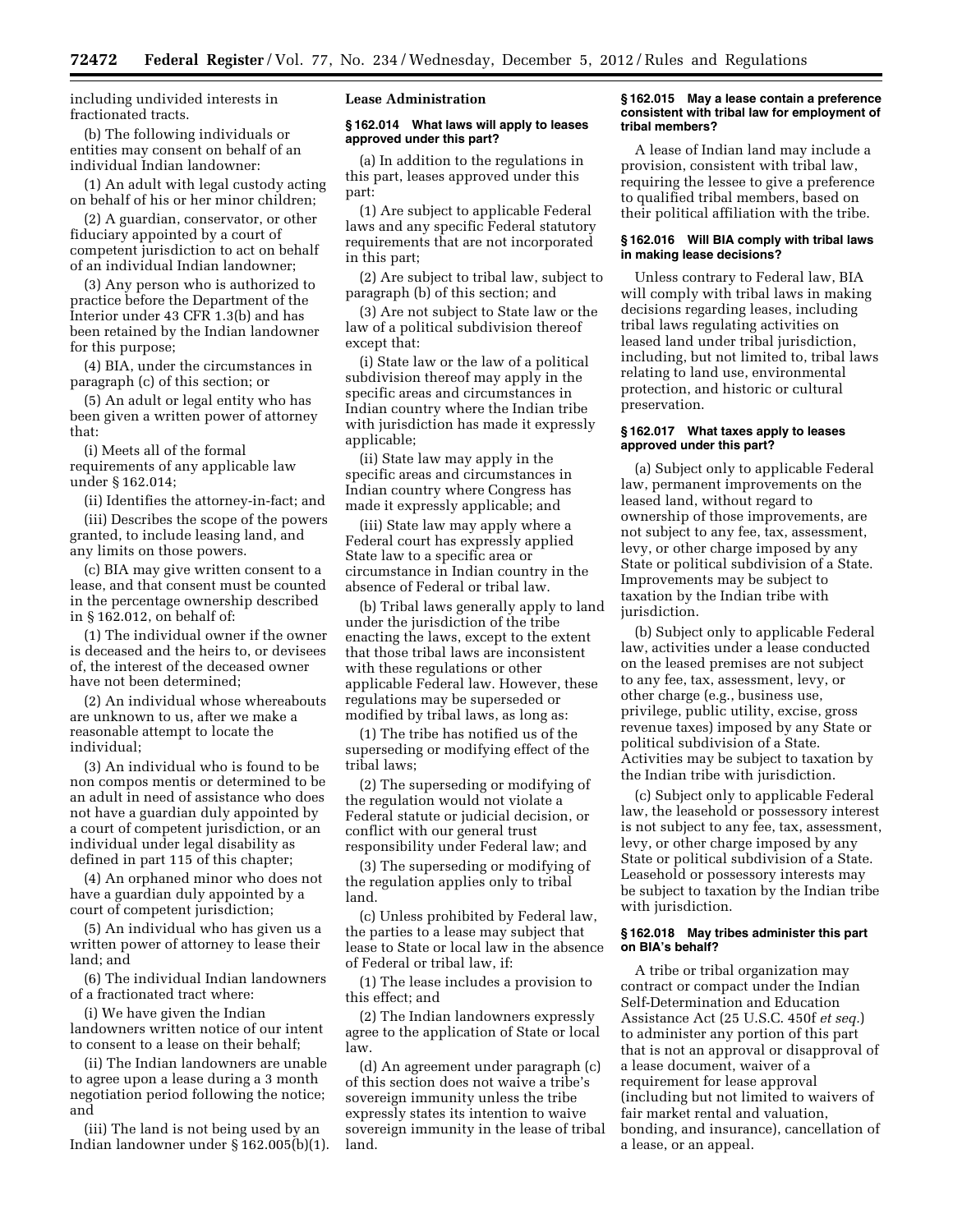#### **§ 162.019 May a lease address access to the leased premises by roads or other infrastructure?**

A lease may address access to the leased premises by roads or other infrastructure, as long as the access complies with applicable statutory and regulatory requirements, including 25 CFR part 169. Roads or other infrastructure within the leased premises do not require compliance with 25 CFR part 169 during the term of the lease, unless otherwise stated in the lease.

#### **§ 162.020 May a lease combine tracts with different Indian landowners?**

(a) We may approve a lease that combines multiple tracts of Indian land into a unit, if we determine that unitization is:

(1) In the Indian landowners' best interest; and

(2) Consistent with the efficient administration of the land.

(b) For a lease that covers multiple tracts, the minimum consent requirements apply to each tract separately.

(c) Unless the lease provides otherwise, the rent or other compensation will be prorated in proportion to the acreage each tract contributes to the entire lease. Once prorated per tract, the rent will be distributed to the owners of each tract based upon their respective percentage interest in that particular tract.

# **§ 162.021 What are BIA's responsibilities in approving leases?**

(a) We will work to provide assistance to Indian landowners in leasing their land, either through negotiations or advertisement.

(b) We will promote tribal control and self-determination over tribal land and other land under the tribe's jurisdiction, including through contracts and selfgovernance compacts entered into under the Indian Self-Determination and Education Assistance Act, as amended, 25 U.S.C. 450f *et. seq.* 

(c) We will promptly respond to requests for BIA approval of leases, as specified in §§ 162.340, 162.440, 162.530, and 162.565.

(d) We will work to ensure that the use of the land is consistent with the Indian landowners' wishes and applicable tribal law.

#### **§ 162.022 What are BIA's responsibilities in administering and enforcing leases?**

(a) Upon written notification from an Indian landowner that the lessee has failed to comply with the terms and conditions of the lease, we will promptly take appropriate action, as specified in §§ 162.364, 162.464, and

162.589. Nothing in this part prevents an Indian landowner from exercising remedies available to the Indian landowners under the lease or applicable law.

(b) We will promptly respond to requests for BIA approval of amendments, assignments, leasehold mortgages, and subleases, as specified in subparts C, D, and E.

(c) We will respond to Indian landowners' concerns regarding the management of their land.

(d) We will take emergency action as needed to preserve the value of the land under § 162.024.

#### **§ 162.023 What if an individual or entity takes possession of or uses Indian land without an approved lease or other proper authorization?**

If an individual or entity takes possession of, or uses, Indian land without a lease and a lease is required, the unauthorized possession or use is a trespass. We may take action to recover possession, including eviction, on behalf of the Indian landowners and pursue any additional remedies available under applicable law. The Indian landowners may pursue any available remedies under applicable law.

# **§ 162.024 May BIA take emergency action if Indian land is threatened?**

(a) We may take appropriate emergency action if there is a natural disaster or if an individual or entity causes or threatens to cause immediate and significant harm to Indian land. Emergency action may include judicial action seeking immediate cessation of the activity resulting in or threatening the harm.

(b) We will make reasonable efforts to notify the individual Indian landowners before and after taking emergency action. In all cases, we will notify the Indian landowners after taking emergency action by actual or constructive notice. We will provide written notification of our action to the Indian tribe exercising jurisdiction over the Indian land before and after taking emergency action.

# **§ 162.025 May decisions under this part be appealed?**

Appeals from BIA decisions under this part may be taken under part 2 of this chapter, except for deemed approvals and as otherwise provided in this part. For purposes of appeals from BIA decisions under this part, ''interested party'' is defined as any person whose own direct economic interest is adversely affected by an action or decision. Our decision to disapprove a lease may be appealed

only by an Indian landowner. Our decision to disapprove any other lease document may be appealed only by the Indian landowners or the lessee.

# **§ 162.026 Who can answer questions about leasing?**

An Indian landowner or prospective lessee may contact the local BIA realty office (or of any tribe acting on behalf of BIA under § 162.018) with jurisdiction over the land for answers to questions about the leasing process.

#### **§ 162.027 What documentation may BIA require in approving, administering, and enforcing leases?**

(a) We may require that the parties provide any pertinent environmental and technical records, reports, and other information (e.g., records of lease payments), related to approval of lease documents and enforcement of leases.

(b) We will adopt environmental assessments and environmental impact statements prepared by another Federal agency, Indian tribe, entity, or person under 43 CFR 46.320 and 42 CFR 1506.3, including those prepared under 25 U.S.C. 4115 and 25 CFR part 1000, but may require a supplement. We will use any reasonable evidence that another Federal agency has accepted the environmental report, including but not limited to, letters of approval or acceptance.

(c) Upon our request, the parties must make appropriate records, reports, or information available for our inspection and duplication. We will keep confidential any information that is marked confidential or proprietary and will exempt it from public release to the extent allowed by law and in accordance with 43 CFR part 2. We may, at our discretion, treat a lessee's failure to cooperate with such request, provide data, or grant access to information or records as a lease violation.

#### **§ 162.028 How may an Indian tribe obtain information about leases on its land?**

Upon request of the Indian tribe with jurisdiction, BIA will promptly provide information on the status of leases on tribal land, without requiring a Freedom of Information Act request.

# **§ 162.029 How does BIA provide notice to the parties to a lease?**

(a) When this part requires us to notify the parties of the status of our review of a lease document (including but not limited to, providing notice to the parties of the date of receipt of a lease document, informing the parties of the need for additional review time, and informing the parties that a lease proposal package is not complete):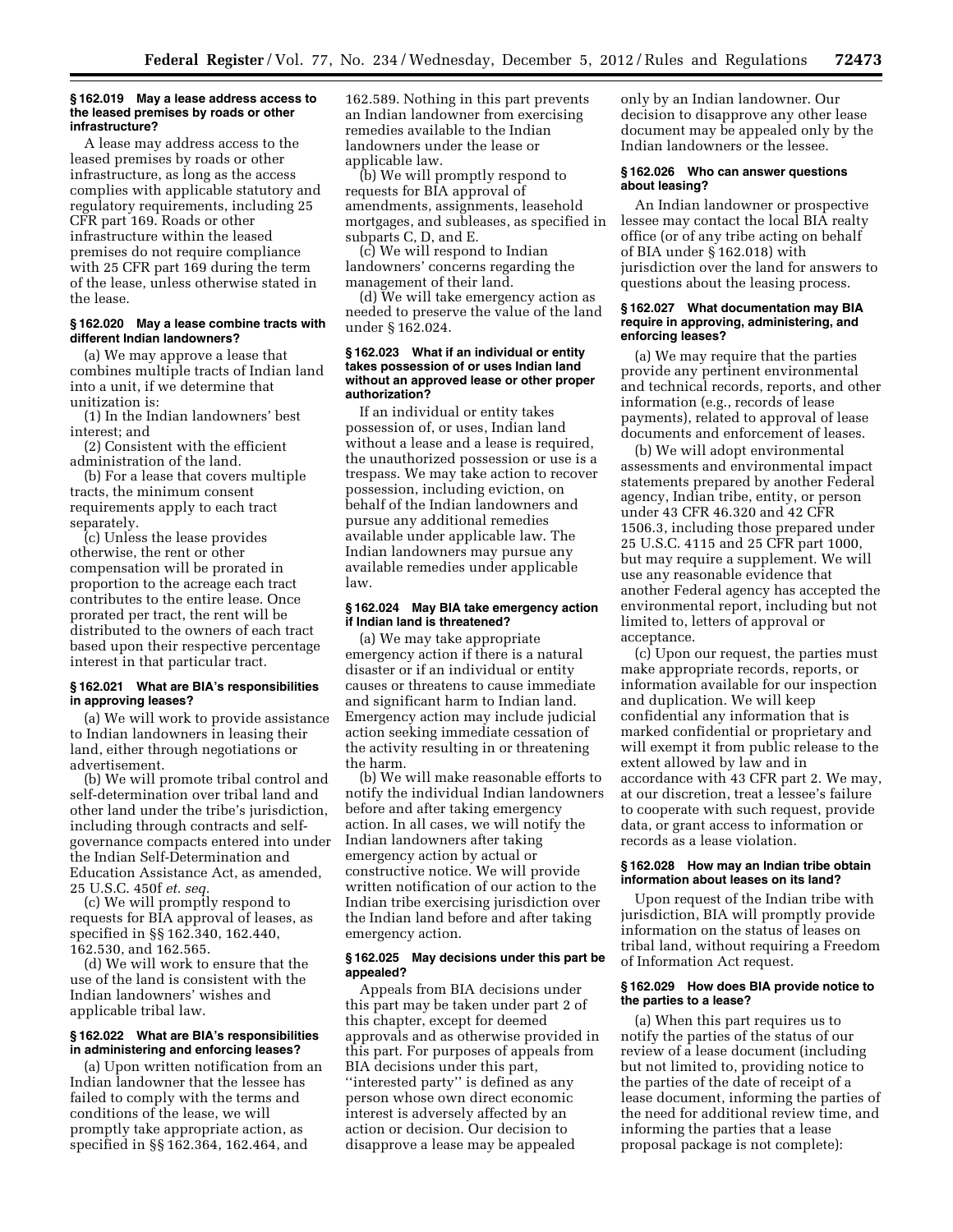(1) For leases of tribal land, we will notify the lessee and the tribe by mail; and

(2) For leases of individually owned Indian land, we will notify the lessee by mail and, where feasible, the individual Indian landowners either by constructive notice or by mail.

(b) When this part requires us to notify the parties of our determination to approve or disapprove a lease document, and to provide any right of appeal:

(1) For leases of tribal land, we will notify the lessee and the tribe by mail; and

(2) For leases of individually owned Indian land, we will notify the lessee by mail and the individual Indian landowners either by constructive notice or by mail.

# **Subpart B—Agricultural Leases**

 $\blacksquare$  5. In newly transferred § 162.101, revise the section heading and the introductory text to read as follows:

# **§ 162.101 What key terms do I need to know for this subpart?**

For the purposes of this subpart: \* \* \* \* \*

#### **§§ 162.102 through 162.104 [Removed]**

■ 6. Remove newly transferred §§ 162.102 through 162.104.

#### **§ 162.105 [Amended]**

■ 7a. In newly transferred § 162.105, remove the word ''leasing'' from the section heading and add in its place the words ''agricultural leasing'' and remove the word ''lease'' and add in its place the words ''agricultural lease'' wherever it appears.

#### **§ 162.106 [Amended]**

■ 7b. In newly transferred § 162.106, remove the word ''lease'' and add in its place the words ''agricultural lease'' wherever it appears.

■ 8. In newly transferred § 162.107, revise the section heading and add introductory text to read as follows:

# **§ 162.107 What are BIA's objectives in granting and approving agricultural leases?**

We will assist Indian landowners in leasing their land for agricultural purposes. For the purposes of §§ 162.102 through 162.256:

\* \* \* \* \*

# **§ 162.108 [Amended]**

■ 9a. In newly transferred § 162.108, remove the word ''leases'' from the section heading and paragraph (b) and add in its place the words ''agricultural leases'' in its place and remove the word ''lease'' in paragraph (b) and add in its place the words ''agricultural lease''.

#### **§ 162.109 [Amended]**

■ 9b. In newly transferred § 162.109, remove the word ''leases'' from the section heading and paragraph (a) and add in its place the words ''agricultural leases'' in its place and remove the three occurrences of the word ''lease'' in paragraph (c) and add in their place the words ''agricultural lease''.

# **§ 162.110 [Amended]**

■ 9c. In newly transferred § 162.110, remove the word ''leases'' wherever it appears and add in its place the words ''agricultural leases''.

 $\blacksquare$  10. In newly transferred § 162.111, revise the section heading, paragraph (a) introductory text, and paragraph (b) to read as follows:

# **§ 162.111 Who owns the records associated with this subpart?**

(a) Records associated with this subpart are the property of the United States if they:

(b) Records associated with this subpart not covered by paragraph (a) of this section that are made or received by a tribe or tribal organization in the conduct of business with the Department of the Interior under this subpart are the property of the tribe.

■ 11. Revise the heading for § 162.112 to read as follows:

#### **§ 162.112 How must records associated with this part be preserved?**

\* \* \* \* \*

# **§ 162.113 [Amended]**

\* \* \* \* \*

■ 12. In newly transferred § 162.113 remove the word ''part'' wherever it appears and add in its place the word ''subpart''.

■ 13. Add new subparts C through D to read as follows:

# **Subpart C—Residential Leases**

# **Residential Leasing General Provisions**

Sec.

- 162.301 What types of leases does this subpart cover?
- 162.302 Is there a model residential lease form?
- 162.303 Who needs a lease for housing for public purposes?

#### **Lease Requirements**

- 162.311 How long may the term of a residential lease run?
- 162.312 What must the lease include if it contains an option to renew?
- 162.313 Are there mandatory provisions that a residential lease must contain?
- 162.314 May permanent improvements be made under a residential lease?
- 162.315 How must a residential lease address ownership of permanent improvements?
- 162.316 How will BIA enforce removal requirements in a residential lease?
- 162.317 How must a residential lease describe the land?

#### **Rental Requirements**

- 162.320 How much rent must be paid under a residential lease of tribal land?
- 162.321 How much rent must be paid under a residential lease of individually owned Indian land?
- 162.322 How will BIA determine fair market rental for a residential lease?
- 162.323 When are rental payments due under a residential lease?
- 162.324 Must a residential lease specify who receives rental payments?
- 162.325 What form of payment is acceptable under a residential lease?
- 162.326 May a residential lease provide for non-monetary or varying types of
- compensation? 162.327 Will BIA notify a lessee when a
- payment is due under a residential lease? 162.328 Must a residential lease provide for rental reviews or adjustments?
- 162.329 What other types of payments are required under a residential lease?

#### **Bonding and Insurance**

- 162.334 Is a performance bond required for a residential lease document?
- 162.335 Is insurance required for a
- residential lease document?
- 162.336 [Reserved]
- 162.337 [Reserved]

# **Approval**

- 162.338 What documents are required for BIA approval of a residential lease?
- 162.339 Will BIA review a proposed residential lease before or during preparation of the NEPA review documentation?
- 162.340 What is the approval process for a residential lease?
- 162.341 How will BIA decide whether to approve a residential lease?
- 162.342 When will a residential lease be effective?
- 162.343 Must a residential lease document be recorded?
- 162.344 Will BIA require an appeal bond for an appeal of a decision on a residential lease document?

# **Amendments**

- 162.345 May the parties amend a residential lease?
- 162.346 What are the consent requirements for an amendment of a residential lease?
- 162.347 What is the approval process for an amendment of a residential lease?
- 162.348 How will BIA decide whether to approve an amendment of a residential lease?

#### **Assignments**

- 162.349 May a lessee assign a residential lease?
- 162.350 What are the consent requirements for an assignment of a residential lease?
- 162.351 What is the approval process for an assignment of a residential lease?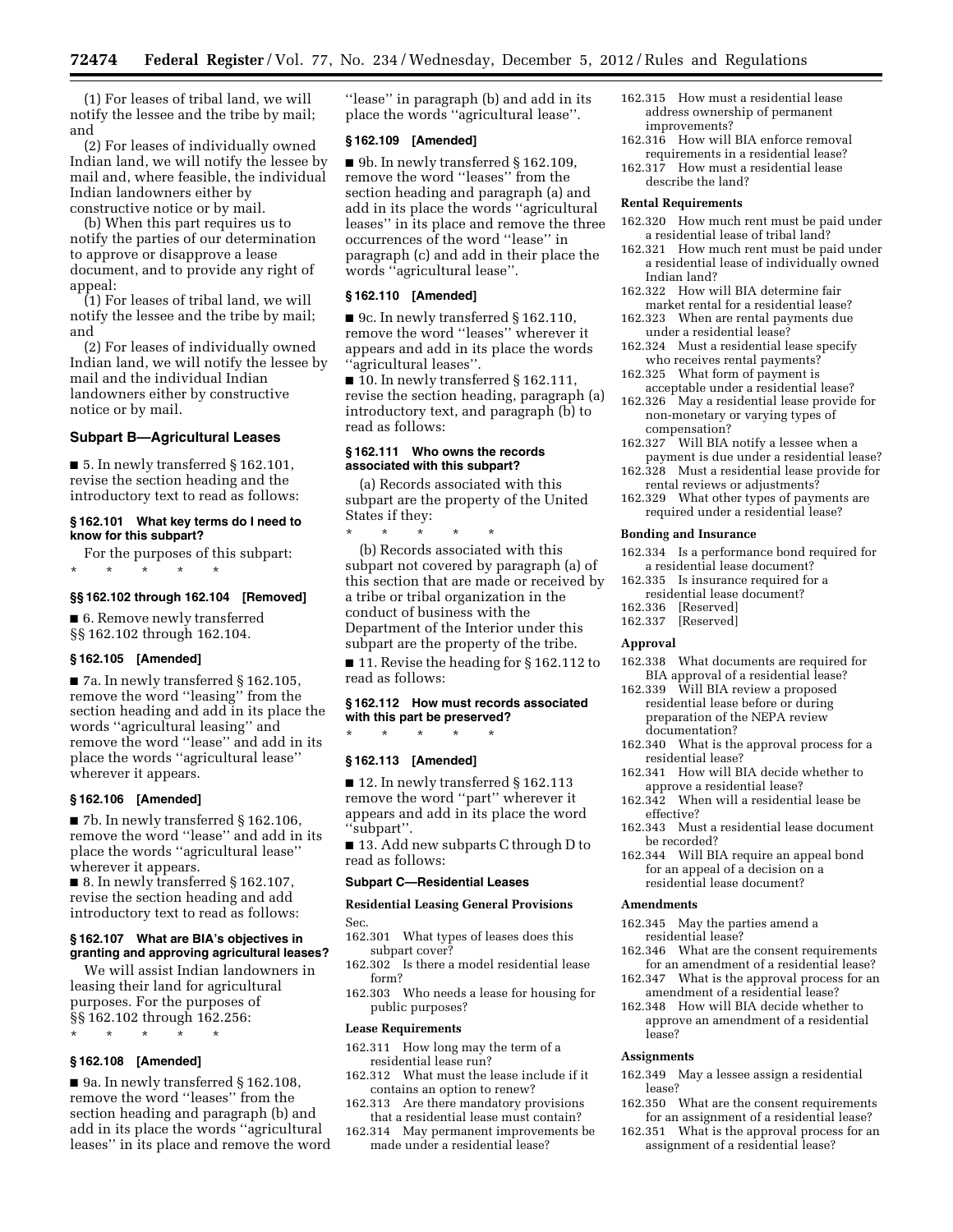162.352 How will BIA decide whether to approve an assignment of a residential lease?

#### **Subleases**

- 162.353 May a lessee sublease a residential lease?
- 162.354 What are the consent requirements for a sublease of a residential lease?
- 162.355 What is the approval process for a sublease of a residential lease?
- 162.356 How will BIA decide whether to approve a sublease of a residential lease?

#### **Leasehold Mortgages**

- 162.357 May a lessee mortgage a residential lease?
- 162.358 What are the consent requirements for a leasehold mortgage of a residential lease?
- 162.359 What is the approval process for a leasehold mortgage of a residential lease?
- 162.360 How will BIA decide whether to approve a leasehold mortgage of a residential lease?

#### **Effectiveness, Compliance, and Enforcement**

- 162.361 When will an amendment, assignment, sublease, or leasehold mortgage of a residential lease be effective?
- 162.362 What happens if BIA disapproves an amendment, assignment, sublease, or leasehold mortgage?
- 162.363 What happens if BIA does not meet a deadline for issuing a decision on a lease document?
- 162.364 May BIA investigate compliance with a residential lease?
- 162.365 May a residential lease provide for negotiated remedies if there is a violation?
- 162.366 What will BIA do about a violation of a residential lease?
- 162.367 What will BIA do if the lessee does not cure a violation of a residential lease on time?
- 162.368 Will late payment charges or special fees apply to delinquent payments due under a residential lease?
- 162.369 How will payment rights relating to a residential lease be allocated?
- 162.370 When will a cancellation of a residential lease be effective?
- 162.371 What will BIA do if a lessee remains in possession after a residential lease expires or is terminated or cancelled?
- 162.372 Will BIA appeal bond regulations apply to cancellation decisions involving residential leases?
- 162.373 When will BIA issue a decision on an appeal from a residential leasing decision?
- 162.374 What happens if the lessee abandons the leased premises?

#### **Subpart D—Business Leases**

# **Business Leasing General Provisions**

- Sec.
- 162.401 What types of leases does this subpart cover?
- 162.402 Is there a model business lease form?

#### **Lease Requirements**

- 162.411 How long may the term of a business lease run?
- 162.412 What must the lease include if it contains an option to renew?
- 162.413 Are there mandatory provisions that a business lease must contain?
- 162.414 May permanent improvements be made under a business lease?
- 162.415 How must a business lease address ownership of permanent improvements?
- 162.416 How will BIA enforce removal requirements in a business lease?
- 162.417 What requirements for due diligence must a business lease include? 162.418 How must a business lease describe
- the land? 162.419 May a business lease allow
- compatible uses?

# **Monetary Compensation Requirements**

- 162.420 How much monetary compensation must be paid under a business lease of tribal land?
- 162.421 How much monetary compensation must be paid under a business lease of individually owned Indian land?
- 162.422 How will BIA determine fair market rental for a business lease?
- 162.423 When are monetary compensation payments due under a business lease?
- 162.424 Must a business lease specify who receives monetary compensation payments?
- 162.425 What form of monetary compensation payment is acceptable under a business lease?
- 162.426 May the business lease provide for non-monetary or varying types of compensation?
- 162.427 Will BIA notify a lessee when a payment is due under a business lease?
- 162.428 Must a business lease provide for compensation reviews or adjustments?
- 162.429 What other types of payments are required under a business lease?

#### **Bonding and Insurance**

- 162.434 Must a lessee provide a performance bond for a business lease? 162.435 What forms of security are
- acceptable under a business lease? 162.436 What is the release process for a performance bond or alternative form of security under a business lease?
- 162.437 Must a lessee provide insurance for a business lease?

#### **Approval**

- 162.438 What documents are required for BIA approval of a business lease?
- 162.439 Will BIA review a proposed business lease before or during preparation of the NEPA review documentation?
- 162.440 What is the approval process for a business lease?
- 162.441 How will BIA decide whether to approve a business lease?
- 162.442 When will a business lease be effective?
- 162.443 Must a business lease document be recorded?
- 162.444 Will BIA require an appeal bond for an appeal of a decision on a business lease document?

#### **Amendments**

- 162.445 May the parties amend a business lease?
- 162.446 What are the consent requirements for an amendment to a business lease?
- 162.447 What is the approval process for an amendment to a business lease?
- 162.448 How will BIA decide whether to approve an amendment to a business lease?

# **Assignments**

- 162.449 May a lessee assign a business lease?
- 162.450 What are the consent requirements for an assignment of a business lease?
- 162.451 What is the approval process for an assignment of a business lease?
- 162.452 How will BIA decide whether to approve an assignment of a business lease?

#### **Subleases**

- 162.453 May a lessee sublease a business lease?
- 162.454 What are the consent requirements for a sublease of a business lease?
- 162.455 What is the approval process for a sublease of a business lease?
- 162.456 How will BIA decide whether to approve a sublease of a business lease?

#### **Leasehold Mortgages**

- 162.457 May a lessee mortgage a business lease?
- 162.458 What are the consent requirements for a leasehold mortgage of a business lease?
- 162.459 What is the approval process for a leasehold mortgage of a business lease?
- 162.460 How will BIA decide whether to approve a leasehold mortgage of a business lease?

#### **Effectiveness, Compliance, and Enforcement**

- 162.461 When will an amendment, assignment, sublease, or leasehold mortgage of a business lease be effective?
- 162.462 What happens if BIA disapproves an amendment, assignment, sublease, or leasehold mortgage of a business lease?
- 162.463 What happens if BIA does not meet a deadline for issuing a decision on a lease document?
- 162.464 May BIA investigate compliance with a business lease?
- 162.465 May a business lease provide for negotiated remedies if there is a violation?
- 162.466 What will BIA do about a violation of a business lease?
- 162.467 What will BIA do if the lessee does not cure a violation of a business lease on time?
- 162.468 Will late payment charges or special fees apply to delinquent payments due under a business lease?
- 162.469 How will payment rights relating to a business lease be allocated?
- 162.470 When will a cancellation of a business lease be effective?
- 162.471 What will BIA do if a lessee remains in possession after a business lease expires or is terminated or cancelled?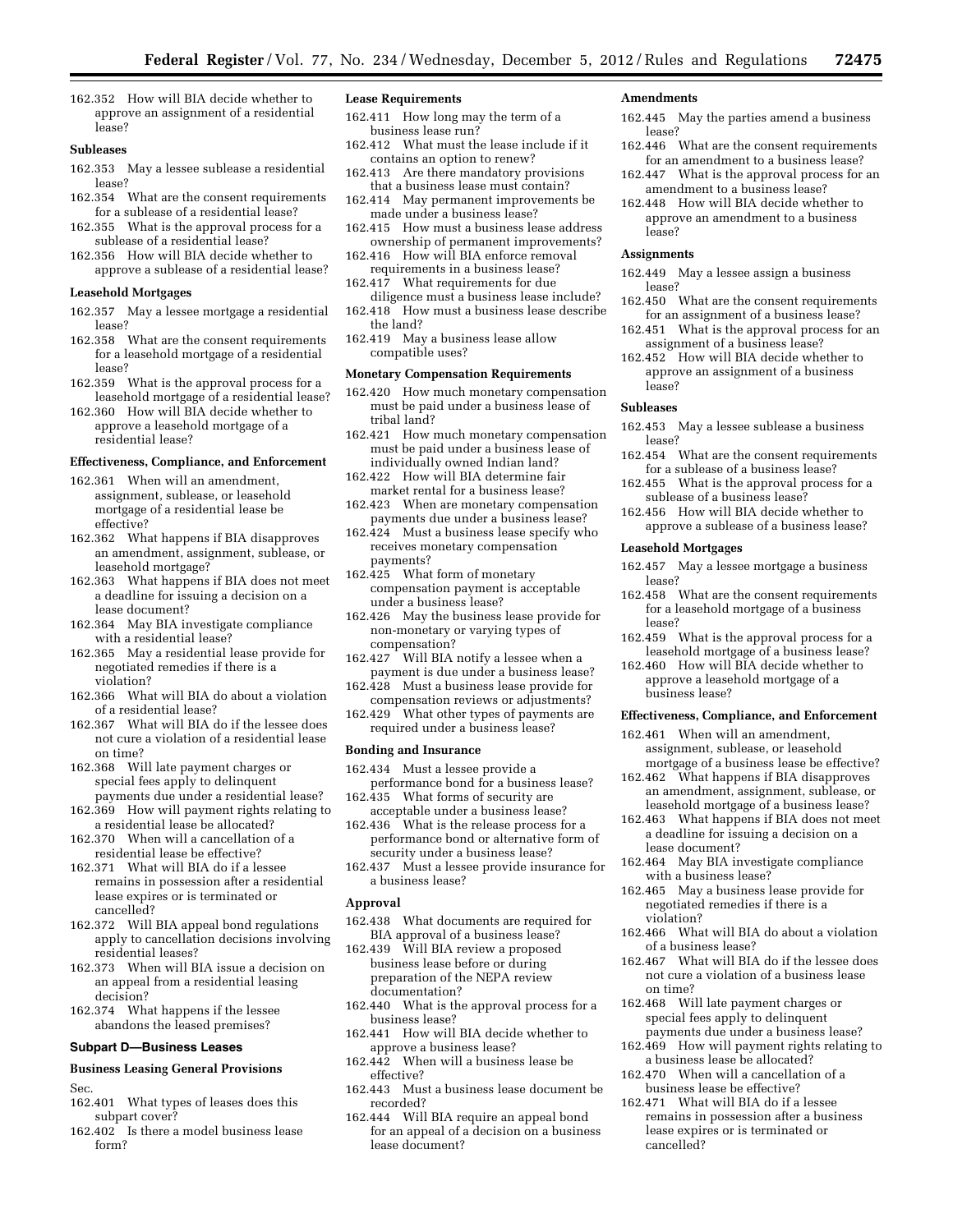- 162.472 Will BIA appeal bond regulations apply to cancellation decisions involving business leases?
- 162.473 When will BIA issue a decision on an appeal from a business leasing decision?
- 162.474 What happens if the lessee abandons the leased premises?

#### **Subpart C—Residential Leases**

#### **Residential Leasing General Provisions**

#### **§ 162.301 What types of leases does this subpart cover?**

(a) This subpart covers both ground leases (undeveloped land) and leases of developed land (together with the permanent improvements thereon) on Indian land, for housing purposes. Leases covered by this subpart would authorize the construction or use of:

(1) A single-family residence; and

(2) Housing for public purposes, which may include office space necessary to administer programs for housing for public purposes.

(b) Leases for other residential development (for example, single-family residential developments and multifamily developments that are not housing for public purposes) are covered under subpart D of this part.

# **§ 162.302 Is there a model residential lease form?**

(a) We will make available one or more model lease forms that satisfy the formal requirements of this part, including, as appropriate, the model tribal lease form jointly developed by BIA, the Department of Housing and Urban Development, the Department of Veterans' Affairs, and the Department of Agriculture. Use of a model lease form is not mandatory, provided all requirements of this part are met.

(b) If a model lease form prepared by us is not used by the parties to a residential lease, we will assist the Indian landowners, upon their request, in drafting lease provisions or in using tribal lease forms that conform to the requirements of this part.

# **§ 162.303 Who needs a lease for housing for public purposes?**

A TDHE or tribal housing authority must obtain an approved residential lease under this subpart from the Indian landowners if, under the terms of its charter, it is a legal entity independent from the tribe, regardless of whether it is owned and operated by the tribe. A TDHE or tribal housing authority does not need an approved residential lease under this subpart if the tribe has authorized the TDHE's or tribal housing authority's possession through a tribal land assignment.

#### **Lease Requirements**

#### **§ 162.311 How long may the term of a residential lease run?**

(a) A residential lease must provide for a definite lease term, state if there is an option to renew, and if so, provide for a definite term for the renewal period.

(1) The maximum term of a lease approved under 25 U.S.C. 4211 may not exceed 50 years or may be month-tomonth. The lease may provide for an initial term of less than 50 years with a provision for one or more renewals, so long as the maximum term, including all renewals, does not exceed 50 years.

(2) The maximum term of a lease approved under 25 U.S.C. 415(a) may not exceed 50 years (consisting of an initial term not to exceed 25 years and one renewal not to exceed 25 years), unless a Federal statute provides for a longer maximum term (e.g., 25 U.S.C. 415(a) allows for a maximum term of 99 years for certain tribes), a different initial term, renewal term, or number of renewals.

(b) For tribal land, we will defer to the tribe's determination that the lease term, including any renewal, is reasonable. For individually owned Indian land, we will review the lease term, including any renewal, to ensure it is reasonable, given the:

(1) Purpose of the lease;

(2) Type of financing; and

(3) Level of investment.

(c) Unless the lease provides otherwise, a residential lease may not be extended by holdover.

#### **§ 162.312 What must the lease include if it contains an option to renew?**

(a) If the lease provides for an option to renew, the lease must specify:

(1) The time and manner in which the option must be exercised or is automatically effective;

(2) That confirmation of the renewal will be submitted to us, unless the lease provides for automatic renewal;

(3) Whether Indian landowner consent to the renewal is required;

(4) That the lessee must provide notice of the renewal to the Indian landowners and any mortgagees;

(5) The additional consideration, if any, that will be due upon the exercise of the option to renew or the start of the renewal term; and

(6) Any other conditions for renewal (e.g., that the lessee not be in violation of the lease at the time of renewal).

(b) We will record any renewal of a lease in the LTRO.

# **§ 162.313 Are there mandatory provisions that a residential lease must contain?**

(a) All residential leases must identify:

(1) The tract or parcel of land being leased;

(2) The purpose of the lease and authorized uses of the leased premises; (3) The parties to the lease;

(4) The term of the lease;

(5) The ownership of permanent improvements and the responsibility for constructing, operating, maintaining, and managing permanent improvements under § 162.315; and

(6) Payment requirements and late payment charges, including interest.

(b) Where a representative executes a lease on behalf of an Indian landowner or lessee, the lease must identify the landowner or lessee being represented and the authority under which the action is taken.

(c) All residential leases must include the following provisions:

(1) The obligations of the lessee to the Indian landowners are also enforceable by the United States, so long as the land remains in trust or restricted status;

(2) There must not be any unlawful conduct, creation of a nuisance, illegal activity, or negligent use or waste of the leased premises;

(3) The lessee must comply with all applicable laws, ordinances, rules, regulations, and other legal requirements under § 162.014;

(4) If historic properties, archeological resources, human remains, or other cultural items not previously reported are encountered during the course of any activity associated with this lease, all activity in the immediate vicinity of the properties, resources, remains, or items will cease and the lessee will contact BIA and the tribe with jurisdiction to determine how to proceed and appropriate disposition;

(5) BIA has the right, at any reasonable time during the term of the lease and upon reasonable notice in accordance with § 162.364, to enter the leased premises for inspection and to ensure compliance; and

(6) BIA may, at its discretion, treat as a lease violation any failure by the lessee to cooperate with a BIA request to make appropriate records, reports, or information available for BIA inspection and duplication.

(d) Unless the lessee would be prohibited by law from doing so, the lease must also contain the following provisions:

(1) The lessee holds the United States and the Indian landowners harmless from any loss, liability, or damages resulting from the lessee's use or occupation of the leased premises; and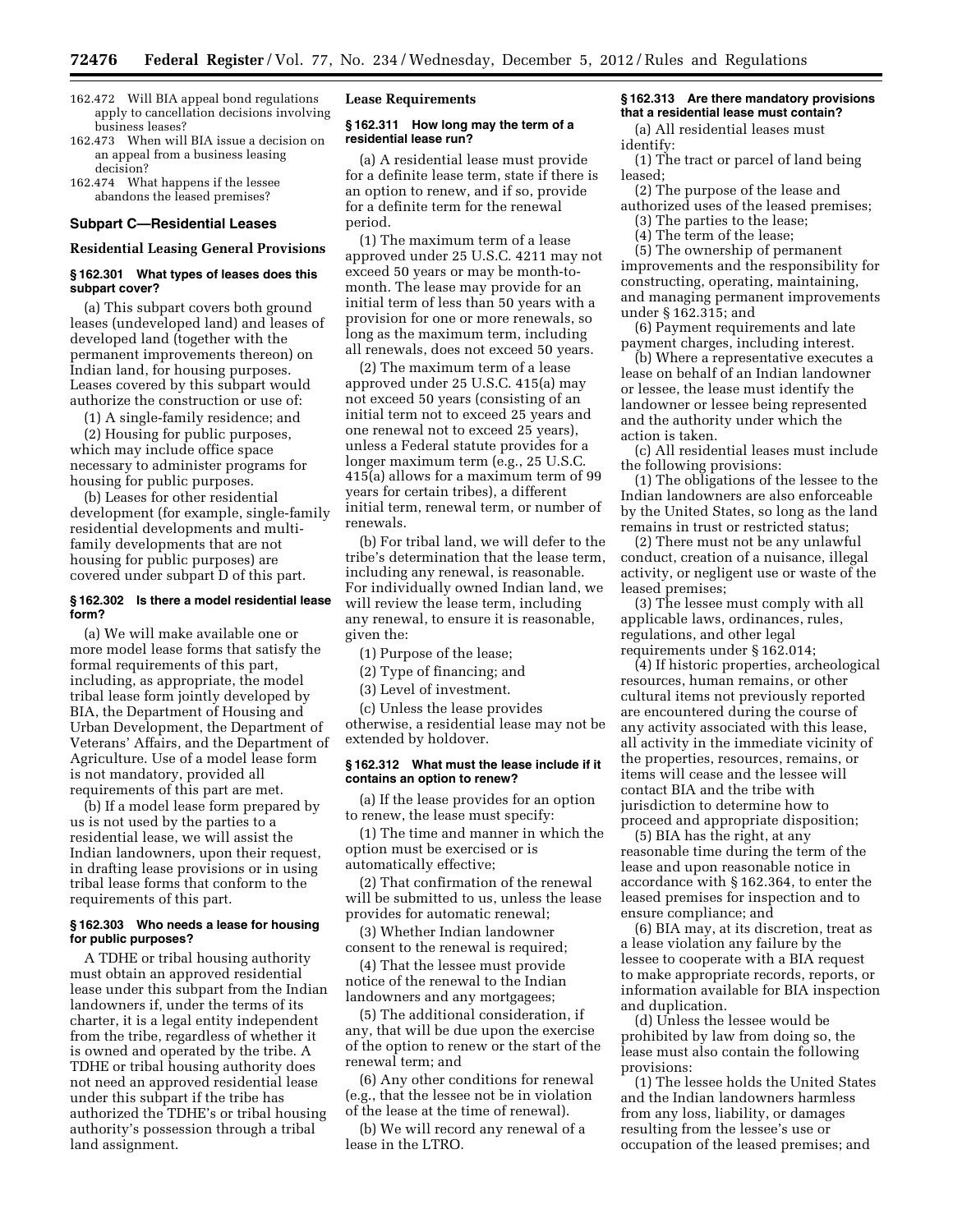(2) The lessee indemnifies the United States and the Indian landowners against all liabilities or costs relating to use, handling, treatment, removal, storage, transportation, or disposal of hazardous materials, or release or discharge of any hazardous material from the leased premises that occurs during the lease term, regardless of fault, with the exception that the lessee is not required to indemnify the Indian landowners for liability or cost arising from the Indian landowners' negligence or willful misconduct.

(e) We may treat any provision of a lease document that violates Federal law as a violation of the lease.

#### **§ 162.314 May permanent improvements be made under a residential lease?**

(a) The lessee may construct permanent improvements under a residential lease if the residential lease authorizes the construction and generally describes the type and location of the permanent improvements to be constructed during the lease term.

(b) The lessee must provide reasonable notice to the Indian landowners of the construction of any permanent improvements not generally described in the lease.

#### **§ 162.315 How must a residential lease address ownership of permanent improvements?**

(a) A residential lease must specify who will own any permanent improvements the lessee constructs during the lease term. In addition, the lease must indicate whether each specific permanent improvement the lessee constructs will:

(1) Remain on the leased premises upon expiration, termination, or cancellation of the lease, in a condition satisfactory to the Indian landowners and become the property of the Indian landowners;

(2) Be removed within a time period specified in the lease, at the lessee's expense, with the leased premises to be restored as closely as possible to their condition before construction of the permanent improvements; or

(3) Be disposed of by other specified means.

(b) A lease that requires the lessee to remove the permanent improvements must also provide the Indian landowners with an option to take possession of and title to the permanent improvements if the improvements are not removed within the specified time period.

# **§ 162.316 How will BIA enforce removal requirements in a residential lease?**

We may take appropriate enforcement action to ensure removal of the permanent improvements and restoration of the premises at the lessee's expense:

(a) In consultation with the tribe for tribal land or, where feasible, with Indian landowners for individually owned Indian land; and

(b) Before or after expiration, termination, or cancellation of the lease.

#### **§ 162.317 How must a residential lease describe the land?**

(a) A residential lease must describe the leased premises by reference to a public or private survey, if possible. If the land cannot be so described, the lease must include one or more of the following:

(1) A legal description;

(2) A survey-grade global positioning system description; or

(3) Another description prepared by a registered land surveyor that is sufficient to identify the leased premises.

(b) If the tract is fractionated, we will identify the undivided trust or restricted interests in the leased premises.

#### **Rental Requirements**

#### **§ 162.320 How much rent must be paid under a residential lease of tribal land?**

(a) A residential lease of tribal land may allow for any payment amount negotiated by the tribe, and we will defer to the tribe and not require a valuation, if:

(1) The lease is for housing for public purposes; or

(2) The tribe submits a signed certification or tribal authorization stating that it has determined the negotiated amount to be in its best interest.

(b) The tribe may request, in writing, that we determine fair market rental, in which case we will use a valuation in accordance with § 162.322. After providing the tribe with the fair market rental, we will defer to a tribe's decision to allow for any payment amount negotiated by the tribe.

(c) If the conditions in paragraph (a) or (b) of this section are not met, we will require that the lease provide for fair market rental based on a valuation in accordance with § 162.322.

#### **§ 162.321 How much rent must be paid under a residential lease of individually owned Indian land?**

(a) A residential lease of individually owned Indian land must require payment of not less than fair market rental except that we may approve a

lease of individually owned Indian land that provides for the payment of nominal rent, or less than a fair market rental, if:

(1) One hundred percent of the Indian landowners execute a written waiver of the right to receive fair market rental; or

(2) We waive the requirement under paragraph (c) of this section.

(b) We will require a valuation in accordance with § 162.322, unless:

(1) One hundred percent of the Indian landowners submit to us a written request to waive the valuation requirement; or

(2) We waive the requirement under paragraph (c) of this section.

(c) If the owners of the applicable percentage of interests under § 162.012 consent to a residential lease on behalf of all the Indian landowners of a fractionated tract, the lease must provide that the non-consenting Indian landowners (and those on whose behalf we have consented) receive fair market rental, as determined by a valuation, unless we waive the requirement because:

(1) The lessee is a co-owner who, as of January 4, 2013, has been residing on the tract for at least 7 years, and no other co-owner raises an objection to BIA by July 3, 2013 to the lessee's continued possession of the tract; or

(2) The tribe or lessee will construct infrastructure improvements on, or serving, the leased premises, and we determine it is in the best interest of all the landowners.

# **§ 162.322 How will BIA determine fair market rental for a residential lease?**

(a) We will use a market analysis, appraisal, or other appropriate valuation method to determine the fair market rental for residential leases of individually owned Indian land. We will also do this, at the request of the tribe, for tribal land.

(b) We will either:

(1) Prepare, or have prepared, a market analysis, appraisal, or other appropriate valuation method; or

(2) Use an approved market analysis, appraisal, or other appropriate valuation method from the Indian landowners or lessee.

(c) We will use or approve a market analysis, appraisal, or other appropriate valuation method for use only if it:

(1) Has been prepared in accordance with USPAP or a valuation method developed by the Secretary under 25 U.S.C. 2214; and

(2) Complies with Department policies regarding appraisals, including third-party appraisals.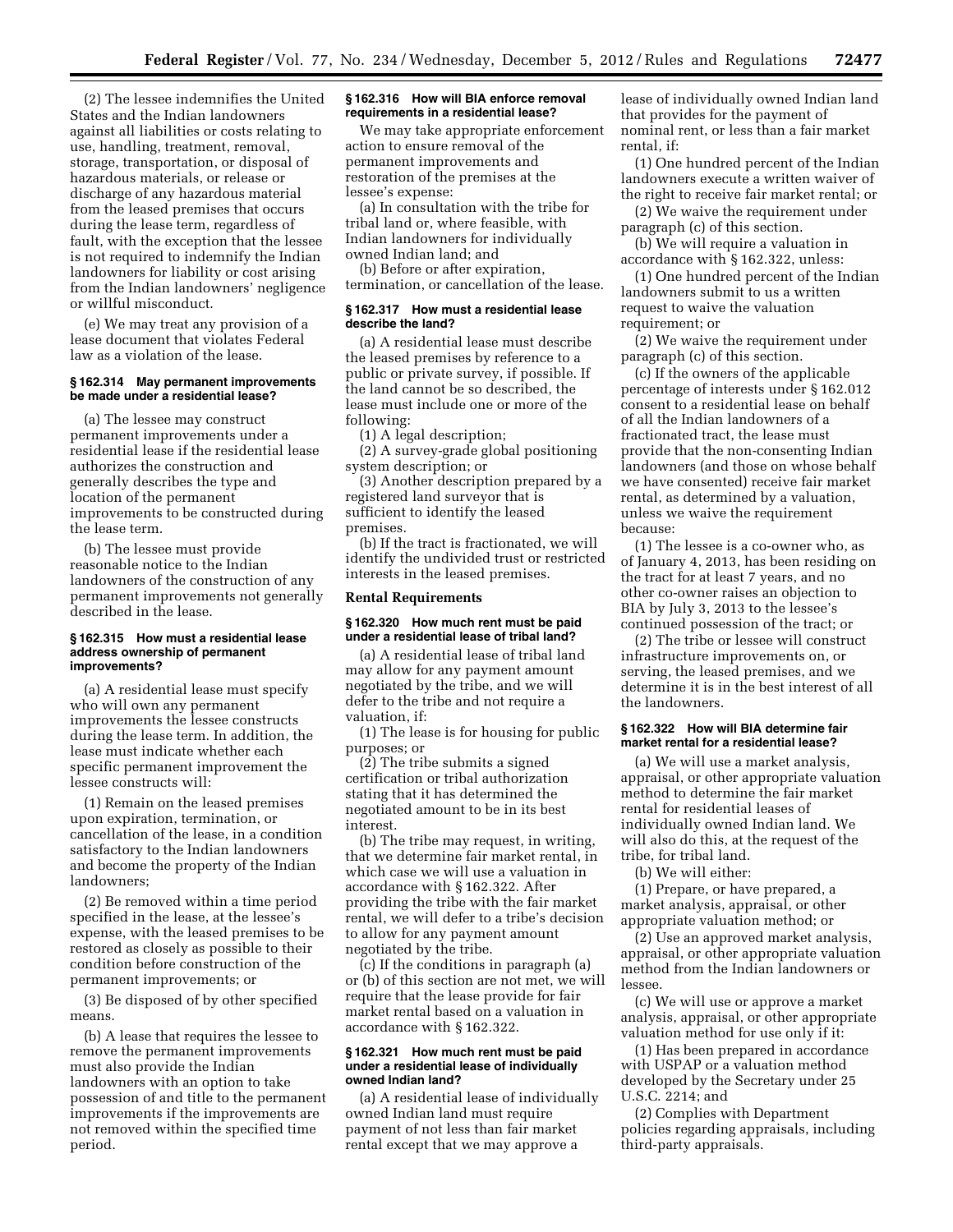# **§ 162.323 When are rental payments due under a residential lease?**

(a) A residential lease must specify the dates on which payments are due.

(b) Unless the lease provides otherwise, payments may not be made or accepted more than one year in advance of the due date.

(c) Payments are due at the time specified in the lease, regardless of whether the lessee receives an advance billing or other notice that a payment is due.

# **§ 162.324 Must a residential lease specify who receives rental payments?**

(a) A residential lease must specify whether the lessee will make payments directly to the Indian landowners (direct pay) or to us on their behalf.

(b) The lessee may make payments directly to the Indian landowners if:

(1) The Indian landowners' trust

accounts are unencumbered; (2) There are 10 or fewer beneficial owners; and

(3) One hundred percent of the beneficial owners (including those on whose behalf we have consented) agree to receive payment directly from the lessee at the start of the lease.

(c) If the lease provides that the lessee will directly pay the Indian landowners, then:

(1) The lease must include provisions for proof of payment upon our request.

(2) When we consent on behalf of an Indian landowner, the lessee must make payment to us on behalf of that landowner.

(3) The lessee must send direct payments to the parties and addresses specified in the lease, unless the lessee receives notice of a change of ownership or address.

(4) Unless the lease provides otherwise, payments may not be made payable directly to anyone other than the Indian landowners.

(5) Direct payments must continue through the duration of the lease, except that:

(i) The lessee must make all Indian landowners' payments to us if 100 percent of the Indian landowners agree to suspend direct pay and provide us with documentation of their agreement; and

(ii) The lessee must make an individual Indian landowner's payment to us if that individual Indian landowner who dies, is declared non compos mentis, owes a debt resulting in a trust account encumbrance, or his or her whereabouts become unknown.

#### **§ 162.325 What form of payment is acceptable under a residential lease?**

(a) When payments are made directly to Indian landowners, the form of

payment must be acceptable to the Indian landowners.

(b) When payments are made to us, our preferred method of payment is electronic funds transfer payments. We will also accept:

(1) Money orders;

(2) Personal checks;

(3) Certified checks; or

(4) Cashier's checks.

(c) We will not accept cash or foreign currency.

(d) We will accept third-party checks only from financial institutions or Federal agencies.

#### **§ 162.326 May a residential lease provide for non-monetary or varying types of compensation?**

(a) A lease may provide for the following, subject to the conditions in paragraphs (b) and (c) of this section:

(1) Alternative forms of rental, including, but not limited to in-kind consideration; or

(2) Varying types of compensation at specific stages during the life of the lease.

(b) For tribal land, we will defer to the tribe's determination that the compensation under paragraph (a) of this section is in its best interest, if either:

(1) The lease is for housing for public purposes; or

(2) The tribe submits a signed certification or tribal authorization stating that it has determined the compensation under paragraph (a) of this section to be in its best interest.

(c) For individually owned Indian land, we may approve a lease that provides for compensation under paragraph (a) of this section if we determine that it is in the best interest of the Indian landowners.

# **§ 162.327 Will BIA notify a lessee when a payment is due under a residential lease?**

Upon request of the Indian landowners, we may issue invoices to a lessee in advance of the dates on which payments are due under a residential lease. The lessee's obligation to make these payments in a timely manner will not be excused if invoices are not issued, delivered, or received.

# **§ 162.328 Must a residential lease provide for rental reviews or adjustments?**

(a) For a residential lease of tribal land, unless the lease provides otherwise, no periodic review of the adequacy of rent or rental adjustment is required if:

(1) The tribe states in a tribal certification or authorization that it has determined that not having rental reviews and/or adjustments is in its best interest; or

(2) The lease is for housing for public purposes.

(b) For a residential lease of individually Indian owned land, unless the lease provides otherwise, no periodic review of the adequacy of rent or rental adjustment is required if:

(1) The lease is for housing for public purposes;

(2) The term of the lease is 5 years or less;

(3) The lease provides for automatic rental adjustments; or

(4) We determine it is in the best interest of the Indian landowners not to require a review or automatic adjustment based on circumstances including, but not limited to, the following:

(i) The lease provides for payment of less than fair market rental; or

(ii) The lease provides for most or all rent to be paid during the first 5 years of the lease term or before the date the review would be conducted.

(c) If the conditions in paragraph (a) or (b) of this section are not met, a review of the adequacy of rent must occur at least every fifth year, in the manner specified in the lease. The lease must specify:

(1) When adjustments take effect;

(2) Who can make adjustments;

(3) What the adjustments are based on; and

(4) How to resolve disputes arising from the adjustments.

(d) When a review results in the need for adjustment of rent, the Indian landowners must consent to the adjustment in accordance with § 162.012, unless the lease provides otherwise.

# **§ 162.329 What other types of payments are required under a residential lease?**

(a) The lessee may be required to pay additional fees, taxes, and assessments associated with the use of the land, as determined by entities having jurisdiction, except as provided in § 162.017. The lessee must pay these amounts to the appropriate office.

(b) If the leased premises are within an Indian irrigation project or drainage district, except as otherwise provided in part 171 of this chapter, the lessee must pay all operation and maintenance charges that accrue during the lease term. The lessee must pay these amounts to the appropriate office in charge of the irrigation project or drainage district. We will treat failure to make these payments as a violation of the lease.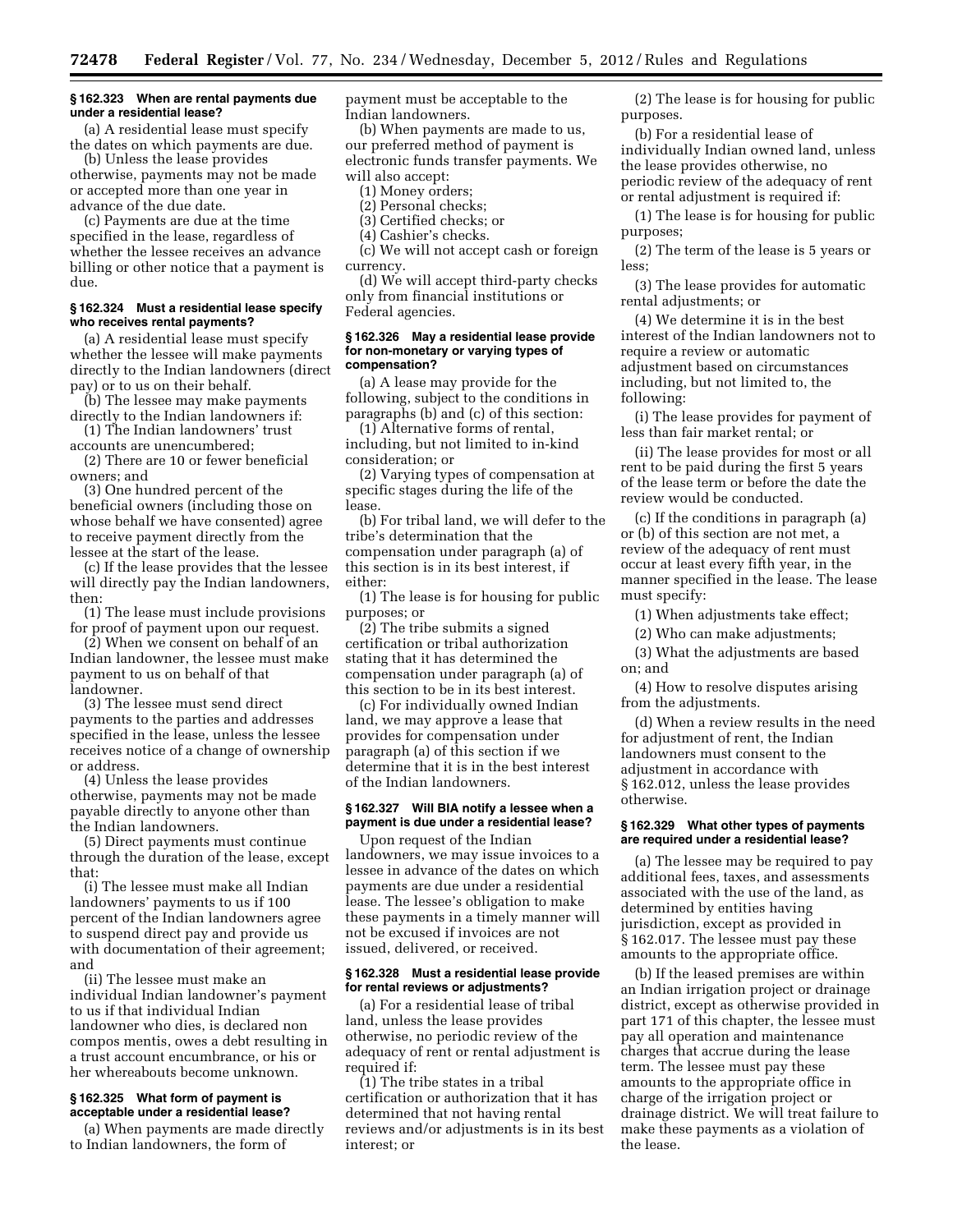# **Bonding and Insurance**

# **§ 162.334 Is a performance bond required for a residential lease document?**

We will not require a lessee or assignee to provide a performance bond or alternative form of security for a residential lease document.

# **§ 162.335 Is insurance required for a residential lease document?**

We will not require a lessee or assignee to provide insurance for a residential lease document.

# **§ 162.336 [Reserved]**

# **§ 162.337 [Reserved]**

#### **Approval**

# **§ 162.338 What documents are required for BIA approval of a residential lease?**

A lessee or the Indian landowners must submit the following documents to us to obtain BIA approval of a residential lease:

(a) A lease executed by the Indian landowners and the lessee that meets the requirements of this part;

(b) For tribal land, a tribal authorization for the lease and, if applicable, meeting the requirements of §§ 162.320(a), 162.326(b), and 162.328(a), or a separate signed certification meeting the requirements of §§ 162.320(a), 162.326(b), and 162.328(a);

(c) A valuation, if required under § 162.320 or § 162.321;

(d) A statement from the appropriate tribal authority that the proposed use is in conformance with applicable tribal law, if required by the tribe;

(e) Reports, surveys, and site assessments as needed to facilitate compliance with applicable Federal and tribal environmental and land use requirements, including any documentation prepared under § 162.027(b);

(f) A preliminary site plan identifying the proposed location of residential development, roads, and utilities, if applicable, unless the lease is for housing for public purposes;

(g) A legal description of the land under § 162.317;

(h) If the lease is being approved under 25 U.S.C. 415, information to assist us in our evaluation of the factors in 25 U.S.C. 415(a); and

(i) If the lessee is a corporation, limited liability company, partnership, joint venture, or other legal entity, except a tribal entity, information such as organizational documents, certificates, filing records, and resolutions, that demonstrates that:

(1) The representative has authority to execute a lease;

(2) The lease will be enforceable against the lessee; and

(3) The legal entity is in good standing and authorized to conduct business in the jurisdiction where the land is located.

#### **§ 162.339 Will BIA review a proposed residential lease before or during preparation of the NEPA review documentation?**

Upon request of the Indian landowners, we will review the proposed residential lease after negotiation by the parties, before or during preparation of the NEPA review documentation and any valuation. Within 10 days of receiving the proposed lease, we will provide an acknowledgement of the terms of the lease and identify any provisions that, based on this acknowledgment review, would justify disapproval of the lease, pending results of the NEPA review and any valuation.

# **§ 162.340 What is the approval process for a residential lease?**

(a) Before we approve a residential lease, we must determine that the lease is in the best interest of the Indian landowners. In making that determination, we will:

(1) Review the lease and supporting documents;

(2) Ensure compliance with applicable laws and ordinances;

(3) If the lease is being approved under 25 U.S.C. 415, assure ourselves that adequate consideration has been given to the factors in 25 U.S.C. 415(a); and

(4) Require any lease modifications or mitigation measures necessary to satisfy any requirements including any other Federal or tribal land use requirements.

(b) Upon receiving a residential lease package, we will promptly notify the parties whether the package is or is not complete. A complete package includes all the information and supporting documents required under this subpart, including but not limited to, NEPA review documentation and valuation documentation, where applicable.

(1) If the residential lease package is not complete, our letter will identify the missing information or documents required for a complete package. If we do not respond to the submission of a residential lease package, the parties may take action under § 162.363.

(2) If the residential lease package is complete, we will notify the parties of the date of receipt. Within 30 days of the receipt date, we will approve or disapprove the lease or return the package for revision.

(c) If we do not meet the deadlines in this section, then the parties may take action under § 162.363.

(d) We will provide any lease approval or disapproval and the basis for the determination, along with notification of any appeal rights under part 2 of this chapter, in writing to the parties to the lease.

(e) Any residential lease issued under the authority of the Native American Housing Assistance and Self-Determination Act, 25 U.S.C 4211(a), whether on tribal land or on individually owned Indian land, must be approved by us and by the affected tribe.

(f) We will provide approved residential leases on tribal land to the lessee and provide a copy to the tribe. We will provide approved residential leases on individually owned Indian land to the lessee, and make copies available to the Indian landowners upon written request.

# **§ 162.341 How will BIA decide whether to approve a residential lease?**

(a) We will approve a residential lease unless:

(1) The required consents have not been obtained from the parties to the lease;

(2) The requirements of this subpart have not been met; or

(3) We find a compelling reason to withhold our approval in order to protect the best interests of the Indian landowners.

(b) We will defer, to the maximum extent possible, to the Indian landowners' determination that the residential lease is in their best interest.

(c) We may not unreasonably

withhold approval of a lease.

# **§ 162.342 When will a residential lease be effective?**

(a) A residential lease will be effective on the date that we approve the lease, even if an appeal is filed under part 2 of this chapter.

(b) The lease may specify a date on which the obligations between the parties to a residential lease are triggered. Such date may be before or after the approval date under paragraph (a) of this section.

#### **§ 162.343 Must a residential lease document be recorded?**

(a) Any residential lease, amendment, assignment, or leasehold mortgage must be recorded in the LTRO with jurisdiction over the leased land. A residential sublease need not be recorded.

(1) We will record the lease or other document immediately following our approval.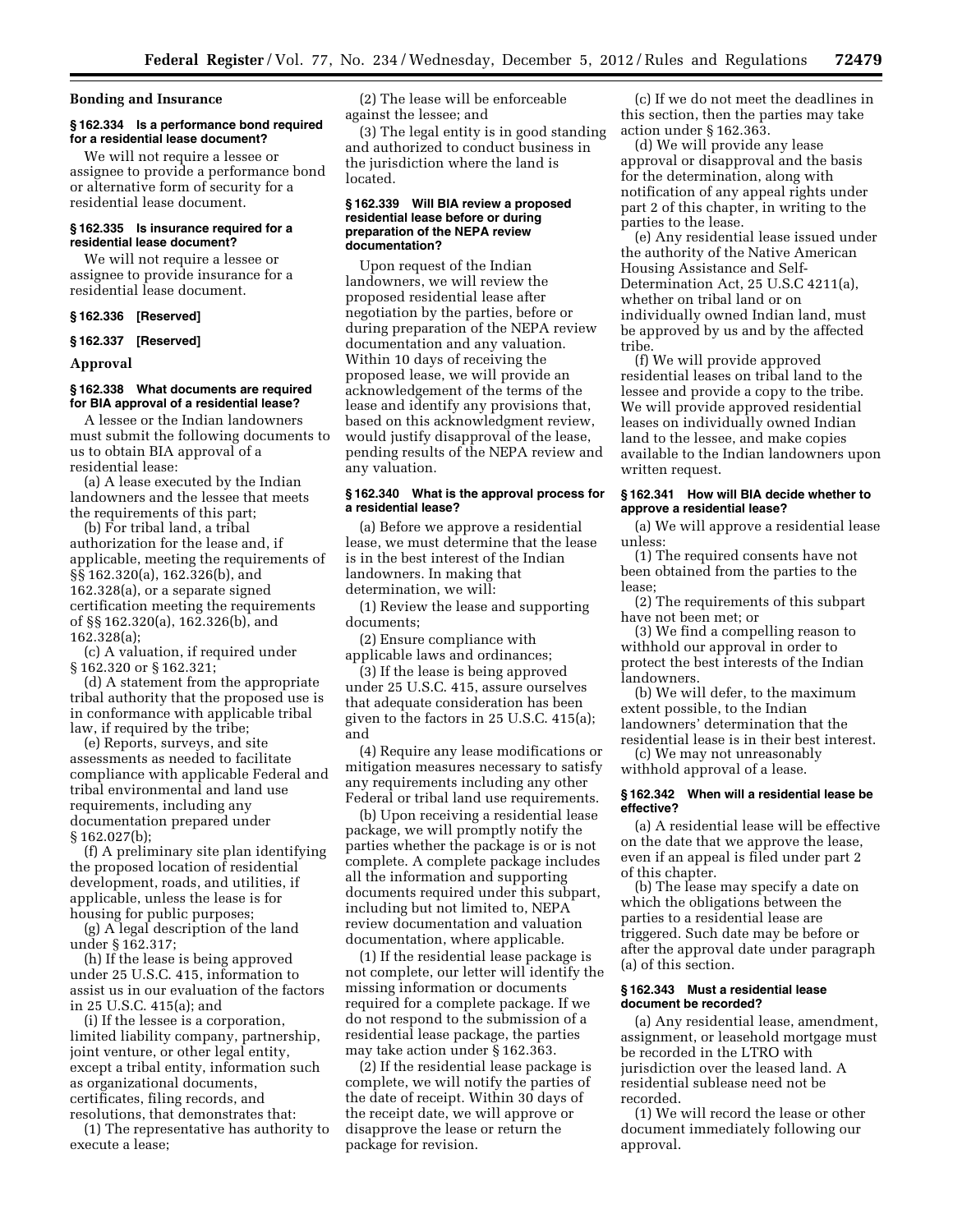(2) When our approval of an assignment is not required, the parties must record the assignment in the LTRO with jurisdiction over the leased land.

(b) The tribe must record lease documents for the following types of leases in the LTRO with jurisdiction over the leased lands, even though BIA approval is not required:

(1) Leases of tribal land that a corporate entity leases to a third party under 25 U.S.C. 477; and

(2) Leases of tribal land under a special act of Congress authorizing leases without our approval under certain conditions.

# **§ 162.344 Will BIA require an appeal bond for an appeal of a decision on a residential lease document?**

BIA will not require an appeal bond for an appeal of a decision on a residential lease document.

#### **Amendments**

# **§ 162.345 May the parties amend a residential lease?**

The parties may amend a residential lease by obtaining:

(a) The lessee's signature;

(b) The Indian landowners' consent under the requirements in § 162.346; and

(c) BIA approval of the amendment under §§ 162.347 and 162.348.

#### **§ 162.346 What are the consent requirements for an amendment of a residential lease?**

(a) Unless the lease provides otherwise, the lessee must notify all Indian landowners of the proposed amendment.

(b) The Indian landowners, or their representatives under § 162.013, must consent to an amendment of a residential lease in the same percentages and manner as a new residential lease under § 162.012, unless the lease:

(1) Provides that individual Indian landowners are deemed to have consented if they do not object in writing to the amendment within a specified period of time following Indian landowners' receipt of the amendment and the lease meets the requirements of paragraph (c) of this section;

(2) Authorizes one or more representatives to consent to an amendment on behalf of all Indian landowners; or

(3) Designates us as the Indian landowners' representative for the purposes of consent to an amendment.

(c) If the lease provides for deemed consent under paragraph (b)(1) of this section, it must require the parties to submit to us:

(1) A copy of the executed amendment or other documentation of any Indian landowners' actual consent;

(2) Proof of mailing of the amendment to any Indian landowners who are deemed to have consented; and

(3) Any other pertinent information for review.

(d) Unless specifically authorized in the lease, a written power of attorney, or a court document, Indian landowners may not be deemed to have consented to, and an Indian landowner's designated representative may not negotiate or consent to, an amendment that would:

(1) Reduce the payment obligations to the Indian landowners;

(2) Increase or decrease the lease area; or

(3) Terminate or change the term of the lease.

#### **§ 162.347 What is the approval process for an amendment of a residential lease?**

(a) When we receive an amendment that meets the requirements of this subpart, we will notify the parties of the date we receive it. We have 30 days from receipt of the executed amendment, proof of required consents, and required documentation to approve or disapprove the amendment. Our determination whether to approve the amendment will be in writing and will state the basis for our approval or disapproval.

(b) If we do not send a determination within 30 days from receipt of the required documents, the amendment is deemed approved to the extent consistent with Federal law. Unless the lease provides otherwise, provisions of the amendment that are inconsistent with Federal law will be severed and unenforceable; all other provisions of the amendment will remain in force.

#### **§ 162.348 How will BIA decide whether to approve an amendment of a residential lease?**

(a) We may disapprove a residential lease amendment only if at least one of the following is true:

(1) The Indian landowners have not consented and their consent is required; (2) The lessee's mortgagees have not

consented; (3) The lessee is in violation of the

lease;

(4) The requirements of this subpart have not been met; or

(5) We find a compelling reason to withhold our approval in order to protect the best interests of the Indian landowners.

(b) We will defer, to the maximum extent possible, to the Indian landowners' determination that the amendment is in their best interest.

(c) We may not unreasonably withhold approval of an amendment.

#### **Assignments**

# **§ 162.349 May a lessee assign a residential lease?**

(a) A lessee may assign a residential lease by meeting the consent requirements in § 162.350 and obtaining our approval of the assignment under §§ 162.351 and 162.352 or by meeting the conditions in paragraph (b) of this section.

(b) The lessee may assign the lease without our approval or meeting consent requirements if:

(1) The lease is for housing for public purposes, or the assignee is a leasehold mortgagee or its designee, acquiring the lease either through foreclosure or by conveyance;

(2) The assignee agrees in writing to assume all of the obligations and conditions of the lease; and

(3) The assignee agrees in writing that any transfer of the lease will be in accordance with applicable law under § 162.014.

# **§ 162.350 What are the consent requirements for an assignment of a residential lease?**

(a) Unless the lease provides otherwise, the lessee must notify all Indian landowners of the proposed assignment.

(b) The Indian landowners, or their representatives under § 162.013, must consent to an assignment of a residential lease in the same percentages and manner as a new residential lease under § 162.012, unless the lease:

(1) Provides for assignments without further consent of the Indian landowners or with consent in specified percentages and manner;

(2) Provides that individual Indian landowners are deemed to have consented where they do not object in writing to the assignment within a specified period of time following the landowners' receipt of the assignment and the lease meets the requirements of paragraph (c) of this section;

(3) Authorizes one or more of the Indian landowners to consent on behalf of all Indian landowners; or

(4) Designates us as the Indian landowners' representative for the purposes of consenting to an assignment.

(c) If the lease provides for deemed consent under paragraph (b)(2) of this section, it must require the parties to submit to us:

(1) A copy of the executed assignment or other documentation of any Indian landowners' actual consent;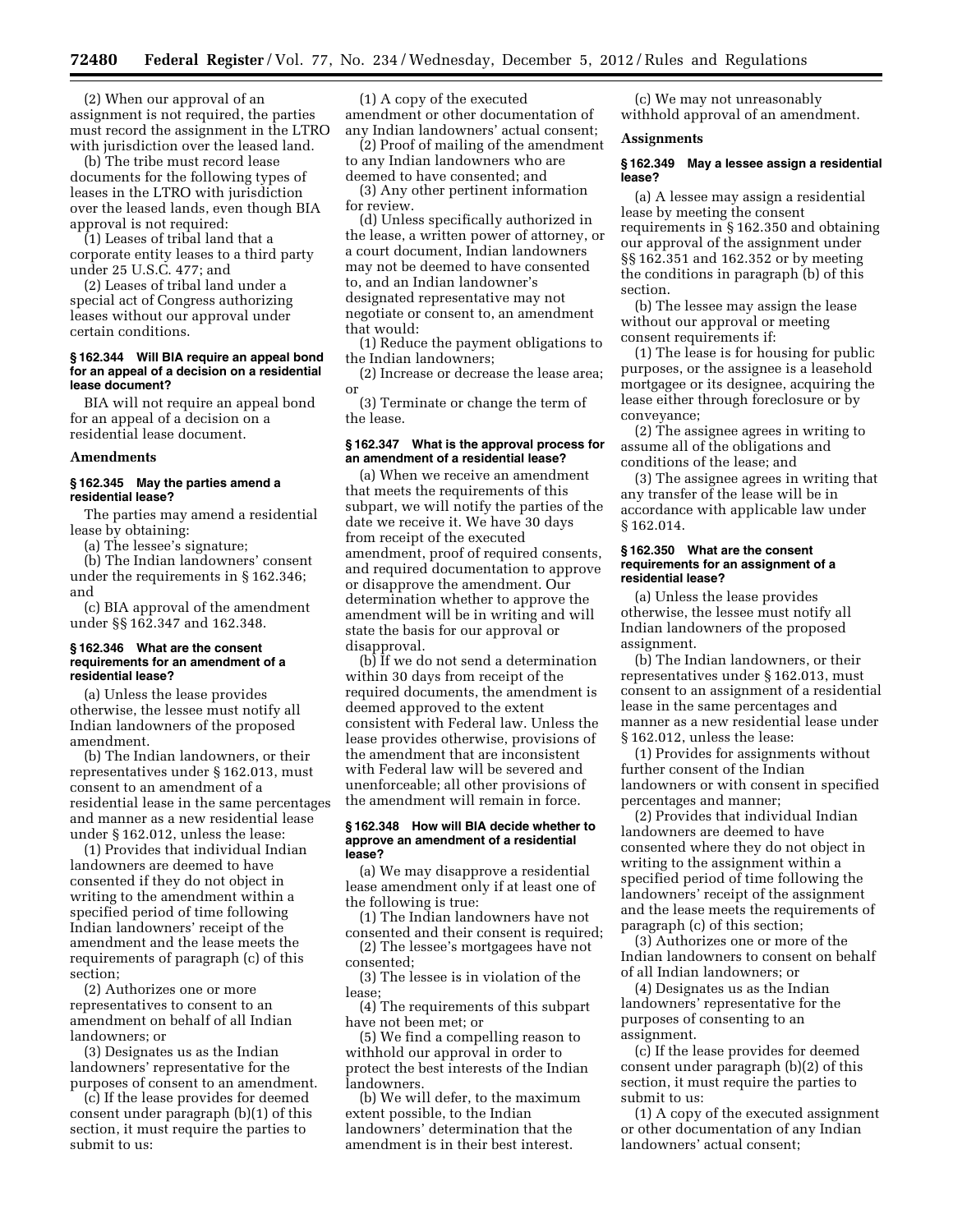(2) Proof of mailing of the assignment to any Indian landowners who are deemed to have consented; and

(3) Any other pertinent information for us to review.

(d) The lessee must obtain the consent of the holders of any mortgages.

# **§ 162.351 What is the approval process for an assignment of a residential lease?**

(a) When we receive an assignment that meets the requirements of this subpart, we will notify the parties of the date we receive it. If our approval is required, we have 30 days from receipt of the executed assignment, proof of required consents, and required documentation to approve or disapprove the assignment. Our determination whether to approve the assignment will be in writing and will state the basis for our approval or disapproval.

(b) If we do not meet the deadline in this section, the lessee or Indian landowners may take appropriate action under § 162.363.

# **§ 162.352 How will BIA decide whether to approve an assignment of a residential lease?**

(a) We may disapprove an assignment of a residential lease only if at least one of the following is true:

(1) The Indian landowners have not consented, and their consent is required;

(2) The lessee's mortgagees have not consented;

(3) The lessee is in violation of the lease;

(4) The assignee does not agree to be bound by the terms of the lease;

(5) The requirements of this subpart have not been met; or

(6) We find a compelling reason to withhold our approval in order to protect the best interests of the Indian landowners.

(b) In making the finding required by paragraph (a)(6) of this section, we may consider whether the value of any part of the leased premises not covered by the assignment would be adversely affected.

(c) We will defer, to the maximum extent possible, to the Indian landowners' determination that the assignment is in their best interest.

(d) We may not unreasonably withhold approval of an assignment.

#### **Subleases**

# **§ 162.353 May a lessee sublease a residential lease?**

(a) A lessee may sublease a residential lease by meeting the consent requirements in § 162.354 and obtaining our approval of the sublease under

§§ 162.355 and 162.356, or by meeting the conditions in paragraph (b) of this section.

(b) The lessee may sublease without meeting consent requirements or obtaining BIA approval of the sublease, if:

(1) The lease provides for subleasing without meeting consent requirements or obtaining BIA approval; and

(2) The sublease does not relieve the lessee/sublessor of any liability.

# **§ 162.354 What are the consent requirements for a sublease of a residential lease?**

(a) Unless the lease provides otherwise, the lessee must notify all Indian landowners of the proposed sublease.

(b) The Indian landowners must consent to a sublease of a residential lease in the same percentages and manner as a new residential lease under § 162.012, unless the lease:

(1) Provides that individual Indian landowners are deemed to have consented where they do not object in writing to the sublease within a specified period of time following the landowners' receipt of the sublease and the lease meets the requirements of paragraph (c) of this section;

(2) Authorizes one or more of the Indian landowners to consent on behalf of all Indian landowners; or

(3) Designates us as the Indian landowners' representative for the purposes of consenting to a sublease.

(c) If the lease provides for deemed consent under paragraph (b)(1) of this section, it must require the parties to submit to us:

(1) A copy of the executed sublease or other documentation of any landowner's actual consent;

(2) Proof of mailing of the sublease to any Indian landowners who are deemed to have consented; and

(3) Any other pertinent information for us to review.

(d) The lessee must obtain the consent of any mortgagees.

#### **§ 162.355 What is the approval process for a sublease of a residential lease?**

(a) When we receive a sublease that meets the requirements of this subpart, we will notify the parties of the date we receive it. If our approval is required, we have 30 days from receipt of the executed sublease, proof of required consents, and required documentation to approve or disapprove the sublease.

(b) If we do not send a determination within 30 days from receipt of required documents, the sublease is deemed approved to the extent consistent with Federal law. Unless the lease provides

otherwise, provisions of the sublease that are inconsistent with Federal law will be severed and unenforceable; all other provisions of the sublease will remain in force.

#### **§ 162.356 How will BIA decide whether to approve a sublease of a residential lease?**

(a) We may disapprove a sublease of a residential lease only if at least one of the following is true:

(1) The Indian landowners have not consented, and their consent is required;

(2) The lessee's mortgagees have not consented;

(3) The lessee is in violation of the lease;

(4) The lessee will not remain liable under the lease;

(5) The requirements of this subpart have not been met; or

(6) We find a compelling reason to withhold our approval in order to protect the best interests of the Indian landowners.

(b) In making the finding required by paragraph (a)(6) of this section, we may consider whether the value of any part of the leased premises not covered by the sublease would be adversely affected.

(c) We will defer, to the maximum extent possible, to the Indian landowners' determination that the sublease is in their best interest.

(d) We may not unreasonably withhold approval of a sublease.

#### **Leasehold Mortgages**

# **§ 162.357 May a lessee mortgage a residential lease?**

(a) A lessee may mortgage a residential lease by meeting the consent requirements in § 162.358 and obtaining BIA approval of the leasehold mortgage under in §§ 162.359 and 162.360.

(b) Refer to § 162.349(b) for information on what happens if a sale or foreclosure under an approved mortgage of the leasehold interest occurs.

#### **§ 162.358 What are the consent requirements for a leasehold mortgage of a residential lease?**

(a) Unless the lease provides otherwise, the lessee must notify all Indian landowners of the proposed leasehold mortgage.

(b) The Indian landowners, or their representatives under § 162.013, must consent to a leasehold mortgage of a residential lease in the same percentages and manner as a new residential lease under § 162.012, unless the lease:

(1) States that landowner consent is not required for a leasehold mortgage and identifies what law would apply in case of foreclosure;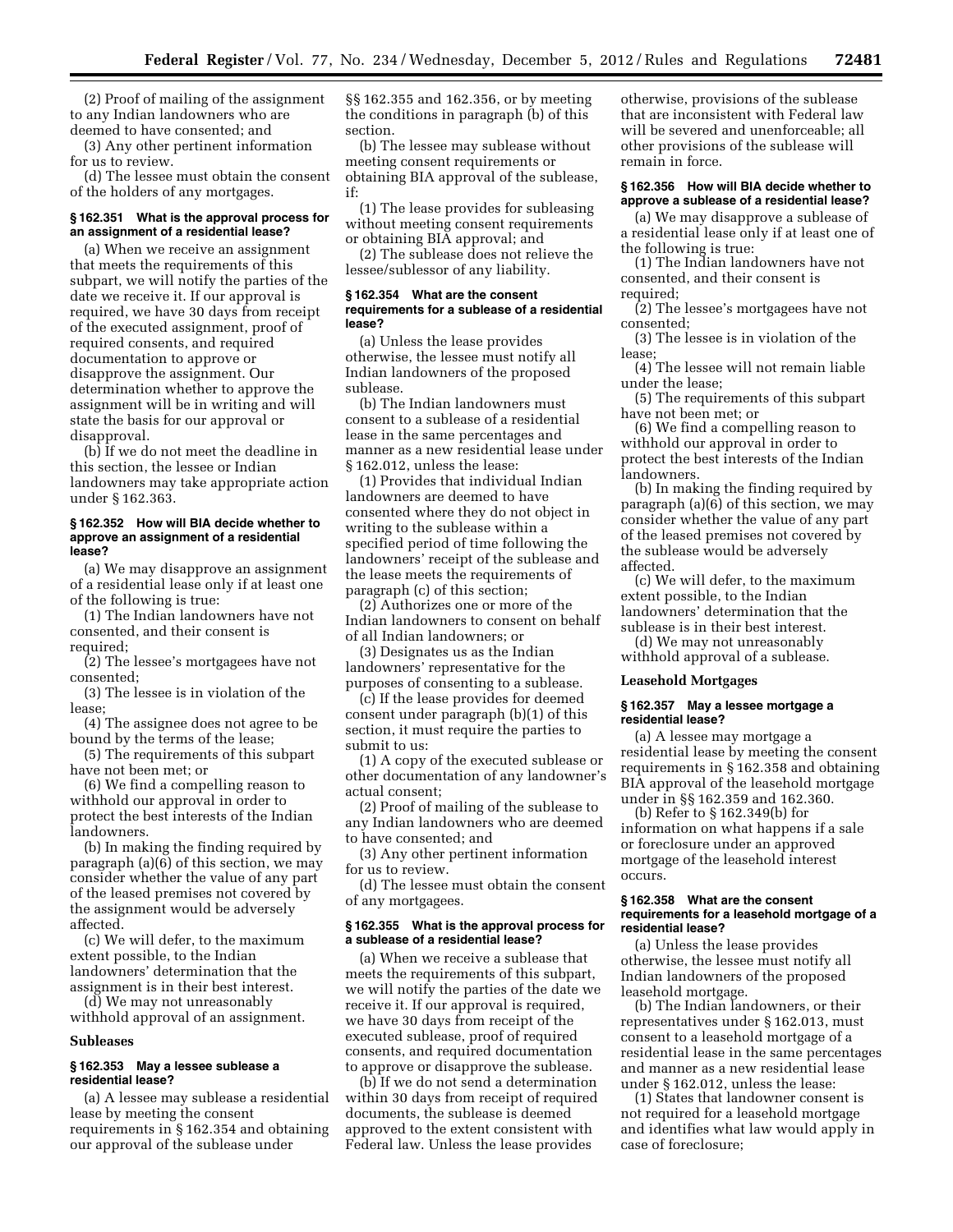(2) Provides that individual Indian landowners are deemed to have consented where they do not object in writing to the leasehold mortgage within a specified period of time following the landowners' receipt of the leasehold mortgage and the lease meets the requirements of paragraph (c) of this section;

(3) Authorizes one or more representatives to consent to a leasehold mortgage on behalf of all Indian landowners; or

(4) Designates us as the Indian landowners' representative for the purposes of consenting to a leasehold mortgage.

(c) If the lease provides for deemed consent under paragraph (b)(2) of this section, it must require the parties to submit to us:

(1) A copy of the executed leasehold mortgage or other documentation of any Indian landowners' actual consent;

(2) Proof of mailing of the leasehold mortgage to any Indian landowners who are deemed to have consented; and

(3) Any other pertinent information for us to review.

# **§ 162.359 What is the approval process for a leasehold mortgage of a residential lease?**

(a) When we receive leasehold mortgage that meets the requirements of this subpart, we will notify the parties of the date we receive it. We have 20 days from receipt of the executed leasehold mortgage, proof of required consents, and required documentation to approve or disapprove the leasehold mortgage. Our determination whether to approve the leasehold mortgage will be in writing and will state the basis for our approval or disapproval.

(b) If we do not meet the deadline in this section, the lessee may take appropriate action under § 162.363.

#### **§ 162.360 How will BIA decide whether to approve a leasehold mortgage of a residential lease?**

(a) We may disapprove a leasehold mortgage of a residential lease only if at least one of the following is true:

(1) The Indian landowners have not consented, and their consent is required;

(2) The requirements of this subpart have not been met; or

(3) We find a compelling reason to withhold our approval in order to protect the best interests of the Indian landowners.

(b) In making the finding required by paragraph (a)(3) of this section, we may consider whether:

(1) The leasehold mortgage proceeds would be used for purposes unrelated to the leased premises; and

(2) The leasehold mortgage is limited to the leasehold.

(c) We will defer, to the maximum extent possible, to the Indian landowners' determination that the leasehold mortgage is in their best interest.

(d) We may not unreasonably withhold approval of a leasehold mortgage.

# **Effectiveness, Compliance, and Enforcement**

#### **§ 162.361 When will an amendment, assignment, sublease, or leasehold mortgage of a residential lease be effective?**

(a) An amendment, assignment, sublease, or leasehold mortgage of a residential lease will be effective when approved, even if an appeal is filed under part 2 of this chapter, except:

(1) If the amendment or sublease was deemed approved under § 162.347(b) or § 162.355(b), the amendment or sublease becomes effective 45 days from the date the parties mailed or delivered the document to us for our review; and

(2) An assignment that does not require our approval under § 162.349(b) or a sublease that does not require our approval under § 162.353(b) becomes effective on the effective date specified in the assignment or sublease. If the assignment or sublease does not specify the effective date, it becomes effective upon execution by the parties.

(b) We will provide copies of approved documents to the party requesting approval, to the tribe for tribal land, and upon request, to other parties to the lease document.

#### **§ 162.362 What happens if BIA disapproves an amendment, assignment, sublease, or leasehold mortgage?**

If we disapprove an amendment, assignment, sublease, or leasehold mortgage of a residential lease, we will notify the parties immediately and advise the landowners of their right to appeal the decision under part 2 of this chapter.

#### **§ 162.363 What happens if BIA does not meet a deadline for issuing a decision on a lease document?**

(a) If a Superintendent does not meet a deadline for issuing a decision on a lease, assignment, or leasehold mortgage, the parties may file a written notice to compel action with the appropriate Regional Director.

(b) The Regional Director has 15 days from receiving the notice to:

(1) Issue a decision; or

(2) Order the Superintendent to issue a decision within the time set out in the order.

(c) The parties may file a written notice to compel action with the BIA Director if:

(1) The Regional Director does not meet the deadline in paragraph (b) of this section;

(2) The Superintendent does not issue a decision within the time set by the Regional Director under paragraph (b)(2) of this section; or

(3) The initial decision on the lease, assignment, or leasehold mortgage is with the Regional Director, and he or she does not meet the deadline for such decision.

(d) The BIA Director has 15 days from receiving the notice to:

(1) Issue a decision; or

(2) Order the Regional Director or Superintendent to issue a decision within the time set out in the order.

(e) If the Regional Director or Superintendent does not issue a decision within the time set out in the order under paragraph (d)(2) of this section, then the BIA Director must issue a decision within 15 days from the expiration of the time set out in the order.

(f) The parties may file an appeal from our inaction to the Interior Board of Indian Appeals if the Director does not meet the deadline in paragraph (d) or (e) of this section.

(g) The provisions of 25 CFR 2.8 do not apply to the inaction of BIA officials with respect to a decision on a lease, amendment, assignment, sublease, or leasehold mortgage under this subpart.

#### **§ 162.364 May BIA investigate compliance with a residential lease?**

(a) We may enter the leased premises at any reasonable time, upon reasonable notice, and consistent with any notice requirements under applicable tribal law and applicable lease documents, to protect the interests of the Indian landowners and ensure that the lessee is in compliance with the requirements of the lease.

(b) If an Indian landowner notifies us that a specific lease violation has occurred, we will promptly initiate an appropriate investigation.

#### **§ 162.365 May a residential lease provide for negotiated remedies if there is a violation?**

(a) A residential lease of tribal land may provide either or both parties with negotiated remedies in the event of a lease violation, including, but not limited to, the power to terminate the lease. If the lease provides one or both parties with the power to terminate the lease:

(1) BIA approval of the termination is not required;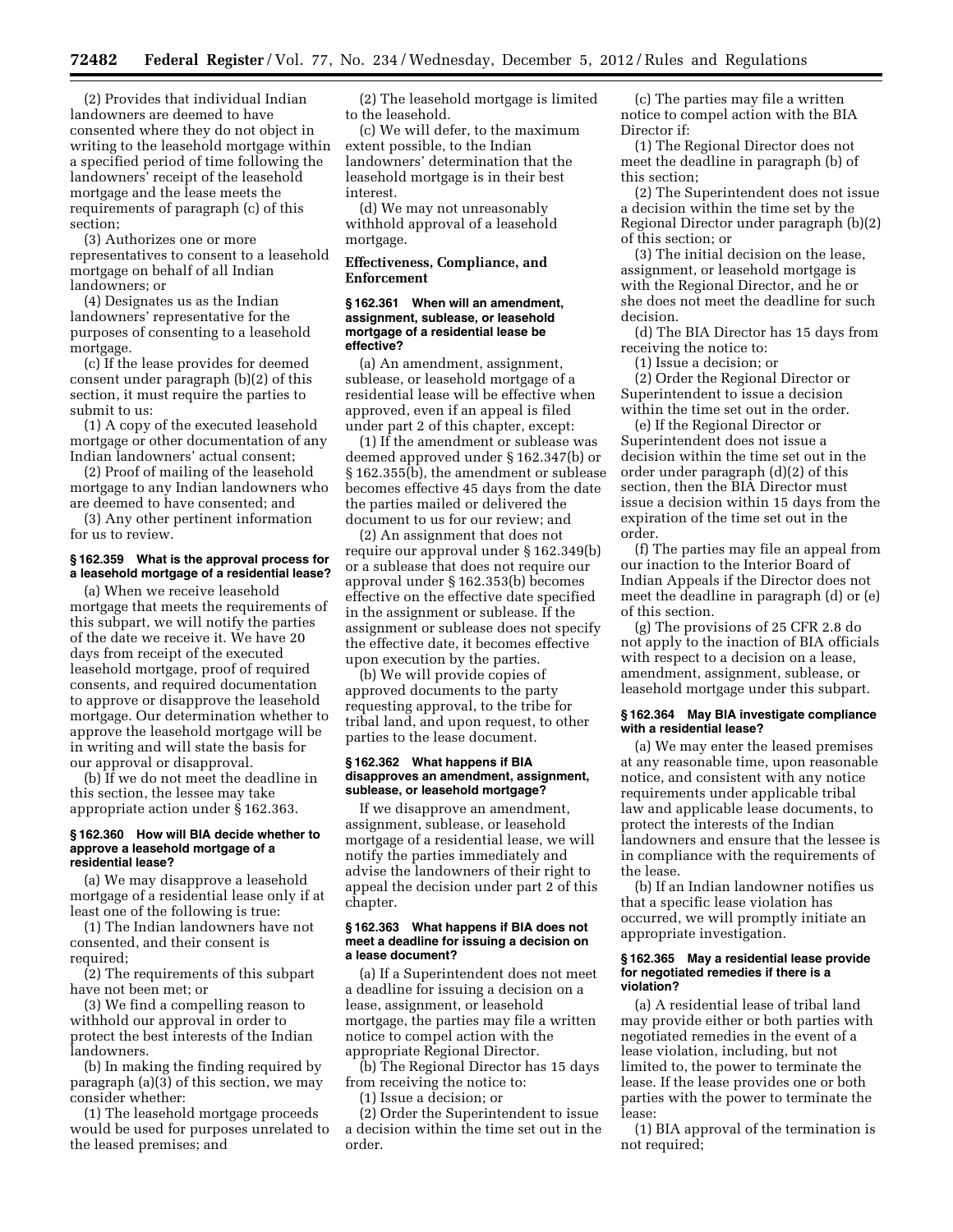(2) The termination is effective without BIA cancellation; and

(3) The Indian landowners must notify us of the termination so that we may record it in the LTRO.

(b) A residential lease of individually owned Indian land may provide either or both parties with negotiated remedies, so long as the lease also specifies the manner in which those remedies may be exercised by or on behalf of the Indian landowners of the applicable percentage of interests under § 162.012 of this part. If the lease provides one or both parties with the power to terminate the lease:

(1) BIA concurrence with the termination is required to ensure that the Indian landowners of the applicable percentage of interests have consented; and

(2) BIA will record the termination in the LTRO.

(c) The parties must notify any mortgagee of any violation that may result in termination and the termination of a residential lease.

(d) Negotiated remedies may apply in addition to, or instead of, the cancellation remedy available to us, as specified in the lease. The landowners may request our assistance in enforcing negotiated remedies.

(e) A residential lease may provide that lease violations will be addressed by the tribe, and that lease disputes will be resolved by a tribal court, any other court of competent jurisdiction, or by a tribal governing body in the absence of a tribal court, or through an alternative dispute resolution method. We may not be bound by decisions made in such forums, but we will defer to ongoing actions or proceedings, as appropriate, in deciding whether to exercise any of the remedies available to us.

# **162.366 What will BIA do about a violation of a residential lease?**

(a) In the absence of actions or proceedings described in § 162.365(e), or if it is not appropriate for us to defer to the actions or proceedings, we will follow the procedures in paragraphs (b), (c), and (d) of this section and, as applicable, ensure consistency with 25 U.S.C. 4137.

(b) If we determine there has been a violation of the conditions of a residential lease other than a violation of payment provisions covered by paragraph (c) of this section, we will promptly send the lessee and any mortgagee a notice of violation by certified mail, return receipt requested.

(1) We will send a copy of the notice of violation to the tribe for tribal land, or provide constructive notice to Indian landowners for individually owned Indian land.

(2) The notice of violation will advise the lessee that, within 10 business days of the receipt of a notice of violation, the lessee must:

(i) Cure the violation and notify us, and the tribe for tribal land, in writing that the violation has been cured;

(ii) Dispute our determination that a violation has occurred; or

(iii) Request additional time to cure the violation.

(3) The notice of violation may order the lessee to cease operations under the lease.

(c) A lessee's failure to pay rent in the time and manner required by a residential lease is a violation of the lease, and we will issue a notice of violation in accordance with this paragraph.

(1) We will send the lessee and any mortgagee a notice of violation by certified mail, return receipt requested:

(i) Promptly following the date on which the payment was due, if the lease requires that rental payments be made to us; or

(ii) Promptly following the date on which we receive actual notice of nonpayment from the Indian landowners, if the lease provides for payment directly to the Indian landowners.

(2) We will send a copy of the notice of violation to the tribe for tribal land, or provide constructive notice to Indian landowners for individually owned Indian land.

(3) The notice of violation will require the lessee to provide adequate proof of payment.

(d) The lessee will continue to be responsible for the obligations in the lease until the lease expires or is terminated or cancelled.

#### **§ 162.367 What will BIA do if the lessee does not cure a violation of a residential lease on time?**

(a) If the lessee does not cure a violation of a residential lease within the required time period, or provide adequate proof of payment as required in the notice of violation, we will consult with the tribe for tribal land or, where feasible, with Indian landowners for individually owned Indian land, and determine whether:

(1) We should cancel the lease;

(2) The Indian landowners wish to invoke any remedies available to them under the lease;

(3) We should invoke other remedies available under the lease or applicable law, including collection on any available performance bond or, for failure to pay rent, referral of the debt

to the Department of the Treasury for collection; or

(4) The lessee should be granted additional time in which to cure the violation.

(b) Following consultation with the tribe for tribal land or, where feasible, with Indian landowners for individually owned Indian land, we may take action to recover unpaid rent and any associated late payment charges.

(1) We do not have to cancel the lease or give any further notice to the lessee before taking action to recover unpaid rent.

(2) We may still take action to recover any unpaid rent if we cancel the lease.

(c) If we decide to cancel the lease, we will send the lessee and any mortgagee a cancellation letter by certified mail, return receipt requested within 5 business days of our decision. We will send a copy of the cancellation letter to the tribe for tribal land, and will provide Indian landowners for individually owned Indian land with actual or constructive notice of the cancellation. The cancellation letter will:

(1) Explain the grounds for cancellation;

(2) If applicable, notify the lessee of the amount of any unpaid rent or late payment charges due under the lease;

(3) Notify the lessee of the lessee's right to appeal under part 2 of this chapter;

(4) Order the lessee to vacate the property within 31 days of the date of receipt of the cancellation letter, if an appeal is not filed by that time; and

(5) Order the lessee to take any other action BIA deems necessary to protect the Indian landowners.

(d) We may invoke any other remedies available to us under the lease, including collecting on any available performance bond, and the Indian landowners may pursue any available remedies under tribal law.

(e) We will ensure that any action we take is consistent with 25 U.S.C. 4137, as applicable.

#### **§ 162.368 Will late payment charges or special fees apply to delinquent payments due under a residential lease?**

(a) Late payment charges will apply as specified in the lease. The failure to pay these amounts will be treated as a lease violation.

(b) We may assess the following special fees to cover administrative costs incurred by the United States in the collection of the debt, if rent is not paid in the time and manner required, in addition to late payment charges that must be paid to the Indian landowners under the lease: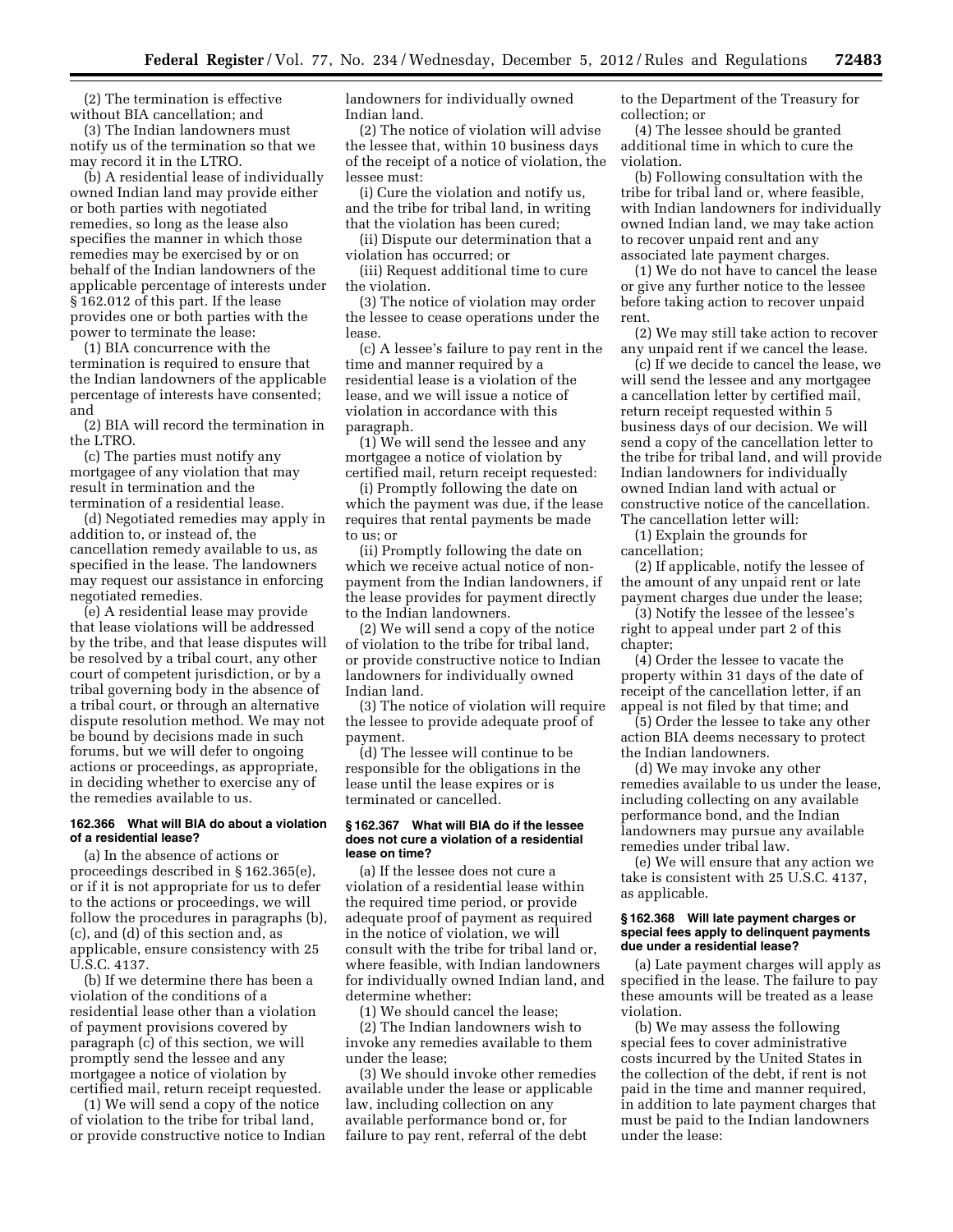| The lessee will pay | For                                                                       |  |
|---------------------|---------------------------------------------------------------------------|--|
|                     | Any dishonored check.                                                     |  |
|                     | Processing of each notice or demand letter.                               |  |
|                     | Treasury processing following referral for collection of delinquent debt. |  |

#### **§ 162.369 How will payment rights relating to a residential lease be allocated?**

The residential lease may allocate rights to payment for insurance proceeds, trespass damages, condemnation awards, settlement funds, and other payments between the Indian landowners and the lessee. If not specified in the lease, insurance policy, order, award, judgment, or other document, the Indian landowners will be entitled to receive these payments.

# **§ 162.370 When will a cancellation of a residential lease be effective?**

(a) A cancellation involving a residential lease will not be effective until 31 days after the lessee receives a cancellation letter from us, or 41 days from the date we mailed the letter, whichever is earlier.

(b) The cancellation decision will not be effective if an appeal is filed unless the cancellation is made immediately effective under part 2 of this chapter. While a cancellation decision is ineffective, the lessee must continue to pay rent and comply with the other terms of the lease.

# **§ 162.371 What will BIA do if a lessee remains in possession after a residential lease expires or is terminated or cancelled?**

If a lessee remains in possession after the expiration, termination, or cancellation of a residential lease, we may treat the unauthorized possession as a trespass under applicable law in consultation with the Indian landowners. Unless the Indian landowners of the applicable percentage of interests under § 162.012 have notified us in writing that they are engaged in good faith negotiations with the holdover lessee to obtain a new lease, we may take action to recover possession on behalf of the Indian landowners, and pursue any additional remedies available under applicable law, such as a forcible entry and detainer action.

#### **§ 162.372 Will BIA appeal bond regulations apply to cancellation decisions involving residential leases?**

(a) Except as provided in paragraph (b) of this section, the appeal bond provisions in part 2 of this chapter will apply to appeals from lease cancellation decisions.

(b) The lessee may not appeal the appeal bond decision. The lessee may, however, request that the official to

whom the appeal is made reconsider the appeal bond decision, based on extraordinary circumstances. Any reconsideration decision is final for the Department.

# **§ 162.373 When will BIA issue a decision on an appeal from a residential leasing decision?**

BIA will issue a decision on an appeal from a leasing decision within 30 days of receipt of all pleadings.

#### **§ 162.374 What happens if the lessee abandons the leased premises?**

If a lessee abandons the leased premises, we will treat the abandonment as a violation of the lease. The lease may specify a period of nonuse after which the lease premises will be considered abandoned.

# **Subpart D—Business Leases**

#### **Business Leasing General Provisions**

#### **§ 162.401 What types of leases does this subpart cover?**

(a) This subpart covers both ground leases (undeveloped land) and leases of developed land (together with the permanent improvements thereon) on Indian land that are not covered in another subpart of this part, including:

(1) Leases for residential purposes that are not covered in subpart C;

(2) Leases for business purposes that are not covered in subpart E;

(3) Leases for religious, educational, recreational, cultural, or other public purposes; and

(4) Commercial or industrial leases for retail, office, manufacturing, storage, biomass, waste-to-energy, or other business purposes.

(b) Leases covered by this subpart may authorize the construction of single-purpose or mixed-use projects designed for use by any number of lessees or occupants.

#### **§ 162.402 Is there a model business lease form?**

There is no model business lease form because of the need for flexibility in negotiating and writing business leases; however, we may:

(a) Provide other guidance, such as checklists and sample lease provisions, to assist in the lease negotiation process; and

(b) Assist the Indian landowners, upon their request, in developing appropriate lease provisions or in using tribal lease forms that conform to the requirements of this part.

# **Lease Requirements**

# **§ 162.411 How long may the term of a business lease run?**

(a) A business lease must provide for a definite term, state if there is an option to renew, and if so, provide for a definite term for the renewal period. The maximum term of a lease approved under 25 U.S.C. 415(a) may not exceed 50 years (consisting of an initial term not to exceed 25 years and one renewal not to exceed 25 years), unless a Federal statute provides for a longer maximum term (e.g., 25 U.S.C. 415(a) allows for a maximum term of 99 years for certain tribes), a different initial term, renewal term, or number of renewals.

(b) For tribal land, we will defer to the tribe's determination that the lease term, including any renewal, is reasonable. For individually owned Indian land, we will review the lease term, including any renewal, to ensure it is reasonable, given the:

- (1) Purpose of the lease;
	- (2) Type of financing; and
	- (3) Level of investment.

(c) The lease may not be extended by holdover.

# **§ 162.412 What must the lease include if it contains an option to renew?**

(a) If the lease provides for an option to renew, the lease must specify:

(1) The time and manner in which the option must be exercised or is automatically effective;

(2) That confirmation of the renewal will be submitted to us, unless the lease provides for automatic renewal;

(3) Whether Indian landowner consent to the renewal is required;

(4) That the lessee must provide notice of the renewal to the Indian landowners and any sureties and mortgagees;

(5) The additional consideration, if any, that will be due upon the exercise of the option to renew or the start of the renewal term; and

(6) Any other conditions for renewal (e.g., that the lessee not be in violation of the lease at the time of renewal).

(b) We will record any renewal of a lease in the LTRO.

# **§ 162.413 Are there mandatory provisions that a business lease must contain?**

(a) All business leases must identify: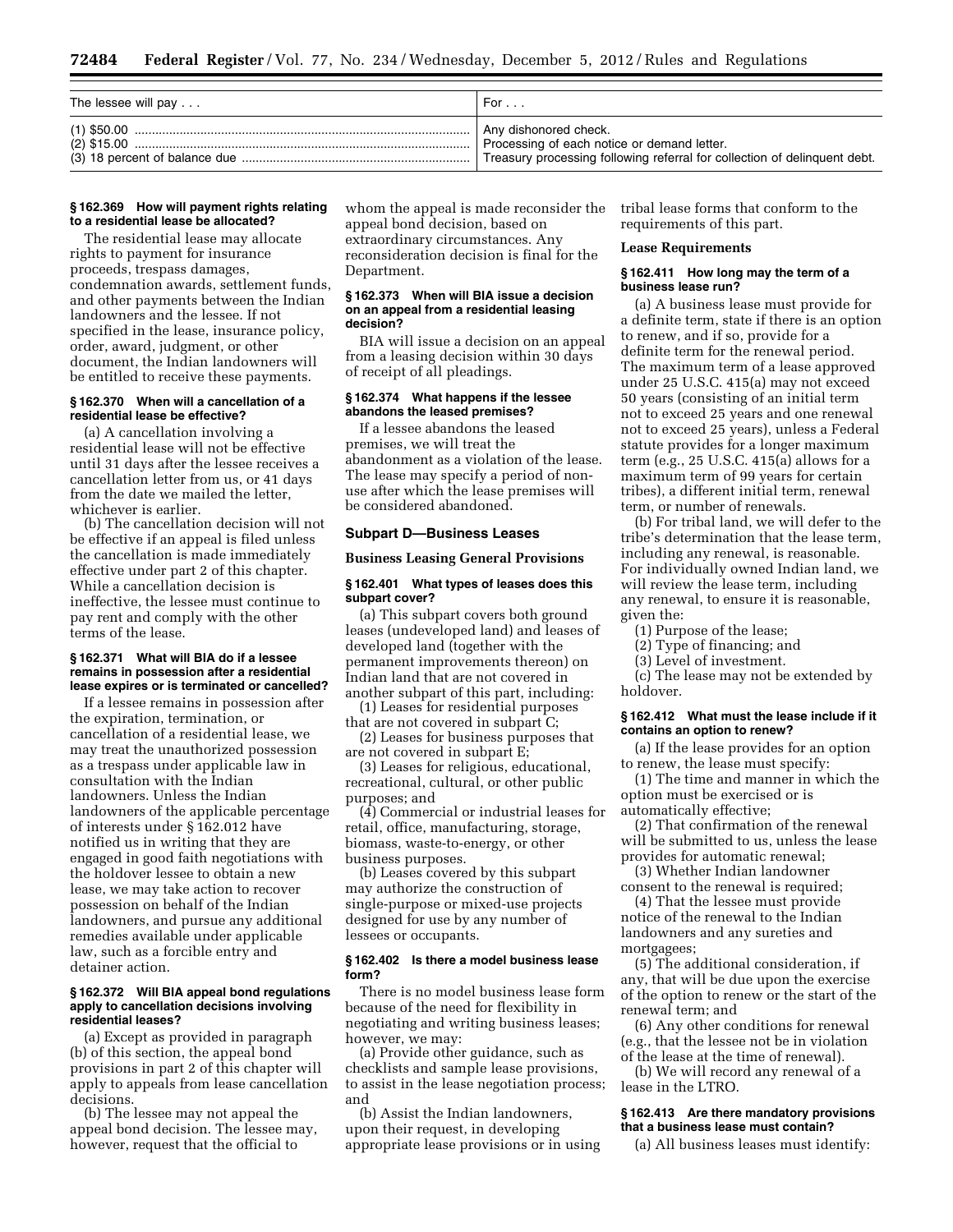(1) The tract or parcel of land being leased;

(2) The purpose of the lease and authorized uses of the leased premises;

(3) The parties to the lease;

(4) The term of the lease;

(5) The ownership of permanent improvements and the responsibility for constructing, operating, maintaining, and managing permanent improvements under § 162.415;

(6) Payment requirements and late payment charges, including interest;

(7) Due diligence requirements under § 162.417 (unless the lease is for religious, educational, recreational, cultural, or other public purposes);

(8) Insurance requirements under

§ 162.437; and

(9) Bonding requirements under § 162.434. If a performance bond is required, the lease must state that the lessee must obtain the consent of the surety for any legal instrument that directly affects their obligations and liabilities.

(b) Where a representative executes a lease on behalf of an Indian landowner or lessee, the lease must identify the landowner or lessee being represented and the authority under which the action is taken.

(c) All business leases must include the following provisions:

(1) The obligations of the lessee and its sureties to the Indian landowners are also enforceable by the United States, so long as the land remains in trust or restricted status;

(2) There must not be any unlawful conduct, creation of a nuisance, illegal activity, or negligent use or waste of the leased premises;

(3) The lessee must comply with all applicable laws, ordinances, rules, regulations, and other legal requirements under § 162.014;

(4) If historic properties, archeological resources, human remains, or other cultural items not previously reported are encountered during the course of any activity associated with this lease, all activity in the immediate vicinity of the properties, resources, remains, or items will cease and the lessee will contact BIA and the tribe with jurisdiction over the land to determine how to proceed and appropriate disposition;

(5) BIA has the right, at any reasonable time during the term of the lease and upon reasonable notice, in accordance with § 162.464, to enter the leased premises for inspection and to ensure compliance; and

(6) BIA may, at its discretion, treat as a lease violation any failure by the lessee to cooperate with a BIA request to make appropriate records, reports, or information available for BIA inspection and duplication.

(d) Unless the lessee would be prohibited by law from doing so, the lease must also contain the following provisions:

(1) The lessee holds the United States and the Indian landowners harmless from any loss, liability, or damages resulting from the lessee's use or occupation of the leased premises; and

(2) The lessee indemnifies the United States and the Indian landowners against all liabilities or costs relating to the use, handling, treatment, removal, storage, transportation, or disposal of hazardous materials, or the release or discharge of any hazardous material from the leased premises that occurs during the lease term, regardless of fault, with the exception that the lessee is not required to indemnify the Indian landowners for liability or cost arising from the Indian landowners' negligence or willful misconduct.

(e) We may treat any provision of a lease document that violates Federal law as a violation of the lease.

#### **§ 162.414 May permanent improvements be made under a business lease?**

The lessee may construct permanent improvements under a business lease if the business lease specifies, or provides for the development of:

(a) A plan that describes the type and location of any permanent improvements to be constructed by the lessee; and

(b) A general schedule for construction of the permanent improvements, including dates for commencement and completion of construction.

#### **§ 162.415 How must a business lease address ownership of permanent improvements?**

(a) A business lease must specify who will own any permanent improvements the lessee constructs during the lease term and may specify under what conditions, if any, permanent improvements the lessee constructs may be conveyed to the Indian landowners during the lease term. In addition, the lease must indicate whether each specific permanent improvement the lessee constructs will:

(1) Remain on the leased premises, upon the expiration, cancellation, or termination of the lease, in a condition satisfactory to the Indian landowners, and become the property of the Indian landowners;

(2) Be removed within a time period specified in the lease, at the lessee's expense, with the leased premises to be restored as closely as possible to their

condition before construction of the permanent improvements; or (3) Be disposed of by other specified means.

(b) A lease that requires the lessee to remove the permanent improvements must also provide the Indian landowners with an option to take possession of and title to the permanent improvements if the improvements are not removed within the specified time period.

# **§ 162.416 How will BIA enforce removal requirements in a business lease?**

(a) We may take appropriate enforcement action to ensure removal of the permanent improvements and restoration of the premises at the lessee's expense:

(1) In consultation with the tribe, for tribal land or, where feasible, with Indian landowners for individually owned Indian land; and

(2) Before or after expiration, termination, or cancellation of the lease.

(b) We may collect and hold the performance bond or alternative form of security until removal and restoration are completed.

# **§ 162.417 What requirements for due diligence must a business lease include?**

(a) If permanent improvements are to be constructed, the business lease must include due diligence requirements that require the lessee to complete construction of any permanent improvements within the schedule specified in the lease or general schedule of construction, and a process for changing the schedule by mutual consent of the parties. If construction does not occur, or is not expected to be completed, within the time period specified in the lease, the lessee must provide the Indian landowners and BIA with an explanation of good cause as to the nature of any delay, the anticipated date of construction of facilities, and evidence of progress toward commencement of construction.

(b) Failure of the lessee to comply with the due diligence requirements of the lease is a violation of the lease and may lead to cancellation of the lease under § 162.467.

(c) BIA may waive the requirements in this section if such waiver is in the best interest of the Indian landowners.

(d) The requirements of this section do not apply to leases for religious, educational, recreational, cultural, or other public purposes.

# **§ 162.418 How must a business lease describe the land?**

(a) A business lease must describe the leased premises by reference to an official or certified survey, if possible. If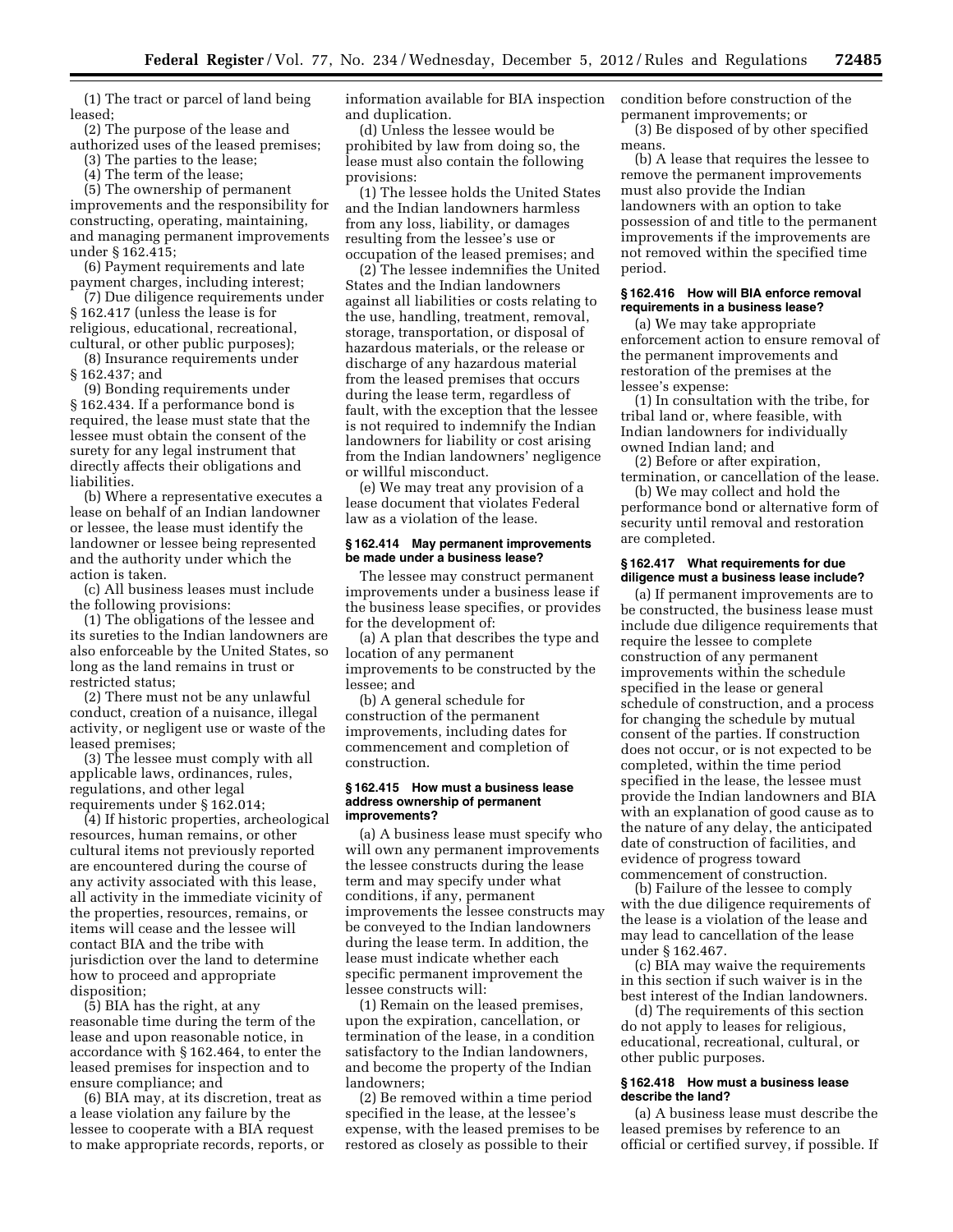the land cannot be so described, the lease must include one or more of the following:

(1) A legal description;

(2) A survey-grade global positioning system description; or

(3) Another description prepared by a registered land surveyor that is sufficient to identify the leased premises.

(b) If the tract is fractionated we will identify the undivided trust or restricted interests in the leased premises.

#### **§ 162.419 May a business lease allow compatible uses?**

A business lease may provide for the Indian landowners to use, or authorize others to use, the leased premises for other uses compatible with the purpose of the business lease and consistent with the terms of the business lease. Any such use or authorization by the Indian landowners will not reduce or offset the monetary compensation for the business lease.

#### **Monetary Compensation Requirements**

#### **§ 162.420 How much monetary compensation must be paid under a business lease of tribal land?**

(a) A business lease of tribal land may allow for any payment amount negotiated by the tribe, and we will defer to the tribe and not require a valuation if the tribe submits a tribal authorization expressly stating that it:

(1) Has negotiated compensation

satisfactory to the tribe;

(2) Waives valuation; and (3) Has determined that accepting such negotiated compensation and

waiving valuation is in its best interest. (b) The tribe may request, in writing, that we determine fair market rental, in which case we will use a valuation in accordance with § 162.422. After providing the tribe with the fair market rental, we will defer to a tribe's decision to allow for any payment amount negotiated by the tribe.

(c) If the conditions in paragraph (a) or (b) of this section are not met, we will require that the lease provide for fair market rental based on a valuation in accordance with § 162.422.

#### **§ 162.421 How much monetary compensation must be paid under a business lease of individually owned Indian land?**

(a) A business lease of individually owned Indian land must require payment of not less than fair market rental before any adjustments, based on a fixed amount, a percentage of the projected income, or some other method, unless paragraphs (b) or (c) of this section permit a lesser amount. The lease must establish how the fixed amount, percentage, or combination will be calculated and the frequency at which the payments will be made.

(b) We may approve a lease of individually owned Indian land that provides for the payment of nominal compensation, or less than a fair market rental if<sup>.</sup>

(1) The Indian landowners execute a written waiver of the right to receive fair market rental; and

(2) We determine it is in the Indian landowners' best interest, based on factors including, but not limited to:

(i) The lessee is a member of the immediate family, as defined in § 162.003, of an individual Indian landowner;

(ii) The lessee is a co-owner in the leased tract;

(iii) A special relationship or circumstances exist that we believe warrant approval of the lease;

(iv) The lease is for religious, educational, recreational, cultural, or other public purposes;

(v) We have waived the requirement for a valuation under paragraph (e) of this section.

(c) We may approve a lease that provides for payment of less than a fair market rental during the predevelopment or construction periods, if we determine it is in the Indian landowners' best interest. The lease must specify the amount of the compensation and the applicable periods.

(d) We will require a valuation in accordance with § 162.422, unless:

(1) 100 percent of the Indian landowners submit to us a written request to waive the valuation requirement; or

(2) We waive the requirement under paragraph (e) of this section.

(e) If the owners of the applicable percentage of interests under § 162.012 of this part execute a business lease on behalf of all of the Indian landowners of a fractionated tract, the lease must provide that the non-consenting Indian landowners, and those on whose behalf we have consented, receive a fair market rental, as determined by a valuation, unless we waive the requirement because the tribe or lessee will construct infrastructure improvements on, or serving, the leased premises, and we determine it is in the best interest of all the landowners.

# **§ 162.422 How will BIA determine fair market rental for a business lease?**

(a) We will use a market analysis, appraisal, or other appropriate valuation method to determine the fair market rental before we approve a business

lease of individually owned Indian land or, at the request of the tribe, for tribal land.

(b) We will either:

(1) Prepare, or have prepared, a market analysis, appraisal, or other appropriate valuation method; or

(2) Use an approved market analysis, appraisal, or other appropriate valuation method from the Indian landowners or lessee.

(c) We will use or approve use of a market analysis, appraisal, or other appropriate valuation method only if it:

(1) Has been prepared in accordance with USPAP or a valuation method developed by the Secretary under 25 U.S.C. 2214; and

(2) Complies with Departmental policies regarding appraisals, including third-party appraisals.

(d) Indian landowners may use competitive bidding as a valuation method.

# **§ 162.423 When are monetary compensation payments due under a business lease?**

(a) A business lease must specify the dates on which all payments are due.

(b) Unless the lease provides otherwise, payments may not be made or accepted more than one year in advance of the due date.

(c) Payments are due at the time specified in the lease, regardless of whether the lessee receives an advance billing or other notice that a payment is due.

#### **§ 162.424 Must a business lease specify who receives monetary compensation payments?**

(a) A business lease must specify whether the lessee will make payments directly to the Indian landowners (direct pay) or to us on their behalf.

(b) The lessee may make payments directly to the Indian landowners if:

(1) The Indian landowners' trust accounts are unencumbered;

(2) There are 10 or fewer beneficial owners; and

(3) One hundred percent of the beneficial owners (including those on whose behalf we have consented) agree to receive payment directly from the lessee at the start of the lease.

(c) If the lease provides that the lessee will directly pay the Indian landowners, then:

(1) The lease must include provisions for proof of payment upon our request.

(2) When we consent on behalf of an Indian landowner, the lessee must make payment to us on behalf of that landowner.

(3) The lessee must send direct payments to the parties and addresses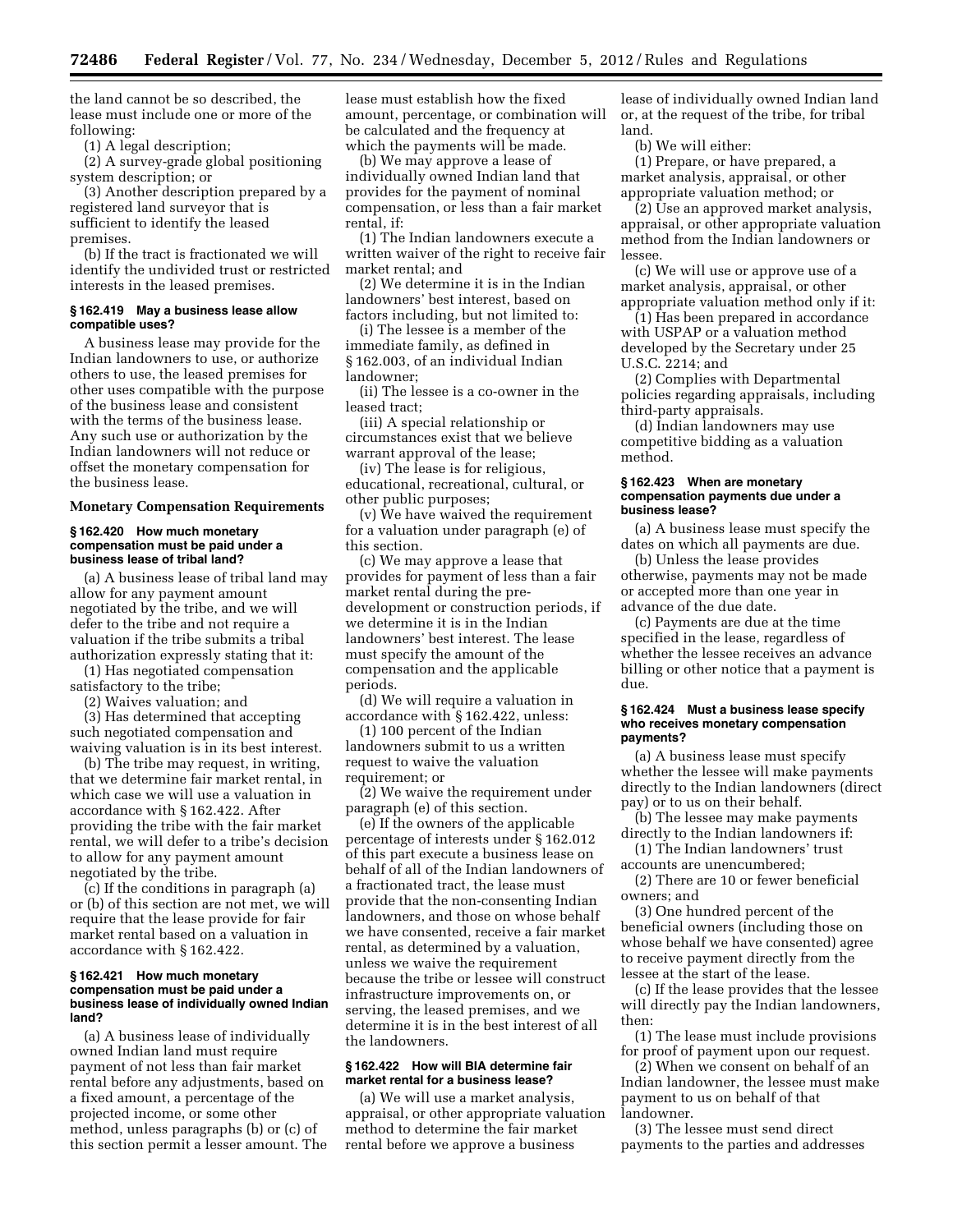specified in the lease, unless the lessee receives notice of a change of ownership or address.

(4) Unless the lease provides otherwise, compensation payments may not be made payable directly to anyone other than the Indian landowners.

(5) Direct payments must continue through the duration of the lease, except that:

(i) The lessee must make all Indian landowners' payments to us if 100 percent of the Indian landowners agree to suspend direct pay and provide us with documentation of their agreement; and

(ii) The lessee must make that individual Indian landowner's payment to us if any individual Indian landowner who dies, is declared non compos mentis, owes a debt resulting in a trust account encumbrance, or his or her whereabouts become unknown.

#### **§ 162.425 What form of monetary compensation payment is acceptable under a business lease?**

(a) When payments are made directly to Indian landowners, the form of payment must be acceptable to the Indian landowners.

(b) When payments are made to us, our preferred method of payment is electronic funds transfer payments. We will also accept:

- (1) Money orders;
- (2) Personal checks;
- (3) Certified checks; or
- (4) Cashier's checks.

(c) We will not accept cash or foreign currency.

(d) We will accept third-party checks only from financial institutions or Federal agencies.

#### **§ 162.426 May the business lease provide for non-monetary or varying types of compensation?**

(a) A lease may provide for the following, subject to the conditions in paragraphs (b) and (c) of this section:

(1) Alternative forms of compensation, including but not limited to, in-kind consideration and payments based on percentage of income; or

(2) Varying types of compensation at specific stages during the life of the lease, including but not limited to fixed annual payments during construction, payments based on income during an operational period, and bonuses.

(b) For tribal land, we will defer to the tribe's determination that the compensation under paragraph (a) of this section is in its best interest, if the tribe submits a signed certification or tribal authorization stating that it has determined the compensation under paragraph (a) of this section to be in its best interest.

(c) For individually owned land, we may approve a lease that provides for compensation under paragraph (a) of this section if we determine that it is in the best interest of the Indian landowners.

# **§ 162.427 Will BIA notify a lessee when a payment is due under a business lease?**

Upon request of the Indian landowners, we may issue invoices to a lessee in advance of the dates on which payments are due under a business lease. The lessee's obligation to make these payments in a timely manner will not be excused if invoices are not issued, delivered, or received.

#### **§ 162.428 Must a business lease provide for compensation reviews or adjustments?**

(a) For a business lease of tribal land, unless the lease provides otherwise, no periodic review of the adequacy of compensation or adjustment is required if the tribe states in its tribal certification or authorization that it has determined that not having compensation reviews and/or adjustments is in its best interest.

(b) For a business lease of

individually owned Indian land, unless the lease provides otherwise, no periodic review of the adequacy of compensation or adjustment is required if:

(1) If the term of the lease is 5 years or less;

(2) The lease provides for automatic adjustments; or

(3) We determine it is in the best interest of the Indian landowners not to require a review or automatic adjustment based on circumstances including, but not limited to, the following:

(i) The lease provides for payment of less than fair market rental;

(ii) The lease is for religious, educational, recreational, cultural, or other public purposes;

(iii) The lease provides for most or all of the compensation to be paid during the first 5 years of the lease term or before the date the review would be conducted; or

(iv) The lease provides for graduated rent or non-monetary or various types of compensation.

(c) If the conditions in paragraph (a) or (b) of this section are not met, a review of the adequacy of compensation must occur at least every fifth year, in the manner specified in the lease. The lease must specify:

(1) When adjustments take effect;

(2) Who can make adjustments;

(3) What the adjustments are based on; and

(4) How to resolve disputes arising from the adjustments.

(d) When a review results in the need for adjustment of compensation, the Indian landowners must consent to the adjustment in accordance with § 162.012, unless the lease provides otherwise.

#### **§ 162.429 What other types of payments are required under a business lease?**

(a) The lessee may be required to pay additional fees, taxes, and assessments associated with the use of the land, as determined by entities having jurisdiction, except as provided in § 162.017. The lessee must pay these amounts to the appropriate office.

(b) If the leased premises are within an Indian irrigation project or drainage district, except as otherwise provided in part 171 of this chapter, the lessee must pay all operation and maintenance charges that accrue during the lease term. The lessee must pay these amounts to the appropriate office in charge of the irrigation project or drainage district. We will treat failure to make these payments as a violation of the lease.

(c) Where the property is subject to at least one other lease for another compatible use, the lessees may agree among themselves how to allocate payment of the Indian irrigation operation and maintenance charges.

# **Bonding and Insurance**

# **§ 162.434 Must a lessee provide a performance bond for a business lease?**

The lessee must provide a performance bond or alternative form of security, except as provided in paragraph (f) of this section.

(a) The performance bond or alternative form of security must be in an amount sufficient to secure the contractual obligations including:

(1) No less than:

(i) The highest annual rental specified in the lease, if compensation is paid annually; or

(ii) If the compensation is not paid annually, another amount established by BIA in consultation with the tribe for tribal land or, where feasible, with Indian landowners for individually owned Indian land;

(2) The construction of any required permanent improvements;

(3) The operation and maintenance charges for any land located within an irrigation project; and

(4) The restoration and reclamation of the leased premises, to their condition at the start of the lease term or some other specified condition.

(b) The performance bond or other security:

(1) Must be deposited with us and made payable only to us, and may not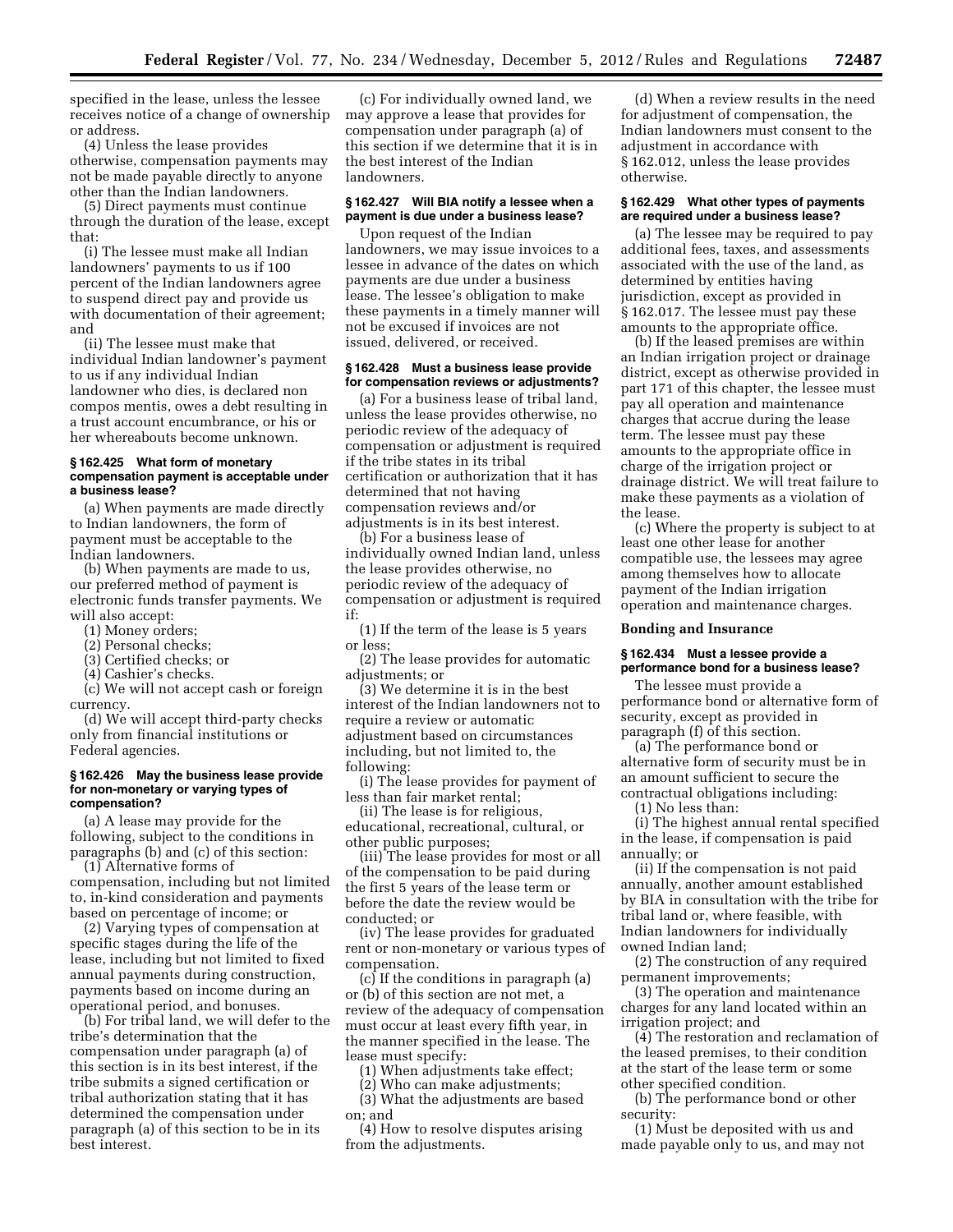be modified without our approval, except as provided in paragraph (b)(2) of this section; and

(2) For tribal land, if the lease so provides, may be deposited with the tribe and made payable to the tribe, and may not be modified without the approval of the tribe.

(c) The lease must specify the conditions under which we may adjust security or performance bond requirements to reflect changing conditions, including consultation with the tribal landowner for tribal land before the adjustment.

(d) We may require that the surety provide any supporting documents needed to show that the performance bond or alternative forms of security will be enforceable, and that the surety will be able to perform the guaranteed obligations.

(e) The performance bond or other security instrument must require the surety to provide notice to us at least 60 days before canceling a performance bond or other security. This will allow us to notify the lessee of its obligation to provide a substitute performance bond or other security and require collection of the bond or security before the cancellation date. Failure to provide a substitute performance bond or security is a violation of the lease.

(f) We may waive the requirement for a performance bond or alternative form of security if either:

(1) The lease is for religious, educational, recreational, cultural, or other public purposes; or

(2) The Indian landowners request it and we determine a waiver is in the Indian landowners' best interest.

(g) For tribal land, we will defer, to the maximum extent possible, to the tribe's determination that a waiver of a performance bond or alternative form of security is in its best interest.

# **§ 162.435 What forms of security are acceptable under a business lease?**

(a) We will accept a performance bond only in one of the following forms:

(1) Certificates of deposit issued by a federally insured financial institution authorized to do business in the United States;

(2) Irrevocable letters of credit issued by a federally insured financial institution authorized to do business in the United States;

(3) Negotiable Treasury securities; or

(4) Surety bonds issued by a company approved by the U.S. Department of the Treasury.

(b) We may accept an alternative form of security approved by us that provides adequate protection for the Indian landowners and us, including but not

limited to an escrow agreement and assigned savings account.

(c) All forms of performance bonds or alternative security must, if applicable:

(1) Indicate on their face that BIA approval is required for redemption;

(2) Be accompanied by a statement granting full authority to BIA to make an immediate claim upon or sell them if the lessee violates the lease;

(3) Be irrevocable during the term of the performance bond or alternative security; and

(4) Be automatically renewable during the term of the lease.

(d) We will not accept cash bonds.

# **§ 162.436 What is the release process for a performance bond or alternative form of security under a business lease?**

(a) Upon expiration, termination, or cancellation of the lease, the lessee may ask BIA in writing to release the performance bond or alternative form of security.

(b) Upon receiving a request under paragraph (a) of this section, BIA will:

(1) Confirm with the tribe, for tribal land or, where feasible, with the Indian landowners for individually owned Indian land, that the lessee has complied with all lease obligations; and

(2) Release the performance bond or alternative form of security to the lessee, unless we determine that the bond or security must be redeemed to fulfill the contractual obligations.

# **§ 162.437 Must a lessee provide insurance for a business lease?**

Except as provided in paragraph (c) of this section, a lessee must provide insurance necessary to protect the interests of the Indian landowners and in the amount sufficient to protect all insurable permanent improvements on the premises.

(a) The insurance may include property, crop, liability, and casualty insurance, depending on the Indian landowners' interests to be protected.

(b) Both the Indian landowners and the United States must be identified as additional insured parties.

(c) We may waive the requirement for insurance upon the request of the Indian landowner, if a waiver is in the best interest of the Indian landowner, including if the lease is for less than fair market rental or nominal compensation. For tribal land, we will defer, to the maximum extent possible, to the tribe's determination that a waiver is in its best interest.

# **Approval**

# **§ 162.438 What documents are required for BIA approval of a business lease?**

A lessee or the Indian landowners must submit the following documents to us to obtain BIA approval of a business lease:

(a) A lease executed by the Indian landowners and the lessee that meets the requirements of this part;

(b) For tribal land, a tribal authorization for the lease and, if applicable, meeting the requirements of §§ 162.420(a), 162.426(b), and 162.428(a), or a separate signed certification meeting the requirements of §§ 162.426(b) and 162.428(a));

(c) A valuation, if required under § 162.420 or § 162.421;

(d) Proof of insurance, if required under § 162.437;

(e) A performance bond or other security, if required under § 162.434;

(f) Statement from the appropriate tribal authority that the proposed use is in conformance with applicable tribal law, if required by the tribe;

(g) Environmental and archeological reports, surveys, and site assessments as needed to facilitate compliance with applicable Federal and tribal environmental and land use requirements, including any documentation prepared under § 162.027(b);

(h) A restoration and reclamation plan (and any subsequent modifications to the plan), if appropriate;

(i) Where the lessee is not an entity owned and operated by the tribe, documents that demonstrate the technical capability of the lessee or lessee's agent to construct, operate, maintain, and terminate the proposed project and the lessee's ability to successfully design, construct, or obtain the funding for a project similar to the proposed project, if appropriate;

(j) A preliminary plan of development that describes the type and location of any permanent improvements the lessee plans to construct and a schedule showing the tentative commencement and completion dates for those improvements, if appropriate;

(k) A legal description of the land under § 162.418;

(l) If the lease is being approved under 25 U.S.C. 415, information to assist us in our evaluation of the factors in 25 U.S.C. 415(a); and

(m) If the lessee is a corporation, limited liability company, partnership, joint venture, or other legal entity, except a tribal entity, information such as organizational documents, certificates, filing records, and resolutions, that demonstrates that:

(1) The representative has authority to execute a lease;

(2) The lease will be enforceable against the lessee; and

(3) The legal entity is in good standing and authorized to conduct business in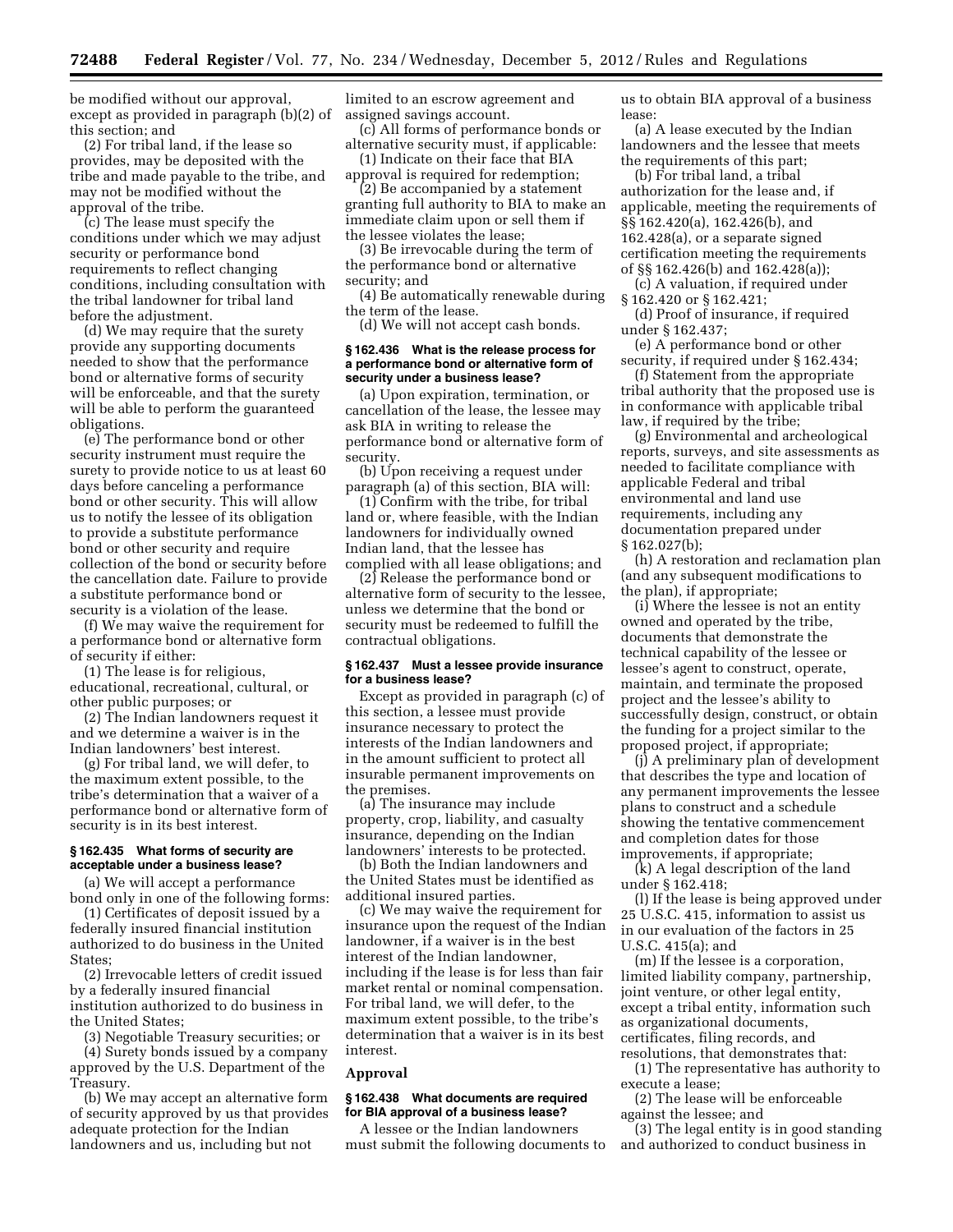the jurisdiction where the land is located.

# **§ 162.439 Will BIA review a proposed business lease before or during preparation of the NEPA review documentation?**

Upon request of the Indian landowners, we will review the proposed business lease after negotiation by the parties, before or during preparation of the NEPA review documentation and any valuation. Within 60 days of receiving the proposed lease, we will provide an acknowledgement of the terms of the lease and identify any provisions that, based on this acknowledgment review, would justify disapproval of the lease, pending results of the NEPA review and any valuation.

# **§ 162.440 What is the approval process for a business lease?**

(a) Before we approve a business lease, we must determine that the lease is in the best interest of the Indian landowners. In making that determination, we will:

(1) Review the lease and supporting documents;

(2) Identify potential environmental impacts and ensure compliance with all applicable environmental laws, land use laws, and ordinances;

(3) If the lease is being approved under 25 U.S.C. 415, assure ourselves that adequate consideration has been given to the factors in 25 U.S.C. 415(a); and

(4) Require any lease modifications or mitigation measures necessary to satisfy any requirements including any other Federal or tribal land use requirements.

(b) Upon receiving a business lease package, we will promptly notify the parties whether the package is or is not complete. A complete package includes all the information and supporting documents required under this subpart, including but not limited to, NEPA review documentation and valuation documentation, where applicable.

(1) If the business lease package is not complete, our letter will identify the missing information or documents required for a complete package. If we do not respond to the submission of a business lease package, the parties may take action under § 162.463.

(2) If the business lease package is complete, we will notify the parties of the date of our receipt. Within 60 days of the receipt date, we will approve or disapprove the lease, return the package for revision, or inform the parties in writing that we need additional review time. If we inform the parties in writing that we need additional time, then:

(i) Our letter informing the parties that we need additional review time must identify our initial concerns and invite the parties to respond within 15 days of the date of the letter; and

(ii) We have 30 days from sending the letter informing the parties that we need additional time to approve or disapprove the lease.

(c) If we do not meet the deadlines in this section, then the parties may take appropriate action under § 162.463.

(d) We will provide any lease approval or disapproval and the basis for the determination, along with notification of any appeal rights under part 2 of this chapter, in writing to the parties to the lease.

(e) We will provide approved business leases on tribal land to the lessee and provide a copy to the tribe. We will provide approved business leases on individually owned Indian land to the lessee, and make copies available to the Indian landowners upon written request.

#### **§ 162.441 How will BIA decide whether to approve a business lease?**

(a) We will approve a business lease unless:

(1) The required consents have not been obtained from the parties to the lease;

(2) The requirements of this subpart have not been met; or

(3) We find a compelling reason to withhold our approval in order to protect the best interests of the Indian landowners.

(b) We will defer, to the maximum extent possible, to the Indian landowners' determination that the lease is in their best interest.

(c) We may not unreasonably withhold approval of a lease.

#### **§ 162.442 When will a business lease be effective?**

(a) A business lease will be effective on the date that we approve the lease, even if an appeal is filed under part 2 of this chapter.

(b) The lease may specify a date on which the obligations between the parties to the business lease are triggered. Such date may be before or after the approval date under paragraph (a) of this section.

#### **§ 162.443 Must a business lease document be recorded?**

(a) Any business lease document must be recorded in our LTRO with jurisdiction over the leased land.

(1) We will record the lease document immediately following our approval.

(2) If our approval of an assignment or sublease is not required, the parties must record the assignment or sublease in the LTRO with jurisdiction over the leased land.

(b) The tribe must record lease documents for the following types of leases in the LTRO with jurisdiction over the leased lands, even though BIA approval is not required:

(1) Leases of tribal land a corporate entity leases to a third party under 25 U.S.C. 477; and

(2) Leases of tribal land under a special act of Congress authorizing leases without our approval under certain conditions.

#### **§ 162.444 Will BIA require an appeal bond for an appeal of a decision on a business lease document?**

(a) If a party appeals our decision on a lease, assignment, amendment, or sublease, then the official to whom the appeal is made may require the appellant to post an appeal bond in accordance with part 2 of this chapter. We will not require an appeal bond:

(1) For an appeal of a decision on a leasehold mortgage; or

(2) If the tribe is a party to the appeal and requests a waiver of the appeal bond.

(b) The appellant may not appeal the appeal bond decision. The appellant may, however, request that the official to whom the appeal is made reconsider the bond decision, based on extraordinary circumstances. Any reconsideration decision is final for the Department.

# **Amendments**

# **§ 162.445 May the parties amend a business lease?**

The parties may amend a business lease by obtaining:

(a) The lessee's signature;

(b) The Indian landowners' consent under the requirements in § 162.446; and

(c) BIA approval of the amendment under §§ 162.447 and 162.448.

#### **§ 162.446 What are the consent requirements for an amendment to a business lease?**

(a) Unless the lease provides otherwise, the lessee must notify all Indian landowners of the proposed amendment.

(b) The Indian landowners, or their representatives under § 162.013, must consent to an amendment of a business lease in the same percentages and manner as a new business lease under § 162.012, unless the lease:

(1) Provides that individual Indian landowners are deemed to have consented where they do not object in writing to the amendment within a specified period of time following the landowners' receipt of the amendment and the lease meets the requirements of paragraph (c) of this section;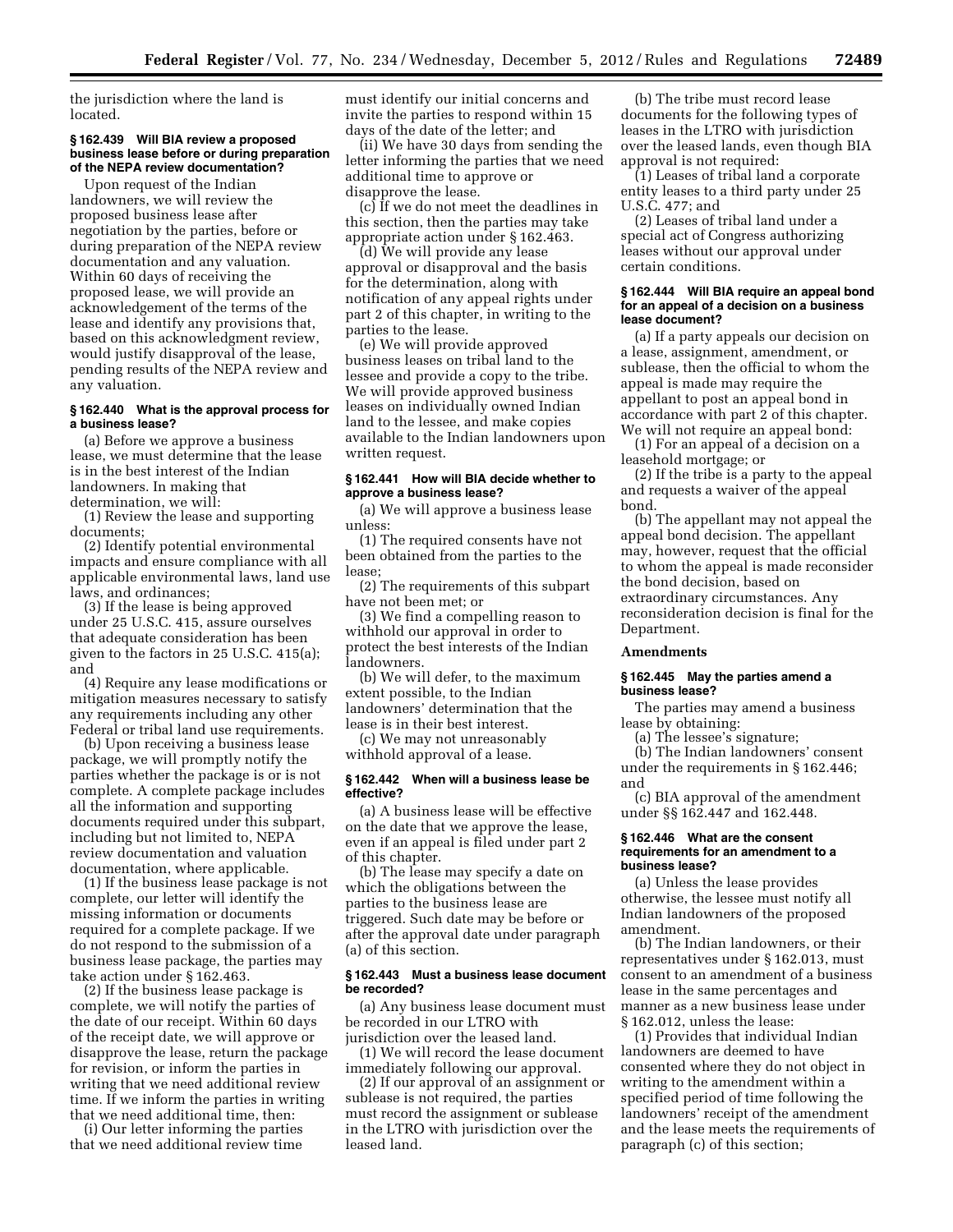(2) Authorizes one or more representatives to consent to an amendment on behalf of all Indian landowners; or

(3) Designates us as the Indian landowners' representative for the purposes of consenting to an amendment.

(c) If the lease provides for deemed consent under paragraph (b)(1) of this section, it must require the parties to submit to us:

(1) A copy of the executed amendment or other documentation of any Indian landowners' actual consent;

(2) Proof of mailing of the amendment to any Indian landowners who are deemed to have consented; and

(3) Any other pertinent information for us to review.

(d) Unless specifically authorized in the lease, a written power of attorney, or a court document, Indian landowners may not be deemed to have consented to, and an Indian landowner's designated representative may not negotiate or consent to, an amendment that would:

(1) Reduce the payment obligations to the Indian landowners;

(2) Increase or decrease the lease area; (3) Terminate or change the term of

the lease; or (4) Modify the dispute resolution procedures.

#### **§ 162.447 What is the approval process for an amendment to a business lease?**

(a) When we receive an amendment that meets the requirements of this subpart, we will notify the parties of the date we receive it. We have 30 days from receipt of the executed amendment, proof of required consents, and required documentation to approve or disapprove the amendment or inform the parties in writing that we need additional review time. Our determination whether to approve the amendment will be in writing and will state the basis for our approval or disapproval.

(b) Our letter informing the parties that we need additional review time must identify our initial concerns and invite the parties to respond within 15 days of the date of the letter. We have 30 days from sending the letter informing the parties that we need additional time to approve or disapprove the amendment.

(c) If we do not meet the deadline in paragraph (a) or this section, or paragraph (b) of this section if applicable, the amendment is deemed approved to the extent consistent with Federal law. Unless the lease provides otherwise, provisions of the amendment that are inconsistent with Federal law

will be severed and unenforceable; all other provisions of the amendment will remain in force.

#### **§ 162.448 How will BIA decide whether to approve an amendment to a business lease?**

(a) We may disapprove a business lease amendment only if at least one of the following is true:

(1) The Indian landowners have not consented and their consent is required;

(2) The lessee's mortgagees or sureties have not consented;

(3) The lessee is in violation of the lease;

(4) The requirements of this subpart have not been met; or

(5) We find a compelling reason to withhold our approval in order to protect the best interests of the Indian landowners.

(b) We will defer, to the maximum extent possible to the Indian landowners' determination that the amendment is in their best interest.

(c) We may not unreasonably withhold approval of an amendment.

#### **Assignments**

#### **§ 162.449 May a lessee assign a business lease?**

(a) A lessee may assign a business lease by meeting the consent requirements in § 162.450 and obtaining our approval of the assignment under §§ 162.451 and 162.452, or by meeting the conditions in paragraphs (b) or (c) of this section.

(b) Where provided in the lease, the lessee may assign the lease to the following without meeting consent requirements or obtaining BIA approval of the assignment, as long as the lessee notifies BIA of the assignment within 30 days after it is executed:

(1) Not more than three distinct legal entities specified in the lease; or

(2) The lessee's wholly owned subsidiaries.

(c) The lessee may assign the lease without our approval or meeting consent requirements if:

(1) The assignee is a leasehold mortgagee or its designee, acquiring the lease either through foreclosure or by conveyance;

(2) The assignee agrees in writing to assume all of the obligations and conditions of the lease; and

(3) The assignee agrees in writing that any transfer of the lease will be in accordance with applicable law under § 162.014.

#### **§ 162.450 What are the consent requirements for an assignment of a business lease?**

(a) Unless the lease provides otherwise, the lessee must notify all Indian landowners of the proposed assignment.

(b) The Indian landowners, or their representatives under § 162.013, must consent to an amendment of a business lease in the same percentages and manner as a new business lease under § 162.012, unless the lease:

(1) Provides that individual Indian landowners are deemed to have consented where they do not object in writing to the amendment within a specified period of time following the landowners' receipt of the amendment and the lease meets the requirements of paragraph (c) of this section;

(2) Authorizes one or more representatives to consent to an amendment on behalf of all Indian landowners; or

(3) Designates us as the Indian landowners' representative for the purposes of consenting to an amendment.

(c) If the lease provides for deemed consent under paragraph (b)(1) of this section, it must require the parties to submit to us:

(1) A copy of the executed amendment or other documentation of any Indian landowners' actual consent;

(2) Proof of mailing of the amendment to any Indian landowners who are deemed to have consented; and

(3) Any other pertinent information for us to review.

(d) The lessee must obtain the consent of the holders of any bonds or mortgages.

#### **§ 162.451 What is the approval process for an assignment of a business lease?**

(a) When we receive an assignment that meets the requirements of this subpart, we will notify the parties of the date we receive it. If our approval is required, we have 30 days from receipt of the executed assignment, proof of required consents, and required documentation to approve or disapprove the assignment. Our determination whether to approve the assignment will be in writing and will state the basis for our approval or disapproval.

(b) If we do not meet the deadline in this section, the lessee or Indian landowners may take appropriate action under § 162.463.

#### **§ 162.452 How will BIA decide whether to approve an assignment of a business lease?**

(a) We may disapprove an assignment of a business lease only if at least one of the following is true:

(1) The Indian landowners have not consented and their consent is required;

(2) The lessee's mortgagees or sureties have not consented;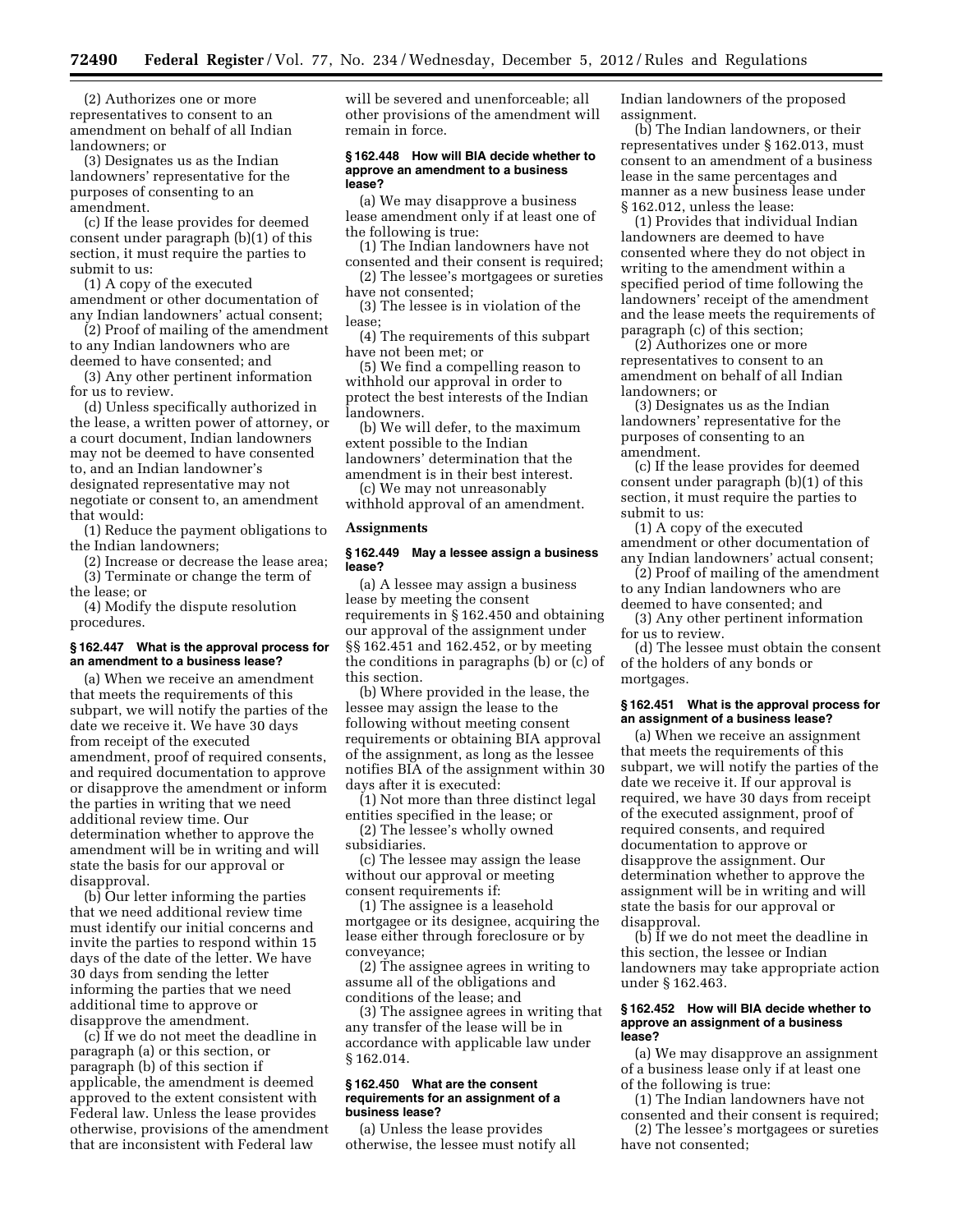(3) The lessee is in violation of the lease;

(4) The assignee does not agree to be bound by the terms of the lease;

(5) The requirements of this subpart have not been met; or

(6) We find a compelling reason to withhold our approval in order to protect the best interests of the Indian landowners.

(b) In making the finding required by paragraph (a)(6) of this section, we may consider whether:

(1) The value of any part of the leased premises not covered by the assignment would be adversely affected; and

(2) If a performance bond is required, the assignee has posted the bond or security and provided supporting documents that demonstrate that:

(i) The lease will be enforceable against the assignee; and

(ii) The assignee will be able to perform its obligations under the lease or assignment.

(c) We will defer, to the maximum extent possible, to the Indian landowners' determination that the assignment is in their best interest.

(d) We may not unreasonably withhold approval of an assignment.

#### **Subleases**

#### **§ 162.453 May a lessee sublease a business lease?**

(a) A lessee may sublease a business lease by meeting the consent requirements in § 162.454 and obtaining our approval of the sublease under §§ 162.455 and 162.456, or by meeting the conditions in paragraph (b) of this section.

(b) Where the sublease is part of a commercial development or residential development, the lessee may sublease without meeting consent requirements or obtaining BIA approval of the sublease, if:

(1) The lease provides for subleasing without meeting consent requirements or obtaining BIA approval;

(2) The sublease does not relieve the lessee/sublessor of any liability; and

(3) The parties provide BIA with a copy of the sublease within 30 days after it is executed.

# **§ 162.454 What are the consent requirements for a sublease of a business lease?**

(a) Unless the lease provides otherwise, the lessee must notify all Indian landowners of the proposed sublease.

(b) The Indian landowners must consent to a sublease of a business lease in the same percentages and manner as a new business lease under § 162.012, unless the lease:

(1) Provides that individual Indian landowners are deemed to have consented where they do not object in writing to the sublease within a specified period of time following the landowners' receipt of the sublease and the lease meets the requirements of paragraph (c) of this section;

(2) Authorizes one or more representatives to consent to a sublease on behalf of all Indian landowners; or

(3) Designates us as the Indian landowners' representative for the purposes of consenting to a sublease.

(c) If the lease provides for deemed consent under paragraph (b)(1) of this section, it must require the parties to submit to us:

(1) A copy of the executed sublease or other documentation of any Indian landowners' actual consent;

(2) Proof of mailing of the sublease to any Indian landowners who are deemed to have consented; and

(3) Any other pertinent information for us to review.

#### **§ 162.455 What is the approval process for a sublease of a business lease?**

(a) When we receive a sublease that meets the requirements of this subpart, we will notify the parties of the date we receive it. If our approval is required, we have 30 days from receipt of the executed sublease, proof of required consents, and required documentation to approve or disapprove the sublease or inform the parties in writing that we need additional review time. Our determination whether to approve the sublease will be in writing and will state the basis for our approval or disapproval.

(b) Our letter informing the parties that we need additional review time must identify our initial concerns and invite the parties to respond within 15 days of the date of the letter. We have 30 days from sending the letter informing the parties that we need additional time to approve or disapprove the sublease.

(c) If we do not meet the deadline in paragraph (a) of this section, or paragraph (b) of this section if applicable, the sublease is deemed approved to the extent consistent with Federal law. Unless the lease provides otherwise, provisions of the sublease that are inconsistent with Federal law will be severed and unenforceable; all other provisions of the sublease will remain in force.

# **§ 162.456 How will BIA decide whether to approve a sublease of a business lease?**

(a) We may disapprove a sublease of a business lease only if at least one of the following is true:

(1) The Indian landowners have not consented and their consent is required;

(2) The lessee's mortgagees or sureties have not consented;

(3) The lessee is in violation of the lease;

(4) The lessee will not remain liable under the lease;

(5) The requirements of this subpart have not been met; or

(6) We find a compelling reason to withhold our approval in order to protect the best interests of the Indian landowners.

(b) In making the finding required by paragraph (a)(6) of this section, we may consider whether the value of any part of the leased premises not covered by the sublease would be adversely affected.

(c) We will defer, to the maximum extent possible, to the Indian landowners' determination that the sublease is in their best interest.

(d) We may not unreasonably withhold approval of a sublease.

#### **Leasehold Mortgages**

# **§ 162.457 May a lessee mortgage a business lease?**

(a) A lessee may mortgage a business lease by meeting the consent requirements in § 162.458 and obtaining our approval of the leasehold mortgage under §§ 162.459 and 162.460.

(b) Refer to § 162.449(c) for information on what happens if a sale or foreclosure under an approved mortgage of the leasehold interest occurs.

# **§ 162.458 What are the consent requirements for a leasehold mortgage of a business lease?**

(a) Unless the lease provides otherwise, the lessee must notify all Indian landowners of the proposed leasehold mortgage.

(b) The Indian landowners, or their representatives under § 162.013, must consent to a leasehold mortgage of a business lease in the same percentages and manner as a new business lease under § 162.012, unless the lease:

(1) States that landowner consent is not required for a leasehold mortgage and identifies what law would apply in case of foreclosure;

(2) Provides that individual Indian landowners are deemed to have consented where they do not object in writing to the leasehold mortgage within a specified period of time following the landowners' receipt of the leasehold mortgage and the lease meets the requirements of paragraph (c) of this section;

(3) Authorizes one or more representatives to consent to a leasehold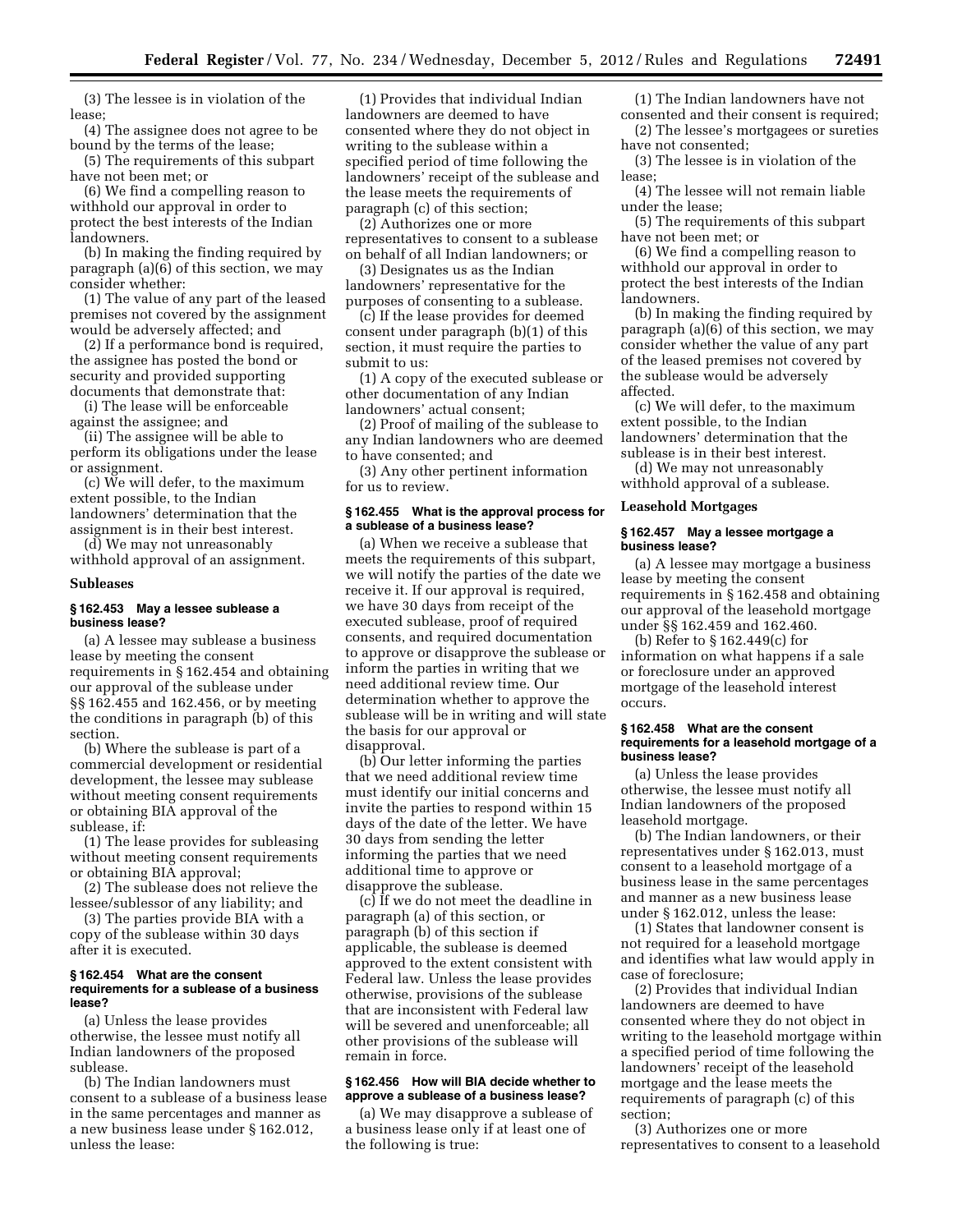mortgage on behalf of all Indian landowners; or

(4) Designates us as the Indian landowners' representative for the purposes of consenting to a leasehold mortgage.

(c) If the lease provides for deemed consent under paragraph (b)(2) of this section, it must require the parties to submit to us:

(1) A copy of the executed leasehold mortgage or other documentation of any Indian landowners' actual consent;

(2) Proof of mailing of the leasehold mortgage to any Indian landowners who are deemed to have consented; and

(3) Any other pertinent information for us to review.

# **§ 162.459 What is the approval process for a leasehold mortgage of a business lease?**

(a) When we receive a leasehold mortgage that meets the requirements of this subpart, we will notify the parties of the date we receive it. We have 20 days from receipt of the executed leasehold mortgage, proof of required consents, and required documentation to approve or disapprove the leasehold mortgage. Our determination whether to approve the leasehold mortgage will be in writing and will state the basis for our approval or disapproval.

(b) If we do not meet the deadline in this section, the lessee may take appropriate action under § 162.463.

#### **§ 162.460 How will BIA decide whether to approve a leasehold mortgage of a business lease?**

(a) We may disapprove a leasehold mortgage of a business lease only if at least one of the following is true:

(1) The Indian landowners have not consented and their consent is required;

(2) The lessee's mortgagees or sureties have not consented;

(3) The requirements of this subpart have not been met; or

(4) We find a compelling reason to withhold our approval in order to protect the best interests of the Indian landowners.

(b) In making the finding required by paragraph (a)(4) of this section, we may consider whether:

(1) The leasehold mortgage proceeds would be used for purposes unrelated to the leased premises; and

(2) The leasehold mortgage is limited to the leasehold.

(c) We will defer, to the maximum extent possible, to the Indian landowners' determination that the leasehold mortgage is in their best interest.

(d) We may not unreasonably withhold approval of a leasehold mortgage.

# **Effectiveness, Compliance, and Enforcement**

# **§ 162.461 When will an amendment, assignment, sublease, or leasehold mortgage of a business lease be effective?**

(a) An amendment, assignment, sublease, or leasehold mortgage of a business lease will be effective when approved, even if an appeal is filed under part 2 of this chapter, except:

(1) If the amendment or sublease was deemed approved under § 162.447(c) or § 162.455(c), the amendment or sublease becomes effective 45 days from the date the parties mailed or delivered the document to us for our review or, if we sent a letter informing the parties that we need additional time to approve or disapprove the lease, the amendment or sublease becomes effective 45 days from the date of the letter informing the parties that we need additional time to approve or disapprove the lease; and

(2) An assignment that does not require our approval under § 162.449(b) or § 162.449(c) or a sublease that does not require our approval under § 152.453(b) becomes effective on the effective date specified in the assignment or sublease. If the assignment or sublease does not specify the effective date, it becomes effective upon execution by the parties.

(b) We will provide copies of approved documents to the party requesting approval, to the tribe for tribal land, and upon request, to other parties to the lease document.

#### **§ 162.462 What happens if BIA disapproves an amendment, assignment, sublease, or leasehold mortgage of a business lease?**

If we disapprove an amendment, assignment, sublease, or leasehold mortgage of a business lease, we will notify the parties immediately and advise the landowners of their right to appeal the decision under part 2 of this chapter.

# **§ 162.463 What happens if BIA does not meet a deadline for issuing a decision on a lease document?**

(a) If a Superintendent does not meet a deadline for issuing a decision on a lease, assignment, or leasehold mortgage, the parties may file a written notice to compel action with the appropriate Regional Director.

(b) The Regional Director has 15 days from receiving the notice to:

(1) Issue a decision; or

(2) Order the Superintendent to issue a decision within the time set out in the order.

(c) The parties may file a written notice to compel action with the BIA Director if:

(1) The Regional Director does not meet the deadline in paragraph (b) of this section;

(2) The Superintendent does not issue a decision within the time set by the Regional Director under paragraph (b)(2) of this section; or

(3) The initial decision on the lease, assignment, or leasehold mortgage is with the Regional Director, and he or she does not meet the deadline for such decision.

(d) The BIA Director has 15 days from receiving the notice to:

(1) Issue a decision; or

(2) Order the Regional Director or Superintendent to issue a decision within the time set out in the order.

(e) If the Regional Director or Superintendent does not issue a decision within the time set out in the order under paragraph (d)(2), then the BIA Director must issue a decision within 15 days from the expiration of the time set out in the order.

(f) The parties may file an appeal from our inaction to the Interior Board of Indian Appeals if the Director does not meet the deadline in paragraph (d) or (e) of this section.

(g) The provisions of 25 CFR 2.8 do not apply to the inaction of BIA officials with respect to a decision on a lease, amendment, assignment, sublease, or leasehold mortgage under this subpart.

# **§ 162.464 May BIA investigate compliance with a business lease?**

(a) We may enter the leased premises at any reasonable time, upon reasonable notice, and consistent with any notice requirements under applicable tribal law and applicable lease documents, to protect the interests of the Indian landowners and to determine if the lessee is in compliance with the requirements of the lease.

(b) If an Indian landowner notifies us that a specific lease violation has occurred, we will promptly initiate an appropriate investigation.

# **§ 162.465 May a business lease provide for negotiated remedies if there is a violation?**

(a) A business lease of tribal land may provide either or both parties with negotiated remedies in the event of a lease violation, including, but not limited to, the power to terminate the lease. If the lease provides one or both parties with the power to terminate the lease:

(1) BIA approval of the termination is not required;

(2) The termination is effective without BIA cancellation; and

(3) The Indian landowners must notify us of the termination so that we may record it in the LTRO.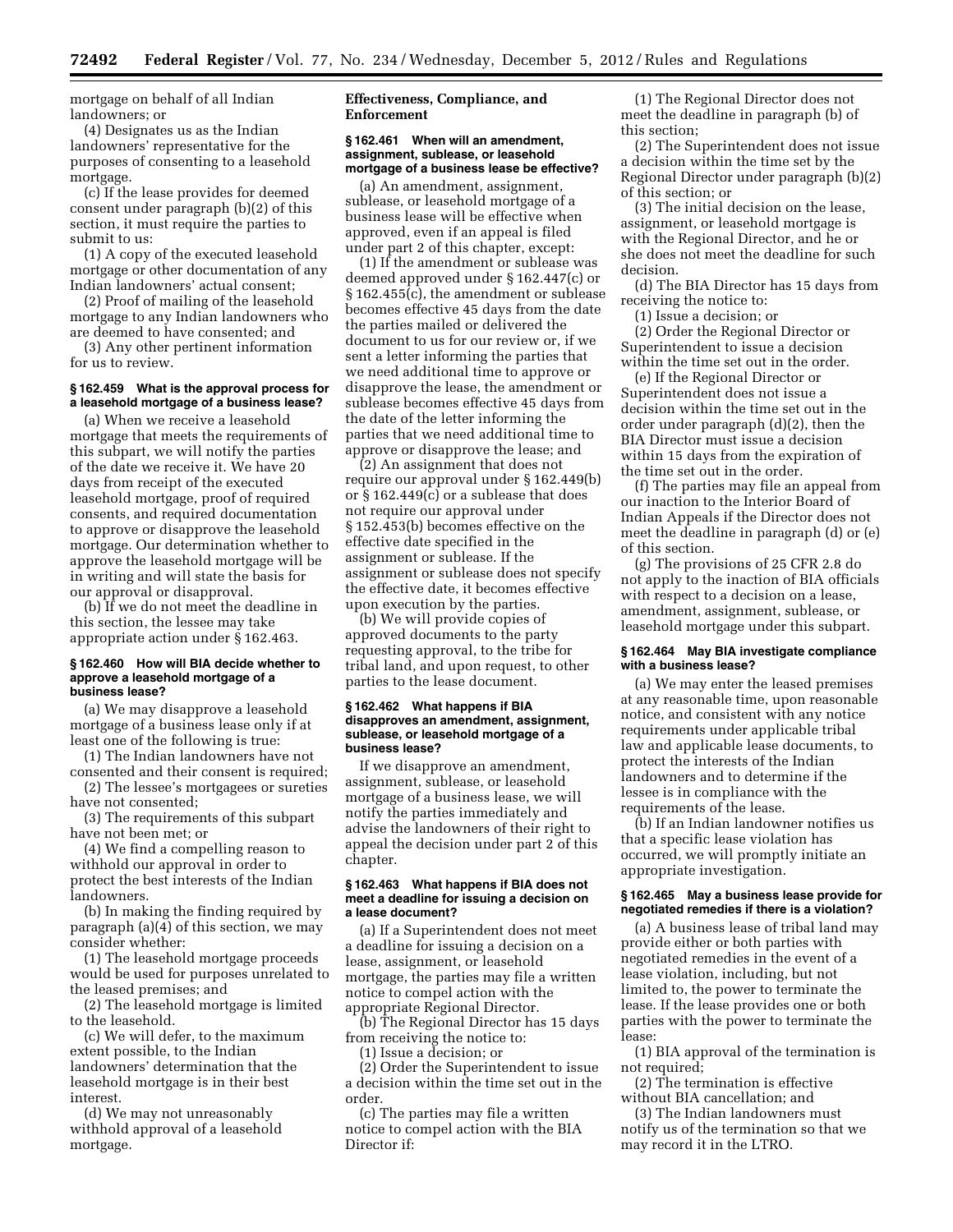(b) A business lease of individually owned Indian land may provide either or both parties with negotiated remedies, so long as the lease also specifies the manner in which those remedies may be exercised by or on behalf of the Indian landowners of the applicable percentage of interests under § 162.012 of this part. If the lease provides one or both parties with the power to terminate the lease:

(1) BIA concurrence with the termination is required to ensure that the Indian landowners of the applicable percentage of interests have consented; and

(2) BIA will record the termination in the LTRO.

(c) The parties must notify any surety or mortgagee of any violation that may result in termination and the termination of a business lease.

(d) Negotiated remedies may apply in addition to, or instead of, the cancellation remedy available to us, as specified in the lease. The landowners may request our assistance in enforcing negotiated remedies.

(e) A business lease may provide that lease violations will be addressed by a tribe, and that lease disputes will be resolved by a tribal court, any other court of competent jurisdiction, or by a tribal governing body in the absence of a tribal court, or through an alternative dispute resolution method. We may not be bound by decisions made in such forums, but we will defer to ongoing actions or proceedings, as appropriate, in deciding whether to exercise any of the remedies available to us.

# **§ 162.466 What will BIA do about a violation of a business lease?**

(a) In the absence of actions or proceedings described in § 162.465(e), or if it is not appropriate for us to defer to the actions or proceedings, we will follow the procedures in paragraphs (b) and (c) of this section.

(b) If we determine there has been a violation of the conditions of a business lease, other than a violation of payment provisions covered by paragraph (c) of this section, we will promptly send the lessee and any surety and mortgagee a notice of violation by certified mail, return receipt requested.

(1) We will send a copy of the notice of violation to the tribe for tribal land, or provide constructive notice to Indian landowners for individually owned Indian land.

(2) The notice of violation will advise the lessee that, within 10 business days of the receipt of a notice of violation, the lessee must:

(i) Cure the violation and notify us, and the tribe for tribal land, in writing that the violation has been cured;

(ii) Dispute our determination that a violation has occurred; or

(iii) Request additional time to cure the violation.

(3) The notice of violation may order the lessee to cease operations under the lease.

(c) A lessee's failure to pay compensation in the time and manner required by a business lease is a violation of the lease, and we will issue a notice of violation in accordance with this paragraph.

 $(1)$  We will send the lessees and any surety and mortgagee a notice of violation by certified mail, return receipt requested:

(i) Promptly following the date on which the payment was due, if the lease requires that payments be made to us; or

(ii) Promptly following the date on which we receive actual notice of nonpayment from the Indian landowners, if the lease provides for payment directly to the Indian landowners.

(2) We will send a copy of the notice of violation to the tribe for tribal land, or provide constructive notice to the Indian landowners for individually owned Indian land.

(3) The notice of violation will require the lessee to provide adequate proof of payment.

(d) The lessee and its sureties will continue to be responsible for the obligations in the lease until the lease expires, or is terminated or cancelled.

#### **§ 162.467 What will BIA do if the lessee does not cure a violation of a business lease on time?**

(a) If the lessee does not cure a violation of a business lease within the required time period, or provide adequate proof of payment as required in the notice of violation, we will consult with the tribe for tribal land or, where feasible, with Indian landowners for individually owned Indian land, and determine whether:

(1) We should cancel the lease;

(2) The Indian landowners wish to invoke any remedies available to them under the lease;

(3) We should invoke other remedies available under the lease or applicable law, including collection on any available performance bond or, for failure to pay compensation, referral of the debt to the Department of the Treasury for collection; or

(4) The lessee should be granted additional time in which to cure the violation.

(b) Following consultation with the tribe for tribal land or, where feasible, with Indian landowners for individually owned Indian land, we may take action to recover unpaid compensation and any associated late payment charges.

(1) We do not have to cancel the lease or give any further notice to the lessee before taking action to recover unpaid compensation.

(2) We may still take action to recover any unpaid compensation if we cancel the lease.

(c) If we decide to cancel the lease, we will send the lessee and any surety and mortgagee a cancellation letter by certified mail, return receipt requested, within 5 business days of our decision. We will send a copy of the cancellation letter to the tribe for tribal land, and will provide Indian landowners for individually owned Indian land with actual or constructive notice of the cancellation. The cancellation letter will:

(1) Explain the grounds for cancellation;

(2) If applicable, notify the lessee of the amount of any unpaid compensation or late payment charges due under the lease;

(3) Notify the lessee of the lessee's right to appeal under part 2 of this chapter, including the possibility that the official to whom the appeal is made may require the lessee to post an appeal bond;

(4) Order the lessee to vacate the property within 31 days of the date of receipt of the cancellation letter, if an appeal is not filed by that time; and

(5) Order the lessee to take any other action BIA deems necessary to protect the Indian landowners.

(d) We may invoke any other remedies available to us under the lease, including collecting on any available performance bond, and the Indian landowners may pursue any available remedies under tribal law.

# **§ 162.468 Will late payment charges or special fees apply to delinquent payments due under a business lease?**

(a) Late payment charges will apply as specified in the lease. The failure to pay these amounts will be treated as a lease violation.

(b) We may assess the following special fees to cover administrative costs incurred by the United States in the collection of the debt, if compensation is not paid in the time and manner required, in addition to the late payment charges that must be paid to the Indian landowners under the lease: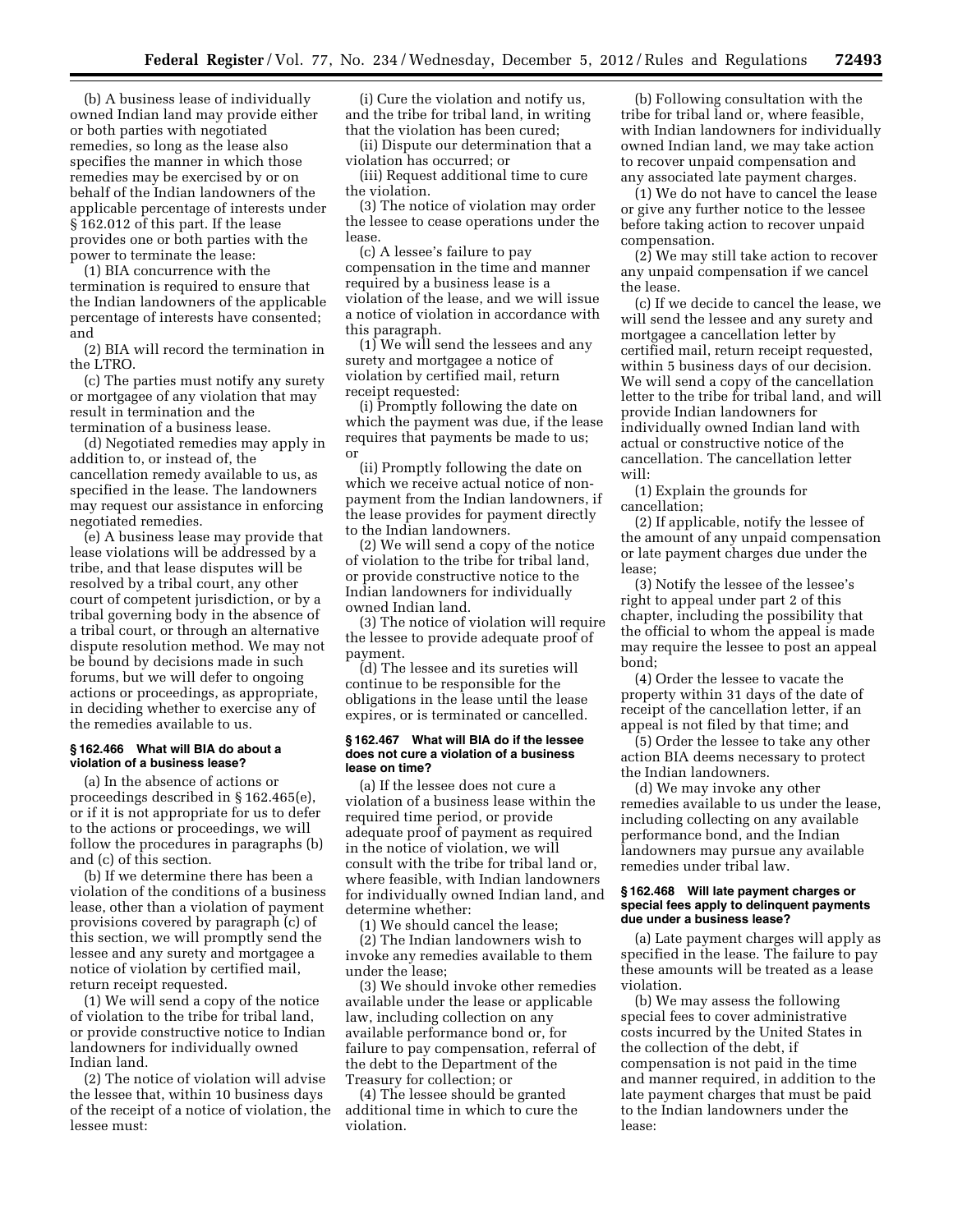| The lessee will pay $\ldots$ | For $\ldots$                                                              |
|------------------------------|---------------------------------------------------------------------------|
|                              | Any dishonored check.                                                     |
|                              | Processing of each notice or demand letter.                               |
|                              | Treasury processing following referral for collection of delinquent debt. |

#### **§ 162.469 How will payment rights relating to a business lease be allocated?**

The business lease may allocate rights to payment for insurance proceeds, trespass damages, condemnation awards, settlement funds, and other payments between the Indian landowners and the lessee. If not specified in the lease, insurance policy, order, award, judgment, or other document, the Indian landowners or lessees will be entitled to receive these payments.

#### **§ 162.470 When will a cancellation of a business lease be effective?**

(a) A cancellation involving a business lease will not be effective until 31 days after the lessee receives a cancellation letter from us, or 41 days from the date we mailed the letter, whichever is earlier.

(b) The cancellation decision will not be effective if an appeal is filed unless the cancellation is made immediately effective under part 2 of this chapter. While a cancellation decision is ineffective, the lessee must continue to pay compensation and comply with the other terms of the lease.

#### **§ 162.471 What will BIA do if a lessee remains in possession after a business lease expires or is terminated or cancelled?**

If a lessee remains in possession after the expiration, termination, or cancellation of a business lease, we may treat the unauthorized possession as a trespass under applicable law in consultation with the Indian landowners. Unless the Indian landowners of the applicable percentage of interests under § 162.012 have notified us in writing that they are engaged in good faith negotiations with the holdover lessee to obtain a new lease, we may take action to recover possession on behalf of the Indian landowners, and pursue any additional remedies available under applicable law, such as a forcible entry and detainer action.

#### **§ 162.472 Will BIA appeal bond regulations apply to cancellation decisions involving business leases?**

(a) Except as provided in paragraph (b) of this section, the appeal bond provisions in part 2 of this chapter will apply to appeals from lease cancellation decisions

(b) The lessee may not appeal the appeal bond decision. The lessee may, however, request that the official to whom the appeal is made reconsider the appeal bond decision, based on extraordinary circumstances. Any reconsideration decision is final for the Department.

#### **§ 162.473 When will BIA issue a decision on an appeal from a business leasing decision?**

BIA will issue a decision on an appeal from a business leasing decision within 60 days of receipt of all pleadings.

#### **§ 162.474 What happens if the lessee abandons the leased premises?**

If a lessee abandons the leased premises, we will treat the abandonment as a violation of the lease. The lease may specify a period of nonuse after which the lease premises will be considered abandoned.

# **Subpart F—[Removed]**

■ 14a. Remove subpart F, consisting of §§ 162.600 through 162.623.

# **Subpart E [Redesignated as Subpart F]**

■ 14b. Redesignate subpart E, consisting of §§ 162.500 through 162.503, as new subpart F under the following heading:

# **Subpart F—Special Requirements for Certain Reservations**

■ 15. Add a new subpart E to read as follows:

#### **Subpart E—Wind and Solar Resource Leases**

# **General Provisions Applicable to WEELs and WSR Leases**

Sec.

- 162.501 What types of leases does this subpart cover?
- 162.502 Who must obtain a WEEL or WSR lease?
- 162.503 Is there a model WEEL or WSR lease?

# **WEELs**

- 162.511 What is the purpose of a WEEL?
- 162.512 How long may the term of a WEEL run?
- 162.513 Are there mandatory provisions a WEEL must contain?
- 162.514 May permanent improvements be made under a WEEL?
- 162.515 How must a WEEL address ownership of permanent improvements?
- 162.516 How will BIA enforce removal requirements in a WEEL?
- 162.517 What requirements for due diligence must a WEEL include?
- 162.518 How must a WEEL describe the land?
- 162.519 May a WEEL allow for compatible uses by the Indian landowner?
- 162.520 Who owns the energy resource information obtained under the WEEL?
- 162.521 May a lessee incorporate its WEEL analyses into its WSR lease analyses?
- 162.522 May a WEEL contain an option for a lessee to enter into a WSR lease?

#### **WEEL Monetary Compensation Requirements**

- 162.523 How much compensation must be paid under a WEEL?
- 162.524 Will BIA require a valuation for a WEEL?

#### **WEEL Bonding and Insurance**

- 162.525 Must a lessee provide a performance bond for a WEEL?<br>162.526 [Reserved]
- [Reserved]
- 162.527 Must a lessee provide insurance for a WEEL?

#### **WEEL Approval**

- 162.528 What documents are required for BIA approval of a WEEL?
- 162.529 Will BIA review a proposed WEEL before or during preparation of the NEPA review documentation?
- 162.530 What is the approval process for a WEEL?
- 162.531 How will BIA decide whether to approve a WEEL?
- 162.532 When will a WEEL be effective?
- 162.533 Must a WEEL lease document be recorded?

#### **WEEL Administration**

162.534 May the parties amend, assign, sublease, or mortgage a WEEL?

#### **WEEL Compliance and Enforcement**

- 162.535 What effectiveness, compliance, and enforcement provisions apply to WEELs?
- 162.536 Under what circumstance may a WEEL be terminated?
- 162.537 [Reserved]

# **WSR Leases**

- 162.538 What is the purpose of a WSR lease?
- 162.539 Must I obtain a WEEL before obtaining a WSR lease?
- 162.540 How long may the term of a WSR lease run?
- 162.541 What must the lease include if it contains an option to renew?
- 162.542 Are there mandatory provisions a WSR lease must contain?
- 162.543 May permanent improvements be made under a WSR lease?
- 162.544 How must a WSR lease address ownership of permanent improvements?
- 162.545 How will BIA enforce removal requirements in a WSR lease?
- 162.546 What requirements for due diligence must a WSR lease include?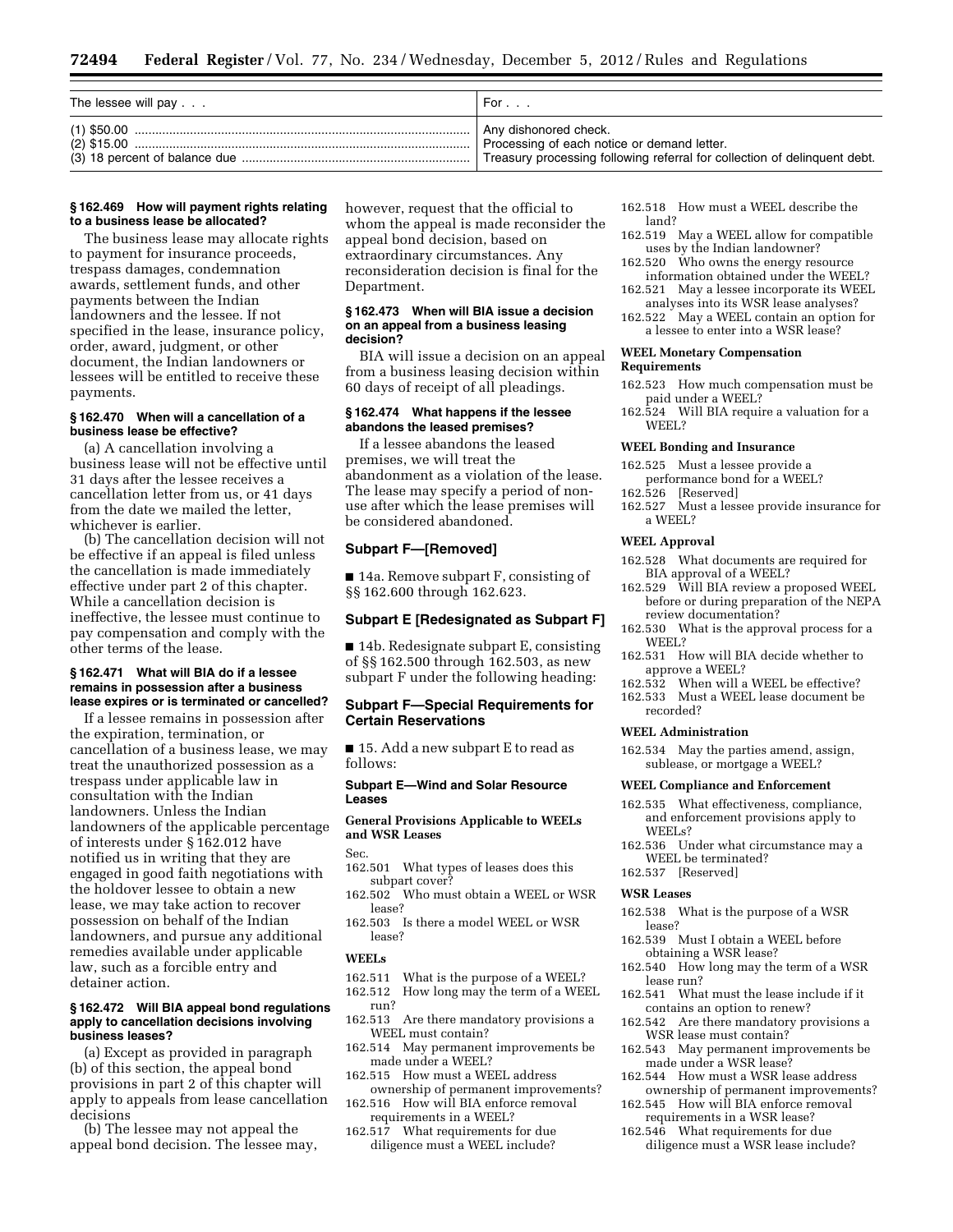- 162.547 How must a WSR lease describe the land?
- 162.548 May a WSR lease allow compatible uses?

#### **WSR Lease Monetary Compensation Requirements**

- 162.549 How much monetary compensation must be paid under a WSR lease of tribal land?
- 162.550 How much monetary compensation must be paid under a WSR lease of individually owned Indian land?
- 162.551 How will BIA determine fair market rental for a WSR lease?
- 162.552 When are monetary compensation payments due under a WSR lease?
- 162.553 Must a WSR lease specify who receives monetary compensation payments?
- 162.554 What form of monetary compensation payment is acceptable under a WSR lease?
- 162.555 May a WSR lease provide for nonmonetary or varying types of compensation?
- 162.556 Will BIA notify a lessee when a payment is due under a WSR lease?
- 162.557 Must a WSR lease provide for compensation reviews or adjustments?
- 162.558 What other types of payments are required under a WSR lease?

#### **WSR Lease Bonding and Insurance**

- 162.559 Must a lessee provide a
- performance bond for a WSR lease? 162.560 What forms of security are
- acceptable under a WSR lease? 162.561 What is the release process for a performance bond or alternative form of security under a WSR lease?
- 162.562 Must a lessee provide insurance for a WSR lease?

#### **WSR Lease Approval**

- 162.563 What documents are required for BIA approval of a WSR lease?
- 162.564 Will BIA review a proposed WSR lease before or during preparation of the NEPA review documentation?
- 162.565 What is the approval process for a WSR lease?
- 162.566 How will BIA decide whether to approve a WSR lease?
- 162.567 When will a WSR lease be effective?
- 162.568 Must a WSR lease document be recorded?
- 162.569 Will BIA require an appeal bond for an appeal of a decision on a WSR lease document?

#### **WSR Lease Amendments**

- 162.570 May the parties amend a WSR lease?
- 162.571 What are the consent requirements for an amendment to a WSR lease?
- 162.572 What is the approval process for an amendment to a WSR lease?
- 162.573 How will BIA decide whether to approve an amendment to a WSR lease?

#### **WSR Lease Assignments**

- 162.574 May a lessee assign a WSR lease?
- 162.575 What are the consent requirements for an assignment of a WSR lease?
- 162.576 What is the approval process for an assignment of a WSR lease?
- 162.577 How will BIA decide whether to approve an assignment of a WSR lease?

# **WSR Lease Subleases**

- 162.578 May a lessee sublease a WSR lease?
- 162.579 What are the consent requirements for a sublease of a WSR lease?
- 162.580 What is the approval process for a sublease of a WSR lease?
- 162.581 How will BIA decide whether to approve a sublease of a WSR lease?

#### **WSR Lease Leasehold Mortgages**

- 162.582 May a lessee mortgage a WSR lease?
- 162.583 What are the consent requirements for a leasehold mortgage of a WSR lease?
- 162.584 What is the approval process for a leasehold mortgage of a WSR lease?
- 162.585 How will BIA decide whether to approve a leasehold mortgage of a WSR lease?

#### **WSR Lease—Effectiveness, Compliance, and Enforcement**

- 162.586 When will an amendment, assignment, sublease, or leasehold mortgage of a WSR lease be effective?
- 162.587 What happens if BIA disapproves an amendment, assignment, sublease, or leasehold mortgage of a WSR lease?
- 162.588 What happens if BIA does not meet a deadline for issuing a decision on a lease document?
- 162.589 May BIA investigate compliance with a WSR lease?
- 162.590 May a WSR lease provide for negotiated remedies if there is a violation?
- 162.591 What will BIA do about a violation of a WSR lease?
- 162.592 What will BIA do if a lessee does not cure a violation of a WSR lease on time?
- 162.593 Will late payment charges or special fees apply to delinquent payments due under a WSR lease?
- 162.594 How will payment rights relating to WSR leases be allocated?
- 162.595 When will a cancellation of a WSR lease be effective?
- 162.596 What will BIA do if a lessee remains in possession after a WSR lease expires or is terminated or cancelled?
- 162.597 Will BIA appeal bond regulations apply to cancellation decisions involving WSR leases?
- 162.598 When will BIA issue a decision on an appeal from a WSR leasing decision?
- 162.599 What happens if the lessee abandons the leased premises?

# **Subpart E—Wind and Solar Resource Leases**

# **General Provisions Applicable to WEELs and WSR Leases**

# **§ 162.501 What types of leases does this subpart cover?**

- (a) This subpart covers:
- (1) Wind energy evaluation leases (WEELs), which are short-term leases that authorize possession of Indian land

for the purpose of installing, operating, and maintaining instrumentation, and associated infrastructure, such as meteorological towers, to evaluate wind resources for electricity generation; and

(2) Wind and solar resource (WSR) leases, which are leases that authorize possession of Indian land for the purpose of installing, operating, and maintaining instrumentation, facilities, and associated infrastructure, such as wind turbines and solar panels, to harness wind and/or solar energy to generate and supply electricity:

(i) For resale on a for-profit or nonprofit basis;

(ii) To a utility grid serving the public generally; or

(iii) To users within the local community (e.g., on and adjacent to a reservation).

(b) If the generation of electricity is solely to support a use approved under subpart B, Agricultural Leases; subpart C, Residential Leases; or subpart D Business Leases (including religious, educational, recreational, cultural, or other public purposes), for the same parcel of land, then the installation, operation, and maintenance of instrumentation, facilities, and associated infrastructure are governed by subpart B, C, or D, as appropriate.

# **§ 162.502 Who must obtain a WEEL or WSR lease?**

(a) Anyone seeking to possess Indian land to conduct activities associated with the evaluation of wind resources must obtain a WEEL, except that a WEEL is not required if use or possession of the Indian land to conduct wind energy evaluation activities is authorized:

(1) Under § 162.005(b);

(2) By a permit from the Indian landowners under § 162.007; or

(3) By a tribe on its land under 25 U.S.C. 81.

(b) Except as provided in §§ 162.005(b), 162.501, and paragraph (c) of this section, anyone seeking to possess Indian land to conduct activities associated with the development of wind and/or solar resources must obtain a WSR lease.

(c) A tribe that conducts wind and solar resource activities on its tribal land does not need a WEEL or WSR under this subpart.

#### **§ 162.503 Is there a model WEEL or WSR lease?**

There is no model WEEL or WSR lease because of the need for flexibility in negotiating and writing WEELs and WSR leases; however, we may:

(a) Provide other guidance, such as checklists and sample lease provisions,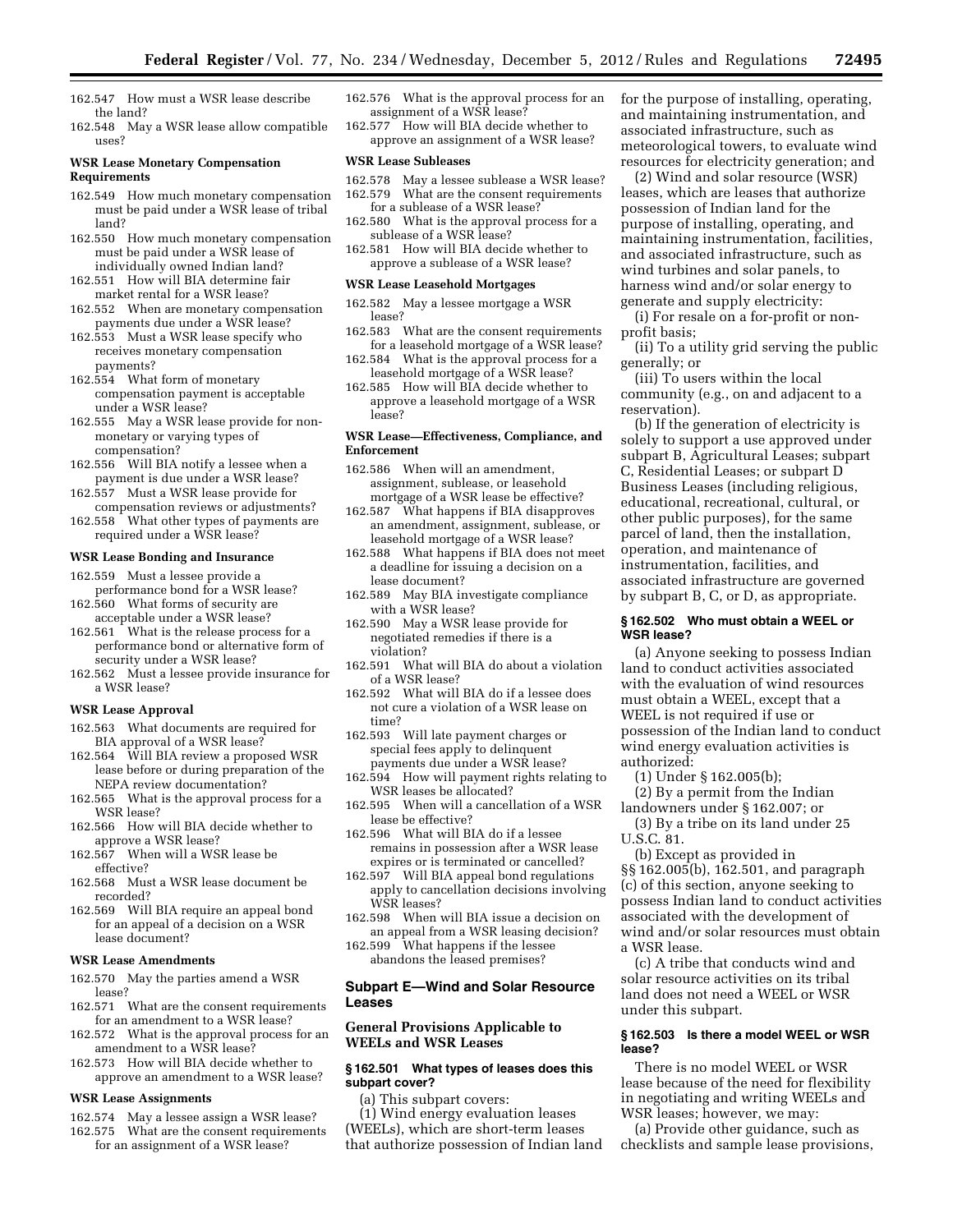to assist in the lease negotiation process; and

(b) Assist the Indian landowners, upon their request, in developing appropriate lease provisions or in using tribal lease forms that conform to the requirements of this part.

# **WEELs**

# **§ 162.511 What is the purpose of a WEEL?**

A WEEL is a short-term lease that allows the lessee to possess trust or restricted lands for the purpose of evaluating wind resources. The lessee may use information collected under the WEEL to assess the potential for wind energy development, and determine future placement and type of wind energy technology to use in developing the energy resource potential of the leased area.

#### **§ 162.512 How long may the term of a WEEL run?**

(a) A WEEL must provide for a definite term, state if there is an option to renew and if so, provide for a definite term for the renewal period. WEELs are for project evaluation purposes, and therefore may have:

(1) An initial term that is no longer than 3 years; and

(2) One renewal period not to exceed 3 years.

(b) The exercise of the option to renew must be in writing and the WEEL must specify:

(1) The time and manner in which the option must be exercised or is automatically effective;

(2) That confirmation of the renewal will be submitted to us, unless the WEEL provides for automatic renewal; and

(3) Additional consideration, if any, that will be due upon the exercise of the option to renew or the start of the renewal term.

#### **§ 162.513 Are there mandatory provisions a WEEL must contain?**

(a) All WEELs must identify:

(1) The tract or parcel of land being leased;

(2) The purpose of the WEEL and authorized uses of the leased premises;

(3) The parties to the WEEL;

(4) The term of the WEEL;

(5) The ownership of permanent improvements and the responsibility for constructing, operating, maintaining, and managing permanent

improvements, under § 162.515; (6) Payment requirements and late

payment charges, including interest; and

(7) Due diligence requirements, under § 162.517.

(b) Where a representative executes a lease on behalf of an Indian landowner

or lessee, the lease must identify the landowner or lessee being represented and the authority under which the action is taken.

(c) All WEELs must include the following provisions:

(1) The obligations of the lessee and its sureties to the Indian landowners are also enforceable by the United States, so long as the land remains in trust or restricted status;

(2) There must not be any unlawful conduct, creation of a nuisance, illegal activity, or negligent use or waste of leased premises;

(3) The lessee must comply with all applicable laws, ordinances, rules, regulations, and other legal requirements under § 162.014;

(4) If historic properties, archeological resources, human remains, or other cultural items, not previously reported are encountered during the course of any activity associated with this lease, all activity in the immediate vicinity of the properties, resources, remains, or items will cease, and the lessee will contact BIA and the tribe with jurisdiction to determine how to proceed and appropriate disposition;

(5) BIA has the right, at any reasonable time during the term of the lease, and upon reasonable notice, in accordance with § 162.589, to enter the leased premises for inspection; and

(6) BIA may, at its discretion, treat as a lease violation any failure by the lessee to cooperate with a BIA request to make appropriate records, reports, or information available for BIA inspection and duplication.

(d) Unless the lessee would be prohibited by law from doing so, the lease must also contain the following provisions:

(1) The lessee holds the United States and the Indian landowners harmless from any loss, liability, or damages resulting from the lessee's use or occupation of the leased premises;

(2) The lessee indemnifies the United States and the Indian landowners against all liabilities or costs relating to the use, handling, treatment, removal, storage, transportation, or disposal of hazardous materials, or the release or discharge of any hazardous material from the leased premises that occurs during the lease term, regardless of fault, with the exception that the lessee is not required to indemnify the Indian landowners for liability or cost arising from the Indian landowners' negligence or willful misconduct.

# **§ 162.514 May permanent improvements be made under a WEEL?**

(a) A WEEL anticipates the installation of facilities and associated infrastructure of a size and magnitude necessary for evaluation of wind resource capacity and potential effects of development. These facilities and associated infrastructure are considered permanent improvements. An equipment installation plan must be submitted with the lease under § 162.528(g).

(b) If any of the following changes are made to the equipment installation plan, the Indian landowners must approve the revised plan and the lessee must provide a copy of the revised plan to BIA:

(1) Location of permanent improvements;

(2) Type of permanent improvements; or

(3) Delay of 90 days or more in any phase of development.

#### **§ 162.515 How must a WEEL address ownership of permanent improvements?**

(a) A WEEL must specify who will own any permanent improvements the lessee installs during the lease term. In addition, the WEEL must indicate whether any permanent improvements the lessee installs:

(1) Will remain on the premises upon expiration, termination, or cancellation of the lease whether or not the WEEL is followed by a WSR lease, in a condition satisfactory to the Indian landowners;

(2) May be conveyed to the Indian landowners during the WEEL term and under what conditions the permanent improvements may be conveyed;

(3) Will be removed within a time period specified in the WEEL, at the lessee's expense, with the leased premises to be restored as closely as possible to their condition before installation of the permanent improvements; or

(4) Will be disposed of by other specified means.

(b) A WEEL that requires the lessee to remove the permanent improvements must also provide the Indian landowners with an option to take possession and title to the permanent improvements if the improvements are not removed within the specified time period.

# **§ 162.516 How will BIA enforce removal requirements in a WEEL?**

We may take appropriate enforcement action to ensure removal of the permanent improvements and restoration of the premises at the lessee's expense:

(a) In consultation with the tribe, for tribal land or, where feasible, with Indian landowners for individually owned Indian land; and

(b) After termination, cancellation, or expiration of the WEEL.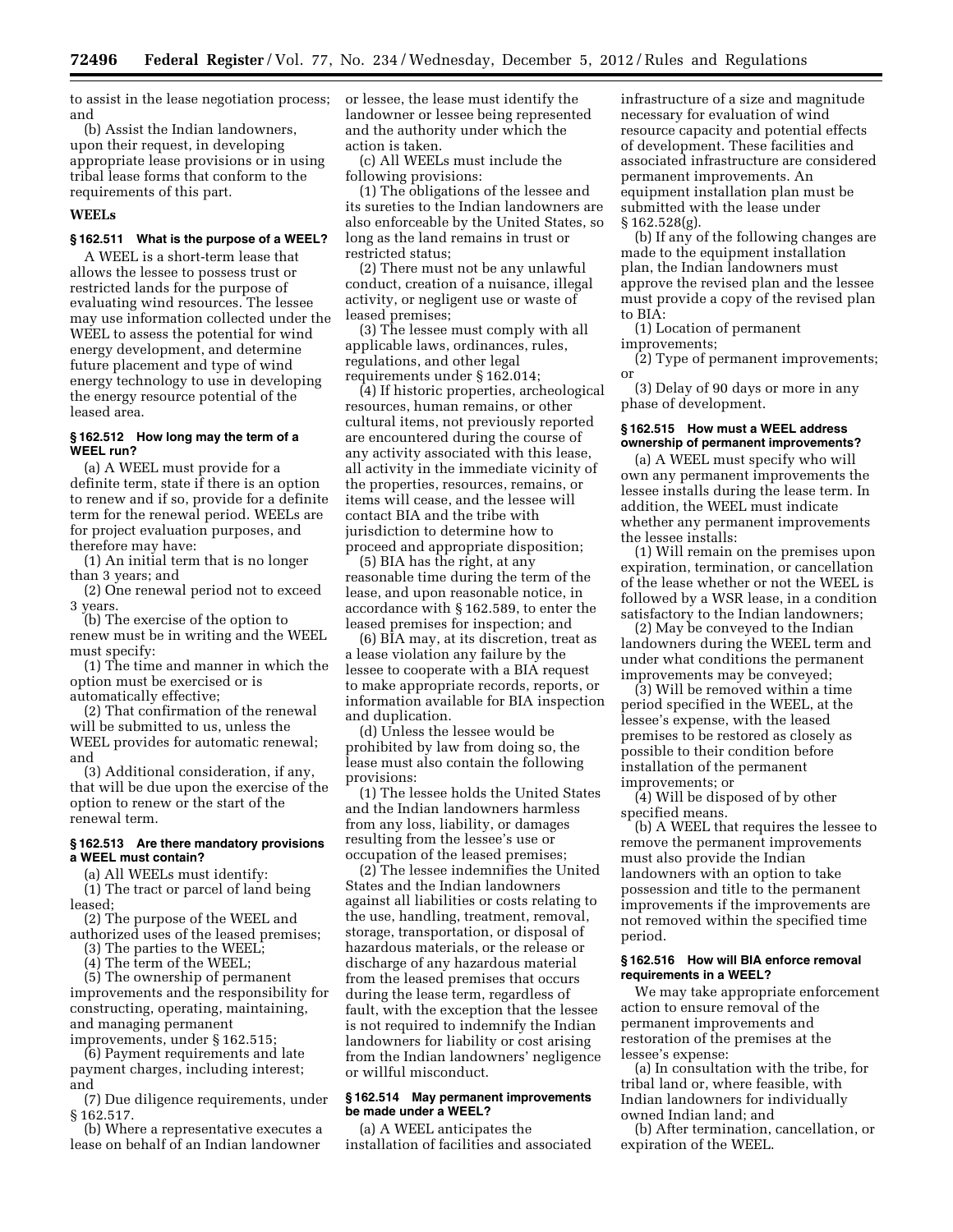# **§ 162.517 What requirements for due diligence must a WEEL include?**

(a) A WEEL must include due diligence requirements that require the lessee to:

(1) Install testing and monitoring facilities within 12 months after the effective date of the WEEL or other period designated in the WEEL and consistent with the plan of development; and

(2) If installation does not occur, or is not expected to be completed, within the time period specified in paragraph (a)(1) of this section, provide the Indian landowners and BIA with an explanation of good cause for any delay, the anticipated date of installation of facilities, and evidence of progress toward installing or completing testing and monitoring facilities.

(b) Failure of the lessee to comply with the due diligence requirements of the WEEL is a violation of the WEEL and may lead to:

(1) Cancellation of the WEEL under § 162.592; and

(2) Application of the requirement that the lessee transfer ownership of energy resource information collected under the WEEL to the Indian landowners under § 162.520.

# **§ 162.518 How must a WEEL describe the land?**

(a) A WEEL must describe the leased premises by reference to a public or private survey, if possible. If the land cannot be so described, the lease must include one or more of the following:

(1) A legal description;

(2) A survey-grade global positioning system description; or

(3) Another description prepared by a registered land surveyor that is sufficient to identify the leased premises.

(b) If the tract is fractionated, we will identify the undivided trust or restricted interests in the leased premises.

# **§ 162.519 May a WEEL allow for compatible uses by the Indian landowner?**

The WEEL may provide for the Indian landowners to use, or authorize others to use, the leased premises for other noncompeting uses compatible with the purpose of the WEEL. This may include the right to lease the premises for other compatible purposes. Any such use by the Indian landowners will not reduce or offset the monetary compensation for the WEEL.

# **§ 162.520 Who owns the energy resource information obtained under the WEEL?**

(a) The WEEL must specify the ownership of any energy resource information the lessee obtains during the WEEL term.

(b) Unless otherwise specified in the WEEL, the energy resource information the lessee obtains through the leased activity becomes the property of Indian landowners at the expiration, termination, or cancellation of the WEEL or upon failure by the lessee to diligently install testing and monitoring facilities on the leased premises in accordance with § 162.517.

(c) BIA will keep confidential any information it is provided that is marked confidential or proprietary and that is exempt from public release, to the extent allowed by law.

#### **§ 162.521 May a lessee incorporate its WEEL analyses into its WSR lease analyses?**

Any analyses a lessee uses to bring a WEEL activity into compliance with applicable laws, ordinances, rules, regulations under § 162.014 and any other legal requirements may be incorporated by reference, as appropriate, into the analyses of a proposed WSR lease.

#### **§ 162.522 May a WEEL contain an option for the lessee to enter into a WSR lease?**

(a) A WEEL may provide for an option period following the expiration of the WEEL term during which the lessee and the Indian landowners may enter into a WSR lease.

(b) Our approval of a WEEL that contains an option to enter into a WSR lease does not guarantee or imply our approval of any WSR lease.

#### **WEEL Monetary Compensation Requirements**

#### **§ 162.523 How much compensation must be paid under a WEEL?**

(a) The WEEL must state how much compensation will be paid.

(b) A WEEL must specify the date on which compensation will be due.

(c) Failure to make timely payments is a violation of the WEEL and may lead to cancellation of the WEEL.

(d) The lease compensation requirements of §§ 162.552 through 162.558 also apply to WEELs.

#### **§ 162.524 Will BIA require a valuation for a WEEL?**

We will not require a valuation for a WEEL.

# **WEEL Bonding and Insurance**

#### **§ 162.525 Must a lessee provide a performance bond for a WEEL?**

We will not require the lessee to provide a performance bond or alternative form of security for a WEEL.

#### **§ 162.526 [Reserved]**

#### **§ 162.527 Must a lessee provide insurance for a WEEL?**

Except as provided in paragraph (d) of this section, a lessee must provide insurance necessary to protect the interests of Indian landowners and in the amount sufficient to protect all insurable permanent improvements on the leased premises.

(a) The insurance may include property, crop, liability, and casualty insurance, depending on the Indian landowners' interests to be protected.

(b) Both the Indian landowners and the United States must be identified as additional insured parties.

(c) Lease insurance may be increased and extended for use as the required WSR lease insurance.

(d) We may waive the requirement for insurance upon the request of the Indian landowner, if a waiver is in the best interest of the Indian landowner, including if the lease is for less than fair market rental or nominal compensation. For tribal land, we will defer, to the maximum extent possible, to the tribe's determination that a waiver is in its best interest.

# **WEEL Approval**

# **§ 162.528 What documents are required for BIA approval of a WEEL?**

A lessee or the Indian landowners must submit the following documents to us to obtain BIA approval of a WEEL:

(a) A WEEL executed by the Indian landowners and the lessee that meets the requirements of this part;

(b) For tribal land, a tribal

authorization for the WEEL;

(c) Proof of insurance, as required by § 162.527;

(d) Statement from the appropriate tribal authority that the proposed use is in conformance with applicable tribal law, if required by the tribe;

(e) Environmental and archeological reports, surveys, and site assessments as needed to facilitate compliance with applicable Federal and tribal environmental and land use requirements, including any documentation prepared under § 162.027(b);

(f) An equipment installation plan;

(g) A restoration and reclamation plan (and any subsequent modifications to the plan);

(h) Where the lessee is not an entity owned and operated by the tribe, documents that demonstrate the technical capability of the lessee or lessee's agent to construct, operate, maintain, and terminate the proposed project and the lessee's ability to successfully design, construct, or obtain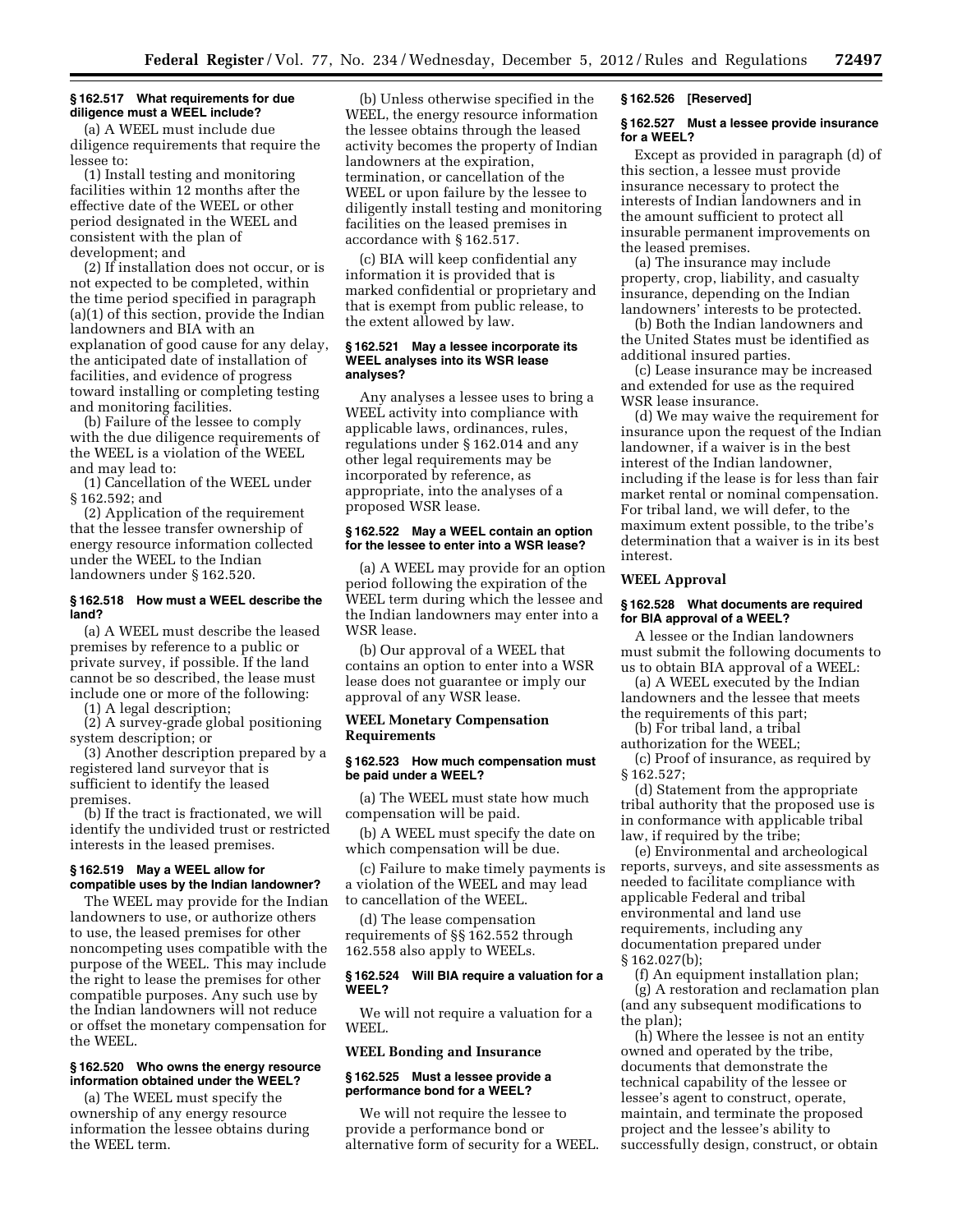the funding for a project similar to the proposed project, if appropriate; (i) A legal description of the land

under § 162.518;

(j) If the lease is being approved under 25 U.S.C. 415, information to assist us in our evaluation of the factors in 25 U.S.C. 415(a); and

(k) If the lessee is a corporation, limited liability company, partnership, joint venture, or other legal entity, except a tribal entity, information such as organizational documents, certificates, filing records, and resolutions, that demonstrates that:

(1) The representative has authority to execute a lease;

(2) The lease will be enforceable against the lessee; and

(3) The legal entity is in good standing and authorized to conduct business in the jurisdiction where the land is located.

#### **§ 162.529 Will BIA review a proposed WEEL before or during preparation of the NEPA review documentation?**

Upon request of the Indian landowners, we will review the proposed WEEL after negotiation by the parties, before or during preparation of the NEPA review documentation. Within 10 days of receiving the proposed WEEL, we will provide an acknowledgement of the terms of the lease and identify any provisions that, based on this acknowledgment review, would justify disapproval of the lease, pending results of the NEPA review.

#### **§ 162.530 What is the approval process for a WEEL?**

(a) Before we approve a WEEL, we must determine that the WEEL is in the best interest of the Indian landowners. In making that determination, we will:

(1) Review the WEEL and supporting documents;

(2) Identify potential environmental impacts and ensure compliance with all applicable environmental laws, land use laws, and ordinances;

(3) If the lease is being approved under 25 U.S.C. 415, assure ourselves that adequate consideration has been given to the factors in 25 U.S.C. 415(a); and

(4) Require any lease modifications or mitigation measures necessary to satisfy any requirements including any other Federal or tribal land use requirements.

(b) Upon receiving the WEEL package, we will promptly notify the parties whether the package is or is not complete. A complete package includes all the information and supporting documents required for a WEEL, including but not limited to, NEPA review documentation, where applicable.

(1) If the WEEL package is not complete, our letter will identify the missing information or documents required for a complete package. If we do not respond to the submission of a WEEL package, the parties may take action under § 162.588.

(2) If the WEEL package is complete, we will notify the parties of the date we receive the complete package, and, within 20 days of the date of receipt of the package at the appropriate BIA office, approve or disapprove the WEEL or return the package for revision.

(c) If we do not meet the deadline in this section, then the parties may take appropriate action under § 162.588.

(d) We will provide any WEEL approval determination and the basis for the determination, along with notification of appeal rights under part 2 of this chapter, in writing to the parties to the WEEL.

(e) We will provide any WEEL disapproval determination and the basis for the determination, along with notification of rights to an informal conference, in writing to the parties. Within 30 days of receipt of the disapproval determination, the parties may request an informal conference with the official who issued the determination. Within 30 days of receiving this request, the official must hold the informal conference with the parties. Within 10 days of the informal conference, the official must issue a decision and the basis for the decision, along with a notification of appeal rights under part 2 of this chapter, in writing to the parties to the WEEL.

(f) We will provide the approved WEEL on tribal land to the lessee and provide a copy to the tribe. We will provide the approved WEEL on individually owned Indian land to the lessee, and make copies available to the Indian landowners upon written request.

#### **§ 162.531 How will BIA decide whether to approve a WEEL?**

(a) We will approve a WEEL unless: (1) The required consents have not been obtained from the parties to the WEEL;

(2) The requirements applicable to WEELs have not been met; or

(3) We find a compelling reason to withhold our approval in order to protect the best interests of the Indian landowners.

(b) We will defer, to the maximum extent possible, to the Indian landowners' determination that the WEEL is in their best interest.

(c) We may not unreasonably withhold approval of a WEEL.

# **§ 162.532 When will a WEEL be effective?**

(a) A WEEL will be effective on the date on which we approve the WEEL, even if an appeal is filed under part 2 of this chapter.

(b) The WEEL may specify a date on which the obligations between the parties to a WEEL are triggered. Such date may be before or after the approval date under paragraph (a) of this section.

(c) WEEL lease documents not requiring our approval are effective upon execution by the parties, or on the effective date specified in the lease document. If the WEEL lease document does not specify an effective date, it becomes effective upon execution by the parties.

#### **§ 162.533 Must a WEEL lease document be recorded?**

(a) Any WEEL lease document must be recorded in our LTRO with jurisdiction over the leased land.

(1) We will record the lease document immediately following our approval.

(2) If our approval of an assignment or sublease is not required, the parties must record the assignment or sublease in the LTRO with jurisdiction over the leased land.

(b) The tribe must record lease documents for the following types of leases in the LTRO with jurisdiction over the tribal lands, even though BIA approval is not required:

(1) Leases of tribal land that a corporate entity leases to a third party under 25 U.S.C. 477; and

(2) Leases of tribal land under a special act of Congress authorizing leases without our approval.

#### **WEEL Administration**

# **§ 162.534 May the parties amend, assign, sublease, or mortgage a WEEL?**

The parties may amend, assign, sublease, or mortgage a WEEL by following the procedures and requirements for amending, assigning, subleasing, or mortgaging a WSR lease.

#### **WEEL Compliance and Enforcement**

#### **§ 162.535 What effectiveness, compliance, and enforcement provisions apply to WEELs?**

(a) The provisions at § 162.586 apply to WEEL lease documents.

(b) The provisions at §§ 162.587 through 162.589 and 162.591 through 162.599 apply to WEELs, except that any references to § 162.590 will apply instead to § 162.536.

# **§ 162.536 Under what circumstances may a WEEL be terminated?**

A WEEL must state whether, and under what conditions, the Indian landowners may terminate the WEEL.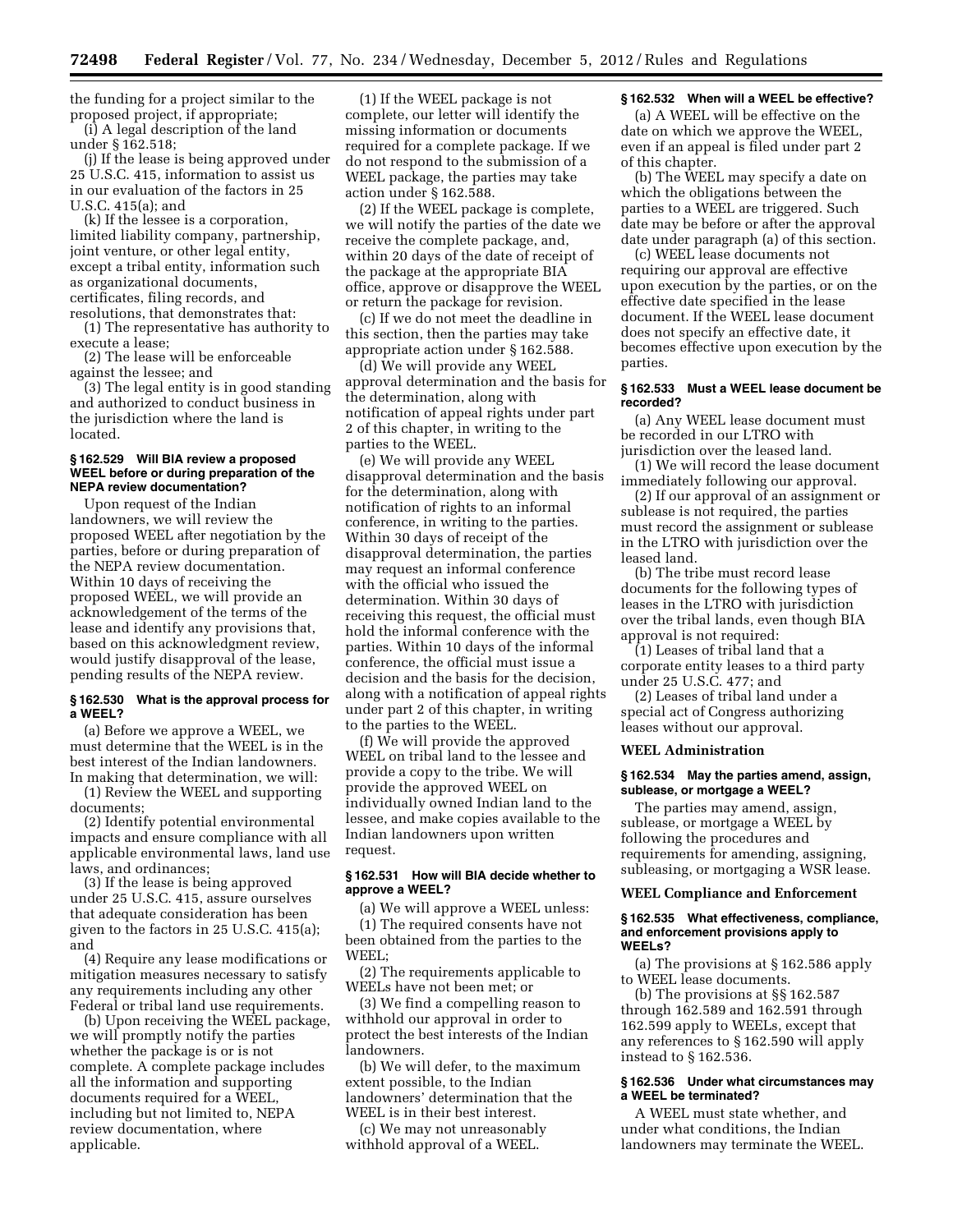#### **§ 162.537 [Reserved]**

#### **WSR Leases**

# **§ 162.538 What is the purpose of a WSR lease?**

A WSR lease authorizes a lessee to possess Indian land to conduct activities related to the installation, operation, and maintenance of wind and/or solar energy resource development projects. Activities include installing instrumentation facilities and infrastructure associated with the generation, transmission, and storage of electricity and other related activities. Leases for biomass or waste-to-energy purposes are governed by subpart D of this part.

#### **§ 162.539 Must I obtain a WEEL before obtaining a WSR lease?**

You may enter into a WSR lease without a WEEL. While you may enter into a lease as a direct result of energy resource information gathered from a WEEL activity, obtaining a WEEL is not a precondition to entering into a WSR lease.

#### **§ 162.540 How long may the term of a WSR lease run?**

(a) A WSR lease must provide for a definite lease term, state if there is an option to renew, and if so, provide for a definite term for the renewal period. The maximum term of a lease approved under 25 U.S.C. 415(a) may not exceed 50 years (consisting of an initial term not to exceed 25 years and one renewal not to exceed 25 years), unless a Federal statute provides for a longer maximum term (e.g., 25 U.S.C. 415(a) allows for a maximum term of 99 years for certain tribes), a different initial term, renewal term, or number of renewals.

(b) For tribal land, we will defer to the tribe's determination that the lease term, including any renewal, is reasonable. For individually owned Indian land, we will review the lease term, including any renewal, to ensure it is reasonable, given the:

(1) Purpose of the lease;

(2) Type of financing; and

(3) Level of investment.

(c) The lease may not be extended by holdover.

# **§ 162.541 What must the lease include if it contains an option to renew?**

(a) If the lease provides for an option to renew, the lease must specify:

(1) The time and manner in which the option must be exercised or is automatically effective;

(2) That confirmation of the renewal will be submitted to us, unless the lease provides for automatic renewal;

(3) Whether Indian landowner consent to the renewal is required;

(4) That the lessee must provide notice of the renewal to the Indian landowners and any sureties and mortgagees;

(5) The additional consideration, if any, that will be due upon the exercise of the option to renew or the start of the renewal term; and

(6) Any other conditions for renewal (e.g., that the lessee not be in violation of the lease at the time of renewal).

(b) We will record any renewal of a lease in the LTRO.

# **§ 162.542 Are there mandatory provisions a WSR lease must contain?**

(a) All WSR leases must identify: (1) The tract or parcel of land being leased;

(2) The purpose of the lease and authorized uses of the leased premises;

(3) The parties to the lease;

(4) The term of the lease;

(5) The ownership of permanent improvements and the responsibility for constructing, operating, maintaining, and managing, WSR equipment, roads, transmission lines and related facilities under § 162.543;

(6) Who is responsible for evaluating the leased premises for suitability; purchasing, installing, operating, and maintaining WSR equipment; negotiating power purchase agreements; and transmission;

(7) Payment requirements and late payment charges, including interest;

(8) Due diligence requirements, under § 162.546;

(9) Insurance requirements, under § 162.562; and

(10) Bonding requirements under § 162.559. If a performance bond is required, the lease must state that the lessee must obtain the consent of the surety for any legal instrument that directly affects their obligations and liabilities.

(b) Where a representative executes a lease on behalf of an Indian landowner or lessee, the lease must identify the landowner or lessee being represented and the authority under which such action is taken.

(c) All WSR leases must include the following provisions:

(1) The obligations of the lessee and its sureties to the Indian landowners are also enforceable by the United States, so long as the land remains in trust or restricted status;

(2) There must not be any unlawful conduct, creation of a nuisance, illegal activity, or negligent use or waste of the leased premises;

(3) The lessee must comply with all applicable laws, ordinances, rules, regulations, and other legal requirements under § 162.014;

(4) If historic properties, archeological resources, human remains, or other cultural items not previously reported are encountered during the course of any activity associated with the lease, all activity in the immediate vicinity of the properties, resources, remains, or items will cease and the lessee will contact BIA and the tribe with jurisdiction to determine how to proceed and appropriate disposition;

(5) BIA has the right, at any reasonable time during the term of the lease and upon reasonable notice, in accordance with § 162.589, to enter the leased premises for inspection and to ensure compliance; and

(6) BIA may, at its discretion, treat as a lease violation any failure by the lessee to cooperate with a BIA request to make appropriate records, reports, or information available for BIA inspection and duplication.

(d) Unless the lessee would be prohibited by law from doing so, the lease must also contain the following provisions:

(1) The lessee holds the United States and the Indian landowners harmless from any loss, liability, or damages resulting from the lessee's use or occupation of the leased premises; and

(2) The lessee indemnifies the United States and the Indian landowners against all liabilities or costs relating to the use, handling, treatment, removal, storage, transportation, or disposal of hazardous materials, or the release or discharge of any hazardous material from the leased premises that occurs during the lease term, regardless of fault, with the exception that the lessee is not required to indemnify the Indian landowners for liability or cost arising from the Indian landowners' negligence or willful misconduct.

(e) We may treat any provision of a lease document that violates Federal law as a violation of the lease.

#### **§ 162.543 May permanent improvements be made under a WSR lease?**

(a) A WSR lease must provide for the installation of a facility and associated infrastructure of a size and magnitude necessary for the generation and delivery of electricity, in accordance with § 162.019. These facilities and associated infrastructure are considered permanent improvements. A resource development plan must be submitted for approval with the lease under § 162.563(h).

(b) If the parties agree to any of the following changes to the resource development plan after lease approval, they must submit the revised plan to BIA for the file: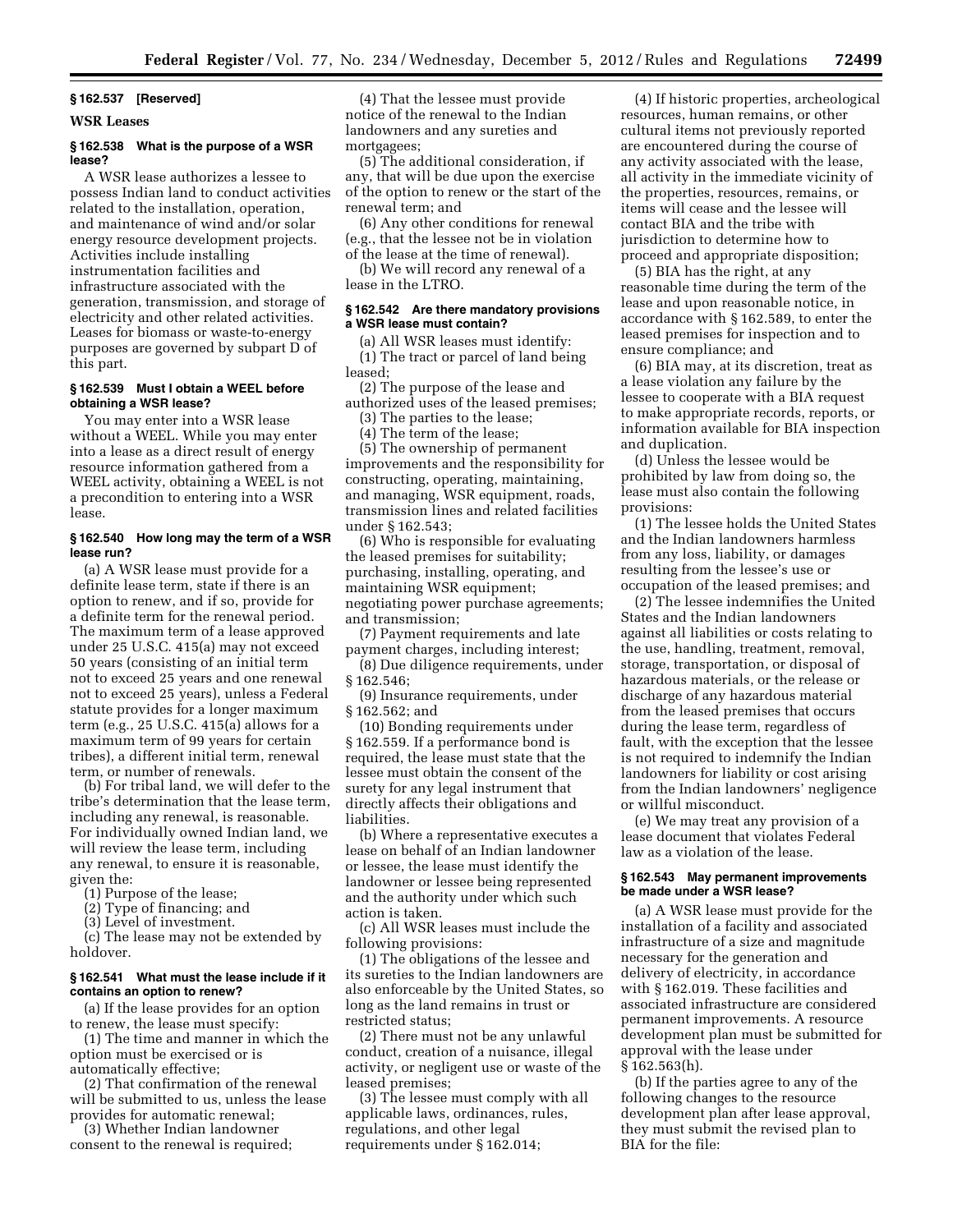(1) Location of permanent

improvements;

(2) Type of permanent improvements; or

(3) Delay of 90 days or more in any phase of development.

# **§ 162.544 How must a WSR lease address ownership of permanent improvements?**

(a) A WSR lease must specify who will own any permanent improvements the lessee installs during the lease term and may specify under what conditions, if any, permanent improvements the lessee constructs may be conveyed to the Indian landowners during the lease term. In addition, the lease must indicate whether each specific permanent improvement the lessee installs will:

(1) Remain on the leased premises upon the expiration, termination, or cancellation of the lease, in a condition satisfactory to the Indian landowners and become the property of the Indian landowners;

(2) Be removed within a time period specified in the lease, at the lessee's expense, with the leased premises to be restored as closely as possible to their condition before installation of the permanent improvements; or

(3) Be disposed of by other specified means.

(b) A lease that requires the lessee to remove the permanent improvements must also provide the Indian landowners with an option to take possession of and title to the permanent improvements if the improvements are not removed within the specified time period.

#### **§ 162.545 How will BIA enforce removal requirements in a WSR lease?**

(a) We may take appropriate enforcement action to ensure removal of the permanent improvements and restoration of the premises at the lessee's expense:

(1) In consultation with the tribe, for tribal land or, where feasible, with Indian landowners for individually owned Indian land; and

(2) Before or after expiration, termination, or cancellation of the lease.

(b) We may collect and hold the performance bond until removal and

# restoration are completed. **§ 162.546 What requirements for due**

**diligence must a WSR lease include?**  (a) A WSR lease must include due diligence requirements that require the lessee to:

(1) Commence installation of energy facilities within 2 years after the effective date of the lease or consistent with a timeframe in the resource development plan;

(2) If installation does not occur, or is not expected to be completed, within the time period specified in paragraph (a)(1) of this section, provide the Indian landowners and BIA with an explanation of good cause as to the nature of any delay, the anticipated date of installation of facilities, and evidence of progress toward commencement of installation;

(3) Maintain all on-site electrical generation equipment and facilities and related infrastructure in accordance with the design standards in the resource development plan; and

(4) Repair, place into service, or remove from the site within a time period specified in the lease any idle, improperly functioning, or abandoned equipment or facilities that have been inoperative for a continuous period specified in the lease (unless the equipment or facilities were idle as a result of planned suspension of operations, for example, for grid operations or during bird migration season).

(b) Failure of the lessee to comply with the due diligence requirements of the lease is a violation of the lease and may lead to cancellation of the lease under § 162.592.

#### **§ 162.547 How must a WSR lease describe the land?**

(a) A WSR lease must describe the leased premises by reference to a private or public survey, if possible. If the land cannot be so described, the lease must include one or more of the following:

(1) A legal description;

(2) A survey-grade global positioning system description; or

(3) Another description prepared by a registered land surveyor that is sufficient to identify the leased premises.

(b) If the tract is fractionated, we will identify the undivided trust or restricted interests in the leased premises.

#### **§ 162.548 May a WSR lease allow compatible uses?**

The lease may provide for the Indian landowners to use, or authorize others to use, the leased premises for other uses compatible with the purpose of the WSR lease and consistent with the terms of the WSR lease. This may include the right to lease the premises for other compatible purposes. Any such use or authorization by the Indian landowners will not reduce or offset the monetary compensation for the WSR lease.

# **WSR Lease Monetary Compensation Requirements**

#### **§ 162.549 How much monetary compensation must be paid under a WSR lease of tribal land?**

(a) A WSR lease of tribal land may allow for any payment negotiated by the tribe, and we will defer to the tribe and not require a valuation if the tribe submits a tribal authorization expressly stating that it:

(1) Has negotiated compensation satisfactory to the tribe;

(2) Waives valuation; and

(3) Has determined that accepting such negotiated compensation and waiving valuation is in its best interest.

(b) The tribe may request, in writing, that we determine fair market rental, in which case we will use a valuation in accordance with § 162.551. After providing the tribe with the fair market rental, we will defer to a tribe's decision to allow for any payment amount negotiated by the tribe.

(c) If the conditions in paragraph (a) or (b) of this section are not met, we will require that the lease provide for fair market rental based on a valuation in accordance with § 162.551.

#### **§ 162.550 How much monetary compensation must be paid under a WSR lease of individually owned Indian land?**

(a) A WSR lease of individually owned Indian land must require payment of not less than fair market rental before any adjustments, based on a fixed amount, a percentage of the projected gross income, megawatt capacity fee, or some other method, unless paragraphs (b) or (c) of this section permit a lesser amount. The lease must establish how the fixed amount, percentage or combination will be calculated and the frequency at which the payments will be made.

(b) We may approve a lease of individually owned Indian land that provides for the payment of nominal compensation, or less than a fair market rental, if:

(1) The Indian landowners execute a written waiver of the right to receive fair market rental; and

(2) We determine it is in the Indian landowners' best interest, based on factors including, but not limited to:

(i) The lessee is a member of the immediate family, as defined in § 162.003, of an Indian landowner;

(ii) The lessee is a co-owner of the leased tract;

(iii) A special relationship or circumstances exist that we believe warrant approval of the lease;

(iv) The lease is for public purposes; or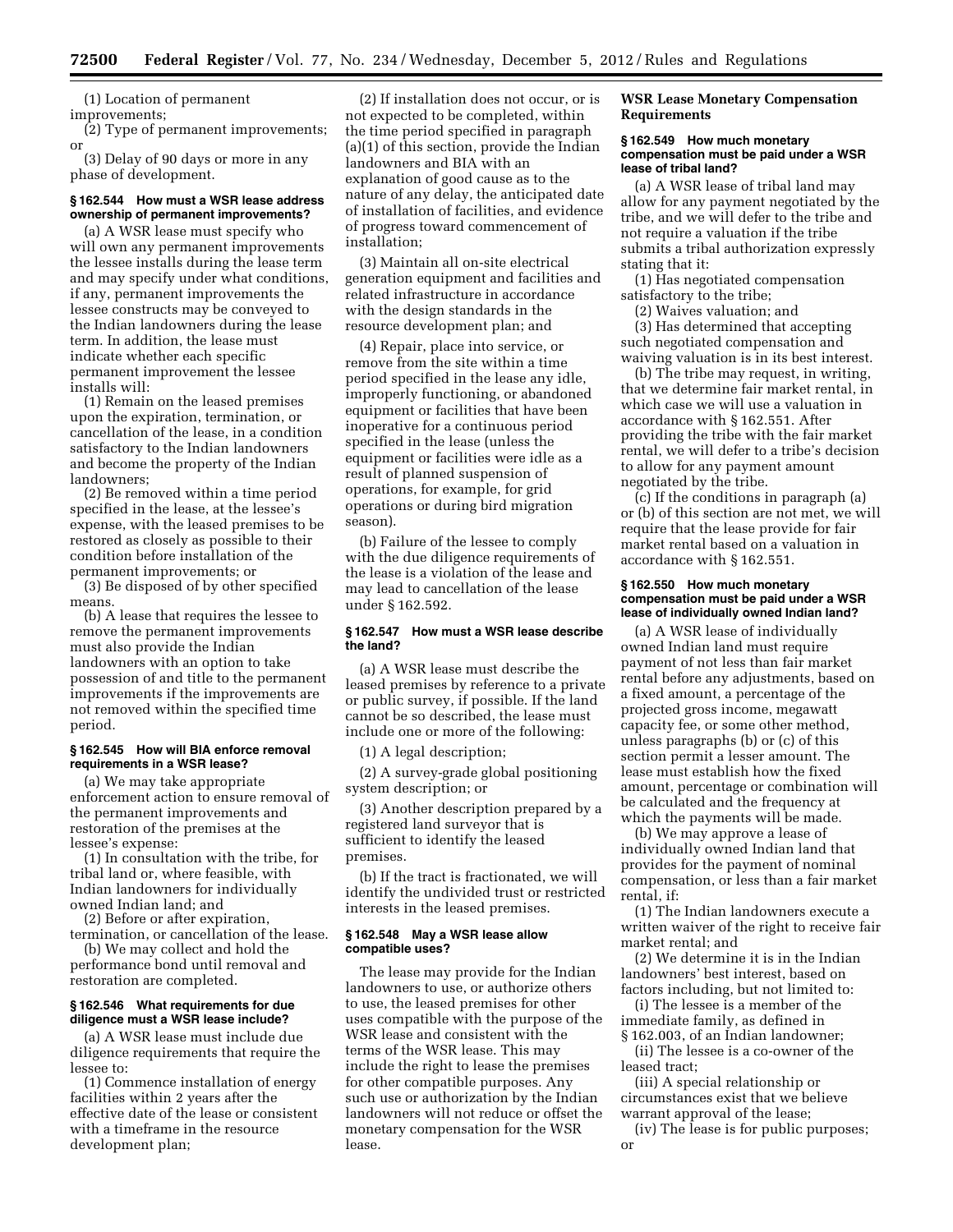(v) We have waived the requirement for a valuation under paragraph (e) of this section.

(c) We may approve a lease that provides for the payment of less than a fair market rental during the periods before the generation and transmission of electricity begins, if we determine it is in the Indian landowners' best interest. The lease must specify the amount of the compensation and the applicable periods.

(d) We will require a valuation in accordance with § 162.422, unless:

(1) 100 percent of the landowners submit to us a written request to waive the valuation requirement; or

(2) We waive the requirement under paragraph (e) of this section; or

(3) We determine it is in the best interest of the Indian landowners to accept an economic analysis in lieu of an appraisal and:

(i) The Indian landowners submit an economic analysis that is approved by the Office of Indian Energy & Economic Development (IEED); or

(ii) IEED prepares an economic analysis at the request of the Indian landowners.

(e) If the owners of the applicable percentage of interests under § 162.011 of this part grant a WSR lease on behalf of all of the Indian landowners of a fractionated tract, the lease must provide that the non-consenting Indian landowners, and those on whose behalf we have consented, receive a fair market rental, as determined by a valuation, unless we waive the requirement because the tribe or lessee will construct infrastructure improvements on, or serving, the leased premises, and we determine it is in the best interest of all the landowners.

#### **§ 162.551 How will BIA determine fair market rental for a WSR lease?**

(a) We will use a market analysis, appraisal, or other appropriate valuation method to determine the fair market rental before we approve a WSR lease of individually owned Indian land or, at the request of the tribe, for tribal land.

(b) We will either:

(1) Prepare, or have prepared, a market analysis, appraisal, or other appropriate valuation method; or

(2) Use an approved market analysis, appraisal, or other appropriate valuation method from the Indian landowners or lessee.

(c) We will use or approve use of a market analysis, appraisal, or other appropriate valuation method only if it:

(1) Has been prepared in accordance with USPAP or a valuation method developed by the Secretary under 25 U.S.C. 2214; and

(2) Complies with Department policies regarding appraisals, including third-party appraisals.

(d) Indian landowners may use competitive bidding as a valuation method.

#### **§ 162.552 When are monetary compensation payments due under a WSR lease?**

(a) A WSR lease must specify the dates on which all payments are due.

(b) Unless the lease provides otherwise, payments may not be made or accepted more than one year in advance of the due date.

(c) Payments are due at the time specified in the lease, regardless of whether the lessee receives an advance billing or other notice that a payment is due.

#### **§ 162.553 Must a WSR lease specify who receives monetary compensation payments?**

(a) A WSR lease must specify whether the lessee will make payments directly to the Indian landowners (direct pay) or to us on their behalf.

(b) The lessee may make payments directly to the Indian landowners if:

(1) The Indian landowners' trust accounts are unencumbered;

(2) There are 10 or fewer beneficial owners; and

(3) One hundred percent of the beneficial owners (including those on whose behalf we have consented) agree to receive payment directly from the lessee at the start of the lease.

(c) If the lease provides that the lessee will directly pay the Indian landowners, then:

(1) The lease must include provisions for proof of payment upon our request.

(2) When we consent on behalf of an Indian landowner, the lessee must make payment to us on behalf of that landowner.

(3) The lessee must send direct payments to the parties and addresses specified in the lease, unless the lessee receives notice of a change of ownership or address.

(4) Unless the lease provides otherwise, payments may not be made payable directly to anyone other than the Indian landowners.

(5) Direct payments must continue through the duration of the lease, except that:

(i) The lessee must make all Indian landowners' payments to us if 100 percent of the Indian landowners agree to suspend direct pay and provide us with documentation of their agreement; and

(ii) The lessee must make that individual Indian landowner's payment

to us if any individual Indian landowner who dies, is declared non compos mentis, owes a debt resulting in a trust account encumbrance, or his or her whereabouts become unknown.

#### **§ 162.554 What form of monetary compensation payment is acceptable under a WSR lease?**

(a) When payments are made directly to Indian landowners, the form of payment must be acceptable to the Indian landowners.

(b) When payments are made to us, our preferred method of payment is electronic funds transfer payments. We will also accept:

- (1) Money orders;
- (2) Personal checks;
- (3) Certified checks; or
- (4) Cashier's checks.

(c) We will not accept cash or foreign currency.

(d) We will accept third-party checks only from financial institutions or Federal agencies.

#### **§ 162.555 May a WSR lease provide for non-monetary or varying types of compensation?**

(a) A WSR lease may provide for the following, subject to the conditions in paragraphs (b) and (c) of this section:

(1) Alternative forms of compensation, including but not limited to, in-kind consideration and payments based on percentage of income; or

(2) Varying types of consideration at specific stages during the life of the lease, including but not limited to fixed annual payments during installation, payments based on income during an operational period, and bonuses.

(b) For tribal land, we will defer to the tribe's determination that the compensation in paragraph (a) of this section is in its best interest, if the tribe submits a signed certification or tribal authorization stating that it has determined the compensation in paragraph (a) of this section to be in its best interest.

(c) For individually owned land, we may approve a lease that provides for compensation under paragraph (a) of this section if we determine that it is in the best interest of the Indian landowners.

## **§ 162.556 Will BIA notify a lessee when a payment is due under a WSR lease?**

Upon request of the Indian landowners, we may issue invoices to a lessee in advance of the dates on which payments are due under a WSR lease. The lessee's obligation to make these payments in a timely manner will not be excused if invoices are not delivered or received.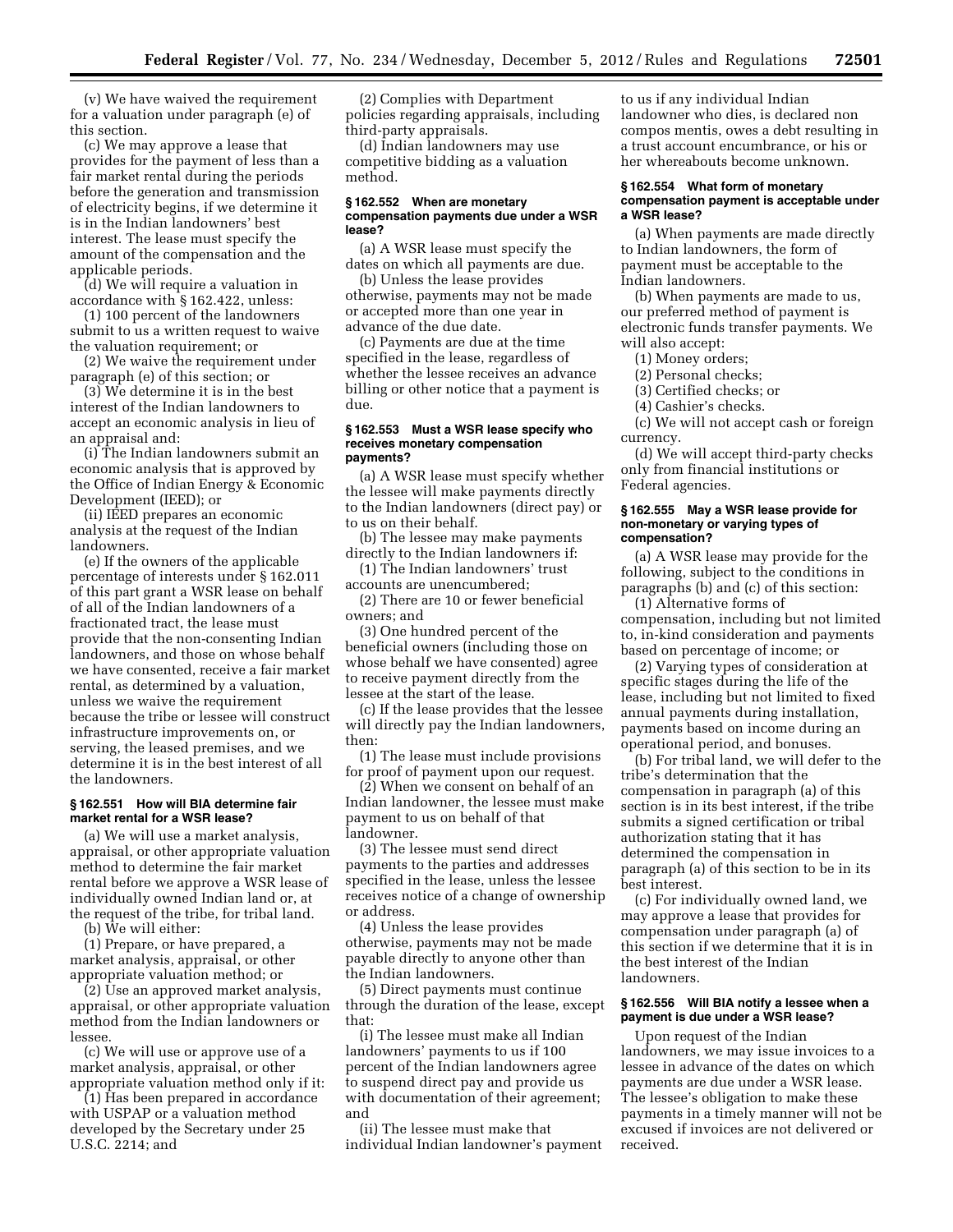# **§ 162.557 Must a WSR lease provide for compensation reviews or adjustments?**

(a) For a WSR lease of tribal land, unless the lease provides otherwise, no periodic review of the adequacy of compensation or adjustment is required if the tribe states in its tribal certification or authorization that it has determined that not having reviews and/or adjustments is in its best interest.

(b) For a WSR lease of individually owned Indian land, unless the lease provides otherwise, no periodic review of the adequacy of compensation or adjustment is required if:

(1) If the term of the lease is 5 years or less;

(2) The lease provides for automatic adjustments; or

(3) We determine it is in the best interest of the Indian landowners not to require a review or automatic adjustment based on circumstances including, but not limited to, the following:

(i) The lease provides for payment of less than fair market rental;

(ii) The lease is for public purposes;

(iii) The lease provides for most or all of the compensation to be paid during the first 5 years of the lease term or before the date the review would be conducted; or

(iv) The lease provides for graduated rent or non-monetary or various types of compensation.

(c) If the conditions in paragraph (a) or (b) of this section are not met, a review of the adequacy of compensation must occur at least every fifth year, in the manner specified in the lease. The lease must specify:

(1) When adjustments take effect;

(2) Who can make adjustments;

(3) What the adjustments are based on; and

(4) How to resolve disputes arising from the adjustments.

(d) When a review results in the need for adjustment of compensation, the Indian landowners must consent to the adjustment in accordance with § 162.012, unless the lease provides otherwise.

#### **§ 162.558 What other types of payments are required under a WSR lease?**

(a) The lessee may be required to pay additional fees, taxes, and assessments associated with the use of the land, as determined by entities having jurisdiction, except as provided in § 162.017. The lessee must pay these amounts to the appropriate office.

(b) If the leased premises are within an Indian irrigation project or drainage district, except as otherwise provided in part 171 of this chapter, the lessee must pay all operation and maintenance

charges that accrue during the lease term. The lessee must pay these amounts to the appropriate office in charge of the irrigation project or drainage district. We will treat failure to make these payments as a violation of the lease.

(c) Where the property is subject to at least one other lease for another compatible use, such as grazing, the lessees may agree among themselves how to allocate payment of the operation and maintenance charges.

#### **WSR Lease Bonding and Insurance**

# **§ 162.559 Must a lessee provide a performance bond for a WSR lease?**

The lessee must provide a performance bond or alternative form of security, except as provided in paragraph (f) of this section.

(a) The performance bond or alternative form of security must be in an amount sufficient to secure the contractual obligations including:

(1) No less than:

(i) The highest annual rental specified in the lease, if the compensation is paid annually; or

(ii) If the compensation is not paid annually, another amount established by BIA in consultation with the tribe for tribal land or, where feasible, with Indian landowners for individually owned Indian land;

(2) The installation of any required permanent improvements;

(3) The operation and maintenance charges for any land located within an irrigation project; and

(4) The restoration and reclamation of the leased premises, to their condition at the start of the lease term or some other specified condition.

(b) The performance bond or other security:

(1) Must be deposited with us and made payable only to us, and may not be modified without our approval, except as provided in paragraph (b)(2) of this section; and

(2) For tribal land, if the lease so provides, may be deposited with the tribe and made payable to the tribe, and may not be modified without the approval of the tribe.

(c) The lease must specify the conditions under which we may adjust security or performance bond requirements to reflect changing conditions, including consultation with the tribal landowner for tribal land before adjustment.

(d) We may require that the surety provide any supporting documents needed to show that the performance bond or alternative forms of security will be enforceable, and that the surety will be able to perform the guaranteed obligations.

(e) The performance bond or other security instrument must require the surety to provide notice to us at least 60 days before canceling a performance bond or other security. This will allow us to notify the lessee of its obligation to provide a substitute performance bond or other security and require collection of the bond or security before the cancellation date. Failure to provide a substitute performance bond or security is a violation of the lease.

(f) We may waive the requirement for a performance bond or alternative forms of security if:

(1) The lease is for public purposes; or

(2) The Indian landowners request it and we determine a waiver is in the Indian landowners' best interest.

(g) For tribal land, we will defer to the tribe's determination that a waiver of the performance bond or alternative form of security is in its best interest, to the maximum extent possible.

# **§ 162.560 What forms of security are acceptable under a WSR lease?**

(a) We will accept a performance bond only in one of the following forms:

(1) Certificates of deposit issued by a federally insured financial institution authorized to do business in the United States;

(2) Irrevocable letters of credit issued by a federally insured financial institution authorized to do business in the United States;

(3) Negotiable Treasury securities; or

(4) Surety bonds issued by a company approved by the U.S. Department of the Treasury.

(b) We may accept an alternative form of security approved by us that provides adequate protection for the Indian landowners and us, including but not limited to an escrow agreement and assigned savings account.

(c) All forms of performance bonds or alternative security must, if applicable:

(1) Indicate on their face that BIA approval is required for redemption;

(2) Be accompanied by a statement granting full authority to BIA to make an immediate claim upon or sell them if the lessee violates the terms of the lease;

(3) Be irrevocable during the term of the performance bond or alternative security; and

(4) Be automatically renewable during the term of the lease.

(d) We will not accept cash bonds.

#### **§ 162.561 What is the release process for a performance bond or alternative form of security under a WSR lease?**

(a) Upon expiration, termination, or cancellation of the lease, the lessee must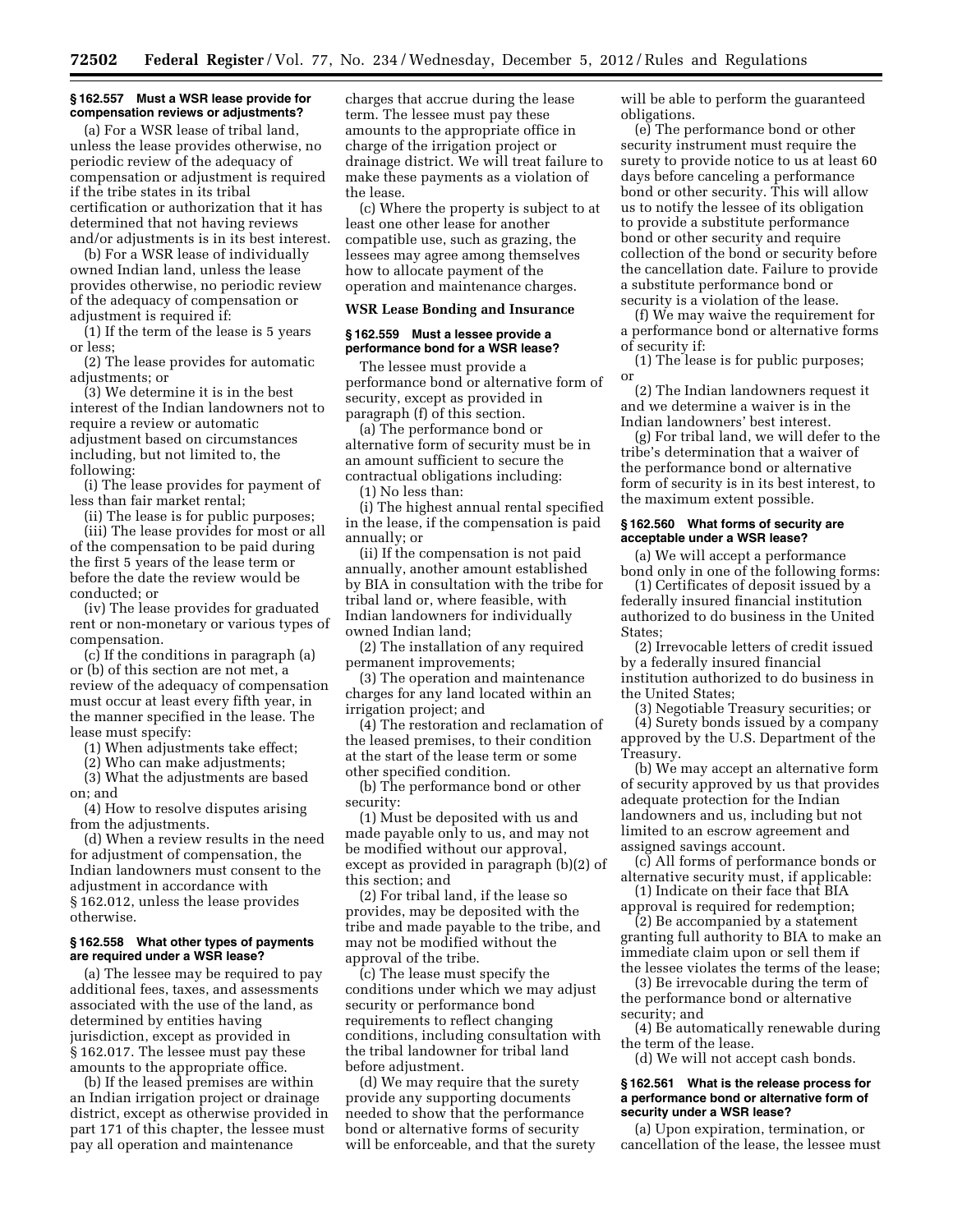ask BIA in writing to release the performance bond or alternative form of security.

(b) Upon receiving the request under paragraph (a) of this section, BIA will:

(1) Confirm with the tribe, for tribal land or, where feasible, with the Indian landowners for individually owned Indian land, that the lessee has complied with all lease obligations; and

(2) Release the performance bond or alternative form of security to the lessee unless we determine that the bond or security must be redeemed to fulfill the contractual obligations.

# **§ 162.562 Must a lessee provide insurance for a WSR lease?**

Except as provided in paragraph (c) of this section, a lessee must provide insurance when necessary to protect the interests of Indian landowners and in the amount sufficient to protect all insurable permanent improvements on the leased premises.

(a) The insurance may include property, liability, and casualty insurance, depending on the Indian landowners' interests to be protected.

(b) Both the Indian landowners and the United States must be identified as additional insured parties.

(c) We may waive the requirement for insurance upon the request of the Indian landowner, if a waiver is in the best interest of the Indian landowner, including if the lease is for less than fair market rental or nominal compensation. For tribal land, we will defer, to the maximum extent possible, to the tribe's determination that a waiver is in its best interest.

# **WSR Lease Approval**

#### **§ 162.563 What documents are required for BIA approval of a WSR lease?**

A lessee or the Indian landowners must submit the following documents to us to obtain BIA approval of a WSR lease:

(a) A lease executed by the Indian landowners and the lessee that meets the requirements of this part;

(b) For tribal land, a tribal authorization for the lease and, if applicable, meeting the requirements of §§ 162.549(a), 162.555(b), and 162.557(a), or a separate signed certification meeting the requirements of §§ 162.555(b) and 162.557(a));

(c) A valuation, if required under § 162.549 or § 162.550;

(d) Proof of insurance, if required under § 162.562;

(e) A performance bond or other security, if required under § 162.559;

(f) Statement from the appropriate tribal authority that the proposed use is

in conformance with applicable tribal law, if required by the tribe;

(g) Environmental and archeological reports, surveys, and site assessments as needed to facilitate compliance with applicable Federal and tribal environmental and land use requirements, including any documentation prepared under § 162.027(b);

(h) A resource development plan that describes the type and location of any permanent improvements the lessee plans to install and a schedule showing the tentative commencement and completion dates for those improvements;

(i) A restoration and reclamation plan (and any subsequent modifications to the plan);

(j) Where the lessee is not an entity owned and operated by the tribe, documents that demonstrate the technical capability of the lessee or lessee's agent to construct, operate, maintain, and terminate the proposed project and the lessee's ability to successfully design, construct, or obtain the funding for a project similar to the proposed project, if appropriate;

(k) A legal description of the land under § 162.547;

(l) If the lease is being approved under 25 U.S.C. 415, information to assist us in our evaluation of the factors in 25 U.S.C. 415(a); and

(m) If the lessee is a corporation, limited liability company, partnership, joint venture, or other legal entity, except a tribal entity, information such as organizational documents, certificates, filing records, and resolutions, that demonstrates that:

(1) The representative has authority to execute a lease;

(2) The lease will be enforceable against the lessee; and

(3) The legal entity is in good standing and authorized to conduct business in the jurisdiction where the land is located.

#### **§ 162.564 Will BIA review a proposed WSR lease before or during preparation of the NEPA review documentation?**

Upon request of the Indian landowners, we will review the proposed WSR lease after negotiation by the parties, before or during preparation of the NEPA review documentation and any valuation. Within 60 days of receiving the proposed lease, we will provide an acknowledgement of the terms of the lease and identify any provisions that, based on this acknowledgment review, would justify disapproval of the lease, pending results of the NEPA review and any valuation.

#### **§ 162.565 What is the approval process for a WSR lease?**

(a) Before we approve a WSR lease, we must determine that the lease is in the best interest of the Indian landowners. In making that determination, we will:

(1) Review the lease and supporting documents;

(2) Identify potential environmental impacts and ensure compliance with all applicable environmental laws, land use laws, and ordinances;

(3) If the lease is being approved under 25 U.S.C. 415, assure ourselves that adequate consideration has been given to the factors in 25 U.S.C. 415(a); and

(4) Require any lease modifications or mitigation measures necessary to satisfy any requirements including any other Federal or tribal land use requirements.

(b) Upon receiving a WSR lease package, we will promptly notify the parties whether the package is or is not complete. A complete package includes all the information and supporting documents required under this subpart, including but not limited to, NEPA review documentation and valuation documentation, where applicable.

(1) If the WSR lease package is not complete, our letter will identify the missing information or documents required for a complete package. If we do not respond to the submission of a WSR lease package, the parties may take action under § 162.588.

(2) If the WSR lease package is complete, we will notify the parties of the date of receipt. Within 60 days of the receipt date, we will approve or disapprove the lease, return the package for revision, or inform the parties in writing that we need additional review time. If we inform the parties in writing that we need additional time, then:

(i) Our letter informing the parties that we need additional review time must identify our initial concerns and invite the parties to respond within 15 days of the date of the letter; and

(ii) We have 30 days from sending the letter informing the parties that we need additional time to approve or disapprove the lease.

(c) If we do not meet the deadlines in this section, then the parties may take appropriate action under § 162.588.

(d) We will provide any lease approval or disapproval and the basis for the determination, along with notification of any appeal rights under part 2 of this chapter, in writing to the parties to the lease.

(e) We will provide approved WSR leases on tribal land to the lessee and provide a copy to the tribe. We will provide approved WSR leases on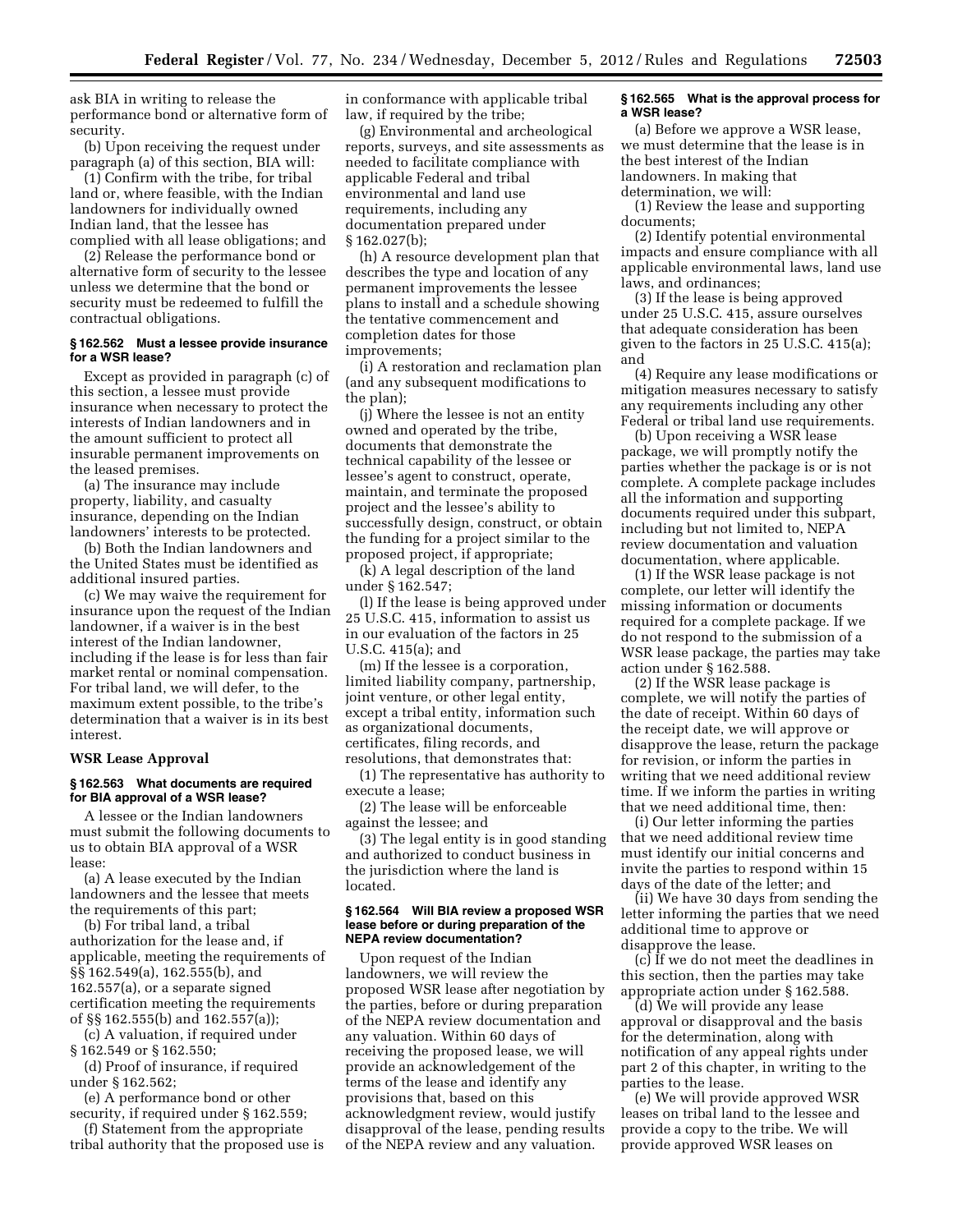individually owned Indian land to the lessee, and make copies available to the Indian landowners upon written request.

#### **§ 162.566 How will BIA decide whether to approve a WSR lease?**

(a) We will approve a WSR lease unless:

(1) The required consents have not been obtained from the parties to the lease;

(2) The requirements of this subpart have not been met; or

(3) We find a compelling reason to withhold our approval in order to protect the best interests of the Indian landowners.

(b) We will defer, to the maximum extent possible, to the Indian landowners' determination that the

WSR lease is in their best interest. (c) We may not unreasonably

withhold approval of a WSR lease.

#### **§ 162.567 When will a WSR lease be effective?**

(a) A WSR lease will be effective on the date that we approve the lease, even if an appeal is filed under part 2 of this chapter.

(b) The lease may specify a date on which the obligations between the parties to the lease are triggered. Such date may be before or after the approval date under paragraph (a) of this section.

#### **§ 162.568 Must a WSR lease document be recorded?**

(a) Any WSR lease document must be recorded in the LTRO with jurisdiction over the leased land.

(1) We will record the lease document immediately following our approval.

(2) If our approval of an assignment or sublease is not required, the parties must record the assignment or sublease in the LTRO with jurisdiction over the leased land.

(b) The tribe must record lease documents for the following types of leases in the LTRO with jurisdiction over the tribal lands, even though BIA approval is not required:

(1) Leases of tribal land that a corporate entity leases to a third party under 25 U.S.C. 477; and

(2) Leases of tribal land under a special act of Congress authorizing leases without our approval.

#### **§ 162.569 Will BIA require an appeal bond for an appeal of a decision on a WSR lease document?**

(a) If a party appeals our decision on a WSR lease, assignment, amendment, or sublease, then the official to whom the appeal is made may require the appellant to post an appeal bond in accordance with part 2 of this chapter. We will not require an appeal bond:

(1) For an appeal of a decision on a leasehold mortgage; or

(2) If the tribe is a party to the appeal and requests a waiver of the appeal bond.

(b) The appellant may not appeal the appeal bond decision. The appellant may, however, request that the official to whom the appeal is made reconsider the bond decision, based on extraordinary circumstances. Any reconsideration decision is final for the Department.

#### **WSR Lease Amendments**

#### **§ 162.570 May the parties amend a WSR lease?**

The parties may amend a WSR lease by obtaining:

(a) The lessee's signature;

(b) The Indian landowners' consent under the requirements in § 162.571; and

(c) BIA approval of the amendment under §§ 162.572 and 162.573.

#### **§ 162.571 What are the consent requirements for an amendment to a WSR lease?**

(a) Unless the lease provides otherwise, the lessee must notify all Indian landowners of the proposed amendment.

(b) The Indian landowners, or their representatives under § 162.013, must consent to an amendment of a WSR lease in the same percentages and manner as a new WSR lease under § 162.012, unless the lease:

(1) Provides that individual Indian landowners are deemed to have consented if they do not object in writing to the amendment within a specified period of time following the landowners' receipt of the amendment and the lease meets the requirements of paragraph (c) of this section;

(2) Authorizes one or more representatives to consent to an amendment on behalf of all Indian landowners; or

(3) Designates us as the Indian landowners' representative for the purposes of consenting to an amendment.

(c) If the lease provides for deemed consent under paragraph (b)(1) of this section, it must require the parties to submit to us:

(1) A copy of the executed amendment or other documentation of any Indian landowners' actual consent;

(2) Proof of mailing of the amendment to any Indian landowners who are deemed to have consented; and

(3) Any other pertinent information for review.

(d) Unless specifically authorized in the lease, a written power of attorney, or a court document, Indian landowners may not be deemed to have consented to, and an Indian landowner's designated representative may not negotiate or consent to, an amendment that would:

(1) Reduce the payment obligations to the Indian landowners;

(2) Increase or decrease the lease area; (3) Terminate or change the term of

the lease; or (4) Modify dispute resolution procedures.

# **§ 162.572 What is the approval process for an amendment to a WSR lease?**

(a) When we receive an amendment that meets the requirements of this subpart, we will notify the parties of the date we receive it. We have 30 days from receipt of the executed amendment, proof of required consents, and required documentation to approve or disapprove the amendment or inform the parties in writing that we need additional review time. Our determination whether to approve the amendment will be in writing and will state the basis for our approval or disapproval.

(b) Our letter informing the parties that we need additional review time must identify our initial concerns and invite the parties to respond within 15 days of the date of the letter. We have 30 days from sending the letter informing the parties that we need additional time to approve or disapprove the amendment.

(c) If we do not meet the deadline in paragraph (a) of this section, or paragraph (b) of this section if applicable, the amendment is deemed approved to the extent consistent with Federal law. Unless the lease provides otherwise, provisions of the amendment that are inconsistent with Federal law will be severed and unenforceable; all other provisions of the amendment will remain in force.

# **§ 162.573 How will BIA decide whether to approve an amendment to a WSR lease?**

(a) We may disapprove a WSR lease amendment only if at least one of the following is true:

(1) The Indian landowners have not consented and their consent is required;

(2) The lessee's mortgagees or sureties have not consented;

(3) The lessee is in violation of the lease;

(4) The requirements of this subpart have not been met; or

(5) We find a compelling reason to withhold our approval in order to protect the best interests of the Indian landowners.

(b) We will defer, to the maximum extent possible, to the Indian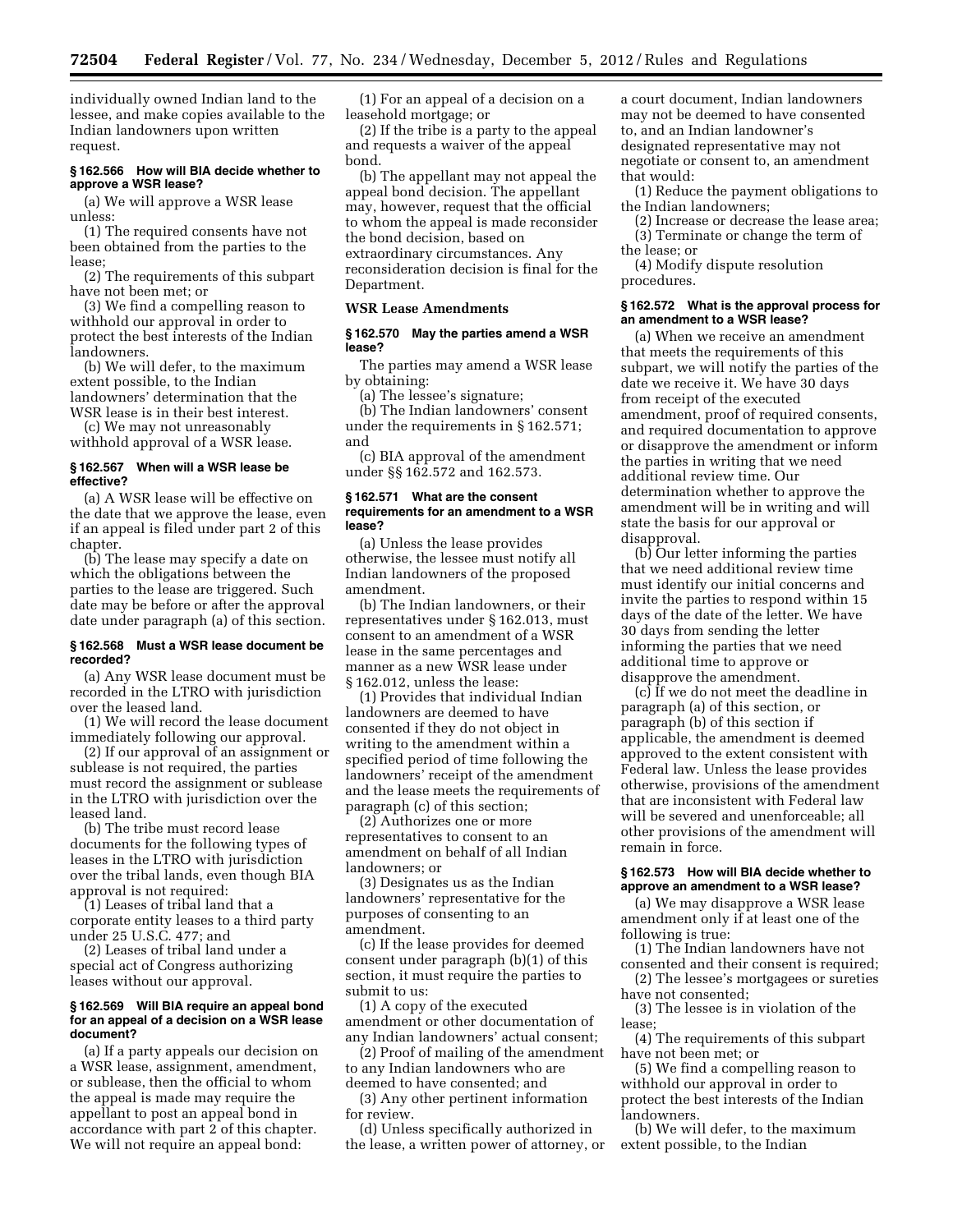landowners' determination that the amendment is in their best interest. (c) We may not unreasonably

withhold approval of an amendment.

# **WSR Lease Assignments**

#### **§ 162.574 May a lessee assign a WSR lease?**

(a) A lessee may assign a WSR lease by meeting the consent requirements in § 162.575 and obtaining our approval of the assignment under §§ 162.576 and 162.577 or by meeting the conditions in paragraphs (b) or (c) of this section.

(b) Where provided in the lease, the lessee may assign the lease to the following without meeting consent requirements or obtaining BIA approval of the assignment, as long as the lessee notifies BIA of the assignment within 30 days after it is executed:

(1) Not more than three distinct legal entities specified in the lease; or

(2) The lessee's wholly owned subsidiaries.

(c) The lessee may assign the lease without our approval or meeting consent requirements if:

(1) The assignee is a leasehold mortgagee or its designee, acquiring the lease either through foreclosure or by conveyance;

(2) The assignee agrees in writing to assume all of the obligations and conditions of the lease; and

(3) The assignee agrees in writing that any transfer of the lease will be in accordance with applicable law under § 162.014.

#### **§ 162.575 What are the consent requirements for an assignment of a WSR lease?**

(a) Unless the lease provides otherwise, the lessee must notify all Indian landowners of the proposed assignment.

(b) The Indian landowners, or their representatives under § 162.013, must consent to an assignment in the same percentages and manner as a new WSR lease under § 162.012, unless the lease:

(1) Provides that individual Indian landowners are deemed to have consented where they do not object in writing to the assignment within a specified period of time following the landowners' receipt of the assignment and the lease meets the requirements of paragraph (c) of this section;

(2) Authorizes one or more representatives to consent to an assignment on behalf of all Indian landowners; or

(3) Designates us as the Indian landowners' representative for the purposes of consenting to an assignment.

(c) If the lease provides for deemed consent under paragraph (b)(1) of this section, it must require the parties to submit to us:

(1) A copy of the executed assignment or other documentation of any Indian landowners' actual consent;

(2) Proof of mailing of the assignment to any Indian landowners who are deemed to have consented; and

(3) Any other pertinent information for us to review.

(d) The lessee must obtain the consent of the holders of any bonds or mortgages.

#### **§ 162.576 What is the approval process for an assignment of a WSR lease?**

(a) When we receive an assignment that meets the requirements of this subpart, we will notify the parties of the date we receive it. If our approval is required, we have 30 days from receipt of the executed assignment, proof of required consents, and required documentation to approve or disapprove the assignment. Our determination whether to approve the assignment will be in writing and will state the basis for our approval or disapproval.

(b) If we do not meet any of the deadlines in this section, the lessee or Indian landowners may take appropriate action under § 162.588.

# **§ 162.577 How will BIA decide whether to approve an assignment of a WSR lease?**

(a) We may disapprove an assignment of a WSR lease only if at least one of the following is true:

(1) The Indian landowners have not consented and their consent is required;

(2) The lessee's mortgagees or sureties have not consented;

(3) The lessee is in violation of the lease;

(4) The assignee does not agree to be bound by the terms of the lease;

(5) The requirements of this subpart have not been met; or

(6) We find a compelling reason to withhold our approval in order to protect the best interests of the Indian landowners.

(b) In making the finding required by paragraph (a)(6) of this section, we may consider whether:

(1) The value of any part of the leased premises not covered by the assignment would be adversely affected; and

(2) If a performance bond is required, the assignee has posted the bond or security and provided supporting documents that demonstrate that:

(i) The lease will be enforceable against the assignee; and

(ii) The assignee will be able to perform its obligations under the lease or assignment.

(c) We will defer, to the maximum extent possible, to the Indian

landowners' determination that the assignment is in their best interest.

(d) We may not unreasonably withhold approval of an assignment.

#### **WSR Lease Subleases**

#### **§ 162.578 May a lessee sublease a WSR lease?**

(a) A lessee may sublease a WSR lease by meeting the consent requirements in § 162.579 and obtaining our approval of the sublease under §§ 162.580 and 162.581, or by meeting the conditions in paragraph (b) of this section.

(b) The lessee may sublease without meeting consent requirements or obtaining BIA approval of the sublease, if:

(1) The lease provides for subleasing without meeting consent requirements or obtaining BIA approval;

(2) The sublease does not relieve the lessee/sublessor of any liability; and

(3) The parties provide BIA with a copy of the sublease within 30 days after it is executed.

# **§ 162.579 What are the consent requirements for a sublease of a WSR lease?**

(a) Unless the lease provides otherwise, the lessee must notify all Indian landowners of the proposed sublease.

(b) The Indian landowners, or their representatives under § 162.013, must consent to a sublease in the same percentages and manner as a new WSR lease under § 162.012, unless the lease:

(1) Provides that individual Indian landowners are deemed to have consented where they do not object in writing to the sublease within a specified period of time following the landowners' receipt of the sublease and the lease meets the requirements in paragraph (c) of this section;

(2) Authorizes one or more representatives to consent to a sublease on behalf of all Indian landowners; or

(3) Designates us as the Indian landowners' representative for the purposes of consenting to a sublease.

(c) If the lease provides for deemed consent under paragraph (b)(1) of this section, it must require the parties to submit to us:

(1) A copy of the executed sublease or other documentation of any Indian landowners' actual consent;

(2) Proof of mailing of the sublease to any Indian landowners who are deemed to have consented; and

(3) Any other pertinent information for us to review.

#### **§ 162.580 What is the approval process for a sublease of a WSR lease?**

(a) When we receive a sublease that meets the requirements of this subpart,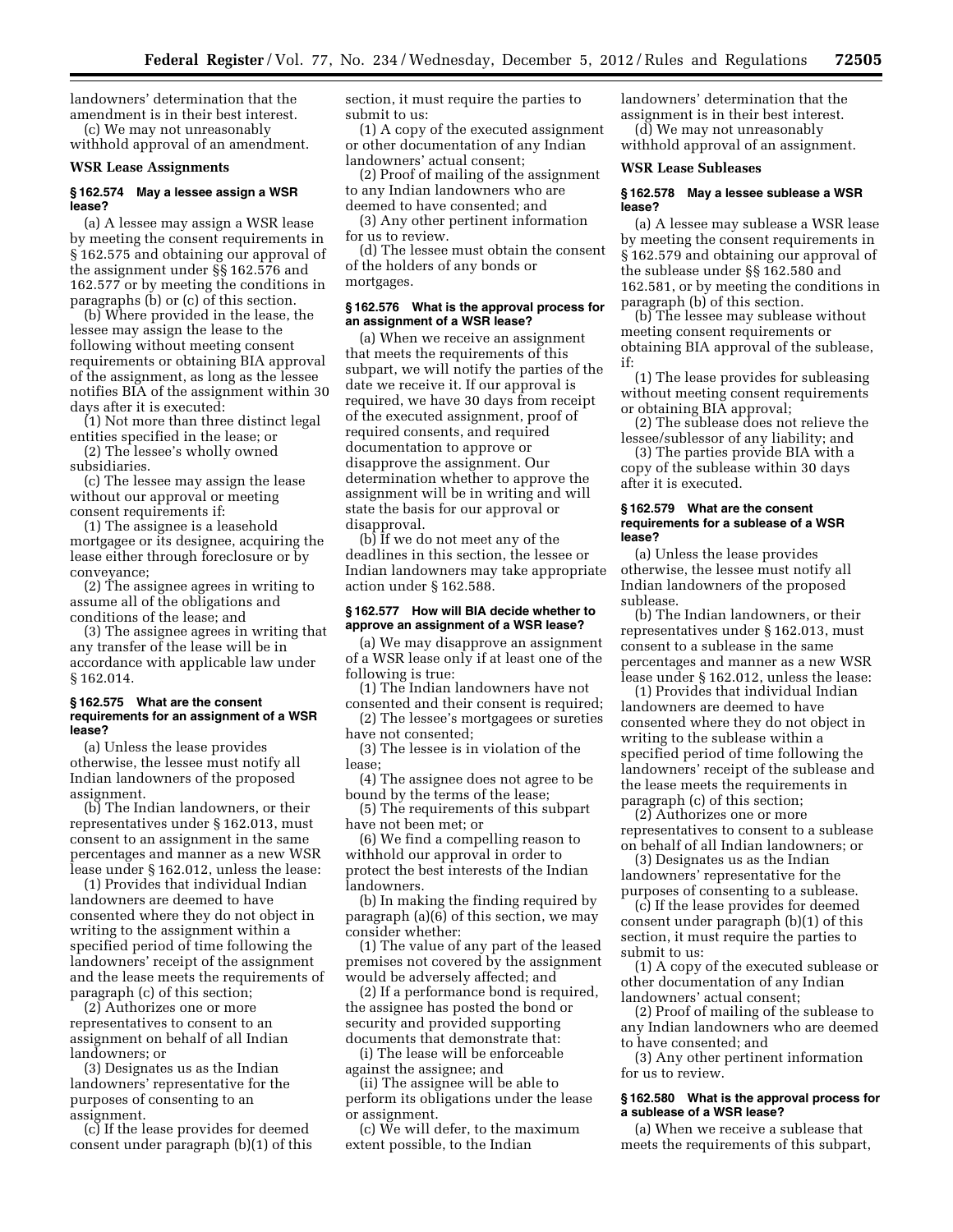we will notify the parties of the date we receive it. If our approval is required, we have 30 days from receipt of the executed sublease, proof of required consents, and required documentation to approve or disapprove the sublease or inform the parties to the sublease and Indian landowners in writing that we need additional review time. Our determination whether to approve the sublease will be in writing and will state the basis for our approval or disapproval.

(b) Our letter informing parties that we need additional review time must identify our initial concerns and invite the parties to respond within 15 days of the date of the letter. We have 30 days from sending the letter informing the parties that we need additional time to approve or disapprove the sublease.

(c) If we do not meet the deadline in paragraph (a) of this section, or paragraph (b) of this section if applicable, the sublease is deemed approved to the extent consistent with Federal law. Unless the lease provides otherwise, provisions of the sublease that are inconsistent with Federal law will be severed and unenforceable; all other provisions of the sublease will remain in force.

# **§ 162.581 How will BIA decide whether to approve a sublease of a WSR lease?**

(a) We may disapprove a sublease of a WSR lease only if at least one of the following is true:

(1) The Indian landowners have not consented and their consent is required;

(2) The lessee's mortgagees or sureties have not consented;

(3) The lessee is in violation of the lease;

(4) The lessee will not remain liable under the lease; and

(5) We find a compelling reason to withhold our approval in order to protect the best interests of the Indian landowners.

(b) In making the finding required by paragraph  $(a)(5)$  of this section, we may consider whether the value of any part of the leased premises not covered by the sublease would be adversely affected.

(c) We will defer, to the maximum extent possible, to the Indian landowners' determination that the sublease is in their best interest.

(d) We may not unreasonably withhold approval of a sublease.

#### **WSR Leasehold Mortgages**

#### **§ 162.582 May a lessee mortgage a WSR lease?**

(a) A lessee may mortgage a WSR lease by meeting the consent requirements in § 162.583 and obtaining our approval of the leasehold mortgage under §§ 162.584 and 162.585.

(b) Refer to § 162.574(c) for information on what happens if a sale or foreclosure under an approved mortgage of the leasehold interest occurs.

#### **§ 162.583 What are the consent requirements for a leasehold mortgage of a WSR lease?**

(a) Unless the lease provides otherwise, the lessee must notify all Indian landowners of the proposed leasehold mortgage.

(b) The Indian landowners, or their representatives under § 162.013, must consent to a leasehold mortgage in the same percentages and manner as a new WSR lease under § 162.012, unless the lease:

(1) States that landowner consent is not required for a leasehold mortgage and identifies what law would apply in case of foreclosure;

(2) Provides that individual Indian landowners are deemed to have consented where they do not object in writing to the leasehold mortgage within a specified period of time following the landowners' receipt of the leasehold mortgage and the lease meets the requirements of paragraph (c) of this section;

(3) Authorizes one or more representatives to consent to a leasehold mortgage on behalf of all Indian landowners; or

(4) Designates us as the Indian landowners' representative for the purposes of consenting to a leasehold mortgage.

(c) If the lease provides for deemed consent under paragraph (b)(2) of this section, it must require the parties to submit to us:

(1) A copy of the executed leasehold mortgage or other documentation of any Indian landowners' actual consent;

(2) Proof of mailing of the leasehold mortgage to any Indian landowners who are deemed to have consented; and

(3) Any other pertinent information for us to review.

# **§ 162.584 What is the approval process for a leasehold mortgage of a WSR lease?**

(a) When we receive a leasehold mortgage that meets the requirements of this subpart, we will notify the parties of the date we receive it. We have 20 days from receipt of the executed leasehold mortgage, proof of required consents, and required documentation to approve or disapprove the leasehold mortgage. Our determination whether to approve the leasehold mortgage will be in writing and will state the basis for our approval or disapproval.

(b) If we do not meet the deadline in this section, the lessee may take appropriate action under § 162.588.

#### **§ 162.585 How will BIA decide whether to approve a leasehold mortgage of a WSR lease?**

(a) We may disapprove a leasehold mortgage of a WSR lease only if at least one of the following is true:

(1) The Indian landowners have not consented and their consent is required;

(2) The lessee's mortgagees or sureties have not consented;

(3) The requirements of this subpart have not been met; or

(4) We find a compelling reason to withhold our approval in order to protect the best interests of the Indian landowners.

(b) In making the finding required by paragraph (a)(4) of this section, we may consider whether:

(1) The leasehold mortgage proceeds would be used for purposes unrelated to the leased premises; and

(2) The leasehold mortgage is limited to the leasehold.

(c) We will defer, to the maximum extent possible, to the Indian landowners' determination that the leasehold mortgage is in their best interest.

(d) We may not unreasonably withhold approval of a leasehold mortgage.

**WSR Lease Effectiveness, Compliance, and Enforcement** 

# **§ 162.586 When will an amendment, assignment, sublease, or leasehold mortgage of a WSR lease be effective?**

(a) An amendment, assignment, sublease, or leasehold mortgage of a WSR lease will be effective when approved, even if an appeal is filed under part 2 of this chapter, except:

(1) If the amendment or sublease was deemed approved under § 162.572(b) or § 162.580(b), the amendment or sublease becomes effective 45 days from the date the parties mailed or delivered the document to us for our review or, if we sent a letter informing the parties that we need additional time to approve or disapprove the lease, the amendment or sublease becomes effective 45 days from the date of the letter informing the parties that we need additional time to approve or disapprove the lease; and

(2) An assignment that does not require our approval under § 162.574(b) or a sublease that does not require our approval under § 162.578(b) becomes effective on the effective date specified in the assignment or sublease. If the assignment or sublease does not specify the effective date, it becomes effective upon execution by the parties.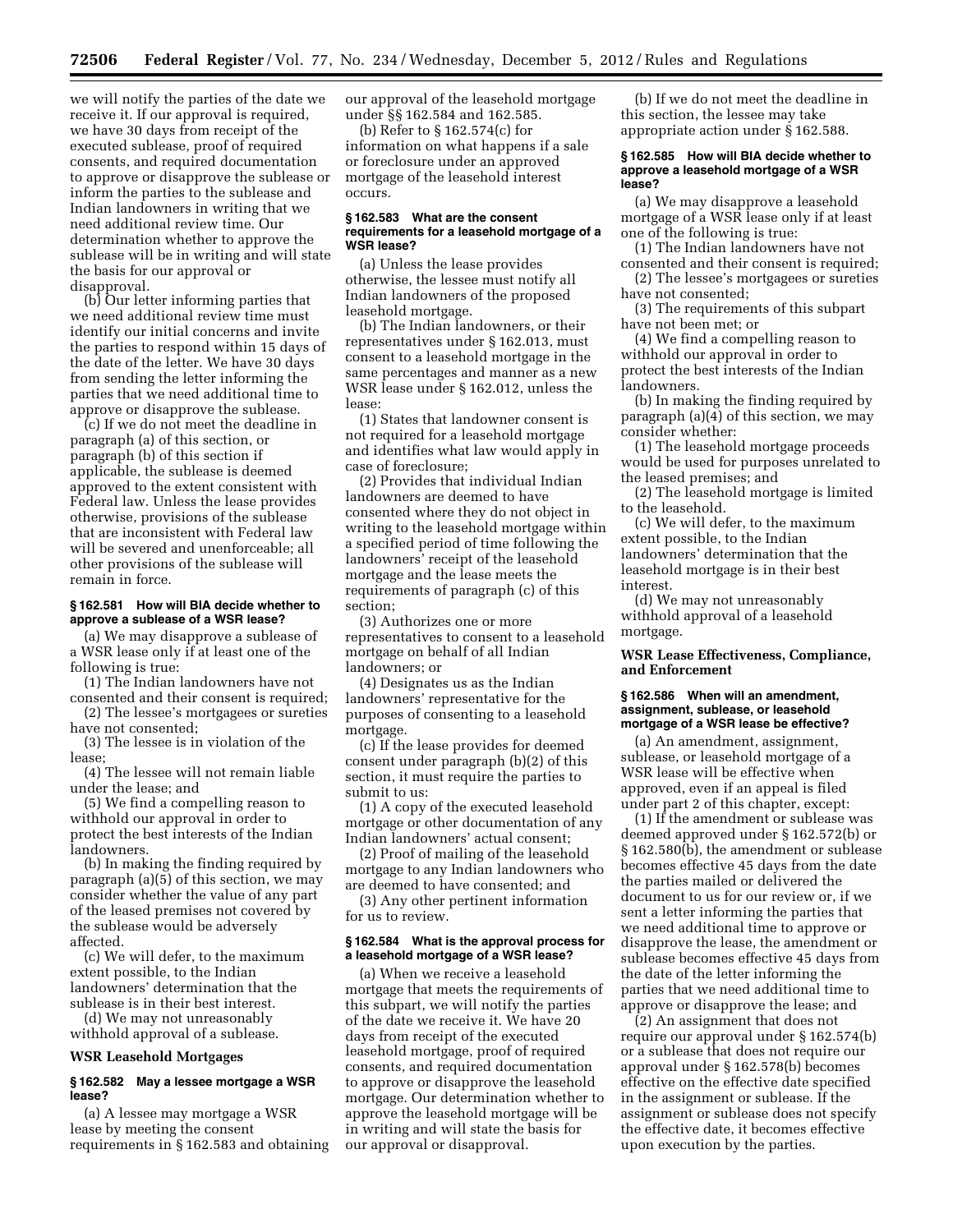(b) We will provide copies of approved documents to the party requesting approval, to the tribe for tribal land, and upon request, to other parties to the lease document.

#### **§ 162.587 What happens if BIA disapproves an amendment, assignment, sublease, or leasehold mortgage of a WSR lease?**

If we disapprove an amendment, assignment, sublease, or leasehold mortgage of a WSR lease, we will notify the parties immediately and advise the landowners of their right to appeal the decision under part 2 of this chapter.

#### **§ 162.588 What happens if BIA does not meet a deadline for issuing a decision on a lease document?**

(a) If a Superintendent does not meet a deadline for issuing a decision on a lease, assignment, or leasehold mortgage, the parties may file a written notice to compel action with the appropriate Regional Director.

(b) The Regional Director has 15 days from receiving the notice to:

(1) Issue a decision; or

(2) Order the Superintendent to issue a decision within the time set out in the order.

(c) The parties may file a written notice to compel action with the BIA Director if:

(1) The Regional Director does not meet the deadline in paragraph (b) of this section;

(2) The Superintendent does not issue a decision within the time set by the Regional Director under paragraph (b)(2) of this section; or

(3) The initial decision on the lease, assignment, or leasehold mortgage is with the Regional Director, and he or she does not meet the deadline for such decision.

(d) The BIA Director has 15 days from receiving the notice to:

(1) Issue a decision; or

(2) Order the Regional Director or Superintendent to issue a decision within the time set out in the order.

(e) If the Regional Director or Superintendent does not issue a decision within the time set out in the order under paragraph (d)(2), then the BIA Director must issue a decision within 15 days from the expiration of the time set out in the order.

(f) The parties may file an appeal from our inaction to the Interior Board of Indian Appeals if the Director does not meet the deadline in paragraph (d) or (e) of this section.

(g) The provisions of 25 CFR 2.8 do not apply to the inaction of BIA officials with respect to a decision on a lease, amendment, assignment, sublease, or leasehold mortgage under this subpart.

#### **§ 162.589 May BIA investigate compliance with a WSR lease?**

(a) We may enter the leased premises at any reasonable time, upon reasonable notice, and consistent with any notice requirements under applicable tribal law and applicable lease documents, to protect the interests of the Indian landowners and to determine if the lessee is in compliance with the requirements of the lease.

(b) If an Indian landowner notifies us that a specific lease violation has occurred, we will promptly initiate an appropriate investigation.

#### **§ 162.590 May a WSR lease provide for negotiated remedies if there is a violation?**

(a) A WSR lease of tribal land may provide either or both parties with negotiated remedies in the event of a lease violation, including, but not limited to, the power to terminate the lease. If the lease provides one or both parties with the power to terminate the lease:

(1) BIA approval of the termination is not required;

(2) The termination is effective without BIA cancellation; and

(3) The Indian landowners must notify us of the termination so that we may record it in the LTRO.

(b) A WSR lease of individually owned Indian land may provide either or both parties with negotiated remedies, so long as the lease also specifies the manner in which those remedies may be exercised by or on behalf of the Indian landowners of the applicable percentage of interests under § 162.012 of this part. If the lease provides one or both parties with the power to terminate the lease:

(1) BIA concurrence with the termination is required to ensure that the Indian landowners of the applicable percentage of interests have consented; and

(2) BIA will record the termination in the LTRO.

(c) The parties must notify any surety or mortgagee of any violation that may result in termination and the termination of a WSR lease.

(d) Negotiated remedies may apply in addition to, or instead of, the cancellation remedy available to us, as specified in the lease. The landowners may request our assistance in enforcing negotiated remedies.

(e) A WSR lease may provide that lease violations will be addressed by the tribe, and that lease disputes will be resolved by a tribal court, any other court of competent jurisdiction, or by a tribal governing body in the absence of a tribal court, or through an alternative dispute resolution method. We may not

be bound by decisions made in such forums, but we will defer to ongoing actions and proceedings, as appropriate, in deciding whether to exercise any of the remedies available to us.

# **§ 162.591 What will BIA do about a violation of a WSR lease?**

(a) In the absence of actions or proceedings described in § 162.590(e), or if it is not appropriate for us to defer to the actions or proceedings, we will follow the procedures in paragraphs (b) and (c) of this section.

(b) If we determine there has been a violation of the conditions of a WSR lease, other than a violation of payment provisions covered by paragraph (c) of this section, we will promptly send the lessee and any surety and mortgagee a notice of violation by certified mail, return receipt requested.

(1) We will send a copy of the notice of violation to the tribe for tribal land, or provide constructive notice to Indian landowners for individually owned Indian land.

(2) The notice of violation will advise the lessee that, within 10 business days of the receipt of a notice of violation, the lessee must:

(i) Cure the violation and notify us, and the tribe for tribal land, in writing that the violation has been cured;

(ii) Dispute our determination that a violation has occurred; or

(iii) Request additional time to cure the violation.

(3) The notice of violation may order the lessee to cease operations under the lease.

(c) A lessee's failure to pay compensation in the time and manner required by a WSR lease is a violation of the lease, and we will issue a notice of violation in accordance with this paragraph.

 $(1)$  We will send the lessees and any surety and mortgagee a notice of violation by certified mail, return receipt requested:

(i) Promptly following the date on which payment was due, if the lease requires that payments be made to us; or

(ii) Promptly following the date on which we receive actual notice of nonpayment from the Indian landowners, if the lease provides for payment directly to the Indian landowners.

(2) We will send a copy of the notice of violation to the tribe for tribal land, or provide constructive notice to the Indian landowners for individually owned Indian land.

(3) The notice of violation will require the lessee to provide adequate proof of payment.

(d) The lessee and its sureties will continue to be responsible for the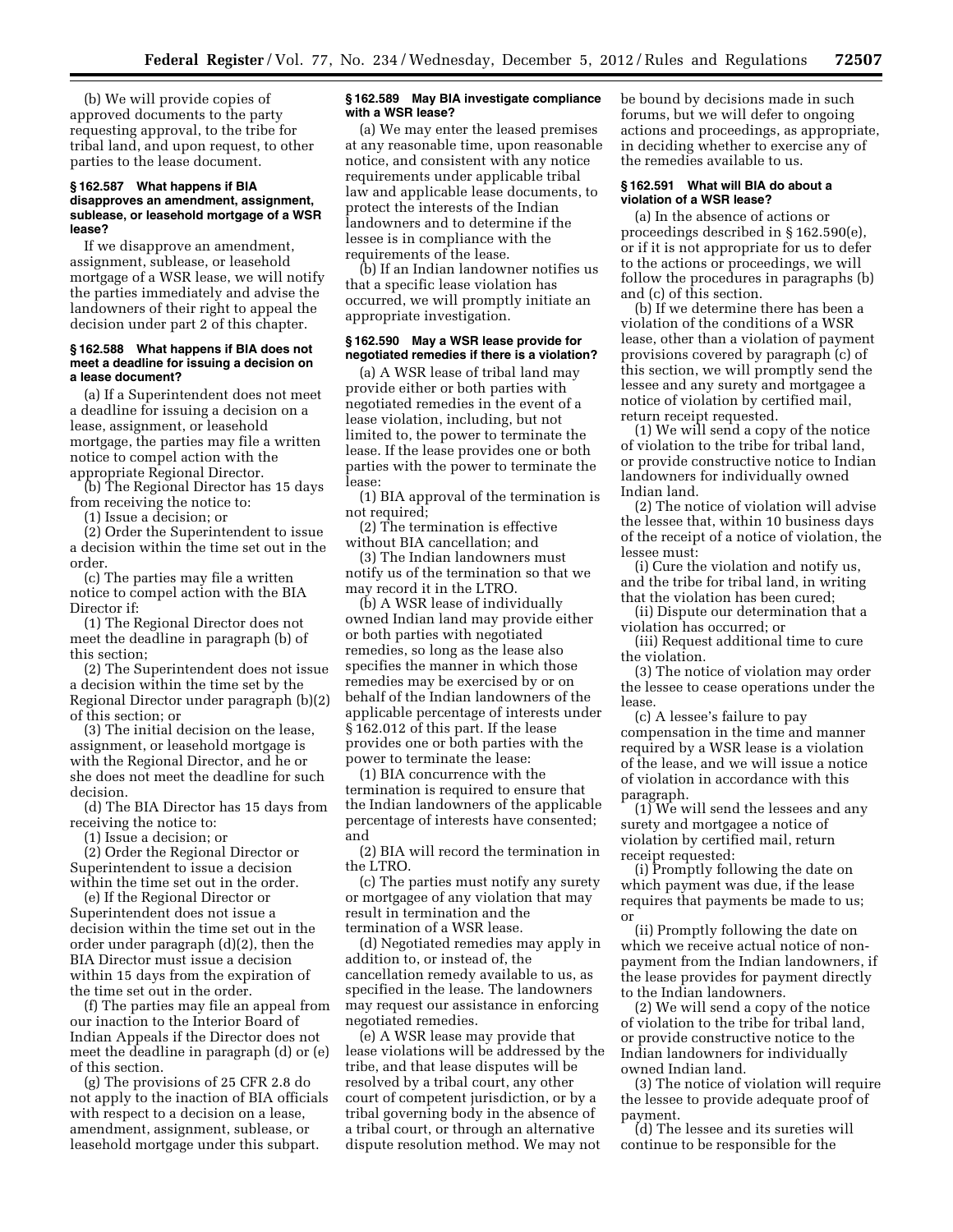obligations in the lease until the lease expires or is terminated or cancelled.

#### **§ 162.592 What will BIA do if a lessee does not cure a violation of a WSR lease on time?**

(a) If the lessee does not cure a violation of a WSR lease within the required time period, or provide adequate proof of payment as required in the notice of violation, we will consult with the tribe for tribal land or, where feasible, with Indian landowners for individually owned Indian land, and determine whether:

(1) We should cancel the lease;

(2) The Indian landowners wish to invoke any remedies available to them under the lease;

(3) We should invoke other remedies available under the lease or applicable law, including collection on any available performance bond or, for failure to pay compensation, referral of the debt to the Department of the Treasury for collection; or

(4) The lessee should be granted additional time in which to cure the violation.

(b) Following consultation with the tribe for tribal land or, where feasible, with Indian landowners for individually owned Indian land, we may take action to recover unpaid compensation and any associated late payment charges.

(1) We do not have to cancel the lease or give any further notice to the lessee before taking action to recover unpaid compensation.

 $(2)$  We may still take action to recover any unpaid compensation if we cancel the lease.

(c) If we decide to cancel the lease, we will send the lessee and any surety and mortgagee a cancellation letter by certified mail, return receipt requested, within 5 business days of our decision. We will send a copy of the cancellation letter to the tribe for tribal land, and will provide Indian landowners for individually owned Indian land with actual or constructive notice of the cancellation. The cancellation letter will:

(1) Explain the grounds for cancellation;

(2) If applicable, notify the lessee of the amount of any unpaid compensation or late payment charges due under the lease;

(3) Notify the lessee of the lessee's right to appeal under part 2 of this chapter, including the possibility that the official to whom the appeal is made may require the lessee to post an appeal bond;

(4) Order the lessee to vacate the property within 31 days of the date of receipt of the cancellation letter, if an appeal is not filed by that time; and

(5) Order the lessee to take any other action BIA deems necessary to protect the Indian landowners.

(d) We may invoke any other remedies available to us under the lease, including collecting on any available performance bond, and the Indian landowners may pursue any available remedies under tribal law.

# **§ 162.593 Will late payment charges or special fees apply to delinquent payments due under a WSR lease?**

(a) Late payment charges will apply as specified in the lease. The failure to pay these amounts will be treated as a lease violation.

(b) We may assess the following special fees to cover administrative costs incurred by the United States in the collection of the debt, if compensation is not paid in the time and manner required, in addition to late payment charges that must be paid to the Indian landowners under the lease:

| The lessee will pay | For $\ldots$                                                              |
|---------------------|---------------------------------------------------------------------------|
|                     | Any dishonored check.                                                     |
|                     | Processing of each notice or demand letter.                               |
|                     | Treasury processing following referral for collection of delinquent debt. |

# **§ 162.594 How will payment rights relating to WSR leases be allocated?**

The WSR lease may allocate rights to payment for insurance proceeds, trespass damages, compensation awards, settlement funds, and other payments between the Indian landowners and the lessee. If not specified in the lease, insurance policy, order, award, judgment, or other document, the Indian landowners will be entitled to receive these payments.

# **§ 162.595 When will a cancellation of a WSR lease be effective?**

(a) A cancellation involving a WSR lease will not be effective until 31 days after the lessee receives a cancellation letter from us, or 41 days from the date we mailed the letter, whichever is earlier.

(b) The cancellation decision will not be effective if an appeal is filed unless the cancellation is made immediately effective under part 2 of this chapter. While a cancellation decision is ineffective, the lessee must continue to pay compensation and comply with the other terms of the lease.

# **§ 162.596 What will BIA do if a lessee remains in possession after a WSR lease expires or is terminated or cancelled?**

If a lessee remains in possession after the expiration, termination, or cancellation of a WSR lease, we may treat the unauthorized possession as a trespass under applicable law in consultation with the Indian landowners. Unless the Indian landowners of the applicable percentage of interests under § 162.012 have notified us in writing that they are engaged in good faith negotiations with the holdover lessee to obtain a new lease, we may take action to recover possession on behalf of the Indian landowners, and pursue any additional remedies available under applicable law, such as a forcible entry and detainer action.

## **§ 162.597 Will BIA appeal bond regulations apply to cancellation decisions involving WSR leases?**

(a) Except as provided in paragraph (b) of this section, the appeal bond provisions in part 2 of this chapter will apply to appeals from lease cancellation decisions.

(b) The lessee may not appeal the appeal bond decision. The lessee may, however, request that the official to whom the appeal is made reconsider the appeal bond decision, based on extraordinary circumstances. Any reconsideration decision is final for the Department.

#### **§ 162.598 When will BIA issue a decision on an appeal from a WSR leasing decision?**

BIA will issue a decision on an appeal from a WSR leasing decision within 60 days of receipt of all pleadings.

# **§ 162.599 What happens if the lessee abandons the leased premises?**

If a lessee abandons the leased premises, we will treat the abandonment as a violation of the lease. The lease may specify a period of nonuse after which the lease premises will be considered abandoned.

■ 16. Add subpart G to read as follows:

**Subpart G—Records** 

Sec.